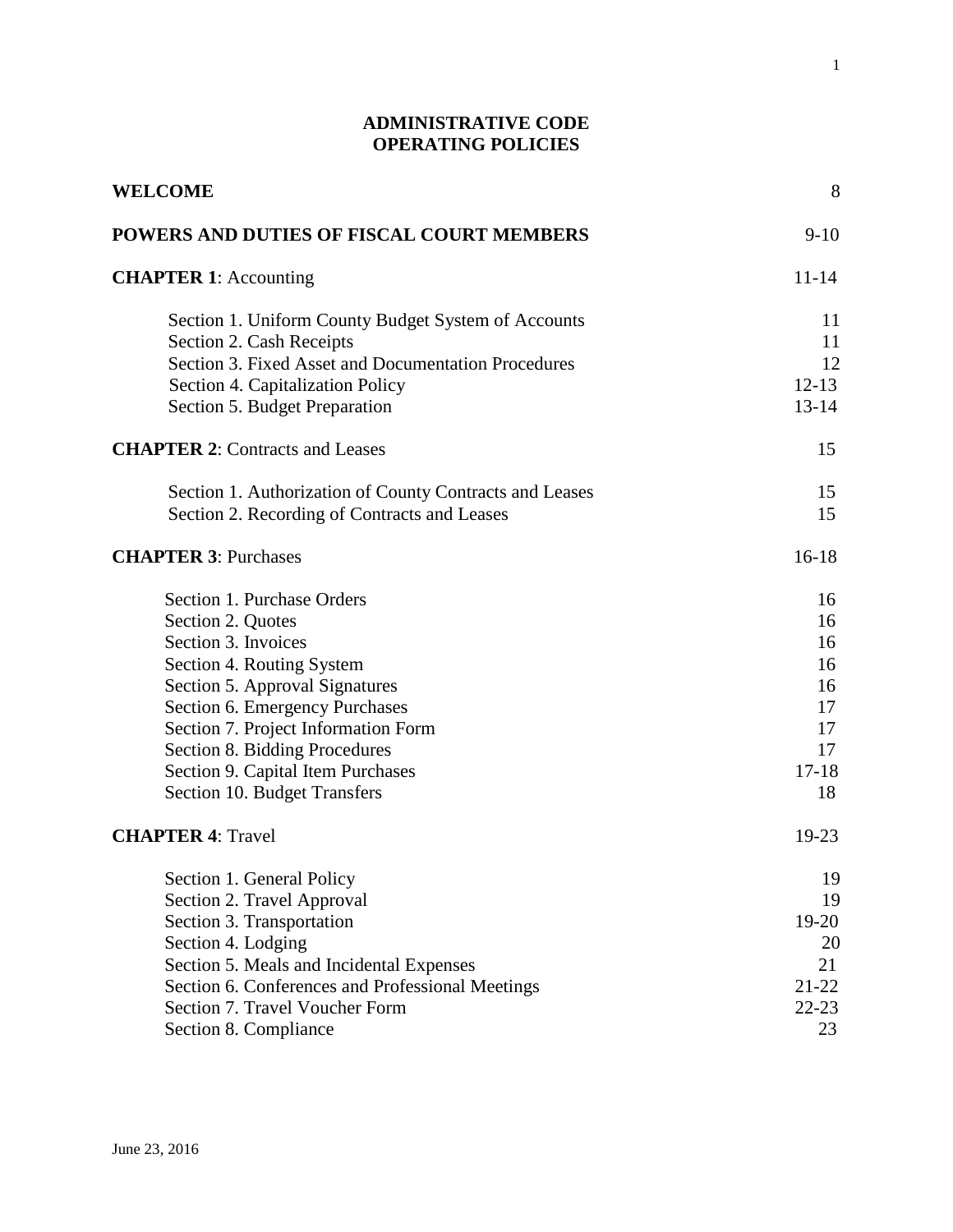# **OPERATING POLICIES** (Continued)

| <b>CHAPTER 5:</b> Disposition of Surplus Items                  | $24 - 25$ |
|-----------------------------------------------------------------|-----------|
| Section 1. Procedure for Disposition of Surplus Property        | 24        |
| Section 2. Procedure for Disposition of Surplus Brush and Trees | 24        |
| Section 3. Procedure for Disposition of Surplus Dirt            | $24 - 25$ |
| Section 4. Procedure for Disposition of Solid Waste             | 25        |
| <b>CHAPTER 6:</b> Use of County Resources                       | 26        |
| <b>CHAPTER 7: County Road System</b>                            | 27        |
| <b>CHAPTER 8:</b> Access to Public Records                      | 28-29     |
| Section 1. Location                                             | 28        |
| Section 2. Custodian of Records                                 | 28        |
| Section 3. Fees                                                 | 28        |
| Section 4. Procedures                                           | 28-29     |
| Section 5. Records Available                                    | 29        |
| Section 6. Policy Display                                       | 29        |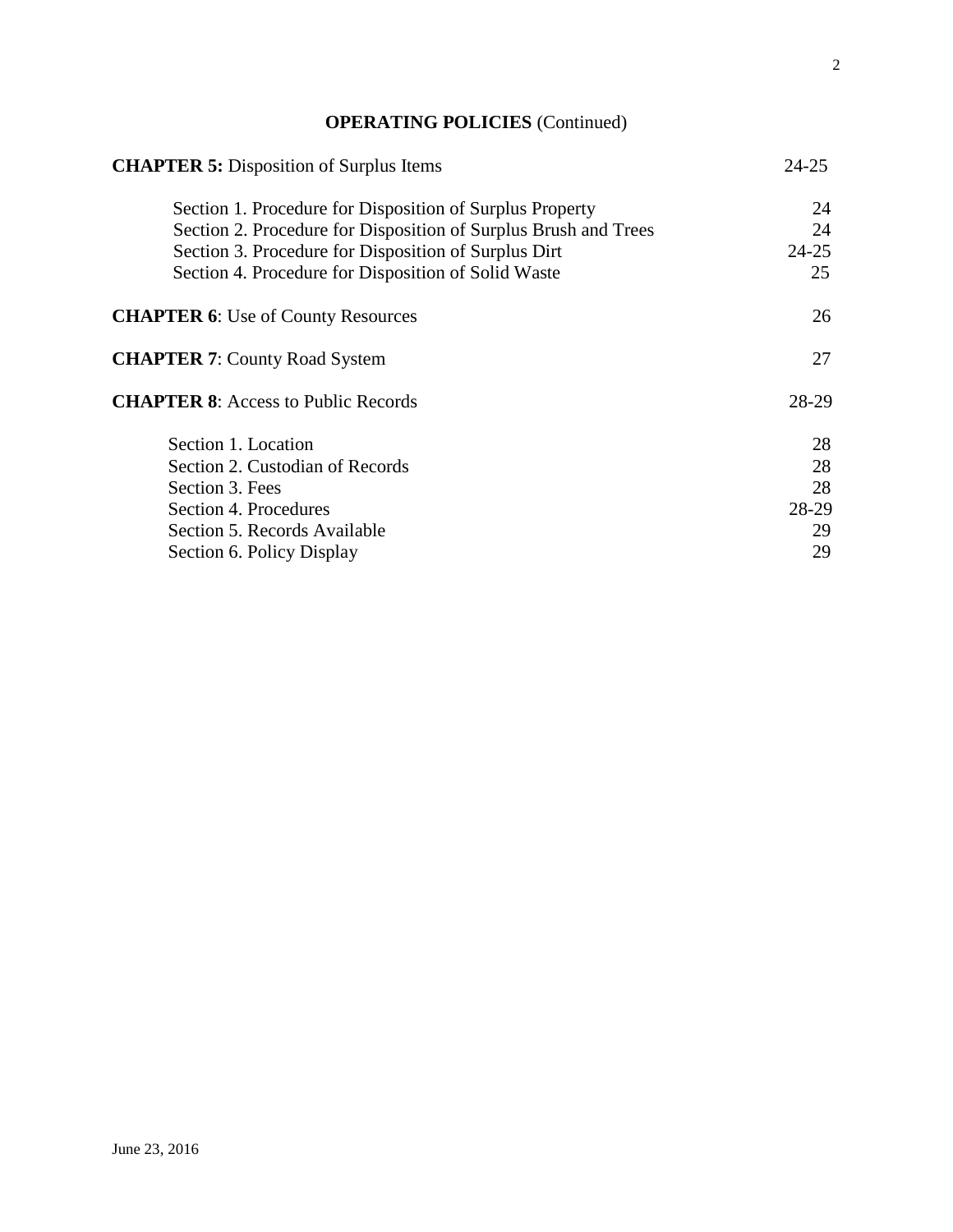# **ADMINISTRATIVE CODE PERSONNEL POLICIES**

| <b>CHAPTER 1: Objectives and Scope</b>                                                   | 30-31     |
|------------------------------------------------------------------------------------------|-----------|
| Section 1. Introduction                                                                  | 30        |
| Section 2. Responsibility and Authority                                                  | 30        |
| Section 3. Delegation                                                                    | 31        |
| Section 4. Equal Employment Opportunity                                                  | 31        |
| <b>CHAPTER 2:</b> Position Classifications, New Job Classifications and Job Descriptions | $32 - 33$ |
| Section 1. Human Resource Manager                                                        | 32        |
| Section 2. Department Heads                                                              | 32        |
| Section 3. Job Descriptions                                                              | 32        |
| Section 4. Pay Scale and Salary Structure                                                | 32        |
| Section 5. Hiring Rates                                                                  | 33        |
| Section 6. Performance Folders                                                           | 33        |
| <b>CHAPTER 3:</b> Applications and Examinations                                          | 34-35     |
| Section 1. Announcement of Vacant Positions                                              | 34        |
| Section 2. Announcement of New Positions                                                 | 34        |
| Section 3. Application Policy                                                            | 35        |
| <b>CHAPTER 4: County Employment Appointments</b>                                         | 36-37     |
| Section 1. Types of Appointments                                                         | 36        |
| Section 2. Categories of Appointments                                                    | 36        |
| Section 3. Appointment Authority                                                         | 37        |
| Section 4. Drug and Alcohol Screening                                                    | 37        |
| Section 5. Placement Policy                                                              | 37        |
| Section 6. Orientation of Newly Employed Personnel                                       | 37        |
| Section 7. Conditions of Employment                                                      | 37        |
| <b>CHAPTER 5: Nepotism</b>                                                               | 38        |
| Section 1. Objective                                                                     | 38        |
| Section 2. Disclosure                                                                    | 38        |
| Section 3. Definition of Immediate Family Member                                         | 38        |
| Section 4. Prohibitions                                                                  | 38        |
| Section 5. Exceptions                                                                    | 38        |
| <b>CHAPTER 6: Probationary Period</b>                                                    | 39        |
| Section 1. Objective                                                                     | 39        |
| Section 2. Duration                                                                      | 39        |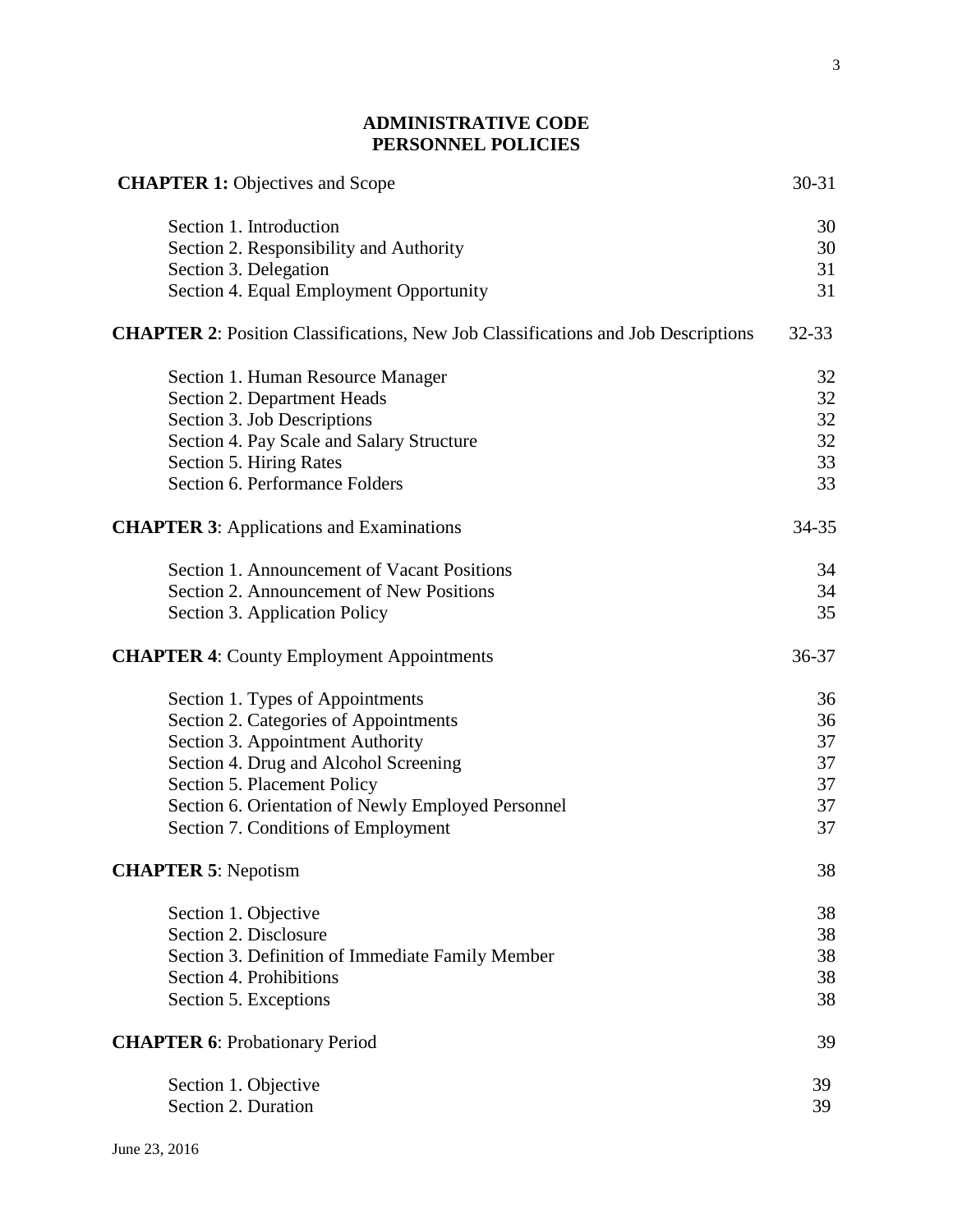| <b>PERSONNEL POLICIES</b> (Continued) |  |  |
|---------------------------------------|--|--|
|---------------------------------------|--|--|

| <b>CHAPTER 6:</b> Probationary Period (continued)       |           |
|---------------------------------------------------------|-----------|
| Section 3. Extension of Time                            | 39        |
| Section 4. Promotional Appointments                     | 39        |
| Section 5. Dismissal During Probationary Period         | 39        |
| Section 6. Probationary Period Reports                  | 39        |
| <b>CHAPTER 7: Promotions, Transfers and Demotions</b>   | $40 - 41$ |
| Section 1. Policy                                       | 40        |
| Section 2. Political or Partisan Endorsement Prohibited | 40        |
| Section 3. Promotional Examinations                     | 40        |
| Section 4. Inter-Departmental Transfers                 | 40        |
| Section 5. Demotions                                    | 40        |
| Section 6. Demotion Procedure                           | 41        |
| <b>Section 7. Temporary Transfers</b>                   | 41        |
| <b>CHAPTER 8: Disciplinary Actions</b>                  | $42 - 46$ |
| Section 1. Progressive Discipline Procedure             | $42 - 45$ |
| Section 2. Reasons for Disciplinary Actions             | $45 - 46$ |
| Section 3. Appeal Rights                                | 46        |
| Section 4. Notice of Disciplinary Action                | 46        |
| <b>CHAPTER 9: Separations</b>                           | 47        |
| Section 1. Resignation                                  | 47        |
| Section 2. Lay-Offs                                     | 47        |
| Section 3. Retirement                                   | 47        |
| Section 4. Death                                        | 47        |
| Section 5. Code of Ethics                               | 47        |
| <b>CHAPTER 10: Record Retention</b>                     | 48        |
| Section 1. Personnel Records                            | 48        |
| Section 2. Public Inspection                            | 48        |
| Section 3. Employee Inspection                          | 48        |
| Section 4. Personnel File Location                      | 48        |
| Section 5. Retention of Personnel Files                 | 48        |
| <b>CHAPTER 11:</b> Attendance and Leave                 | 49-60     |
| Section 1. Hours of Work                                | 49        |
| Section 2. Breaks and Lunch Periods                     | 49        |
| Section 3. Time Sheets                                  | 49        |
| Section 4. Exempt Employees                             | 49        |
| Section 5. Holidays                                     | $49 - 50$ |
| Section 6. Vacation Leave                               | 50-52     |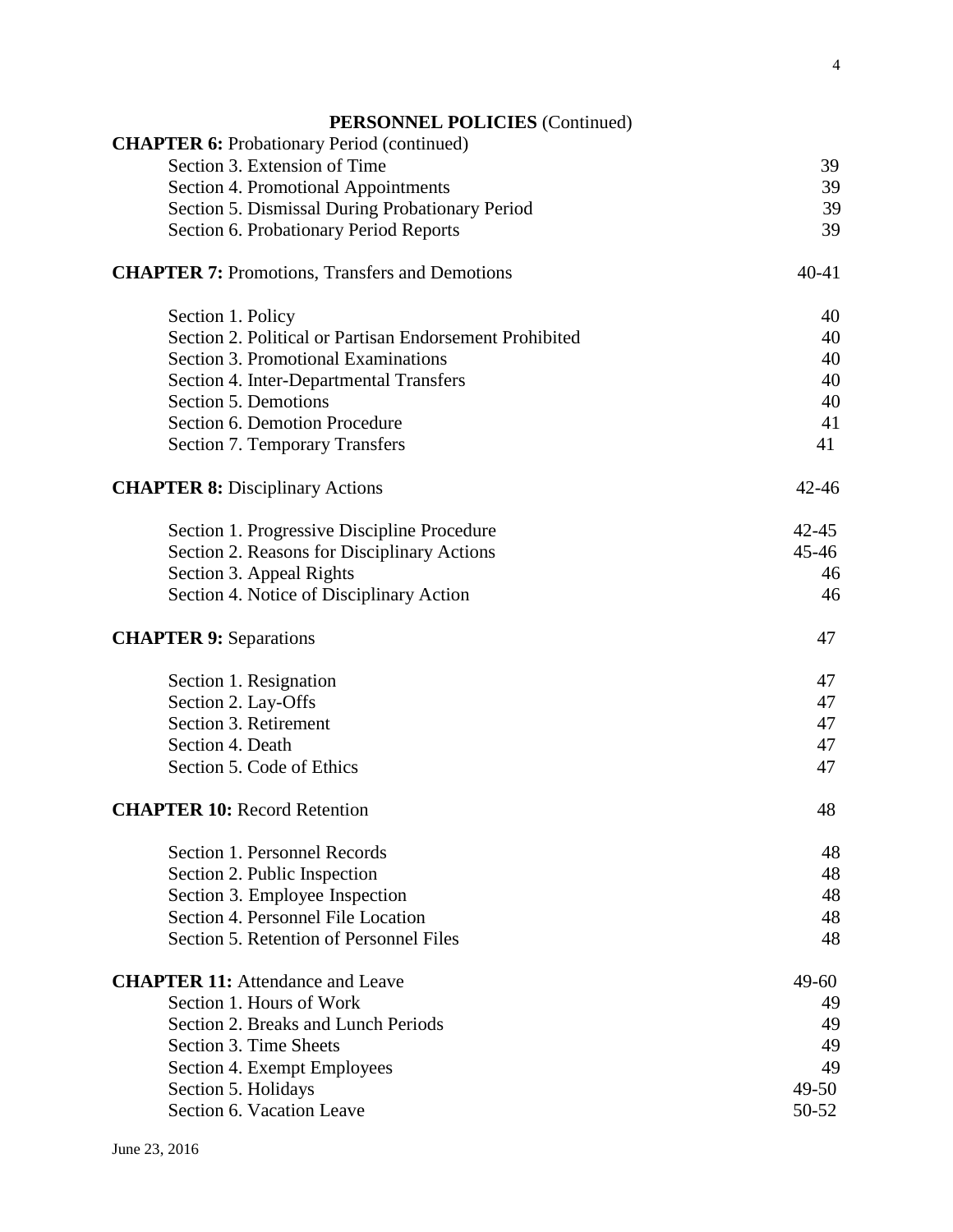# **PERSONNEL POLICIES** (Continued)

# **CHAPTER 11:** Attendance and Leave (Continued)

| Section 7. Sick Leave                                                                             | 52-53             |
|---------------------------------------------------------------------------------------------------|-------------------|
| Section 8. Family and Medical Leave                                                               | 53-55             |
| Section 9. Maternity Leave                                                                        | 55                |
| Section 10. Civil Leave                                                                           | 55-56             |
| Section 11. Workers' Compensation Leave                                                           | 56                |
| Section 12. Funeral (Bereavement) Leave                                                           | 56-57             |
| Section 13. Military Leave                                                                        | 57                |
| Section14. Voting Leave                                                                           | 57                |
| Section 15. Blood Donation Leave                                                                  | 58                |
| Section 16. Administrative Leave                                                                  | 58                |
| Section 17. Holiday Pay                                                                           | 58                |
| Section 18. Overtime Pay                                                                          | 58-59             |
| Section 19. Working Elsewhere While on Leave                                                      | 59                |
| Section 20. Pay Periods and Pay Days                                                              | 59-60             |
| Section 21. Sick Leave Bank                                                                       | 60                |
| <b>CHAPTER 12:</b> Acceptance of Gifts and Gratuities                                             | 61                |
| <b>CHAPTER 13:</b> Profit of Knowledge Based on County Employment                                 | 62                |
| <b>CHAPTER 14:</b> Appeal and Grievance Procedures                                                | 63-64             |
| Section 1. Policy<br><b>Section 2. Grievance Procedures</b>                                       | 63<br>63-64       |
| <b>CHAPTER 15: Outside Employment</b>                                                             | 65                |
| <b>CHAPTER 16:</b> Drug and Alcohol Policy                                                        | 66-83             |
| Section 1. Policy Statement<br>Section 2. Drug and Alcohol Free Workplace Policy                  | 66-67<br>67-83    |
| <b>CHAPTER 17: Insurance</b>                                                                      | 84                |
| <b>CHAPTER 18: Retirement Plan</b>                                                                | 85                |
| Section 1. General Information<br>Section 2. Sick Benefits at Retirement                          | 85<br>85          |
| <b>CHAPTER 19:</b> Employee Assistance Program                                                    | 86                |
| <b>CHAPTER 20:</b> Educational Assistance Program<br>Section 1. Purpose<br>Section 2. Eligibility | 87-88<br>87<br>87 |
|                                                                                                   |                   |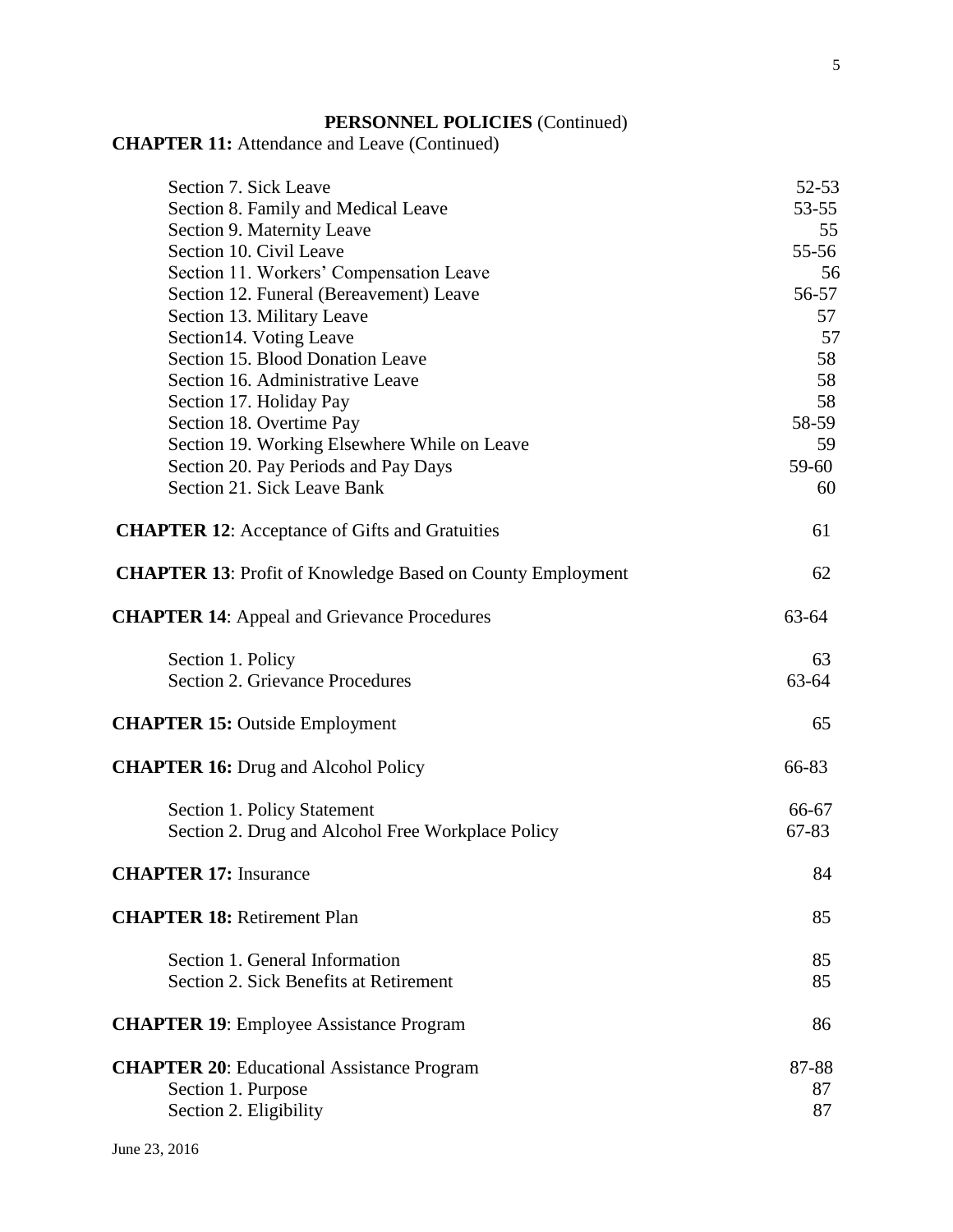# **PERSONNEL POLICIES** (Continued)

| <b>CHAPTER 20:</b> Educational Assistance Program (Continued)      |         |
|--------------------------------------------------------------------|---------|
| Section 3. Utilization of Benefit                                  | 87      |
| Section 4. Employee Reimbursement                                  | 87-88   |
| Section 5. Certification Reimbursement                             | 88      |
| <b>CHAPTER 21:</b> Exercise and Physical Fitness Membership        | 89      |
| <b>CHAPTER 22: Safety Regulations</b>                              | 90-99   |
| Section 1. Introduction and Scope                                  | 90-91   |
| Section 2. Employee Safety Responsibilities                        | 91      |
| Section 3. Employee Safety Rules                                   | 91-97   |
| Section 4. Reporting Injuries                                      | 97      |
| Section 5. Return to Work Program                                  | 97      |
| Section 6. Employee Procedures                                     | 98      |
| Section 7. Return to Work Procedures                               | 98-99   |
| <b>CHAPTER 23: Harassment Policy</b>                               | 100-101 |
| Section 1. Definition of Harassment                                | 100     |
| Section 2. Harassment Complaint Procedures                         | 100     |
| Section 3. Definition of Sexual Harassment                         | 101     |
| Section 4. Sexual Harassment Complaint Procedures                  | 101     |
| <b>CHAPTER 24: Credit Union</b>                                    | 102     |
| <b>CHAPTER 25: Political Activities</b>                            | 103     |
| <b>CHAPTER 26:</b> Civil Rights Compliance                         | 104     |
| <b>CHAPTER 27: Weapons Policy</b>                                  | 105     |
| <b>CHAPTER 28: Computer Use Policy</b>                             | 106-108 |
| Section 1. Using Computer Resources                                | 106     |
| Section 2. Protecting Computer Resources and County Data           | 106     |
| Section 3. Restrictions of Privacy                                 | 107     |
| Section 4. Sharing Information and Communication through Computers | 107     |
| Section 5. Disclaimers                                             | 108     |
| Section 6. Enforcement                                             | 108     |
| <b>CHAPTER 29: Uniform Policy</b>                                  | 109-111 |
| Section 1. Classifications Requiring Uniforms                      | 109     |
| Section 2. Payment of Uniform Costs                                | 109     |
|                                                                    |         |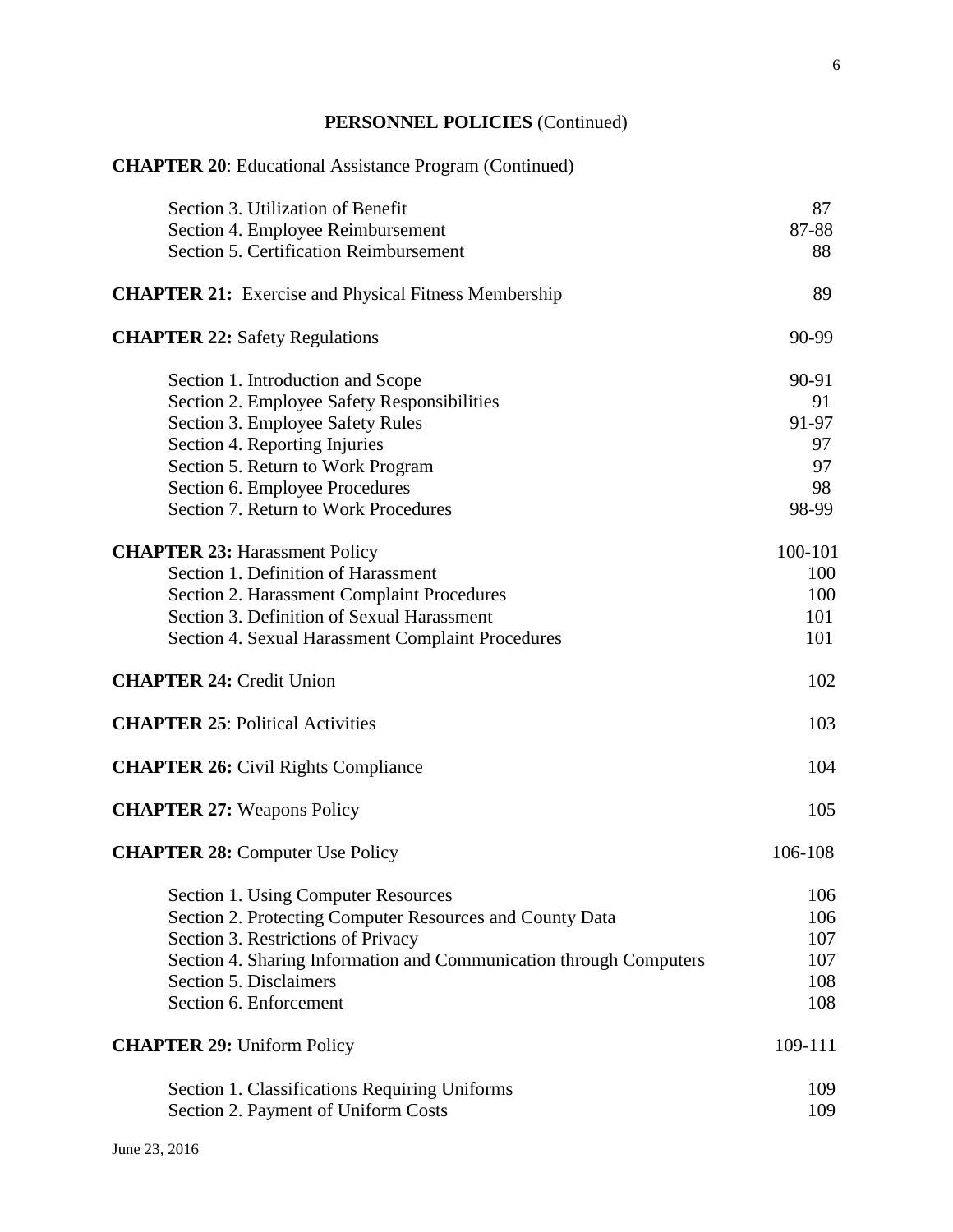| Section 3. Replacement of Uniforms                    | 109     |
|-------------------------------------------------------|---------|
| Section 4. Uniform Return                             | 110     |
| Section 5. Color and Inventory of Uniforms Provided   | 110-111 |
| <b>CHAPTER 30: Social Media Policy</b>                | 112-114 |
| Section 1. Management Guideline                       | 112-113 |
| Section 2. Using Social Media at Work                 | 113     |
| Section 3. Retaliation is Prohibited                  | 113-114 |
| Section 4. Media Contacts                             | 114     |
| <b>CHAPTER 31:</b> Protection of Personal Information | 115-121 |
| <b>APPENDIX OF FORMS</b>                              | 122     |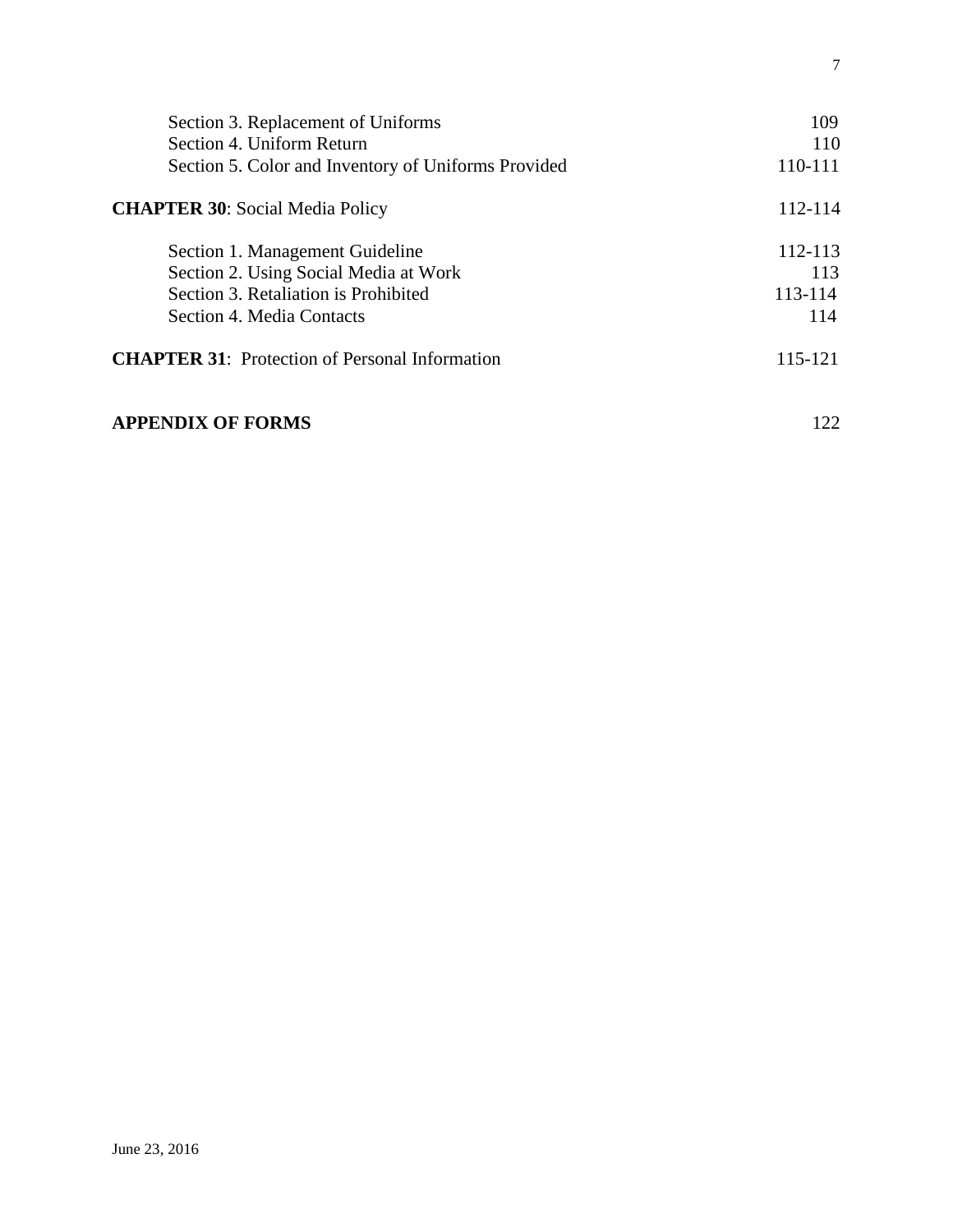## *"Providing leadership and services to make our county a community where ALL citizens can live, work, play and invest in their futures"- The Daviess County Fiscal Court Vision.*

 I would like to welcome you as a new member of the Daviess County Fiscal Court team. You have been chosen to work with us because your background indicates that you have qualifications which characterize successful county employees. The county recognizes the commitment required of our employees and understands that quality employees are the county's most valuable resource.

 These policies have been developed to serve as an informational guide concerning the philosophies of our county in personnel matters. These policies will be effective as of your date of hire and subsequent amendments based on date of passage. It is expected that all employees will be affected equally in relation to their purpose and implementation.

Please read through the personnel policies and operating procedures and discuss any questions and grievances you may have with your supervisor and/or the Human Resources Department. The efforts of our past and present employees have made our county's record one of pride and accomplishment. We are happy to have you on our staff and look forward to your contributions.

**Al Mattingly County Judge/Executive**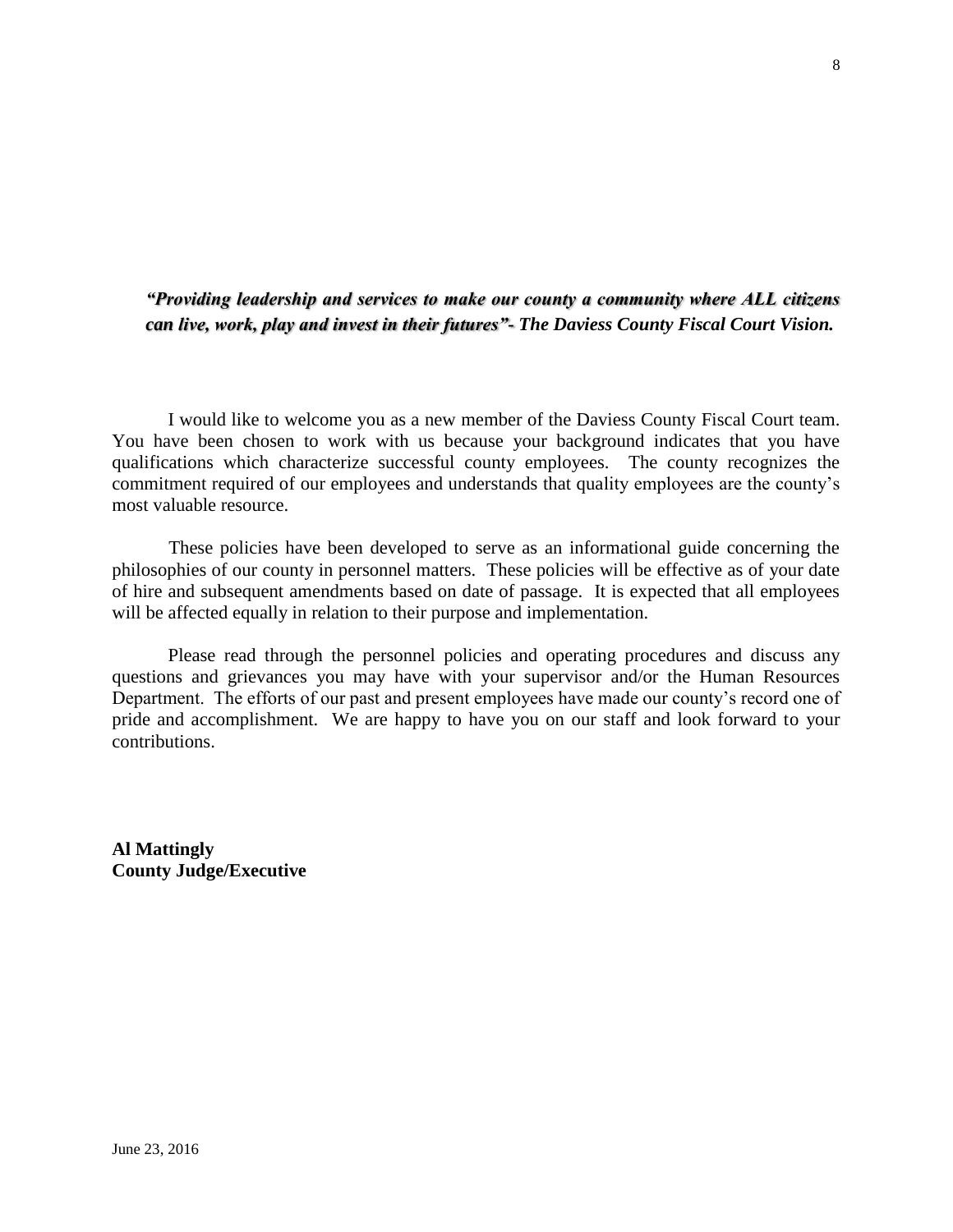#### **POWERS AND DUTIES OF FISCAL COURT MEMBERS**

The Daviess County Fiscal Court is a legislative and administrative body with the power to carry out the governmental affairs necessary for the operation of the county. This body has the authority to enact ordinances, issue regulations, levy taxes, issue bonds, appropriate funds and employ personnel to perform the various public functions in the county.

Under KRS 67.080, the Fiscal Court is permitted to "appropriate county funds for lawful purposes, buy and sell county property, supervise the fiscal affairs of the county and county officers and exercise all other corporate powers of the county." Further, "the Fiscal Court may investigate all activities of the county government and establish appointive offices and define their duties."

The Daviess County Fiscal Court is a four (4) person body consisting of the County Judge/Executive and three (3) County Commissioners. All members of the Fiscal Court are elected to four (4) year terms from the County at large; however, the three (3) commissioners must meet residency requirements in the Commissioner district they wish to represent.

#### **County Judge/Executive**

The County Judge/Executive is the chief executive officer, administrative and fiscal officer of the county. He is responsible for administering the policies and procedures of the fiscal court and for the financial administration of the county.

The County Judge/Executive is the presiding officer in all Fiscal Court meetings and has the same powers as other members of the fiscal court, including the right to vote on all matters coming before the court.

#### **County Commissioners**

The Daviess County Commissioners are elected to represent defined geographical areas in the eastern, central and western divisions of the county. These divisions are defined according to voting precincts on file at the Daviess County Clerk's office.

The Commissioners are voting members of the Fiscal Court and have official powers when court is in session. When the Fiscal Court is adjourned, the commissioners possess no administrative or executive power in relation to county government, other than those powers expressly granted by the administrative code.

The Commissioners help to define the needs of the county by monitoring the roads, bridges and ditches in their respective divisions. They may also serve in an advisory capacity regarding the affairs of the county by accepting assignments from the Judge/Executive to act as liaisons to various departments of county government and community organizations. These include, but are not limited to, Road, Solid Waste, Parks, Emergency Management, Building Code Enforcement, Animal Control, Fire Department, Detention Center, Planning and Zoning, Extension Office, Victims Assistance and the Sheriff's Department.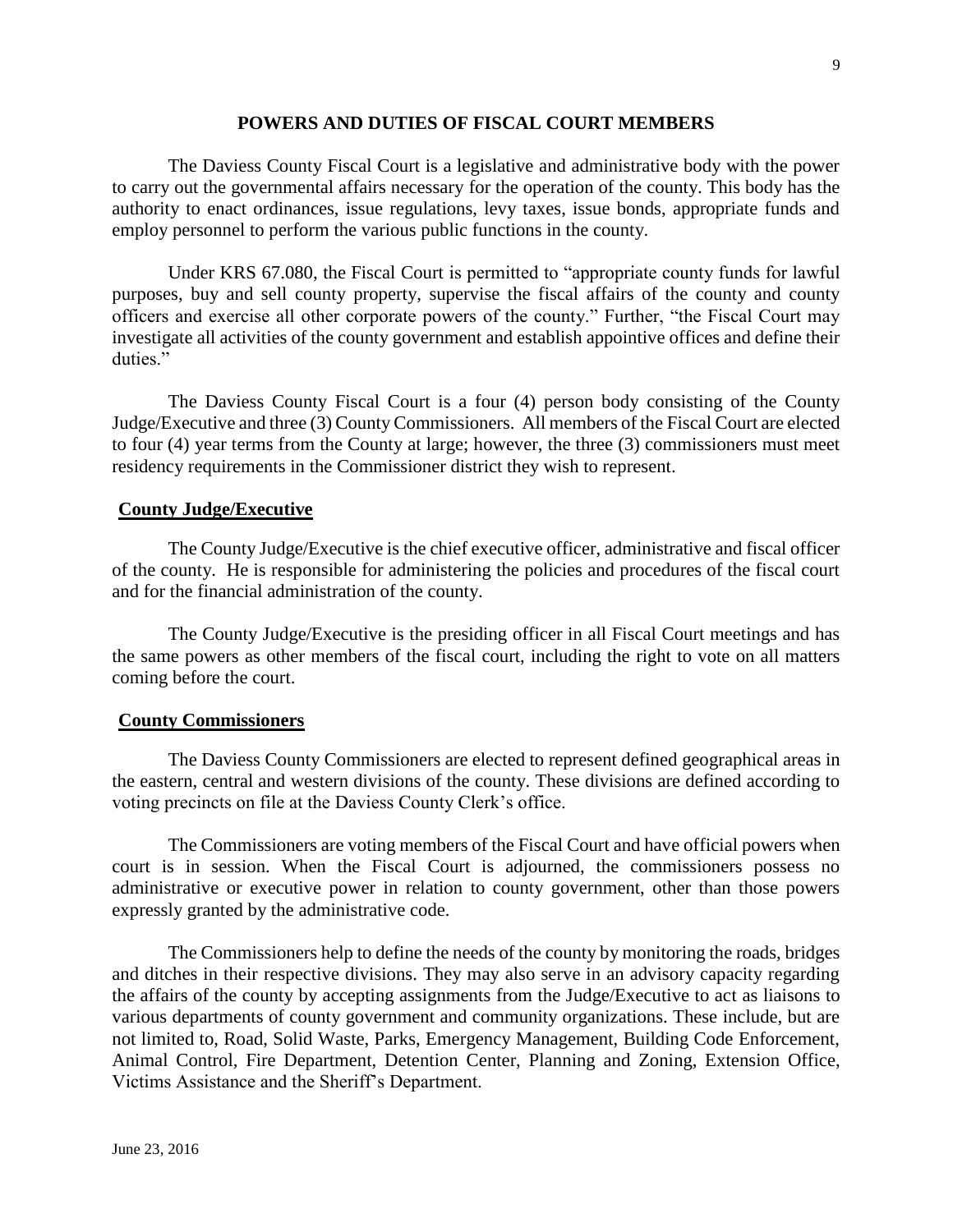# **Administration by Constitutional Officers**

In those situations where county constitutional officers have chosen to adhere to the policies adopted by the Daviess County Fiscal Court by providing a written request to the County Judge/Executive, the constitutional officer shall serve as the Executive Authority for the office.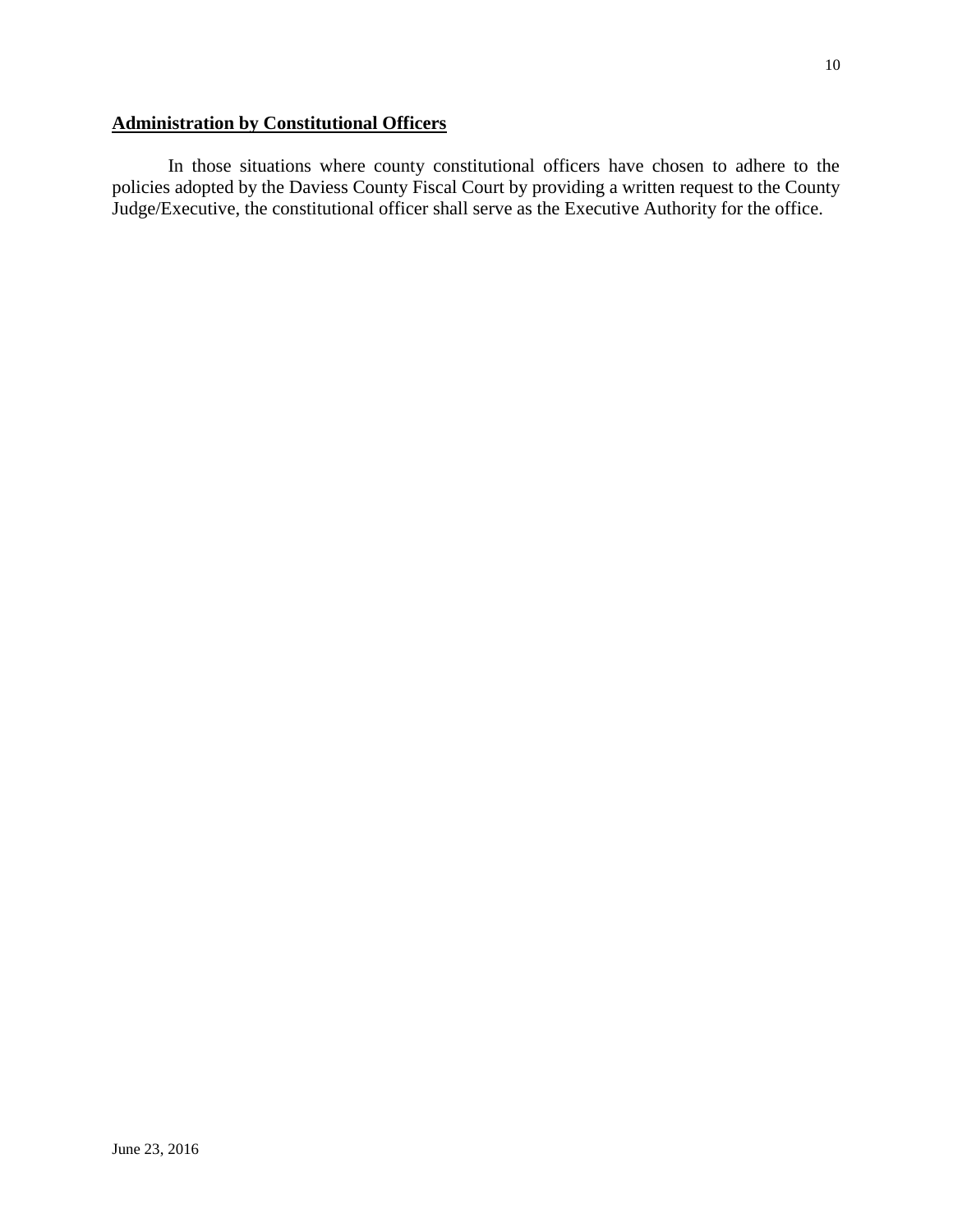#### **OPERATING POLICIES CHAPTER I ACCOUNTING**

#### **Section 1. Uniform County Budget System of Accounts**

The Daviess County Fiscal Court is required by KRS 68.210 and 68.220 to use the Uniform County Budget System and Accounts established by the state local finance officer. This shall give the Department Heads and the Daviess County Fiscal Court a better idea of how the tax dollars of Daviess County are being spent relative to their respective departments. A system of sub-accounts to which time and material and operating expenses are charged may be adopted as needed. The Department Head and the County Treasurer are assigned the responsibility for establishing sub-accounts.

The County Treasurer and County Judge/Executive will prepare the budget in accordance with KRS 68.240.

Department Heads shall prepare a budget request for all operational appropriations with detailed explanations for any change from the prior year budget. A Budget Request Form, which may be obtained from the County Treasurer, shall be prepared for each budgeted appropriation, which is capital in nature and has a useful life of greater than one year, or for any increase in normal operating appropriations which exceeds the prior year budgeted appropriation. The Department Head will be required to attach supporting documentation to the estimated cost used to determine the amount to be budgeted.

#### **Section 2. Cash Receipts**

Each Department Head is required to handle cash receipts and make daily deposits. The procedure for listing and depositing receipts is as follows:

The Department Head or designee shall write a two-part receipt for any cash or check received. A list of all receipts is prepared and totaled on a daily basis. A daily deposit is to balance with the daily listing of all receipts. The daily deposit ticket, daily settlement sheet and the daily listing of all receipts, each having the same total, shall be faxed to the County Treasurer's Office on a daily basis. The originals shall be delivered to the County Treasurer's Office on a weekly basis. Any discrepancies are to be itemized and explained personally to the County Treasurer.

The daily settlement sheet shall include a cash accounting of coins, currency, checks, total cash collected and total amount deposited. Two adding machine tapes of total checks shall accompany the daily settlement sheet. The County Treasurer, upon receipt of daily deposit, will post the receipt to the related revenue account.

Each Department Head will be given a copy of the pertinent revenue account ledger on a monthly basis. This ledger should balance with the Department Head's daily total.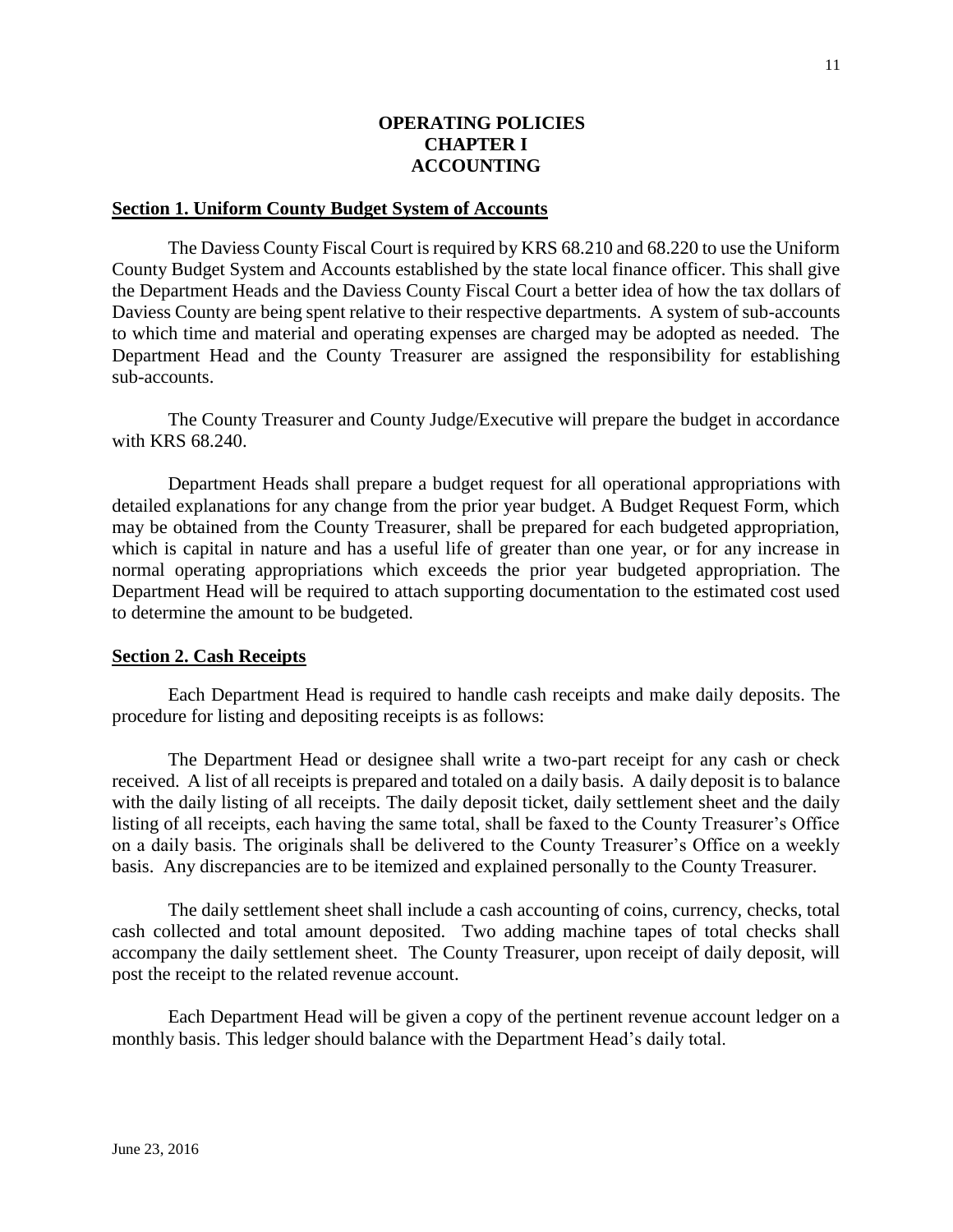#### **Section 3. Fixed Asset Documentation & Procedures**

Maintenance of records for general fixed assets, which fall into any of the following categories, is a requirement of the Uniform System of Accounts for Kentucky Counties:

- 1. Real Estate
- 2. Motor Vehicle and Equipment
- 3. Valuation in excess of \$1000.00
- 4. Computer Software
- 5. Specialty Items

Department Heads maintain an inventory register of all fixed assets in the department. By April 1 of each year, the Department Head reconciles fixed assets on hand with the current inventory register and provides detail of any changes, which occurred during the preceding year. This reconciliation is to be submitted to the County Treasurer's Office by July 15 of each year.

The County Treasurer's Office maintains a master listing of all County fixed assets. This master listing shall be reviewed annually by September 30 and submitted to the County Judge/Executive.

#### **Section 4. Capitalization Policy**

The policy of the Daviess County Fiscal Court is to capitalize assets when the useful life is greater than one year and the acquisition cost meets the capitalization threshold. Purchased or constructed capital assets and infrastructure are reported at acquisition or construction cost or estimated historical cost. Donated capital assets are recorded at their estimated fair value at the date of donation.

Capital assets and infrastructure are capitalized and depreciated as outlined in the capitalization threshold table, listed below, for the Daviess County Fiscal Court. Assets will be depreciated on the straight-line basis over their estimated useful lives as outlined below.

The useful life table below shows the useful life by asset type for the Daviess County Fiscal Court.

#### **Useful Life Table**

| Asset                        | <b>Useful Life Range (Expressed in years)</b> |
|------------------------------|-----------------------------------------------|
| Land improvements            | $10 - 25$                                     |
| <b>Buildings</b>             | $10-40$                                       |
| <b>Building Improvements</b> | $10-40$                                       |
| Machinery and Equipment      | $5-10$                                        |
| Infrastructure               | $10-50$                                       |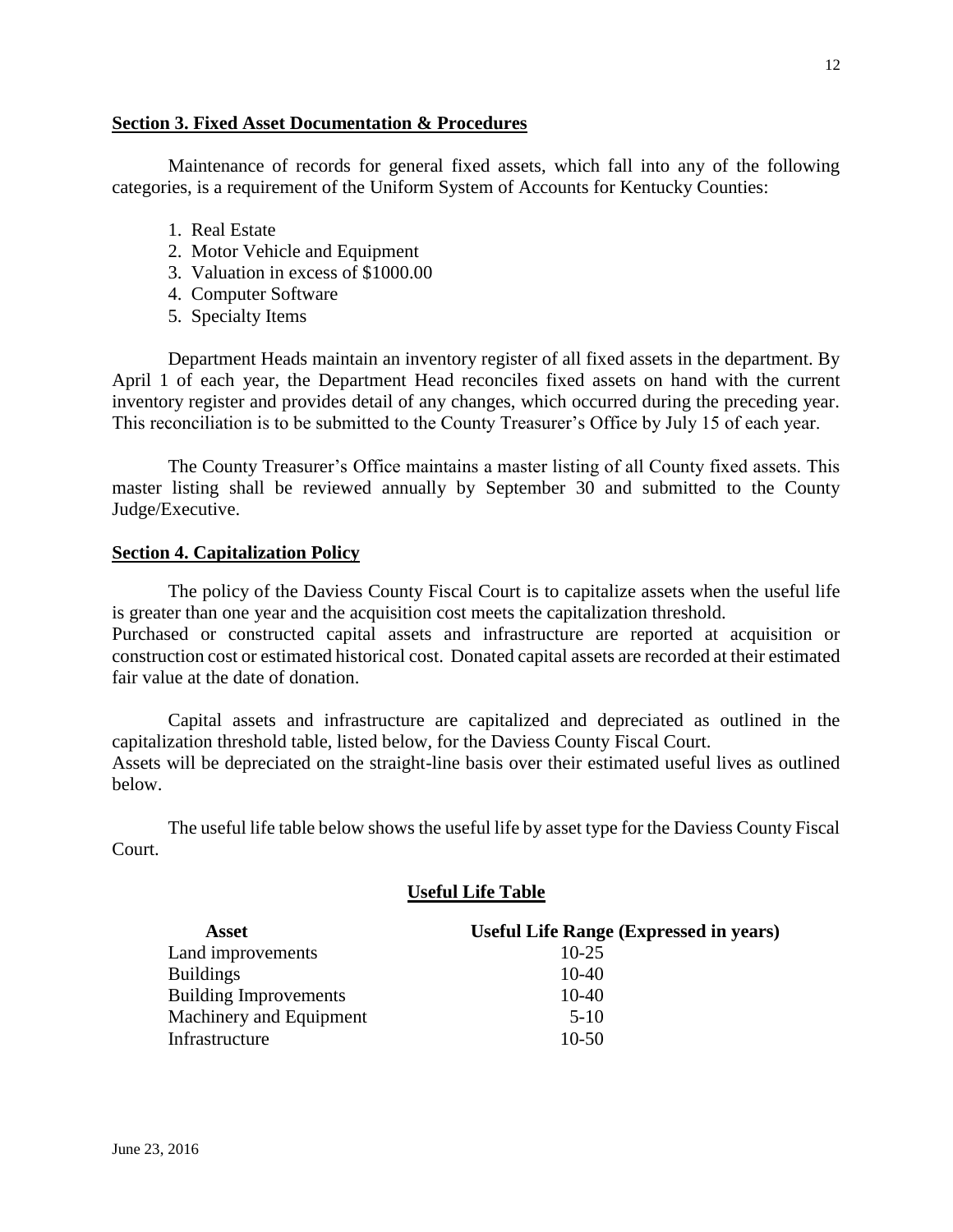#### **Capitalization Threshold Table**

| Asset                           | <b>Capitalize and Depreciate</b> |
|---------------------------------|----------------------------------|
| Land                            | Capitalize Only                  |
| Land Improvements               | \$50,000                         |
| <b>Building</b>                 | \$50,000                         |
| <b>Building Improvements</b>    | \$50,000                         |
| <b>Construction in Progress</b> | Capitalize Only                  |
| Machinery and Equipment         | \$15,000                         |
| Vehicle                         | \$15,000                         |
| Infrastructure                  | \$55,000                         |

#### **Section 5. Budget Preparation**

(This section was taken from the *1996 County Government in Kentucky Information Bulletin No. 115*, Pages 47-49.)

The budget process is initiated by the County Judge/Executive, with the preparation of the proposed budget providing for the expenditure of all county funds. Proposed expenditures must be classed according to budget units representing the various activities of county government, including:

- (a) General expenditures of county government
- (b) Protection to persons and property
- (c) General health and sanitation
- (d) Social Services
- (e) Recreation and culture
- (f) Transportation facilities and services
- (g) Debt service
- (h) Administration and miscellaneous
- (i) Jail operations (KRS 68.240)

In addition to the proposed budget, the County Judge/Executive must also prepare a statement of estimated county receipts. The County Judge/Executive is aided by an official estimate of real property, personal property and new property assessment, which the property valuation administrator must submit to the Judge/Executive by April 1 of each year (KRS 68.245).

The portion of the county budget that provides funds for jail operations is prepared by the County Judge/Executive, the Jailer and the County Treasurer (KRS 441.215). This line item budget and revenue estimate must be submitted to the fiscal court by April 1 of each year. The completed jail budget is made a part of the general county budget for fiscal court investigation and approval.

Both the proposed budget and the estimate of revenue must be submitted to the fiscal court by the Judge/Executive by May 1 of each year. At this stage in the budget process, the fiscal court has the responsibility of investigating the proposed expenditures and the court may comment on or amend the proposal (KRS 68.240).

Not less than twenty days prior to the time of adoption of the county budget, the County Judge/Executive must submit copies of the budget proposal to the state local financial officer for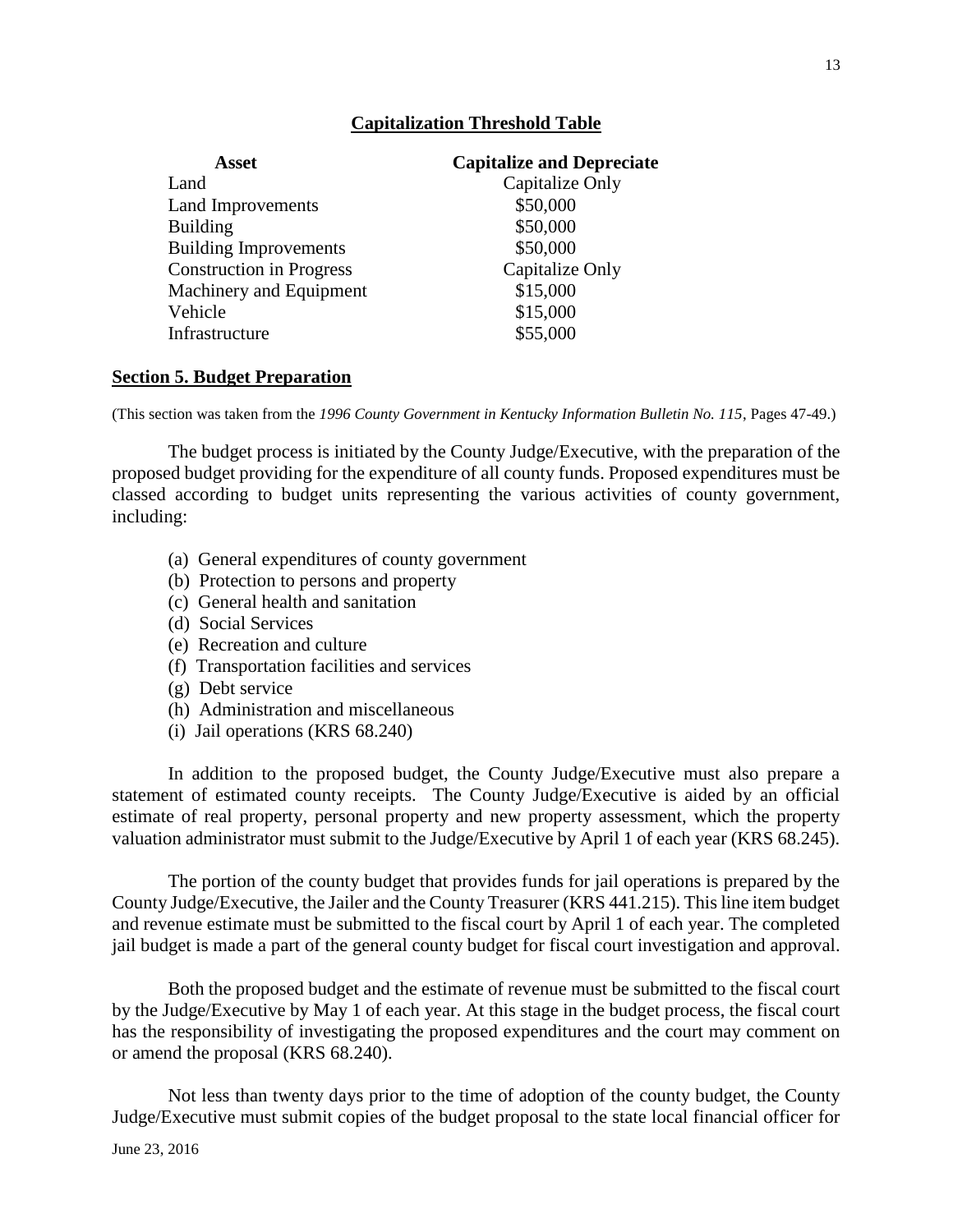approval as to form and classifications. The state local finance officer may approve and return the budget or he/she may withhold approval until necessary amendments have been made (KRS 68.250).

KRS 68.260 requires that, following approval by the state local finance officer, the proposed budget be submitted to the fiscal court for adoption no later than July 1, or within ten days of the receipt of the certified assessment from the Revenue Cabinet, whichever is later. KRS 68.260, as amended in 1988, also requires that the budget as presented and amended be adopted as of July 1. The budget must be published, pursuant to KRS Chapter 424, at least ten days before final adoption by the fiscal court. The combination of these requirements may create conflicts, which make it impossible to comply strictly with KRS 68.260. If for some reason the certified assessment is not received on a timely basis, or the budget as approved by the state local finance officer is delayed, there may not be sufficient time to comply with notice requirements and to adopt the budget by July 1 deadline.

KRS 68.260 also assumes fiscal court agreement on the budget by July 1. If agreement is not reached, the implication is that the budget must be adopted anyway. Since KRS 68.250 requires that the budget be sent to the state local finance officer not later than twenty days before the time for adoption, whether or not amended by the fiscal court, it is conceivable that the fiscal court could be deadlocked in both the initial review process, pursuant to KRS 68.240, and in the final review, pursuant to KRS 68.260, and the budget would still be adopted. The Attorney General has advised, however, that "automatic" adoption of the budget would make the vote of the fiscal court meaningless and render the statute internally inconsistent. A tie vote would be the same as a defeat, and the county would be without a budget until one was finally adopted. The Attorney General has also advised that sanctions might be levied against members of the fiscal court for failure to adopt a budget under KRS 68.990, 522.030, and 61.170. In addition, a mandamus action might be brought against the fiscal court members who voted against the budget, to ask the fiscal court members who voted against their budget, to ask the circuit court clerk to require the adoption of a budget (OAG 88-45).

After adoption, the budget may be amended to provide for the expenditure of unanticipated revenue. Such an amendment must show the source and amount of unexpected funds and the budget units that are to be increased. Like the original budget, the budget amendment must be submitted to the state local finance officer for review and approval (KRS 68.280). The fiscal court also has the authority to transfer money between budget units in the case of an emergency or to provide for increases or decreases in the number of deputies employed in a county official's office (KRS 68.290).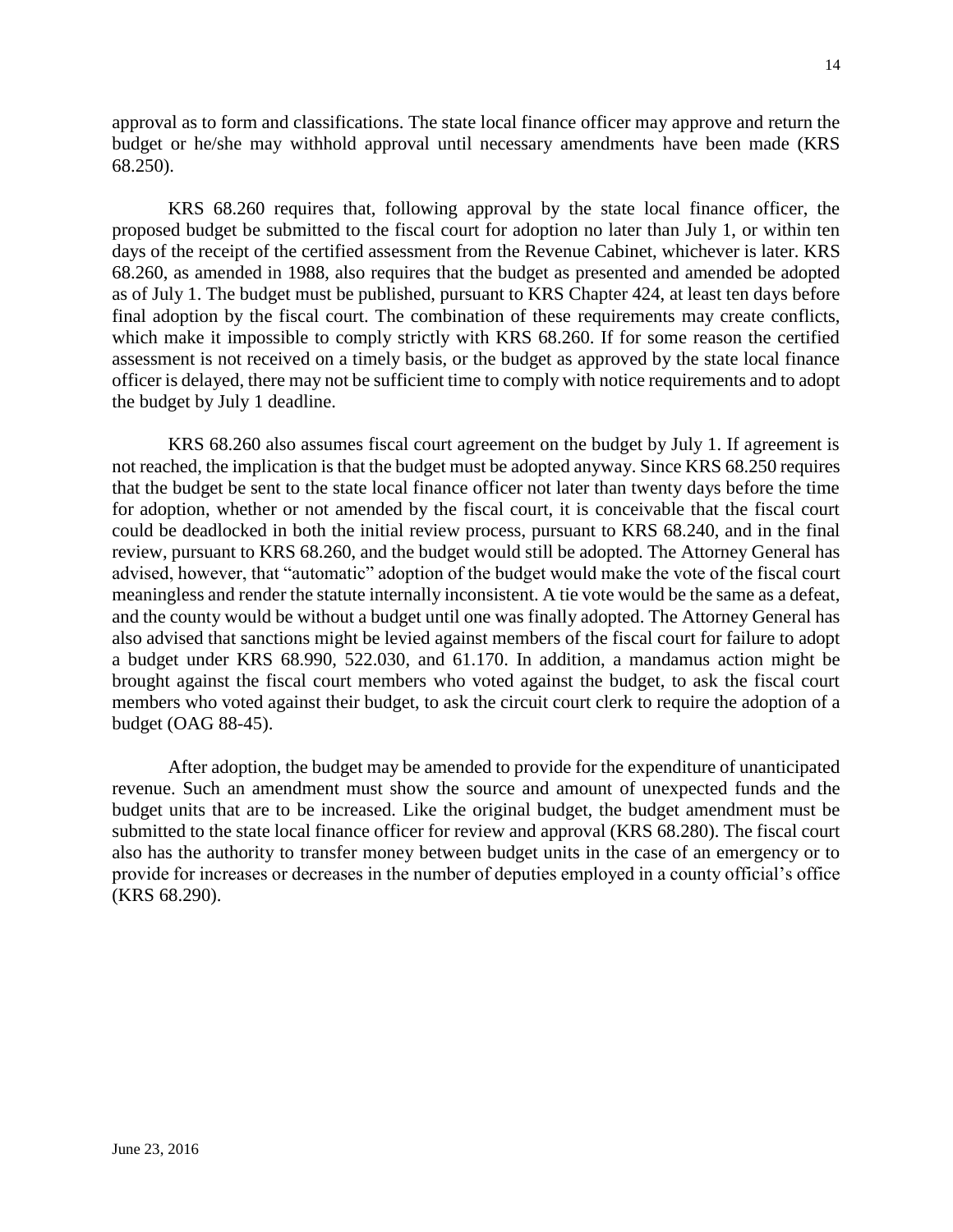#### **OPERATING POLICIES CHAPTER 2 CONTRACTS AND LEASES**

#### **Section 1. Authorization of County Contracts and Leases**

- A. The Fiscal Court shall approve every contract, lease or amendments with authoriza tion given to the Judge/Executive to fully execute said contract except as set out in B. and C. below.
- B. Without prior approval of the Fiscal Court, Department Heads may negotiate and sign general maintenance contracts which do not exceed a term of twelve months and \$1,000, and the County Judge/Executive may enter into general maintenance contracts which do not exceed twelve (12) months and \$2,000.
- C. In the event of an emergency, the County Judge/Executive without prior approval of the Fiscal Court, may approve a lease, or contractual agreement with value of an amount not to exceed \$5,000.00.

#### **Section 2. Recording of Contracts and Leases**

Every contract, lease, or amendment approved by the Fiscal Court shall be filed in the Office of the County Attorney. Said documents shall also be filed in the Fiscal Court Order Book under the Court Meeting during which the approval occurred.

In the event an emergency exists and a contractual document is executed by the County Judge/Executive, the document shall be ratified at the next regularly scheduled Fiscal Court Meeting.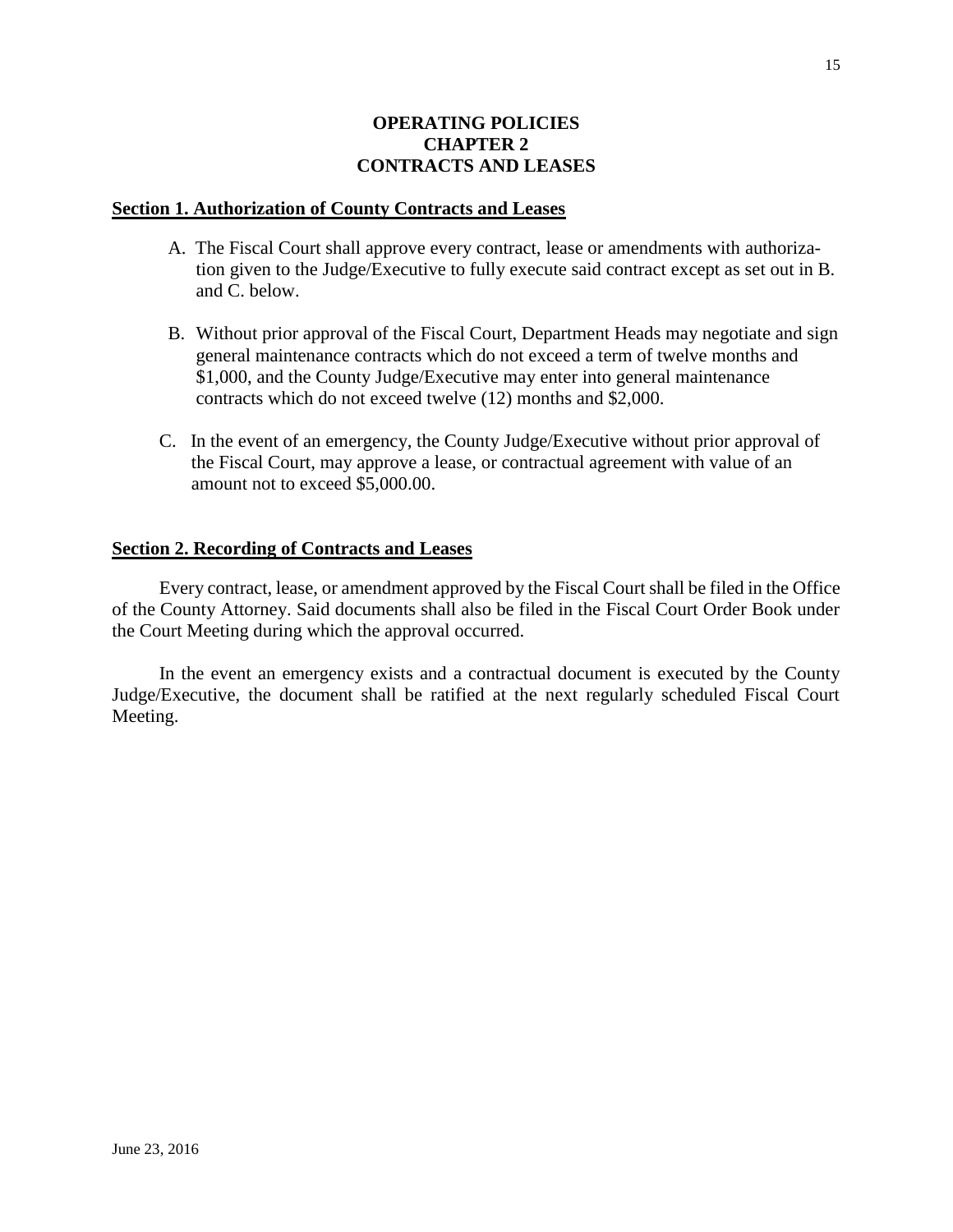#### **OPERATING POLICIES CHAPTER 3 PURCHASES**

#### **Section 1. Purchase Orders**

Purchase Orders are considered contracts in nature. They are issued for all purchases. Purchase orders shall include vendor name and address, quantity of items ordered, vendor number and account number and appropriate approval signatures.

#### **Section 2. Quotes**

At least three (3) quotes are necessary for any single expenditure between \$1,000.00 and \$19,999.00 that is not a recurring item. All quotes shall be attached to the purchase order. If it is impossible to obtain three quotes, an explanation should be noted on the purchase order. (\$500 to \$1,000 11/17/2014)

#### **Section 3. Invoices**

Upon receipt of the item(s), at least two (2) copies of the invoice are to be signed by the person receiving the item(s). The invoice shall include the quantity of items received. If the quantity on the invoice is not the number indicated on the purchase order, an explanation should be noted.

Invoices should be attached to the corresponding purchase order. They should be stamped, initialed by the Department Heads and coded with vendor numbers and account numbers.

#### **Section 4. Routing System**

Once completed, the purchase order shall be forwarded to the Finance Staff who will determine accuracy and input data. The County Treasurer shall submit all claims to the Fiscal Court for approval.

The following is the appropriate routing system for Purchase Orders:

| White     | Vendor                            |
|-----------|-----------------------------------|
| Pink      | Department Head Files             |
| Yellow    | Purchasing Agent's Numerical File |
| Goldenrod | Purchasing Agent's Vendor File    |

#### **Section 5. Approval Signatures**

The following signatures are necessary for approval of purchases: \$0.01 - \$500 Supervisor with no counter signature \$500.01-\$1,000.00 Department Head with no counter signature or County Judge/Executive \$1,000.01-\$10,000.00 Director; or Department Head and County Judge/ Executive; or Department Head and Director \$10,000.01 - \$19,999.00 Prior approval by the Fiscal Court \$20,000.00 and over See Bidding Procedures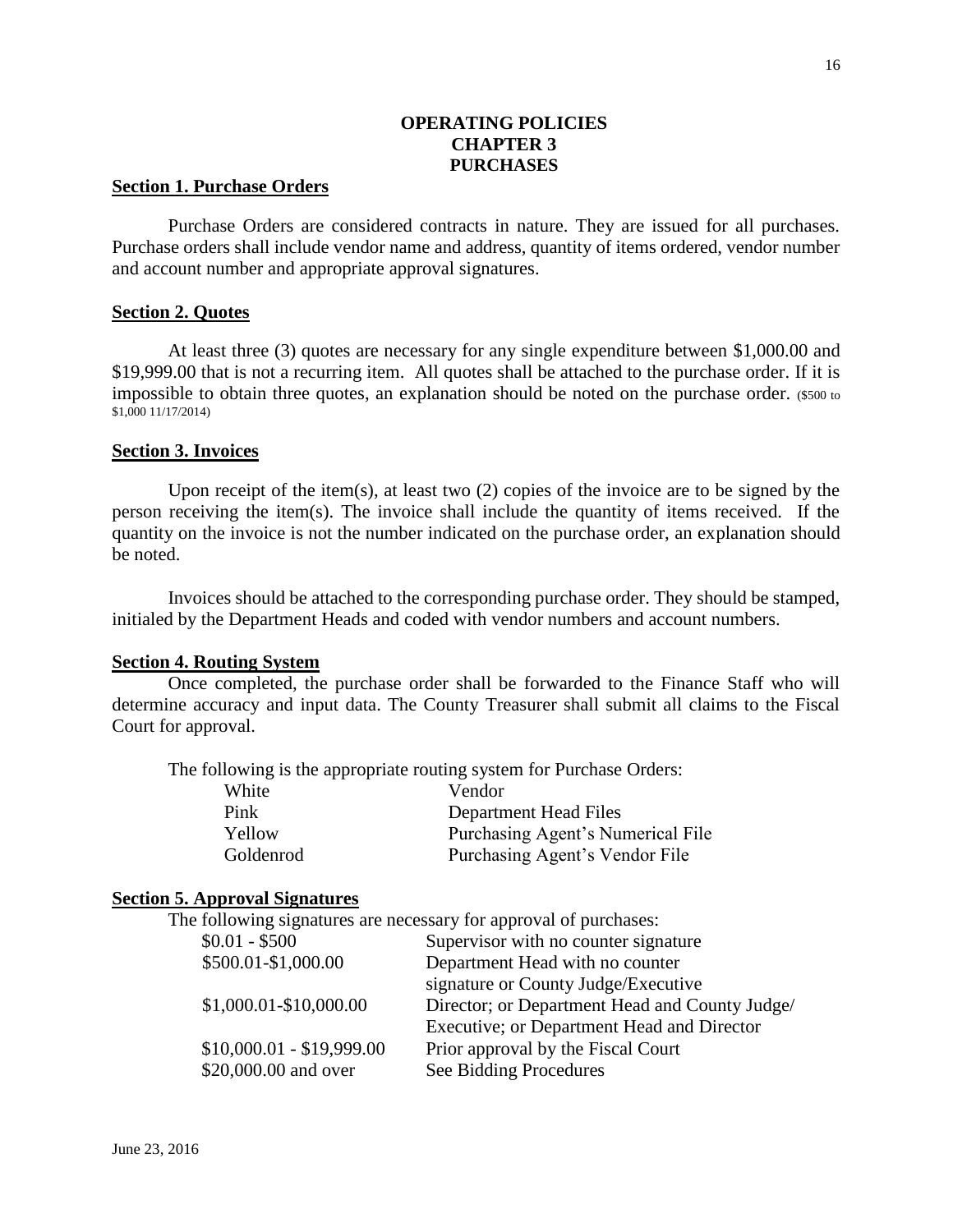#### **Section 6. Emergency Purchases**

When an emergency exists in either the Road, Solid Waste Department, or EMA, the Department Head may issue a purchase order, provided the amount is under \$20,000.00. The Department Head shall first attempt to contact the County Judge/Executive for approval. If the County Judge/Executive is not available, the Liaison Commissioner may be contacted. If no one can be reached, the Department Head may move forward with the purchase. All attempts to contact the appropriate executive authority shall be documented as to the date and time the attempt to contact was made.

An emergency is defined as a situation that if not remedied immediately will be a detriment to the operations. This emergency shall be documented thoroughly on the purchase order.

#### **Section 7. Project Information Form**

Projects, which have a cumulative amount higher than \$1,500.00, require the submission of a Project Information Form (PIF). The PIF must be approved by the County Judge/Executive, prior to the start of the project. Forms are available in the Purchasing Agent's Office.

#### **Section 8. Bidding Procedures**

In accordance with KRS 424.260, expenditures of twenty thousand dollars (\$20,000) or more for materials, supplies, equipment or for contractual services other than professional, require a newspaper advertisement for bids.

Department Heads requesting a bid item or service must complete the Project Information Form and present it to the County Judge/Executive for approval at least two (2) weeks prior to the requested advertising date.

After the County Judge/Executive has conferred with the Liaison Commissioner and has approved the Project Information Form, he/she will forward it to the Purchasing Agent who will write bid specifications. The Purchasing Agent will present completed specifications to the Fiscal Court for approval to publish.

The Purchasing Agent will come before Fiscal Court with a recommendation of a vendor after the bids are opened.

#### **Section 9. Capital Item Purchases**

For purchases of capital items with a value of \$1,000.00 or greater and a useful life longer than a year, a budget request form must be on file in the County Judge/Executive's budget work papers. If a budget request form has not been prepared, the Department Head must complete a budget request form and submit to his/her liaison commissioner and the County Judge/Executive for signature approval before a purchase order is authorized. (changed \$500 to \$1000-03/08/2011)

Capital item purchase requests shall include capital accessories in the requests for bids and quotes.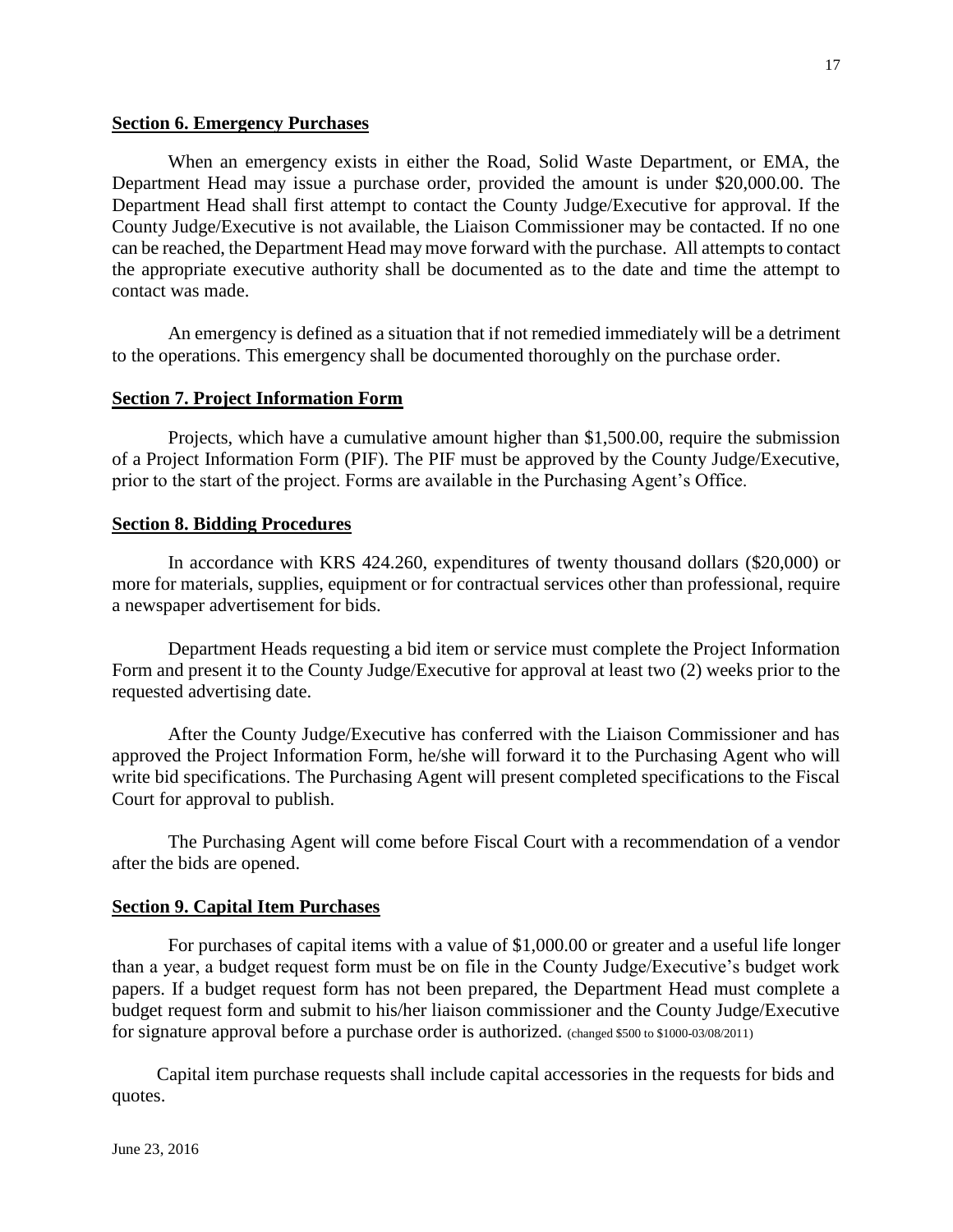- A. Capital Accessory: equipment designed, produced, manufactured or used only as part of, or in conjunction with a capital item, without any independent function and not a replacement part.
- B. Fiscal Court shall not approve department requests for capital accessories not included in the bid or quote of a capital item unless:
	- 1. Requesting department demonstrates to purchasing manager that the separate purchase of the capital accessory results in a cost savings;
	- 2. Requesting department demonstrates, after using capital item, that the requested capital accessory, not included in the bid or quote, is required for the ordinary and necessary function of the capital item; and
	- 3. Requesting department demonstrates that it failed to include the requested capital accessory only after performing a diligent investigation of the item's necessity before the bid or quote process; or
	- 4. Requesting department can demonstrate that the capital item's subsequent use or function changed after purchase and the capital accessory is required for the ordinary and necessary function of the capital item; and
	- 5. Requesting department requests and receives approval of the purchase from the County Judge/Executive.

#### **Section 10. Budget Transfers**

Department Heads are responsible for assuring the appropriation does not exceed the budgeted account. If the expenditure exceeds the amount appropriated in the budgetary account, the Department Head must submit a written request for a budget transfer to the County Judge/Executive. Upon approval, the County Judge/Executive will submit it to the County Treasurer prior to authorizing the purchase order.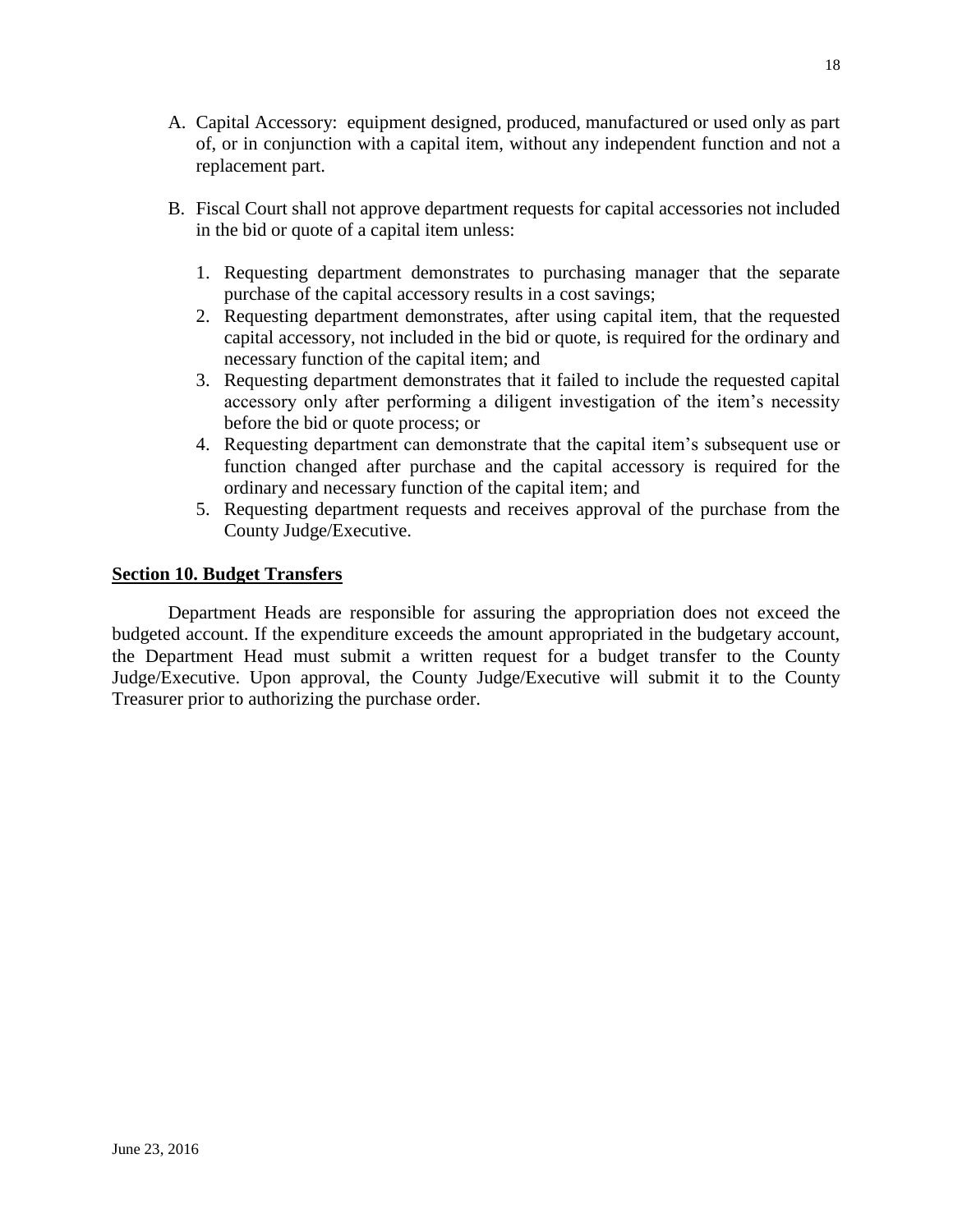#### **OPERATING POLICIES CHAPTER 4 TRAVEL**

#### **Section 1. General Policy**

It is the policy of the Fiscal Court to reimburse employees for reasonable expenses of a business nature incurred while traveling on authorized County business or incurred with specific and authorized business purposes. To be reimbursable, the expense must be necessary, be of reasonable nature, and be properly approved in accordance with the requirements of this policy.

Control of travel expenses is the responsibility of each employee. In all cases, prudence and good judgment should be exercised regarding the reasonableness of expenditures (reasonable is the amount an employee would expect to pay if paying his/her own expenses).

It is the department head's responsibility to ensure that any employee traveling understands and agrees to comply with the policies and procedures established herein. The department head is responsible for monitoring and enforcing these procedures within his/her department. As a general rule, non-exempt employees should not be allowed to attend training sessions on non-scheduled workdays. In unusual circumstances, prior approval must be given by the County Judge/Executive.

While not every aspect of travel may be included, this policy will serve as a guide for most situations the employee will encounter. If the employee is uncertain of something before a trip, clarification should be sought from his/her department head.

#### **Section 2. Travel Approval**

All out-of-county travel requires a two (2) week advanced approval of the County Judge/Executive. It is understood that some situations make a two (2) week notice impossible. In this case, the Office of the County Judge/Executive and Human Resources Department shall be notified immediately prior to departure.

All in-county travel is to be approved and coordinated by the appropriate supervisor and/or department head.

Any employee attending a convention, school, workshop, forum, or meeting out of town shall first secure the written approval of the County Judge/Executive through the employee's immediate supervisor.

#### **Section 3. Transportation**

#### **A. County Automobile Use**

Employees are encouraged to use staff cars. Nonemployees and nonbusiness passengers (i.e., family and friends) are prohibited from riding in county vehicles.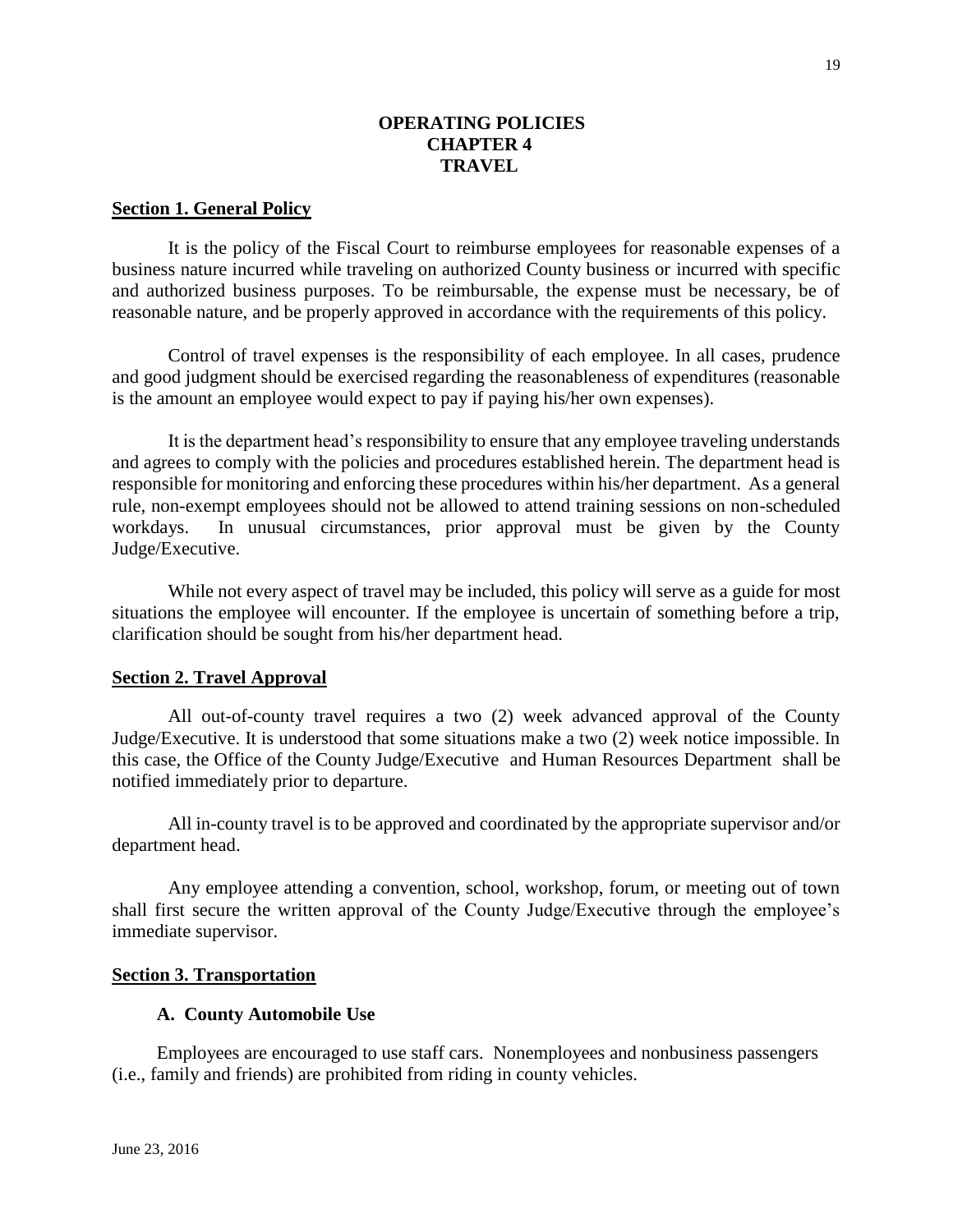#### **B. Personal Automobile Use**

Employees are encouraged to use staff cars. If a county automobile is not available, a personal vehicle is permitted. The mileage expense reimbursement rate shall be equal to the Commonwealth of Kentucky's expense rate on the date of travel. Employees should carpool whenever possible when attending meetings in the same general location.

Tolls and parking expenses are reimbursable whether driving a staff car or a personal automobile. The Fiscal Court assumes no responsibility for traffic violations incurred by employees while on County business, whether they are in their personal car or a staff car.

When using a personal automobile to conduct County business within Daviess County, the Fiscal Court may reimburse the employee for mileage.

#### **C. Rental Cars**

When a county vehicle is not available, the use of a rental car for out-of-town business is allowable if approved by the County Judge/Executive. The rental car shall be low economy. The receipt shall be submitted with the Travel Voucher Form for reimbursement.

#### **D. Taxi Service**

Taxi service may be used when it is necessary to maintain business schedules. Airport buses, shuttle service, airport limousine, or free hotel pick up service should be used when possible.

#### **E. Air Travel**

The purchasing agent will make arrangements for air travel. In order to receive the minimum price, the purchasing agent shall be notified of air travel needs at least thirty days in advance. Arrangements for air travel shall be in less than first class. Under justifiable circumstances and for expediency, the County Judge/Executive may authorize other travel means, including chartered aircraft. The cost of air travel shall be submitted on a purchase order.

#### **Section 4. Lodging**

Arrangements for lodging shall be made by the department. Many hotels offer a reduced rate for government employees. This rate should always be requested whenever reservations are made. Hotel expenses shall be reimbursed at the single room rate plus taxes. If two employees or officials are sharing a room, the double room rate will be reimbursed. The Fiscal Court will not reimburse employees or officials for personal phone calls, movies or alcoholic beverages charged to the room.

Officials and employees shall be reimbursed for phone calls made for county purposes. If phone calls are of a county purpose, the employee shall list the party who was called in order to be reimbursed. The Fiscal Court will reimburse the cost of the hotel telephone access fee.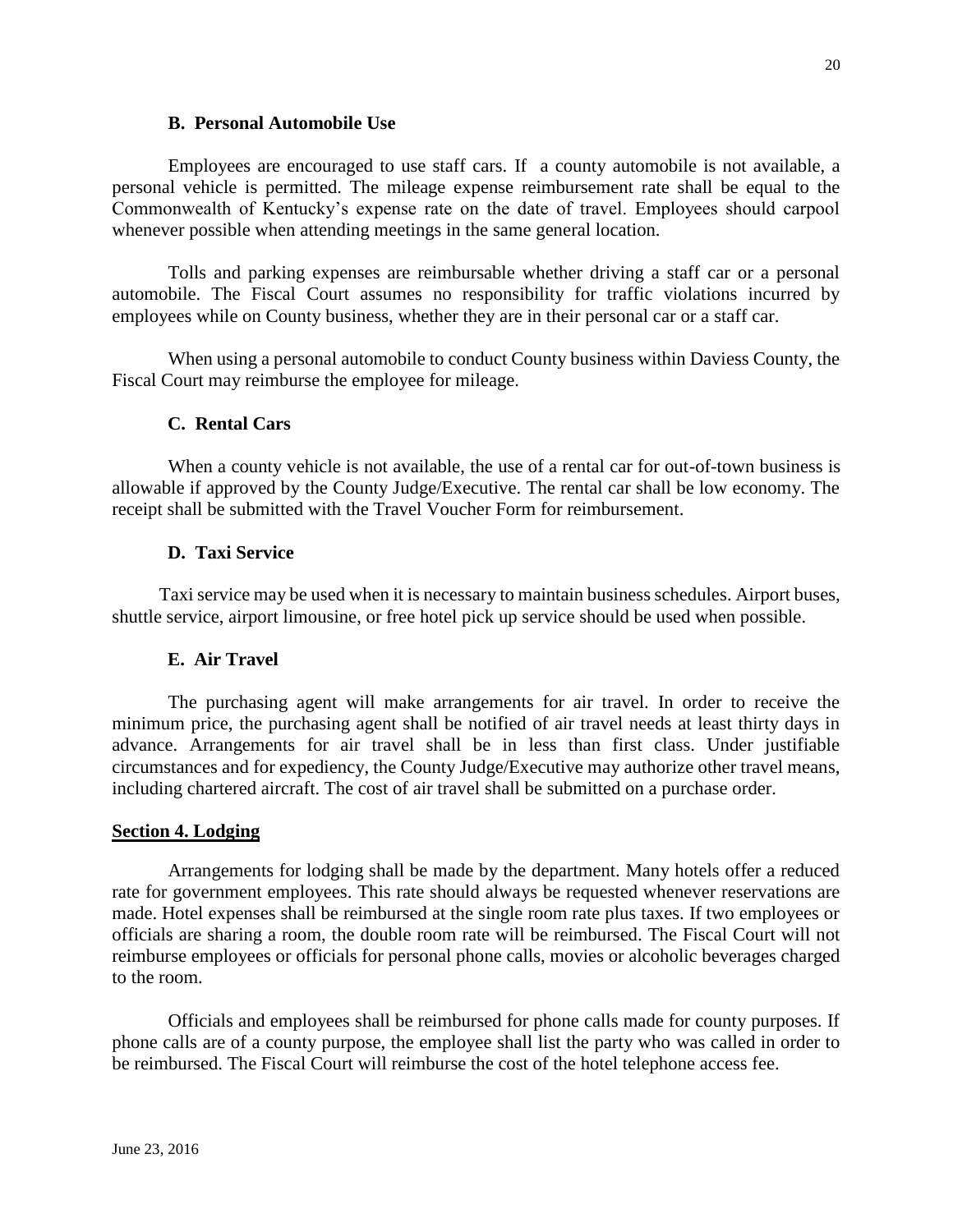#### **Section 5. Meals and Incidental Expenses**

The Daviess County Fiscal Court will use the following per diem rates to pay for employees' meals and incidentals. The per diem allowance shall be in lieu of submitting receipts for meals and incidentals for out-of-county travel. The employee will be allowed the full per diem (breakfast, lunch and dinner) for each full day of travel.

| <b>Breakfast</b> | \$9.00  |
|------------------|---------|
| Lunch            | \$11.00 |
| Dinner           | \$25.00 |

Employees traveling for less than a full day will not receive the entire per diem. Partial day travel will be reimbursed based on the following schedule:

| <b>Leaving County</b>      | Reimbursement         |
|----------------------------|-----------------------|
| After 7:00 a.m.            | No Breakfast          |
| After $1:00$ p.m.          | No Breakfast or Lunch |
| After $6:00$ p.m.          | No Meal Reimbursement |
| <b>Returning to County</b> | <b>Reimbursement</b>  |
| Before $1:00$ p.m.         | No Lunch or Dinner    |
| Before $6:00$ p.m.         | No Dinner             |
|                            |                       |

Any amounts paid as gratuity are considered part of the per-diem reimbursement.

#### **Section 6. Conferences and Professional Meetings**

The following policy and procedures are adopted to provide for the uniform treatment of requests by staff of the Daviess County Fiscal Court for conferences and professional meetings. The Daviess County Judge/Executive may authorize absences for members of the staff to attend conferences and professional meetings when such attendance will enhance the Fiscal Court operations, contribute to personal professional development and/or lead to the advancement of knowledge within an employee's professional field. Absences from the department under these conditions are not considered as a leave of absence, but rather a part of the individual's regular activities.

#### **A. Professional Meetings**

Employees who have Daviess County sponsored memberships in professional associations, clubs or non-profit agencies, may be reimbursed for the reasonable cost of meals held in conjunction with the activities of the club/association/agency subject to the approval of the County Judge/Executive.

June 23, 2016 Professional meetings hosted by Daviess County or a county department may be paid for by the Fiscal Court. It is the policy of the Daviess County Fiscal Court that only the County Judge/Executive is authorized to engage in or designate employees who may engage in professional meetings on behalf of the Fiscal Court departments and at the Fiscal Court's expense. The meeting must have a purpose, which is justifiable and pertinent to county operations. The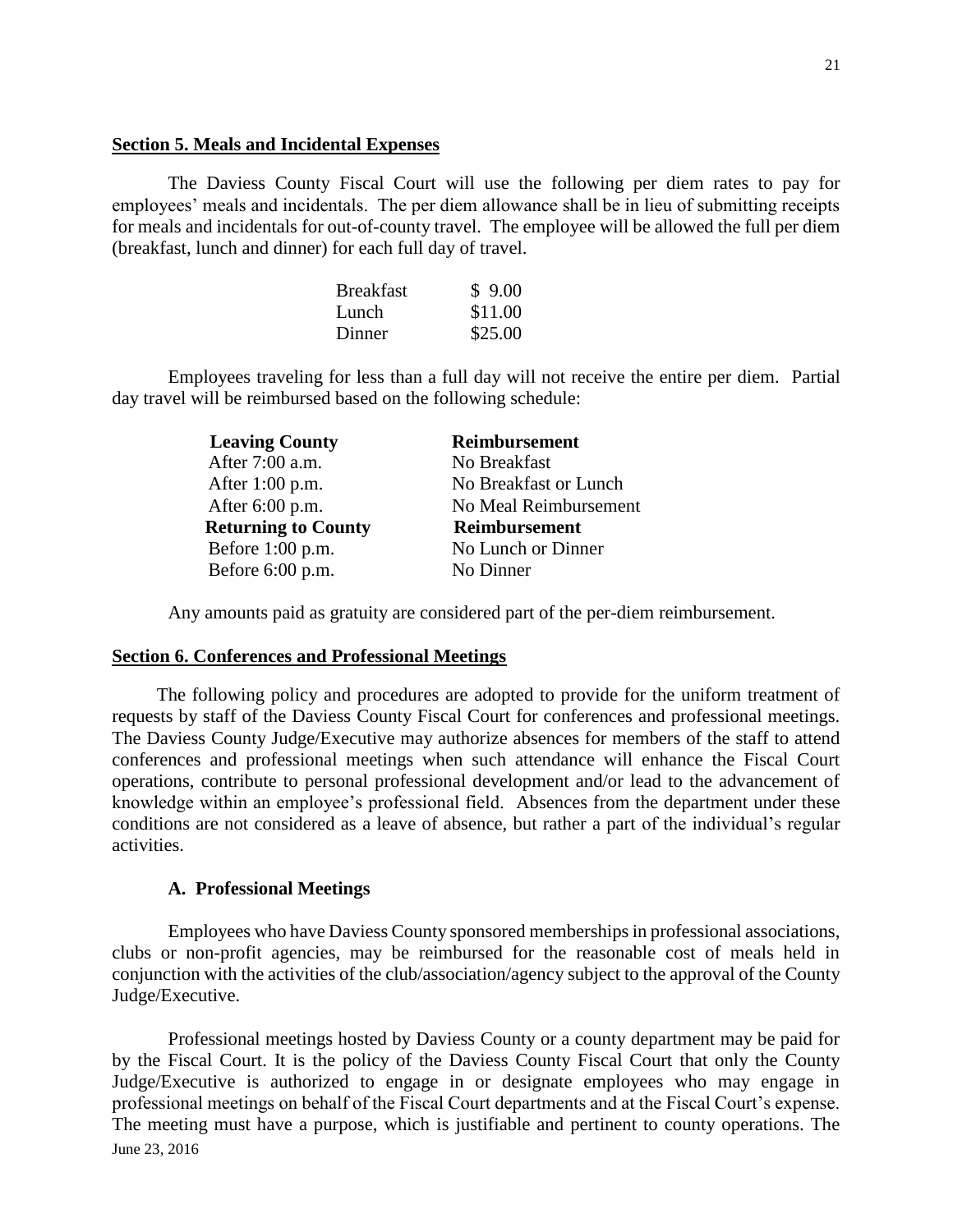purpose of the meeting and those in attendance must be listed on the backside of the Travel Voucher Form or on the purchase order. If Daviess County is to sponsor a meal for any person other than a county employee, the County Judge/Executive must issue prior authorization.

#### **B. Conferences**

**Internal Conferences, Seminars, etc.**: Internal conferences involve the attendance of employees within a particular department or departments. No payment for meals is allowable unless approved by the Judge Executive in advance of the conference. Requirements and limitations for internal conferences are a planned agenda, invitation to attendees and must be held in a county owned facility. The sponsoring department may provide refreshments for "breaks" provided there are ten (10) or more participants in attendance.

**Public and Board Member Meetings**: Occasionally public meetings are held to discuss issues of common concern. Normally these meetings are periodic or issue driven. In addition, members of Daviess County Fiscal Court Boards meet on a fairly regular basis to study department issues. No payment for meals for these meetings is allowable unless approved by the Judge Executive in advance of the meeting.

**External Conferences, Seminars, etc.:** An external conference or seminar is an event that provides general information regarding subject matter related to an employee's field of expertise that may require out-of-county travel. Department Heads and executive staff are encouraged to attend conferences and seminars when such attendance will enhance the Fiscal Court operations, contribute to personal professional development and/or lead to the advancement of knowledge within the employee's professional field or department. External conferences and seminars that require out-of-state travel must be authorized by the Judge/Executive and are generally limited to one employee per department unless the conference is reimbursed by a party other than Daviess County Fiscal Court. This requirement does not apply to elected officials. The attending employee shall gather pertinent departmental information to share with other employee's in the department upon their return to make sure that all benefit from conference materials. The registration fee is typically made for defraying the cost of speakers, building (or room) use, handout materials, breaks and lunches at conferences and conventions. These fees are charged to other services- "Registration Fees." Registration fees may not include costs of entertainment, alcoholic beverages, setups, flowers or gifts. External conferences and seminar attendance shall be planned to ensure that attendance does not adversely impact the operation of the respective department.

#### **Section 7. Travel Voucher Form**

All travel expenses must be itemized and properly reported on a Travel Voucher Form. Each employee is responsible for filling out and turning in their Travel Voucher Form to the Department Head by the fifteenth of the following month.

It shall be the responsibility of each employee submitting a Travel Voucher Form to ensure that the voucher is mathematically correct and to certify by his/her signature that all expenses claimed are proper and correct. The appropriate department head shall review the Travel Voucher Form for completeness and conformance to these regulations. Incomplete Travel Voucher Forms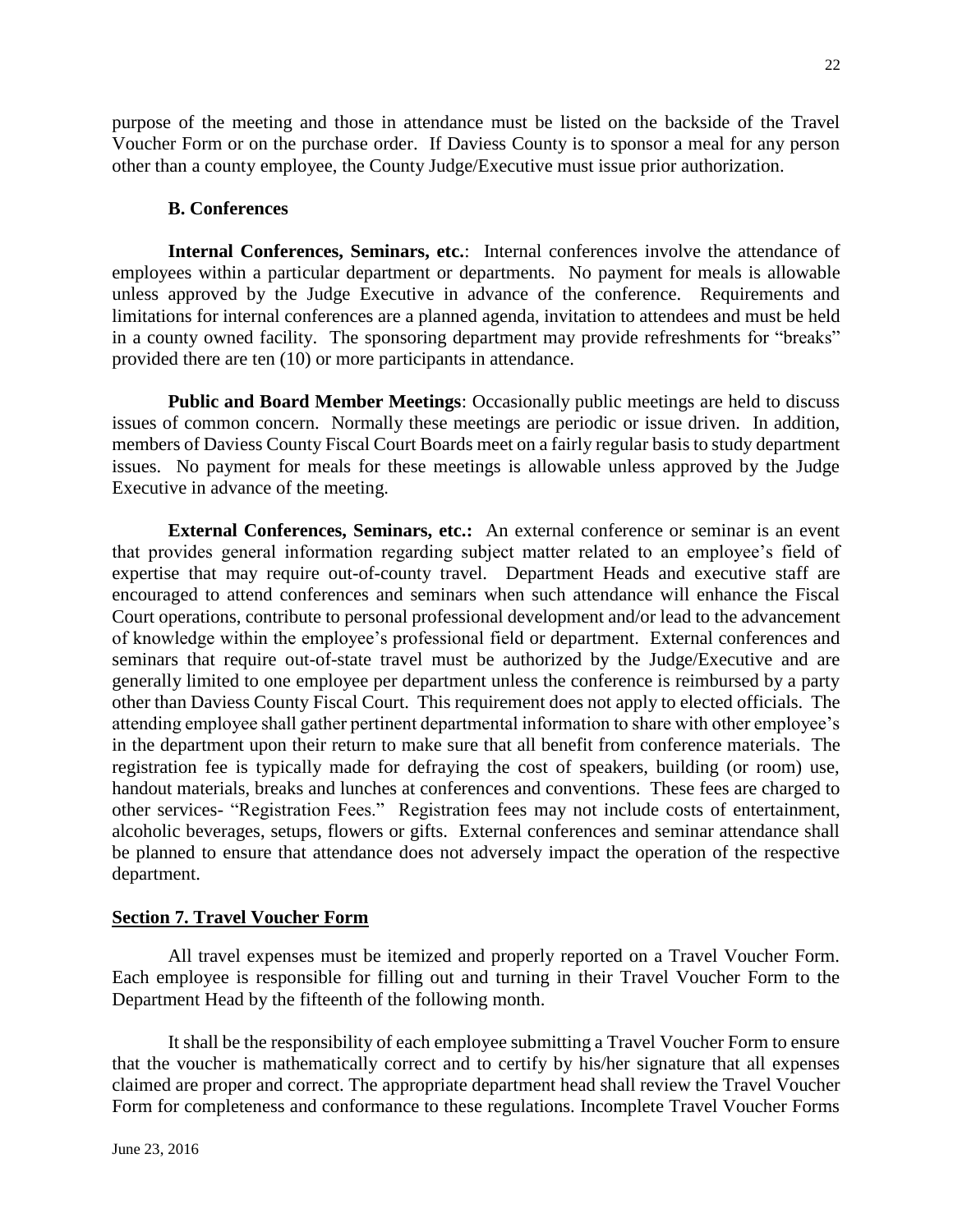shall be returned to the submitting employee without reimbursement. Final approval for payment shall be made by the County Judge/Executive for submission to the Fiscal Court.

### **Section 8. Compliance**

Failure to comply with the above regulations may result in disciplinary actions up to or possibly including termination.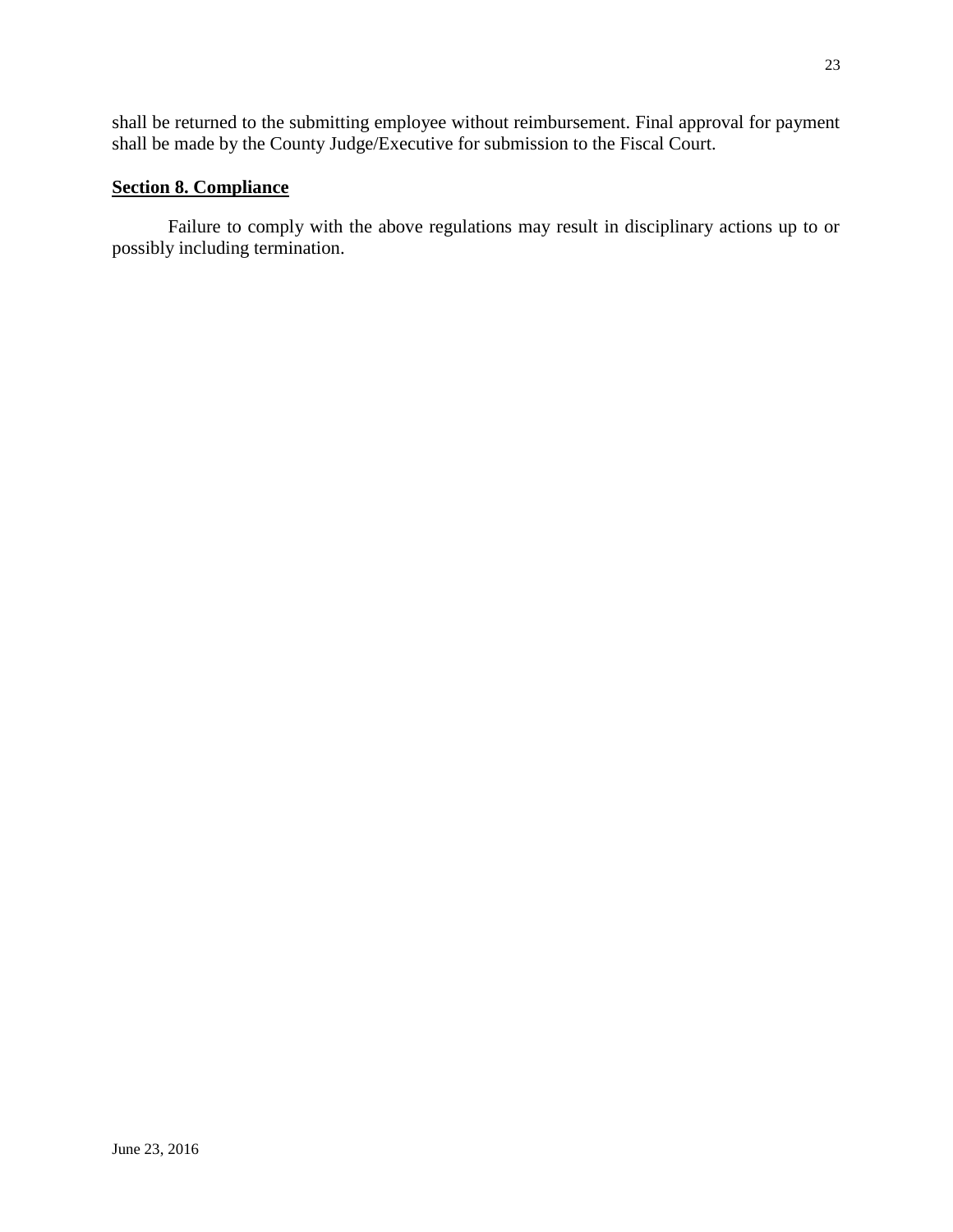#### **OPERATING POLICIES CHAPTER 5 DISPOSITION OF SURPLUS ITEMS**

#### **Section 1. Procedure for Disposition of Surplus Property**

The following procedure shall be followed for the disposition of surplus property. Property which is utilized as a trade-in on the purchase of similar property is excepted.

- A. The County Judge/Executive or designee shall prepare a written statement which describes the property including the date of acquisition and its intended use at the time. The statement will include:
	- 1. The proposed disposition of the property and the reasons such disposition is in the public interest.
	- 2. The present use of the property.
	- 3. The method of disposition (public auction, sealed bids or negotiations).
- B. If the property is to be sold through negotiations, the property shall be appraised by at least two (2) competent and independent appraisers. No property shall be sold on a negotiated basis for less than the appraised value.
- C. All surplus property must be declared surplus by order of the Fiscal Court.

#### **Section 2. Procedure for Disposition of Surplus Brush and Trees**

- A. Brush which is removed prior to new construction or in the process of clearing adjacent to existing roadways is either disposed of at the site or chipped and removed from the site. If the adjoining property owner does not want wood chips, the material may be used by the County for mulch. Otherwise, the chips shall be hauled to the landfill for disposal.
- B. The adjoining property owner may saw trees and limbs which are too large to chip into log lengths for disposal. In the event that the adjoining property owner does not want the logs, they shall be disposed of in the most expeditious manner.

#### **Section 3. Procedure for Disposition of Surplus Dirt**

- A. Surplus dirt removed along roadways due to maintenance activities such as ditching and shouldering shall be disposed of as follows:
	- 1. The Daviess County Road Department shall have the option of retaining any excavated dirt for its own use.
	- 2. Any excavated dirt which is not retained by the County may be disposed of on the adjoining property if the property owner desires. It shall be the responsibility of the property owner to provide an accessible location for disposal.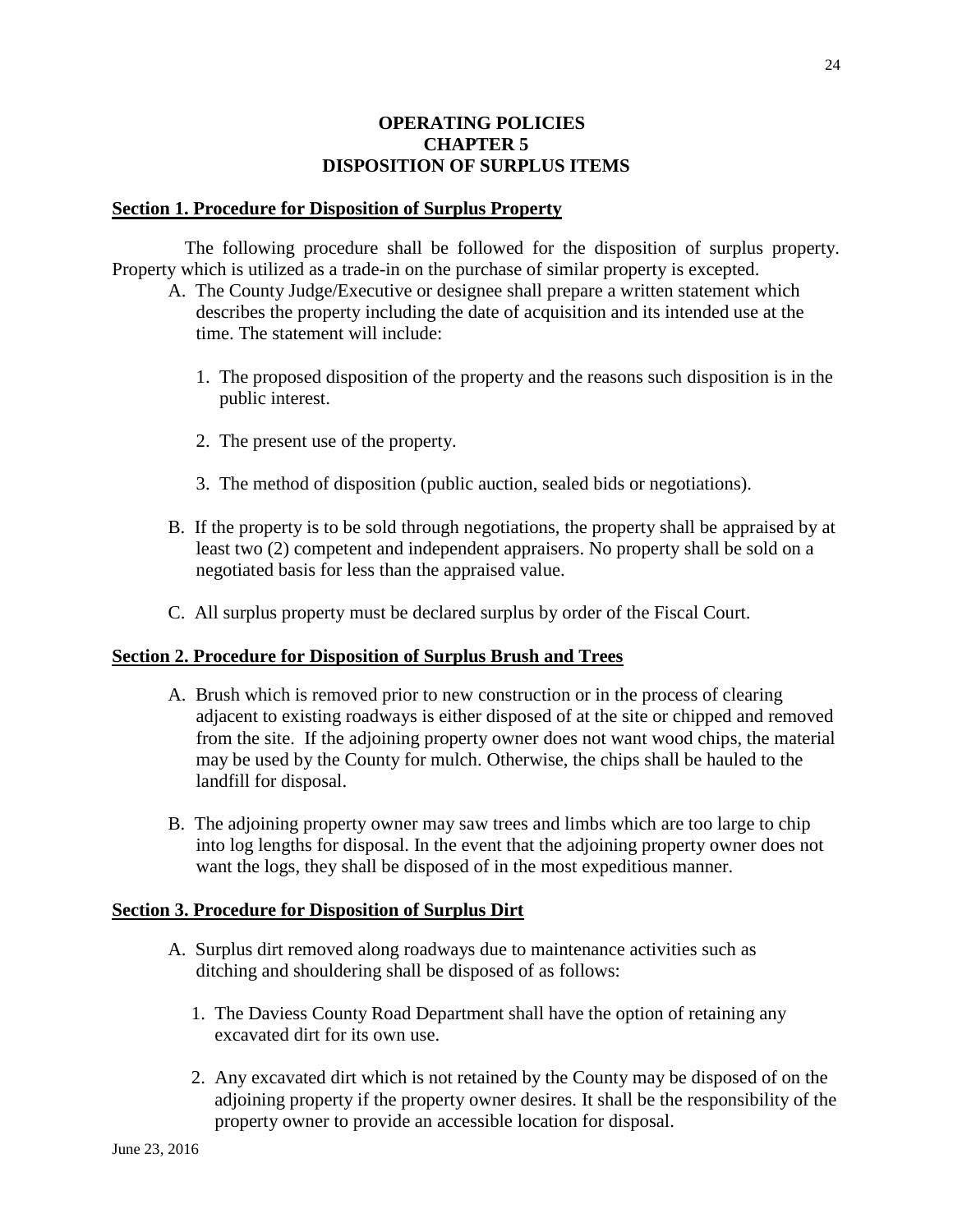3. Surplus excavated material which cannot be disposed of on the adjoining property shall be disposed of in the most expeditious manner. The haul distance of disposal site(s), and the number of residents within the area desiring fill material shall be considered in the selection of disposal sites.

#### **Section 4. Procedure for Disposition of Solid Waste**

Pursuant to Kentucky Administrative Regulations, scavenging is prohibited within 100 feet of the working face. All waste entering the transfer station and landfill is the property of the Daviess County Fiscal Court; therefore, waste shall not be removed for personal or governmental/official use without the written permission of the County/Judge Executive. (Effective 10/2/2012)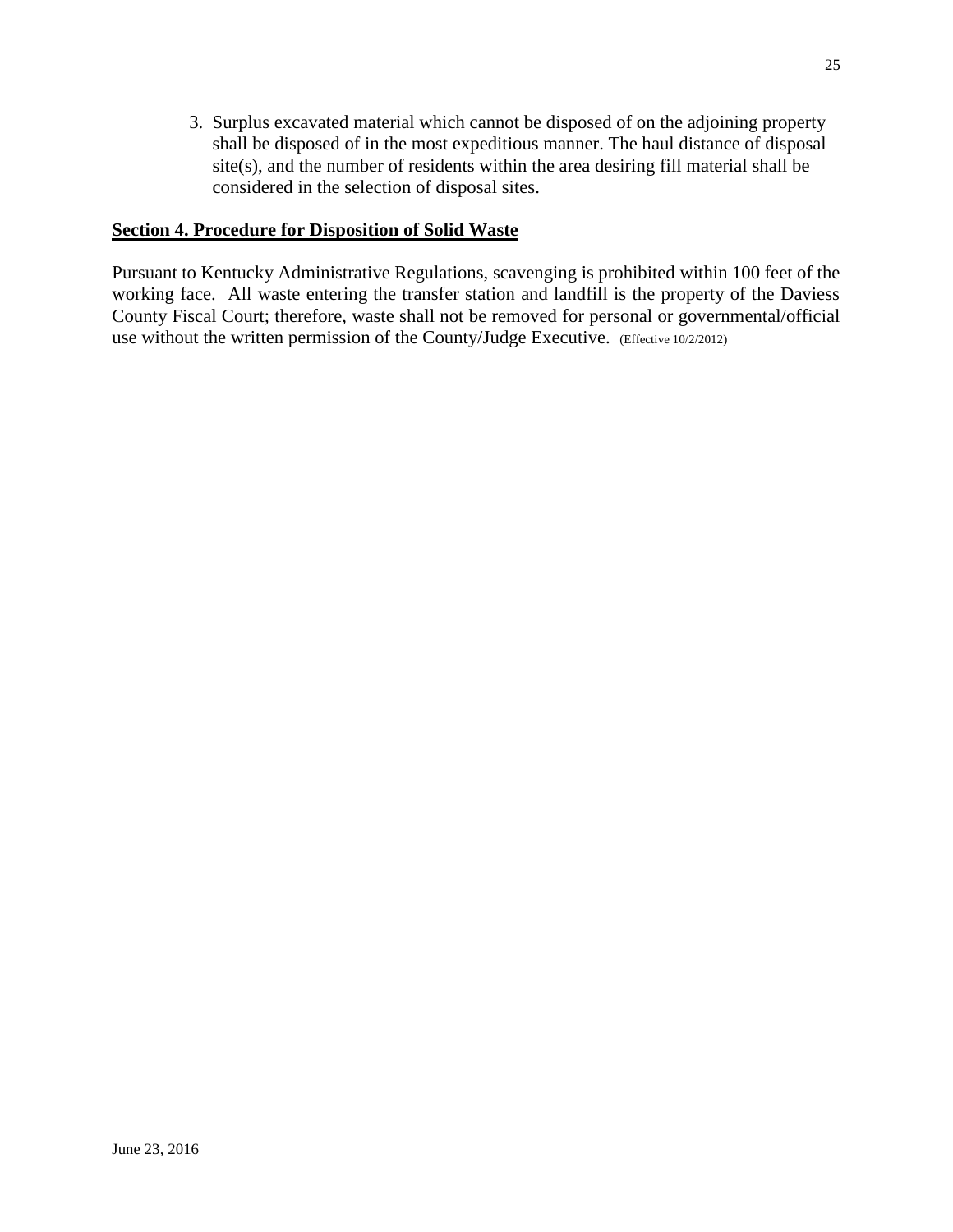#### **OPERATING POLICIES CHAPTER 6 USE OF COUNTY RESOURCES**

The Department of Public Works Garage shall be used solely for the repair, maintenance and storage of official vehicles. "Official" is defined as a vehicle owned exclusively by the Daviess County Fiscal Court or an agency thereof having an official registration receipt and license plate issued in accordance with KRS 86.240. Any other use of the facilities and/or personnel is prohibited.

All equipment, vehicles and property owned and/or operated by the Fiscal Court shall be for the sole purpose of official business.

No official or employee shall use or permit the use of any publicly owned or publicly supported property, vehicle, equipment, material or service for the personal convenience or the private advantage of himself or any other person unless such use has been formally authorized by a resolution of Fiscal Court.

Any employee authorized to use a county vehicle as a part of his/her job duties, including employees who are on-call on a 24-hour basis and take a county vehicle home so they can respond for emergency purposes, **must** adhere to the following requirements:

A. Nonemployees and nonbusiness passengers (i.e., family and friends) are prohibited from riding in county vehicles.

B. County vehicles are to be used only for county business purposes. Any employee found using a county vehicle for personal use shall be suspended for not less than three (3) days without pay.

C. Employees must use due diligence to drive safely and to maintain the security of the vehicle and its contents. Employees are also responsible for any driving infractions or fines as a result of their driving.

D. Employees must report any accident, theft or malicious damage involving a county vehicle to their department head and the Human Resource Department, regardless of the extent of damage or lack of injuries. Such reports must be made as soon as possible but no later than 48 hours after the incident. Employees are expected to cooperate fully with authorities in the event of an accident. However, employees should make no voluntary statement other than in reply to questions of investigating officers.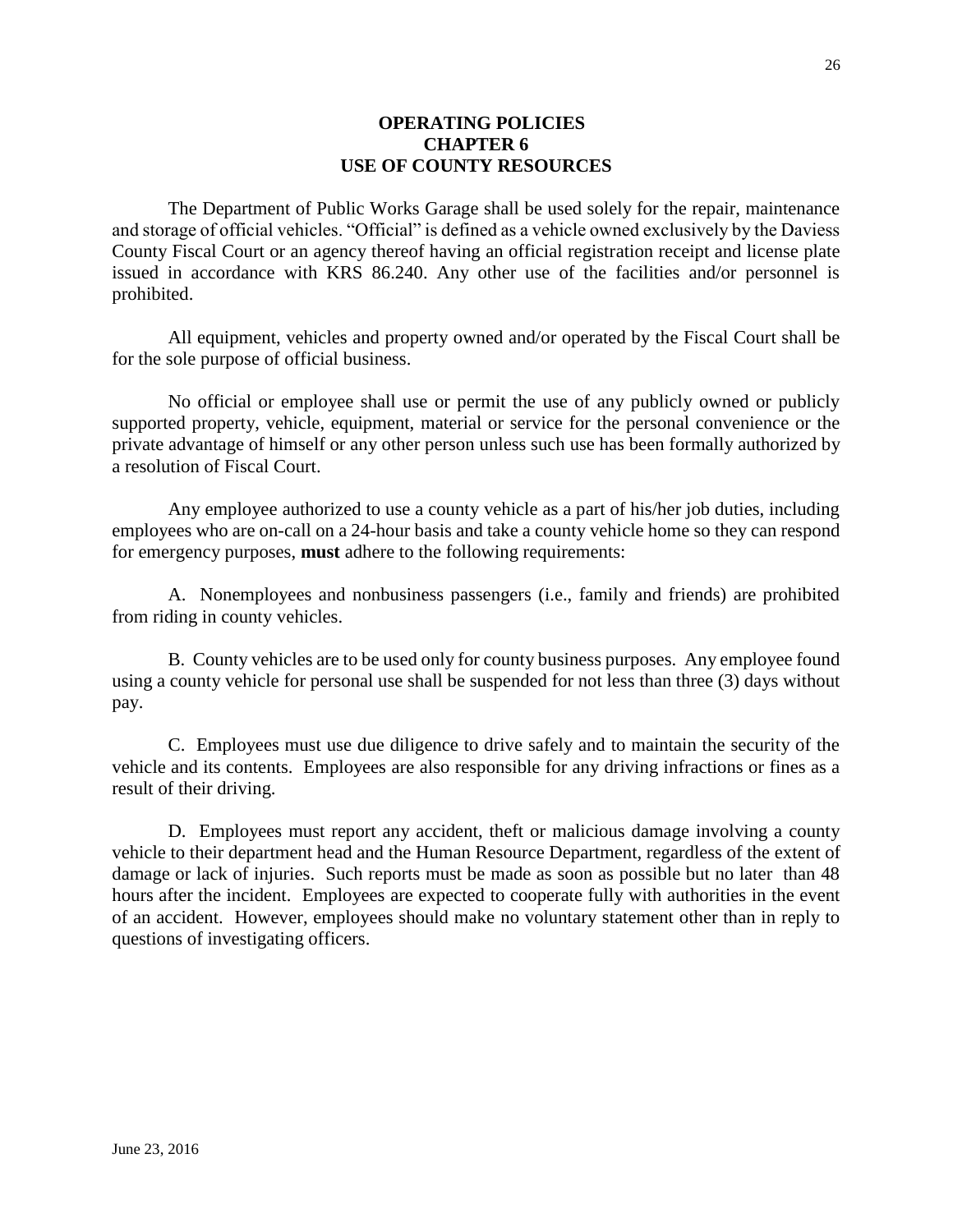#### **OPERATING POLICY CHAPTER 7 COUNTY ROAD SYSTEM**

The Department of Public Works shall maintain only those roads and streets specifically identified on the Official Road Index of Daviess County. Use of official County vehicles, equipment and/or County employees on any road not identified on the County Road System is prohibited.

The Daviess County Road System shall consist of those roads and streets shown on the Official Road Atlas of Daviess County as adopted by the Daviess County Fiscal Court. The Official Road Index may be revised only by formal action of the Daviess County Fiscal Court in accordance with applicable Kentucky Revised Statutes and local laws and regulations.

Copies of the Official Road Atlas shall remain on file in the offices of the County Judge/Executive and the County Engineer.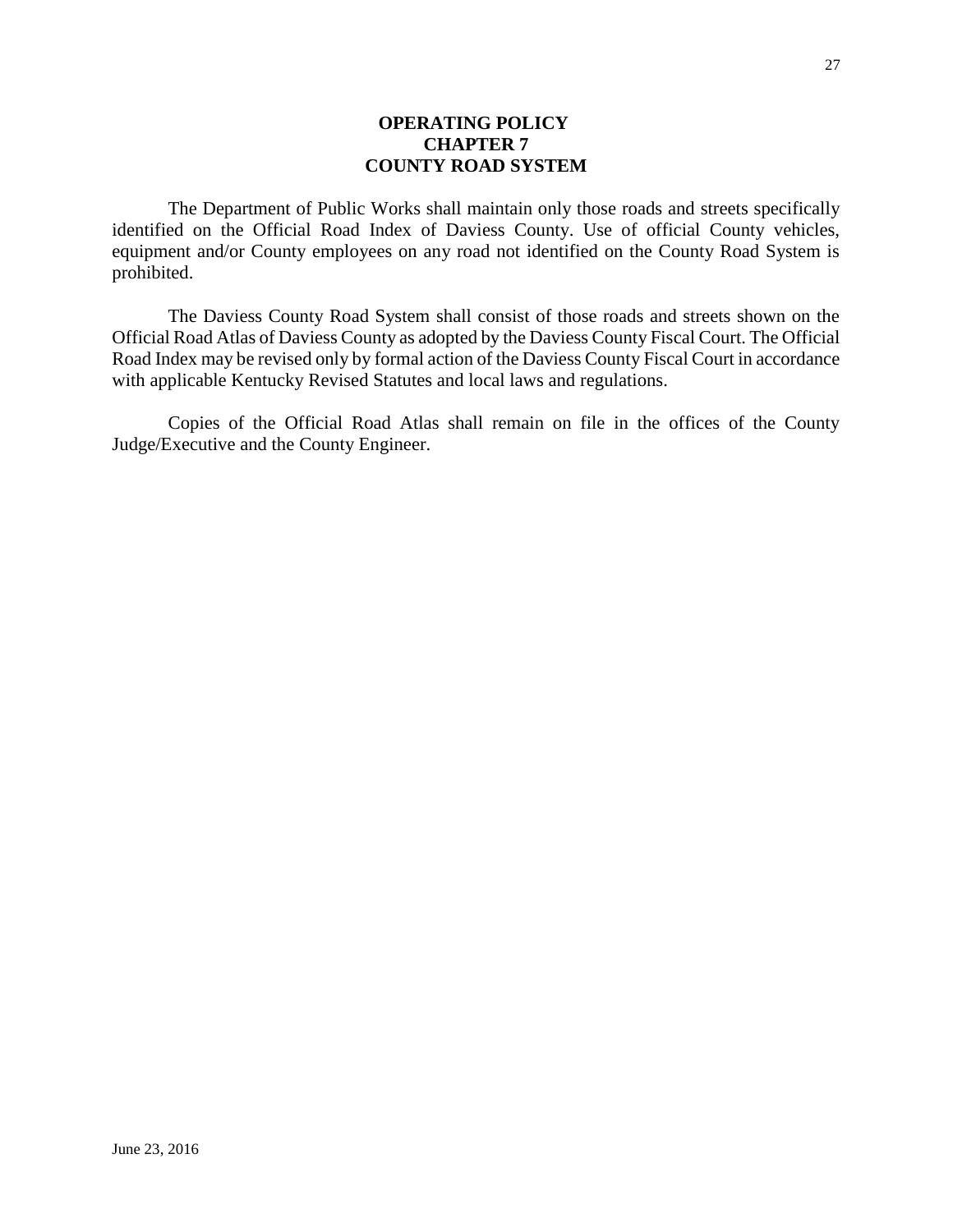#### **OPERATING POLICIES CHAPTER 8 ACCESS TO PUBLIC RECORDS**

KRS 61.876 requires that each public agency shall adopt rules and administrative regulations to provide full access to public records, to protect the public records from damage and disorganization, to prevent excess disruption of its essential functions, to provide assistance and information upon request, and to ensure efficient and timely action in response to application for inspection of public records. This regulation proposes to fulfill this statutory requirement.

#### **Section 1. Location**

The principle office location for the Daviess County Fiscal Court is the Daviess County Courthouse, 212 St. Ann Street, Room 202, Owensboro, Kentucky. Regular office hours are 8:00 a.m. until 4:00 p.m., CST, Monday through Friday.

#### **Section 2. Custodian of Records**

The title of the Daviess County Fiscal Court Custodian of Records is the Fiscal Court Clerk. The address of the Daviess County Fiscal Court Clerk is P.O. Box 1716, Owensboro, Kentucky 42302-1716.

#### **Section 3. Fees**

Persons requesting copies shall pay ten cents per copy. Payment is due when the copies are received. If mailed, postage fees will be required in addition to copy charges.

#### **Section 4. Procedures**

The procedure for requesting public records is as follows:

- A. Requests for inspection of public records shall be made in writing to the Fiscal Court Clerk.
- B. The written request must describe in sufficient detail the records to be inspected. An Open Records Request Form is available in the Daviess County Fiscal Court Administrative Offices.
- C. The Fiscal Court Clerk shall immediately refer all open records requests to the Daviess County Attorney for review and response.
- D. The Daviess County Attorney shall respond in writing to the Requester within three (3) working days of receipt of the request. The written response shall include a time frame in which the records may be available.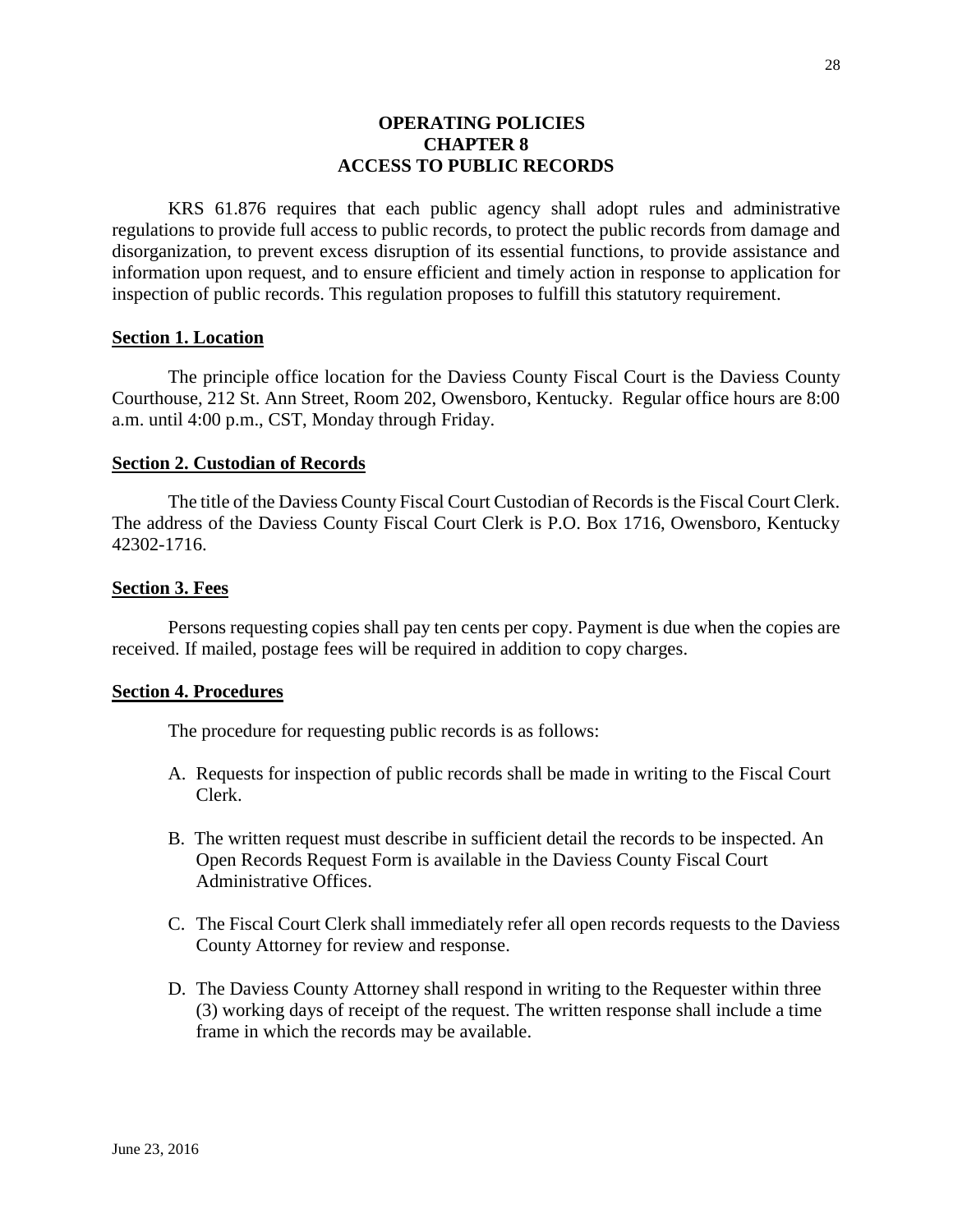- E. Records shall be inspected and copied in the presence of a member of the Daviess County Fiscal Court staff to protect the records from damage and disorganization, to lessen disruption of office procedure, to provide timely assistance and information upon request to the person requesting inspection, and to provide full access to public records.
- F. Suitable facilities shall be made available for the inspection of the records.

#### **Section 5. Records Available**

Records, which are available for inspection, and those records, which are unavailable for inspection, are defined in KRS 61.870 to 61.884.

#### **Section 6. Policy Display**

A copy of this policy shall be posted in the Fiscal Court Clerk's Records Office.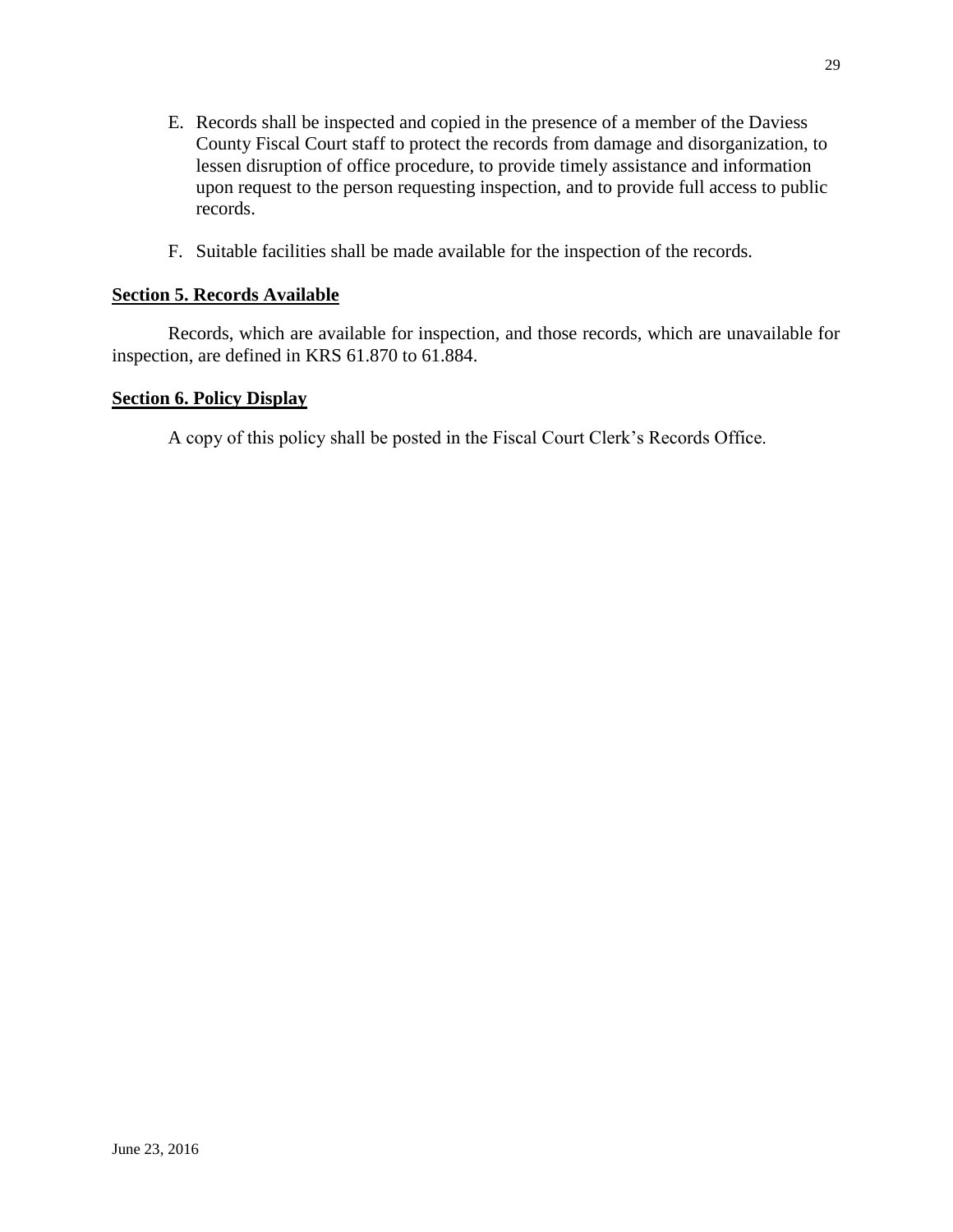#### **PERSONNEL POLICIES CHAPTER I OBJECTIVES AND SCOPE**

#### **Section 1. Introduction**

#### **A. Purpose**

These policies are adopted to provide for the recruitment, development, and retention of the best employee for each position within the service of Daviess County.

- 1. Recruiting, selecting, and advancing employees on the basis of their ability, knowledge, and skills including open competition of qualified applicants for initial employment;
- 2. Establishing proper pay rates;
- 3. Training employees, as needed, to assure high quality performance;
- 4. Retaining employees on the basis of performance; correcting inadequate performance and terminating employees when appropriate;
- 5. Assuring treatment of applicants and employees in all aspects of personnel administration without regard to political affiliation, disability, race, color, age, national origin, sex, religion or any other status protected by applicable law; and
- 6. Assuring that employees are protected against coercion for partisan, political purposes and are prohibited from using their official authority for the purpose interfering with or affecting the results of an election or a nomination for office.
- 7. It is considered highly desirable that residents of Daviess County be hired to fill positions with the Daviess County Fiscal Court.

#### **B. Interpretation and Employment Relationship**

These policies are intended to provide some guidance on many personnel problems and actions which may arise. These policies are not an employment contract. Unless a statute indicates otherwise, employment at the County is at-will. This means that employees may terminate their employment at any time for any reason without breaching an "employment contract," just as the County can do the same. County employees acquire no property rights in or to their employment with the County. Because the policies are not an employment contract, the County can modify and interpret them at any time. However, the only way the County may modify at-will employment would be to execute a written contract signed by the employee and a County Official authorized to contract on behalf of the County. Currently, statutes in Kentucky modify the employment relationship for some police personnel, but other employees remain at-will. The policies in this handbook do not supersede federal or state law.

#### **Section 2. Responsibility and Authority**

The responsibility and authority for the implementation and administration of the policies stated herein is vested in the County Judge/ Executive and the Fiscal Court.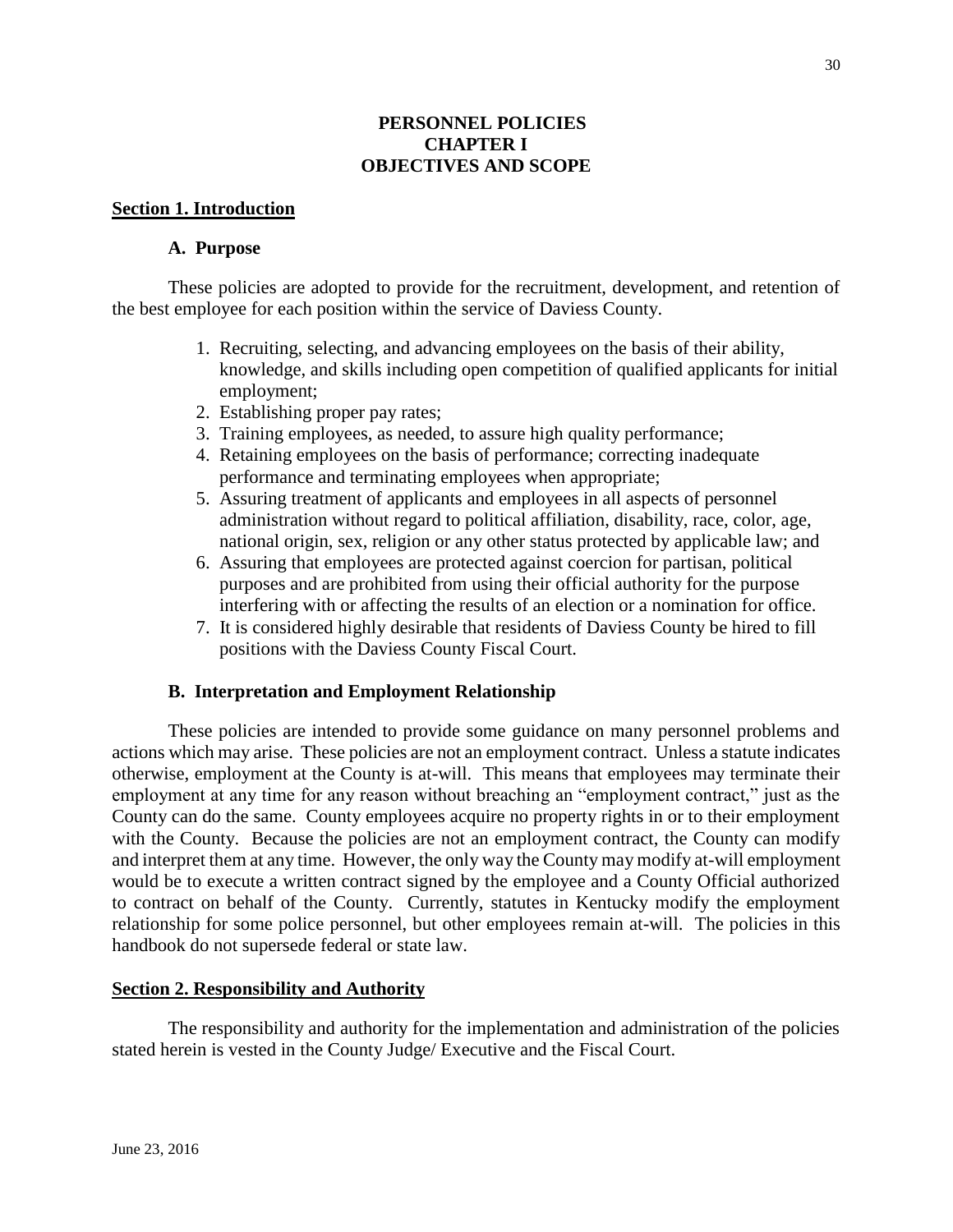#### **Section 3. Delegation**

The Assistant County Treasurer is hereby designated as Human Resource Manager. The Human Resource Manager may delegate such duties and functions as are deemed appropriate.

#### **Section 4. Equal Employment Opportunity**

The Daviess County Fiscal Court is an Equal Opportunity Employer and provides equal opportunity to all its employees and applicants for employment and prohibits discrimination based on race, color, religion, sex, national origin, political affiliation, age, disability, marital status, sex (wages), genetics, or disabled, recently separated, other protected, and armed forces service medal veterans in its hiring or employment practices.

The County promotes equal opportunity in matters of hiring, promotion, transfer, compensation, benefits, and all other terms, privileges and conditions of employment. The County insures that equal opportunities are available on the basis of individual merit and encourages all persons to seek employment and to strive for advancement on this basis.

The County will not ask a job applicant about the existence, nature, or severity of a disability. Applicants may be asked about their ability to perform specific job functions. Medical examinations or inquiries may be made, but only after a conditional offer of employment is made and only if required of all applicants for the position.

The County will make reasonable accommodations for the known physical or mental limitations of a qualified applicant or employee with a disability upon request unless the accommodation would cause an undue hardship on the operation of the County's business. If an applicant or an employee requests a reasonable accommodation and the individual's disability and need for the accommodation are not readily apparent or otherwise known, the County may ask the individual for information necessary to determine if the individual has a disability-related need for the accommodation.

The County will maintain any employee's medical records separate from personnel files and keep them confidential.

The County will make an individualized assessment of whether a qualified individual with a disability meets selection criteria for employment decisions. To the extent the County's selection criteria have the effect of disqualifying an individual because of disability, those criteria will be job-related and consistent with business necessity.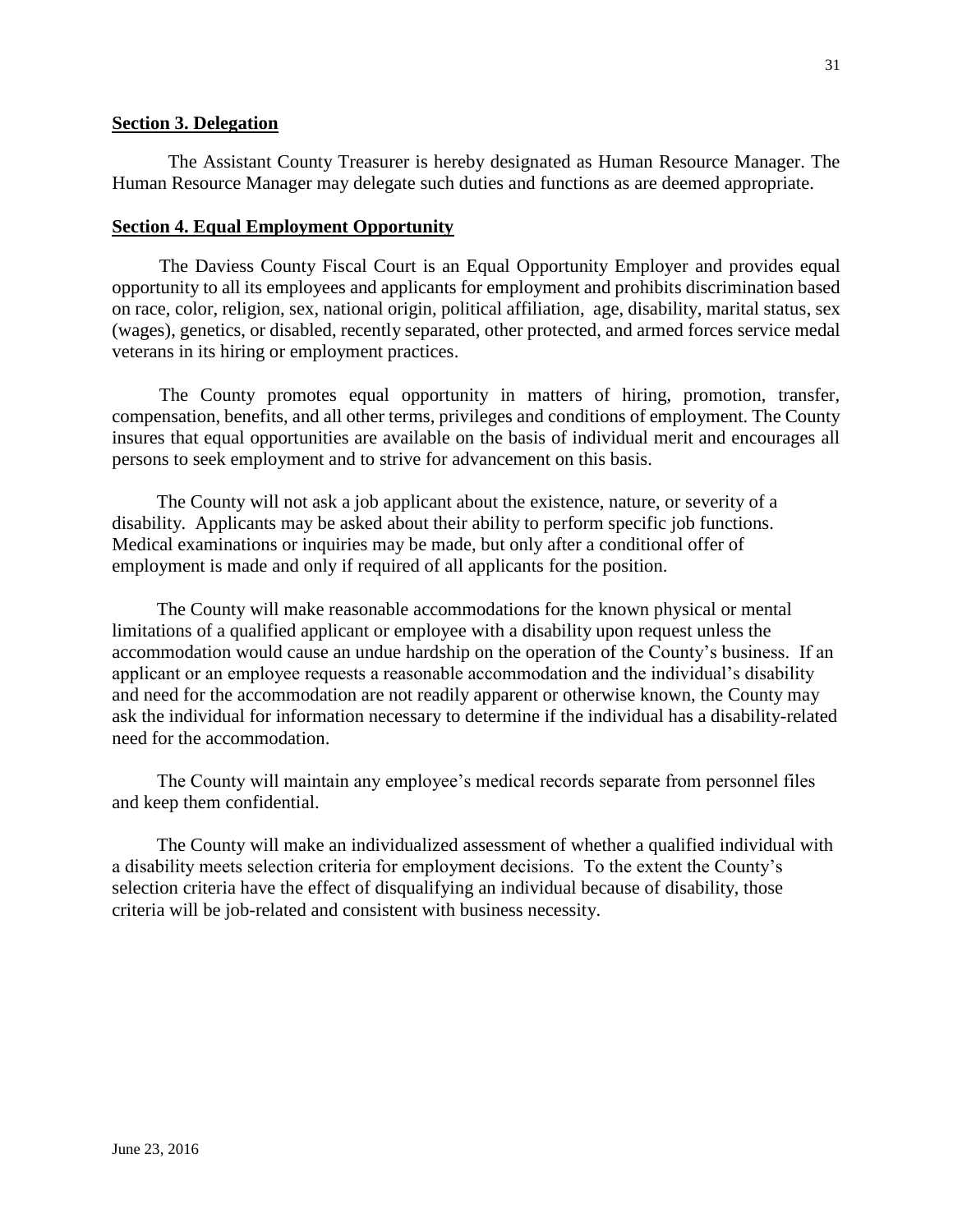#### **PERSONNEL POLICIES CHAPTER 2 POSITION CLASSIFICATIONS, NEW JOB CLASSIFICATIONS AND JOB DESCRIPTIONS**

#### **Section 1. Human Resource Manager**

The Human Resource Manager is responsible for implementing and administering the personnel policies.

#### **Section 2. Department Heads**

 Department Heads are responsible for administering salaries for their employees in accordance with county policies. They should:

- A. Evaluate the performance of employees assigned to their departments
- B. Determine duties and responsibilities of all persons in their department

#### **Section 3. Job Descriptions**

Each employee shall have a job description for his/her position. Copies of job descriptions will be distributed as follows: one copy to the individual employee; one copy to the department head; one copy in the Human Resource Manager's master file; and one copy in the employee's personnel folder. Department Heads are responsible for monitoring position's job descriptions. If duties of an individual's position change and require an updated job description, the Human Resource Manager shall be notified.

#### **Section 4. Pay Scale and Salary Structure**

Salary ranges are established for each management position and are based on skills necessary to effectively perform a job and the market demands for the position. Salary ranges for each position shall be on file in the Human Resource Manager's Office.

An hourly pay scale determines the level of pay for each hourly employee. This scale is based on skills necessary to effectively perform a position and the market demands for the position. Each position is assigned a cell that progresses with years of seniority.

When an employee will be entering a new service bracket, the Department Head shall provide a written statement to the Human Resource Manager that the employee's performance is satisfactory to warrant the new service bracket pay. The Department Head should further initiate this change on a Payroll Change Notice a month prior to the change.

The pay rate change occurs the payroll after the employee's anniversary date. Each year during the budget planning process, Department Heads should compile a list of employees who will receive increases during the Fiscal Year so that proper amounts are reflected in the budget.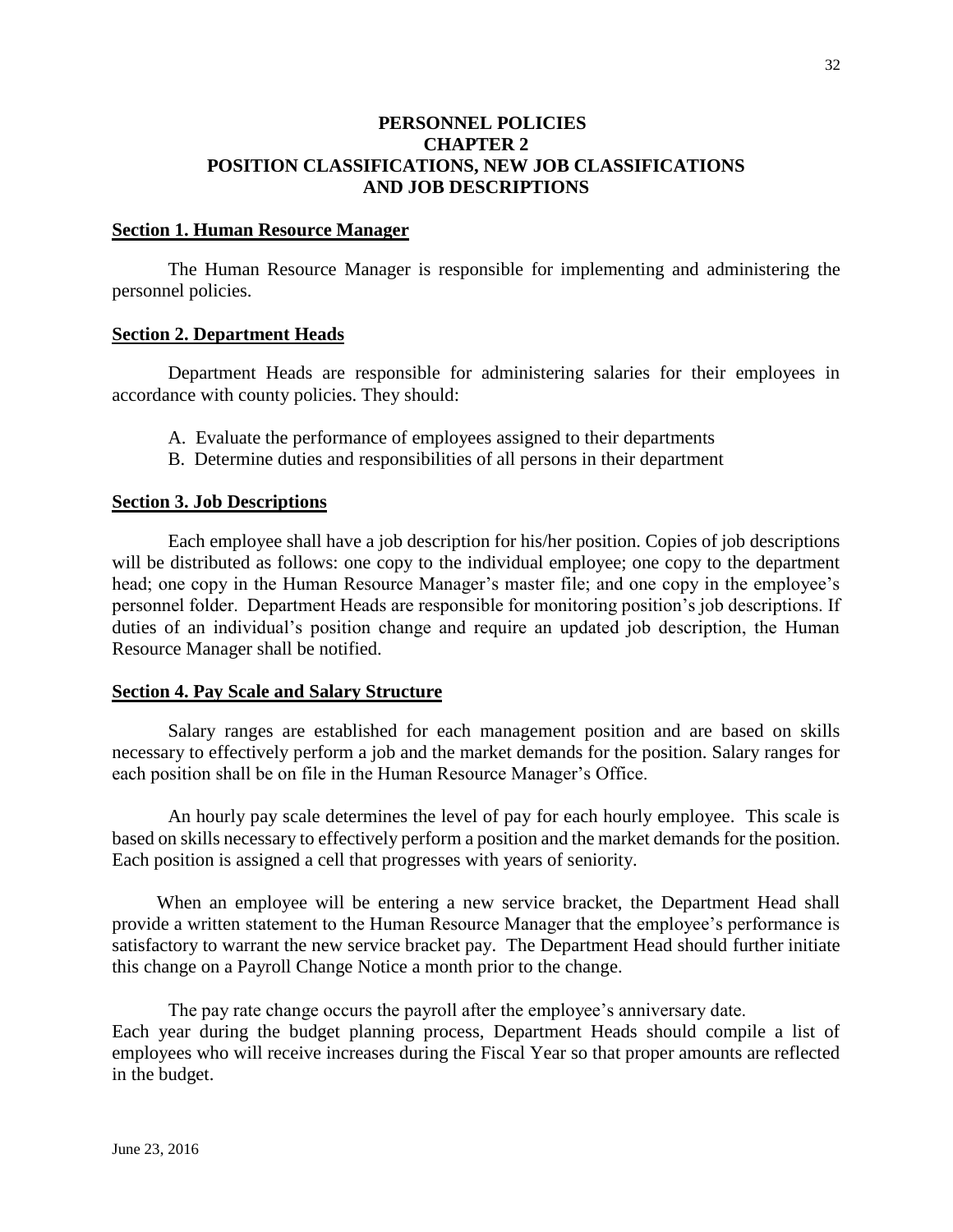A new employee who falls within the management salary range will normally be given a starting salary at a rate commensurate with the employee's qualifications, related experience and the market rate. A new hourly employee will be paid at a rate reflected in the starting wage bracket of his/her classification. Years of experience in a particular classification for another employer may be considered in the hiring of a new employee.

#### **Section 6. Performance Folders**

Department Heads shall maintain employee performance folders for each individual in the department. Performance folders shall be used throughout the year to monitor the employee's performance. The Department Head shall use the performance folder as a constructive tool by documenting performance indicators on an ongoing basis. If a Department Head recommends an individual for a merit increase, there should be documentation in the performance folder justifying the increase. Any documentation which the Department Head feels may result in disciplinary actions should be copied to the Human Resource Manager and entered into the employee's personnel folder.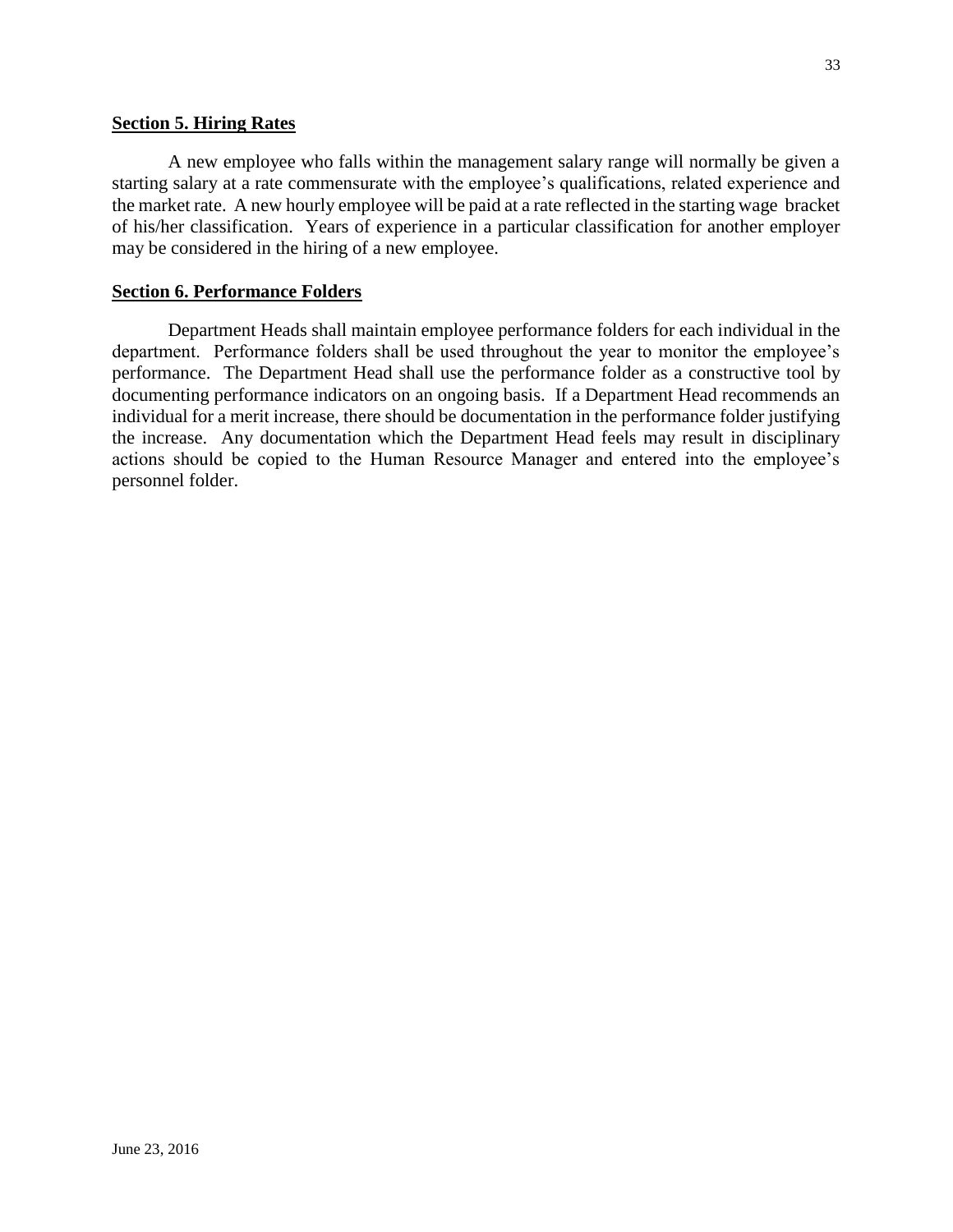#### **PERSONNEL POLICIES CHAPTER 3 APPLICATIONS AND EXAMINATIONS**

The procedure for filling vacancies in full-time positions or newly established full-time positions shall be set as follows:

#### **Section 1. Announcement of Vacant Positions**

A. When a vacancy occurs, current employees shall be notified of the vacancy by written notices placed in strategic locations. Notices posted shall include position title, salary range, summary of duties, position qualifications, and the deadline for application.

 Employees who wish to apply for the position must present a completed Employment Application Form to the Human Resource Manager, thereby indicating his/her interest in the vacant position. The County Judge/Executive, with the approval of the Fiscal Court, may fill the vacancy by either promoting current employees or employing a person from outside the organization.

It is the responsibility of the Department Head to ensure that all employees within his/her department are notified of the opening.

- B. When announcements of vacant positions are made outside the organization, the following procedures shall apply:
	- 1. The Human Resource Manager may advertise the position in publications and/or may list the position with employment service organizations.
	- 2. Advertisements in publications shall include position title, responsibilities, qualifications, salary range or hourly rate, whichever applies, and deadline for application.
	- 3. The Human Resource Manager may require employment testing where deemed necessary.
	- 4. Applications which are received after the posted deadline for a position shall be automatically disqualified.
	- 5. Resumes and/or applications which are incomplete will be disqualified and returned to the applicant.

#### **Section 2. Announcement of New Positions**

- A. When a new position is created within the organizational structure of the County, the County Judge/Executive shall obtain approval of the Fiscal Court prior to seeking applicants.
- B. New positions shall be filled in the same manner as listed in Section 1 of this Chapter.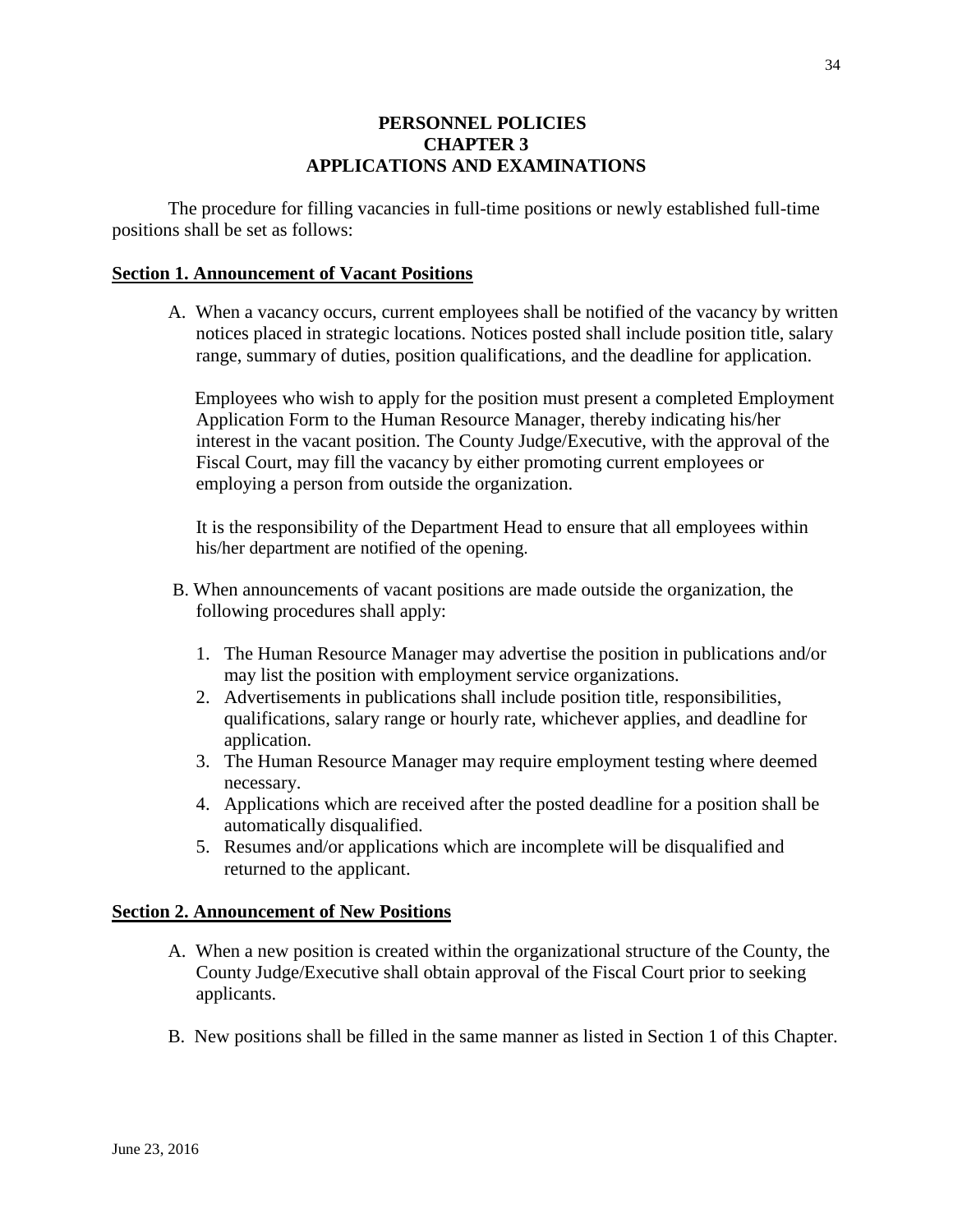# **Section 3. Application Policy**

- A. Applications or resumes will only be accepted when a vacancy exists.
- B. Applications shall remain on file for a period of thirty (30) after the vacancy has been filled.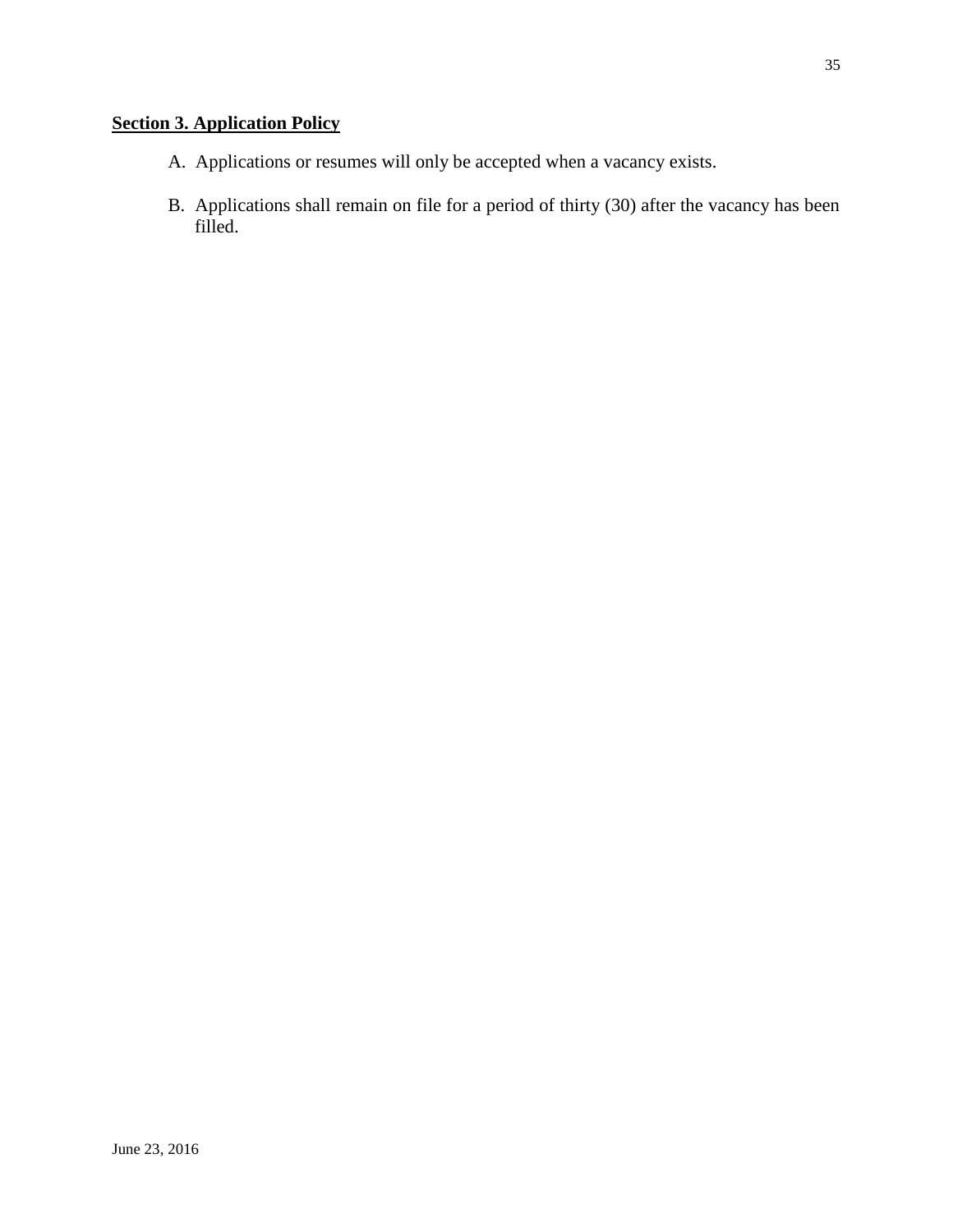#### **PERSONNEL POLICIES CHAPTER 4 COUNTY EMPLOYMENT APPOINTMENTS**

#### **Section 1. Types of Appointments**

When the county initially employs a person, he/she is appointed in one of the following manners:

- A. Probation Any appointment to a position by the County Judge/Executive shall be for an initial probationary period, as defined in Chapter 6. A probationary employee is appointed to regular full-time status upon satisfactory completion of the probationary period, as defined in Chapter 6.
- B . Seasonal/Temporary Seasonal/temporary appointments may be made to fill positions when required. A seasonal or temporary employee is one who works either full-time or part-time as needed and not to exceed nine months.
- C. Appointments may be on a full-time or part-time basis.

#### **Section 2. Categories of Appointments**

The Judge/Executive is the "appointing" authority for all County positions of employment. On most occasions the Fiscal Court must approve the Judge/Executive's appointment. Employees are "appointed" to one of the categories of employment presented below.

Each employee of the County shall be classified as full-time, part-time, temporary, or seasonal. Each position will be classified as exempt, which is not paid overtime or non-exempt, which is paid overtime. The exempt and non-exempt classification of positions will be based on the "Guide List for Determining Exemptions (Exemption Test) as provided under the Fair Labor Standards Act" Wage and Hour Law.

Full-Time: A full-time employee is one who averages 100 or more hours per month over a calendar year or fiscal year, excluding temporary or seasonal employees.

Part-Time: A part-time employee is one who averages less than 100 hours per month over a calendar or fiscal year.

Temporary or Seasonal: A temporary or seasonal employee is one who works either fulltime or part-time and not to exceed nine months.

Full-time employees shall be entitled to all benefits as provided in this Personnel Policy and the Administrative Code. Part-time, seasonal, or temporary employees shall not be entitled to any benefits.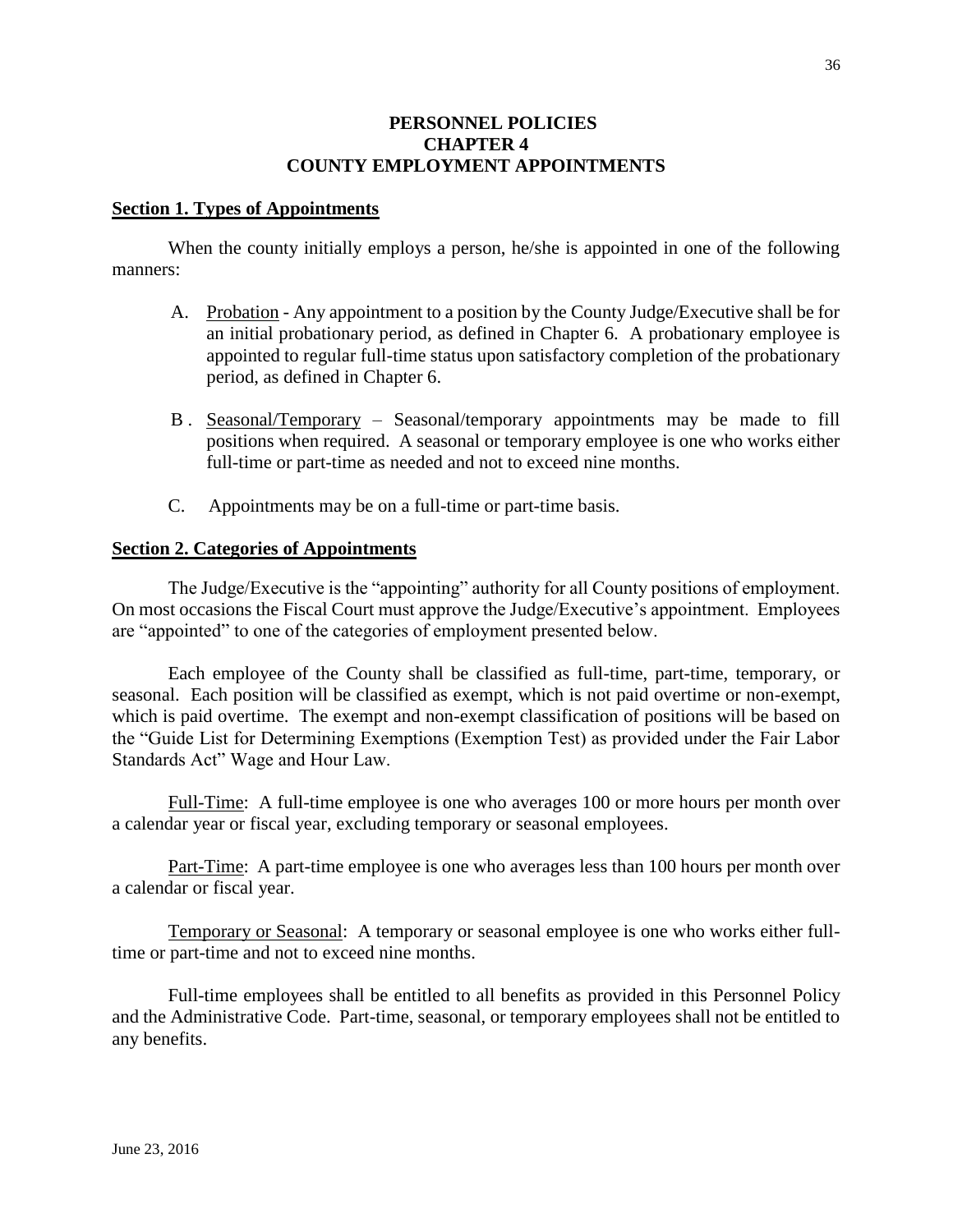### **Section 3. Appointment Authority**

The Judge/Executive shall be the appointing authority for all positions. All appointments in the county workforce with the exception of the Deputy Judge/Executive and the immediate staff of the County Judge/Executive are subject to approval by the Fiscal Court.

# **Section 4. Pre- Employment Screenings**

All applicants who are offered a position with the Daviess County Fiscal Court shall successfully complete a medical examination and receive negative results on pre-employment/post offer drug and alcohol screens.

# **Section 5. Placement Policy**

- A. It is suggested that before the County Judge/Executive announces his recommendation at the Fiscal Court meeting of an appointment to a county position that he first make the commissioners aware of his recommendation. No applicant shall report to work or be placed on the County's payroll before the applicant's appointment has been approved in a regular meeting of the Fiscal Court
	- B. Appointment to a full-time position with the County shall be made only after the Human Resource Manager has determined that the person considered meets all qualifications prescribed in the position in which the appointment is made.
	- C. This policy shall apply to current employees who request a transfer or promotion to a vacant position as well as new applicants for employment or re-employment.

### **Section 6. Orientation of Newly Employed Personnel**

- A. An orientation shall be provided to all new employees by the county's human resource manager and their supervisor on or before their first day of employment.
- B. The orientation shall consist of the following elements:
	- 1. Explanation of the purpose and goals of the County;
	- 2. Overview of the County's history, structure and operations;
	- 3. Overview of management policies and procedures; and
	- 4. Other elements deemed appropriate.
- C. A copy of the county's Personnel Policies and Procedures will be kept at each work station. Employees are expected to be familiar with the contents of these policies, and are encouraged to discuss any questions with your supervisor or the human resource officer, or administrator.

### **Section 7. Conditions of Employment**

Nothing contained in this section of the county's personnel policies, including the successful completion of a probationary period, shall alter the "at-will" employment status between the county and the employee. The employee or the county may terminate the employment relationship during or after the probationary period for any lawful reason or for no reason at all.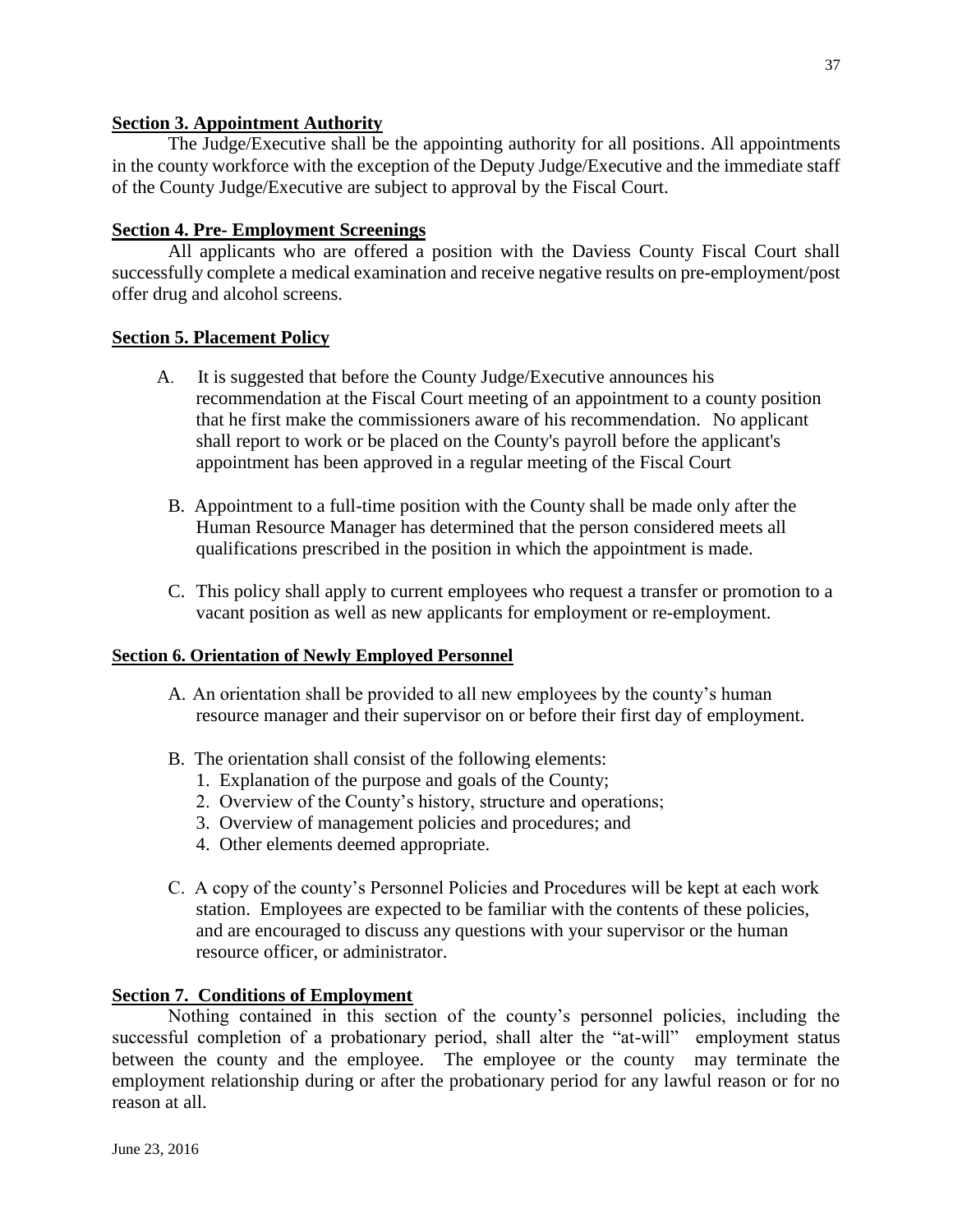# **PERSONNEL POLICY CHAPTER 5 NEPOTISM**

### **Section 1. Objective**

It is the goal of the Fiscal Court to establish working procedures where family relationships will not adversely impact the quality of work and working relationships between fellow employees or create undue advantage in securing employment, advancement, or contracts.

### **Section 2. Disclosure**

Anytime an individual is hired, any family relationships with county government employees or elected officials shall be disclosed.

### **Section 3. Definition of Immediate Family Member**

The term "immediate family member", as defined for nepotism, shall include the spouse, child, stepchild, brother, sister, parent or individual claimed as a dependent for tax purposes by the Public Official or Employee.

### **Section 4. Prohibitions**

- A. No Immediate Family Member of any elected official or employee shall be appointed to and/or be employed in any office or position of employment if the elected official or employee will have any responsibility, directly or indirectly, to supervise, manage or control the work of the immediate family member.
- B. No elected official or employee shall influence, advocate, or cause the employment, appointment, promotion, transfer or advancement to an office or position with the County of an immediate family member.

### **Section 5. Exceptions**

- A. The prohibition of Chapter 5, Section 4 shall not apply to any person elected or appointed to a County office or hired as an employee prior to January 3, 1994.
- B. The provisions of Chapter 5, Section 4 shall not apply or be interpreted to prevent the candidacy or election of any otherwise qualified candidates from being elected to a public office of the County.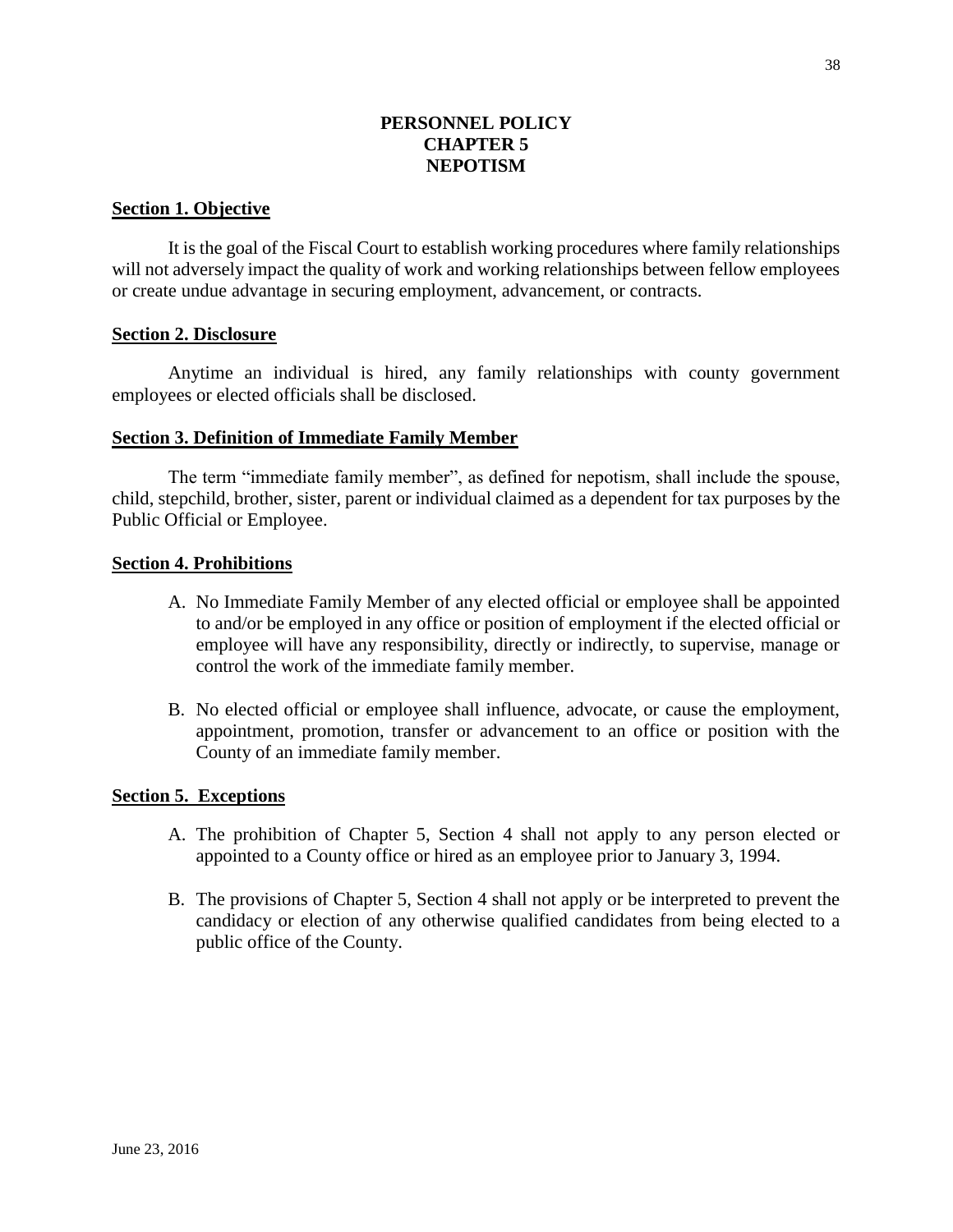### **PERSONNEL POLICIES CHAPTER 6 PROBATIONARY PERIOD**

### **Section 1. Objective**

The probationary period shall be regarded as an integral part of the selection process and shall be utilized for closely observing an employee's work, for securing the most effective adjustment of a new employee to his/her position, and for terminating the employment of an employee whose performance is not satisfactory.

### **Section 2. Duration**

The probationary period shall be no less than six months in duration. A job performance review will be conducted at the end of the probationary period.

#### **Section 3. Extension of Time**

The Judge/Executive may, upon written request of a Department Head, extend the duration of the probationary period. No extension shall be allowed which would make the total probationary period longer than one year.

#### **Section 4. Promotional Appointments**

The probationary period shall be used in connection with transfer appointments in the same manner as it is used for original entrance appointments. If an employee is separated during their probationary period following a promotion, he/she is not entitled to automatically return to the former position.

#### **Section 5. Dismissal During Probationary Period**

At anytime during the probationary period, upon recommendation of a Department Head, the Judge/Executive may remove an employee whose performance is deemed unsatisfactory without right of appeal.

#### **Section 6. Probationary Period Reports**

At least thirty working days prior to the expiration of the employee's probationary period, the department head shall notify the Human Resource Manager in writing whether or not the employee has satisfactorily completed the probationary period. The Human Resource Manager will review the report and forward it to the County Judge/Executive. The Judge/Executive shall ratify or deny the recommendation and present the decision to the Fiscal Court for approval.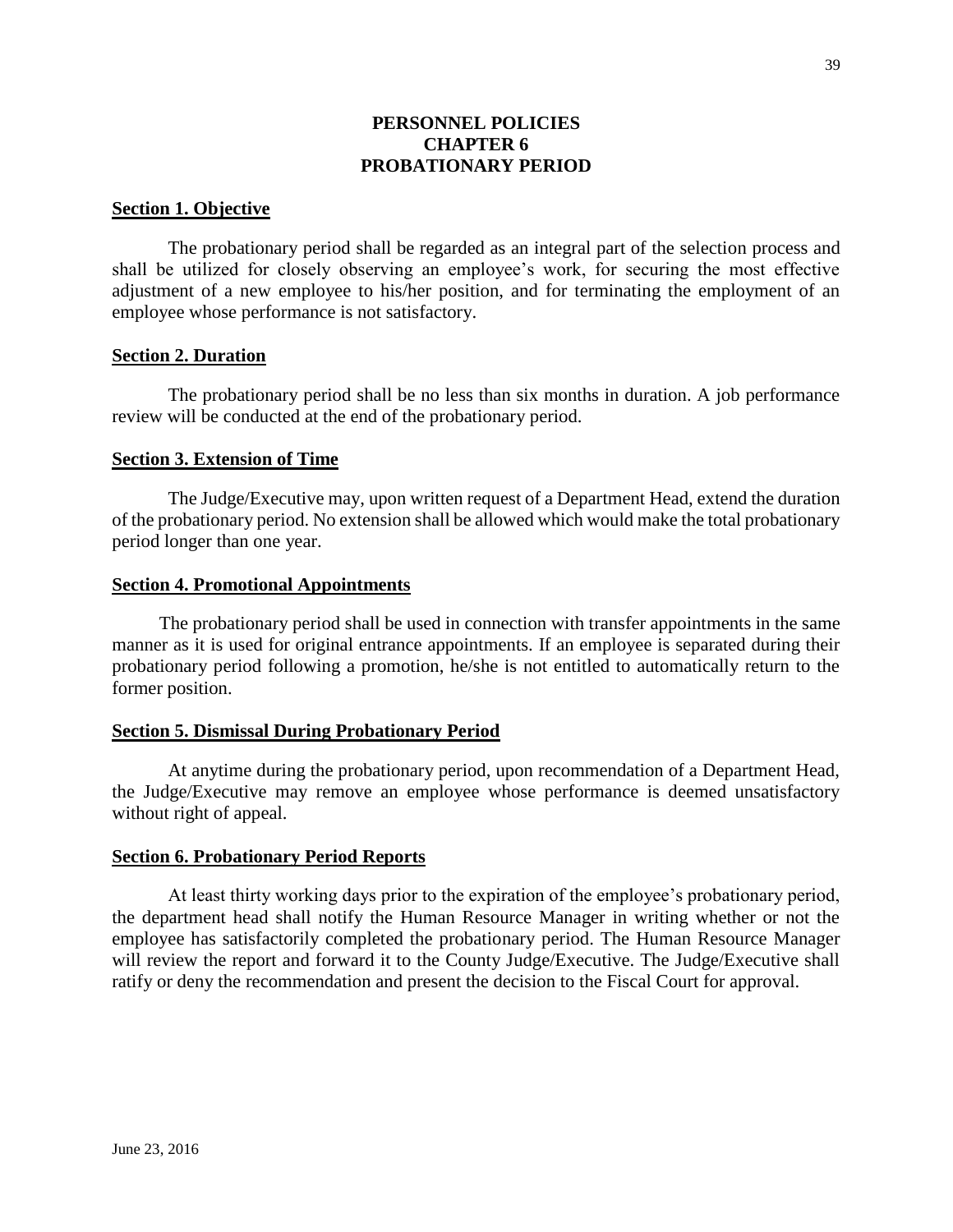### **PERSONNEL POLICIES CHAPTER 7 PROMOTIONS, TRANSFERS, DEMOTIONS**

### **Section 1. Promotions**

Promotions are filled upon recommendation of the Department Head and Human Resource Manager to the County Judge/Executive who will present his decision to the Fiscal Court for approval. An employee occupying a regular position may be promoted from one position to a higher position only if he/she possesses the minimum qualifications for the higher position and if the position is vacant. The employee's salary/hourly rate for the position to which he/she is promoted shall convert to the positions management level or same class in the positions grade level to which the employee is promoted as established in the county's Salary Schedule or shall be determined by the County/Judge Executive. Promotions do not affect length of service. (Last sentence effective 10/2/2012)

#### **Section 2. Political or Partisan Endorsement Prohibited**

No consideration shall be given to political or partisan endorsement for promotions to positions in the county.

#### **Section 3. Promotional Examinations**

The Human Resource Manager, in conjunction with the Department Head, may conduct competitive promotional examinations.

#### **Section 4. Inter-Departmental Transfers**

The Human Resource Manager in connection with the appropriate Department Head may transfer at any time an employee from one position to another in the same classification, in the same department.

The Department Heads or Human Resource Manager may make recommendations on any interdepartmental transfer. The Human Resource Manager shall review any Department Head's recommendation. Any recommendation that is authorized by the Human Resource Manager shall be submitted to the County Judge/Executive for the approval of the Fiscal Court.

# Any request for transfer by an employee shall be in writing with a statement justifying the transfer.

### **Section 5. Demotions**

In the event an employee becomes unable to perform the duties with reasonable accommodations as stated in the position description, for disciplinary reasons, or in lieu of a layoff, an employee may be demoted at the county's discretion provided the employee meets the qualifications for the demoted position, and the position is vacant. The employee's salary/hourly rate for the position to which he/she is demoted shall convert to the positions management level or same class in the positions grade level to which the employee is demoted as established in the county's Salary Schedule.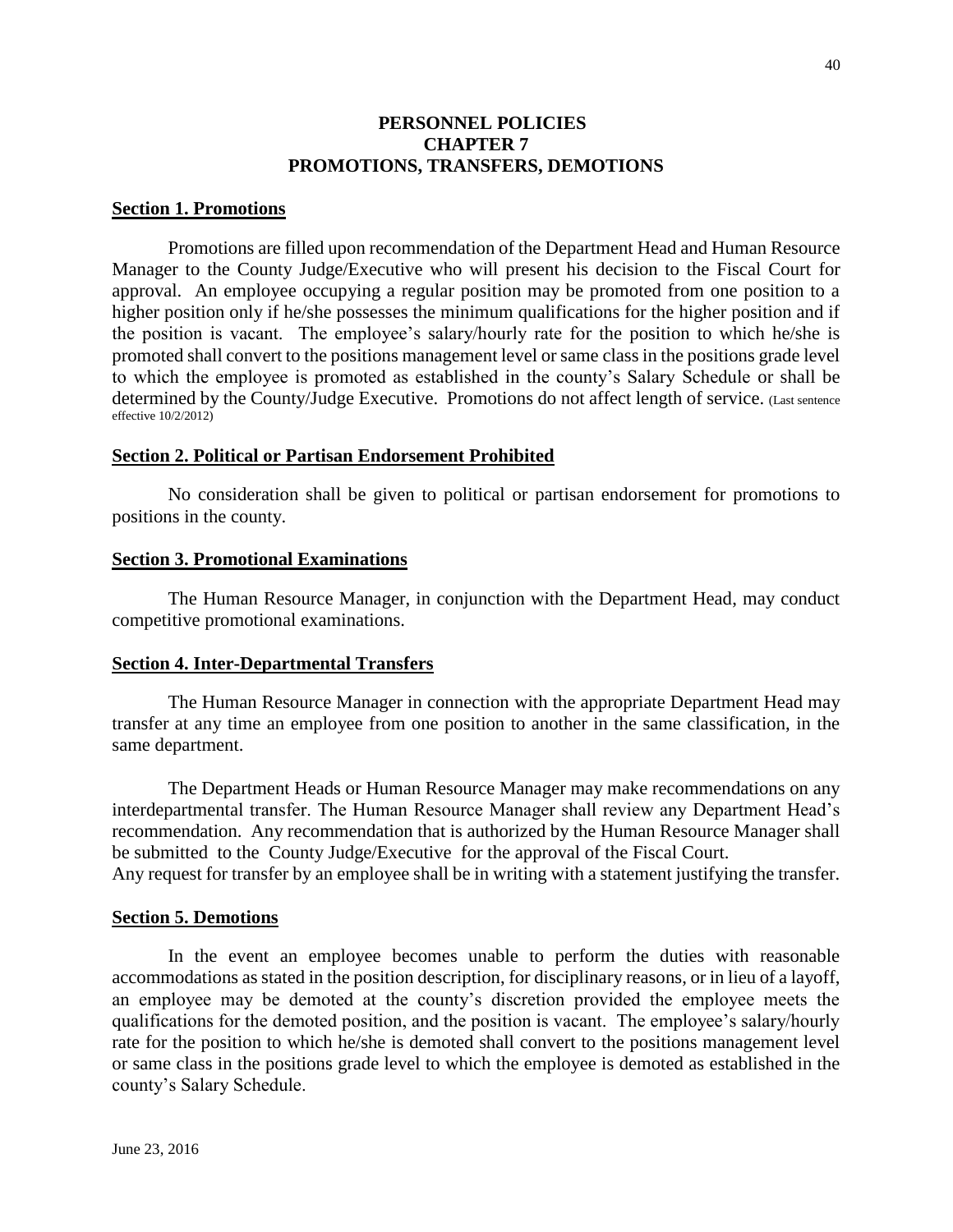### **Section 6. Demotion Procedure**

The Department Head shall request in writing that the Human Resource Manager review the reasons for the demotion. The Human Resource Manager shall present the recommendation to the County Judge/Executive who will ratify or deny the decision.

### **Section 7: Temporary Transfers**

Department Heads may require temporary transfers of their departmental employees to other Fiscal Court departments to satisfy operating requirements. When temporary transfers are made beyond a period of ten (10) consecutive work days, pay rates shall be modified only if the employee's transferred position pay rate is above the employee's regular position pay rate. If rates are changed under this section, a Payroll Change Notice must be submitted to the County Treasurer's Office reflecting such change. (Effective 10/2/2012 changed from 30 to 10 days)

The pay adjustment will be retroactive from the date that the transfer occurred.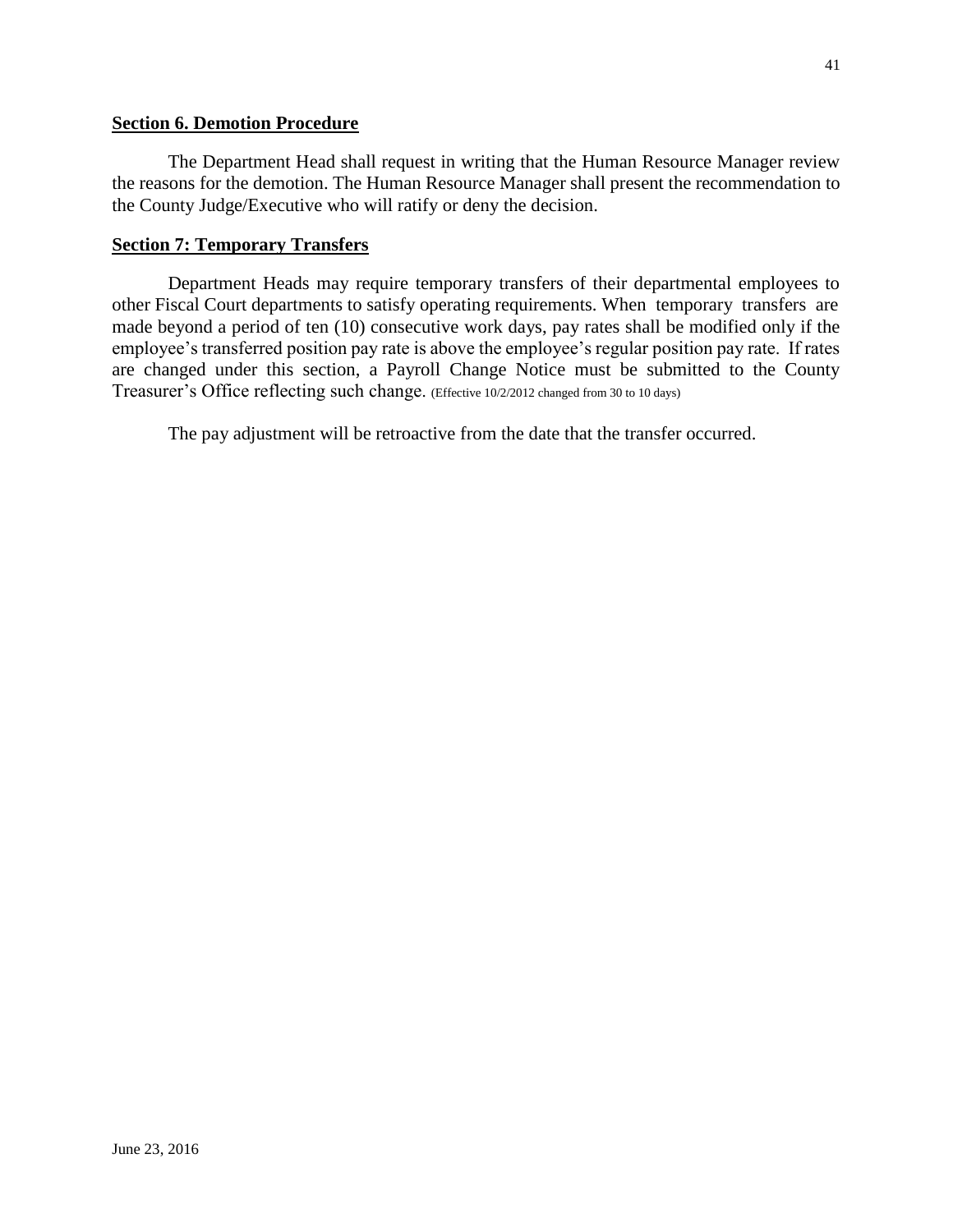### **PERSONNEL POLICIES CHAPTER 8 DISCIPLINARY ACTIONS**

#### **Section 1. Progressive Discipline Procedure**

- A. The policy of the Fiscal Court is to be consistent in the administration of the organization and its employees. When problems arise, emphasis is on improvement or correction rather than punishment. However, willful, continued, or serious breaches of employment rules must be dealt with firmly under a uniform policy which applies to all employees.
- B. The County reserves the right to skip any step or requirement in the disciplinary action sequence outlined below depending on the severity of the misconduct or when the facts or circumstances otherwise warrant. Further, it is also noted that in establishing the following disciplinary procedures it is specifically not the county's intention to create any employment situation that compromises its at-will employment status. As expressly stated in these policies' Statement of Purpose, nothing in these policies is intended to create a contract of employment. Any individual may voluntarily leave employment or may be terminated by the county at any time, for any lawful reason, or for no reason at all. Any oral, written statements, custom or course of dealing to the contrary are hereby expressly disavowed.

The severity of disciplinary action depends upon the gravity of the offense and employee work record, including previous disciplinary actions.

- C. When an employee fails to follow any rule, regulation, operating procedure or job requirement, or when actions reflect discredit upon the organization, one of the following measures shall apply, depending upon the circumstances involved and the severity of the offense:
	- 1. Verbal Warning (Reprimand)
		- a. In the case of a minor infraction, the immediate supervisor or department head shall administer the reprimand without rancor as soon as possible after the offense.
		- b. The date of the verbal reprimand, along with a description of the occurrence, which prompted the reprimand and any comments the employee may have made shall be noted and placed in the employee's performance folder by the person giving the reprimand.
	- 2. Written Warnings
		- a. In the case of a second minor infraction or a more serious first infraction, the immediate supervisor or Department Head shall give the employee a written warning specifying the reason(s) for such warning and noting any previous verbal and/or written warnings.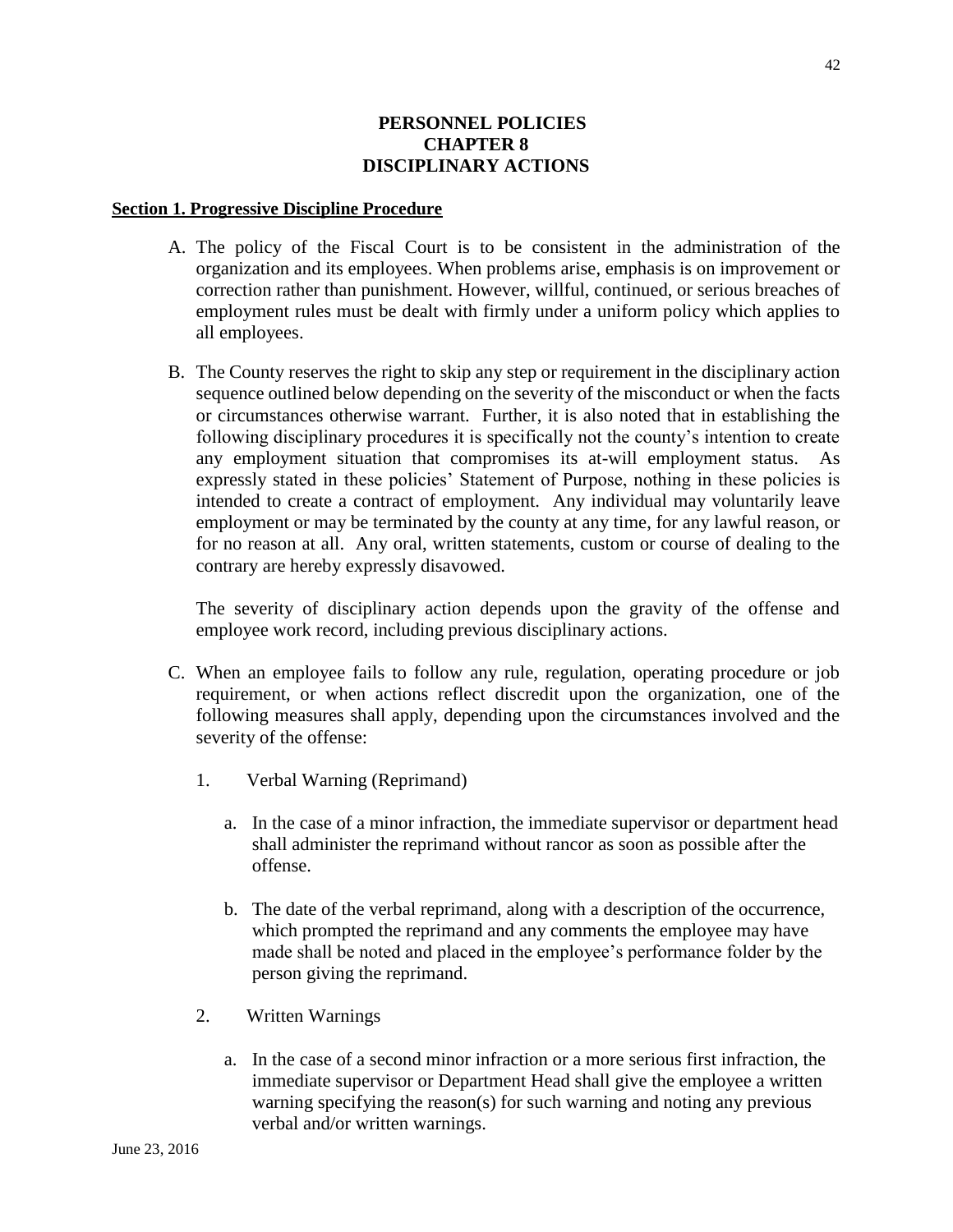- b. Written warnings shall state that the employee's performance will be reviewed on a regular basis for improvement and explain the consequence of continued infractions.
- c. The employee shall sign the written warning. A copy of the written warning shall be forwarded to the Human Resource Manager, and it will be filed in the employee's personnel folder.
- D. Suspensions
	- a. A Supervisor, with the consent of his/her Department Head/Director, may suspend an employee in their department without pay for a maximum of eight (8) hours in one day as disciplinary action. A Disciplinary Notice shall be completed and distributed to employee, human resources and Judge/Executive upon employee's return to work. (Effective 06/04/2015)
	- b. After a serious violation or repeated minor violations, the Department Head may make a request to the Human Resource Manager in writing that the County Judge/Executive suspend the employee with or without pay. The request shall include the reason(s) for the suspension along with details of previous disciplinary action taken against the employee.
	- c. The County Judge/Executive may suspend an employee with or without pay for any period depending on the severity of the offense.
	- d. The suspended employee shall be notified of the suspension in writing within one working day after the time of suspension. The notice shall include the reason(s) for and duration of the suspension.
	- e. Any county employee who receives a conviction on a D.U.I. charge and whose job description requires the use of a vehicle in the performance of his/her job will be suspended without pay until his/her license is reinstated.
	- f. Employees suspended without pay for a period of four (4) calendar weeks or more shall not accrue sick and vacation time while suspended.
	- g. In a situation where the county has become aware of alleged misconduct by an employee, which if substantiated could result in disciplinary action, the County Judge/Executive or other constitutional officer may suspend the employee with pay if it is determined the action is necessary to assure public confidence in governmental oversight of its employees or to assure the integrity of county's inquiry into allegations.
	- h. In the event it is necessary to suspend an employee with pay, the following procedures shall be observed: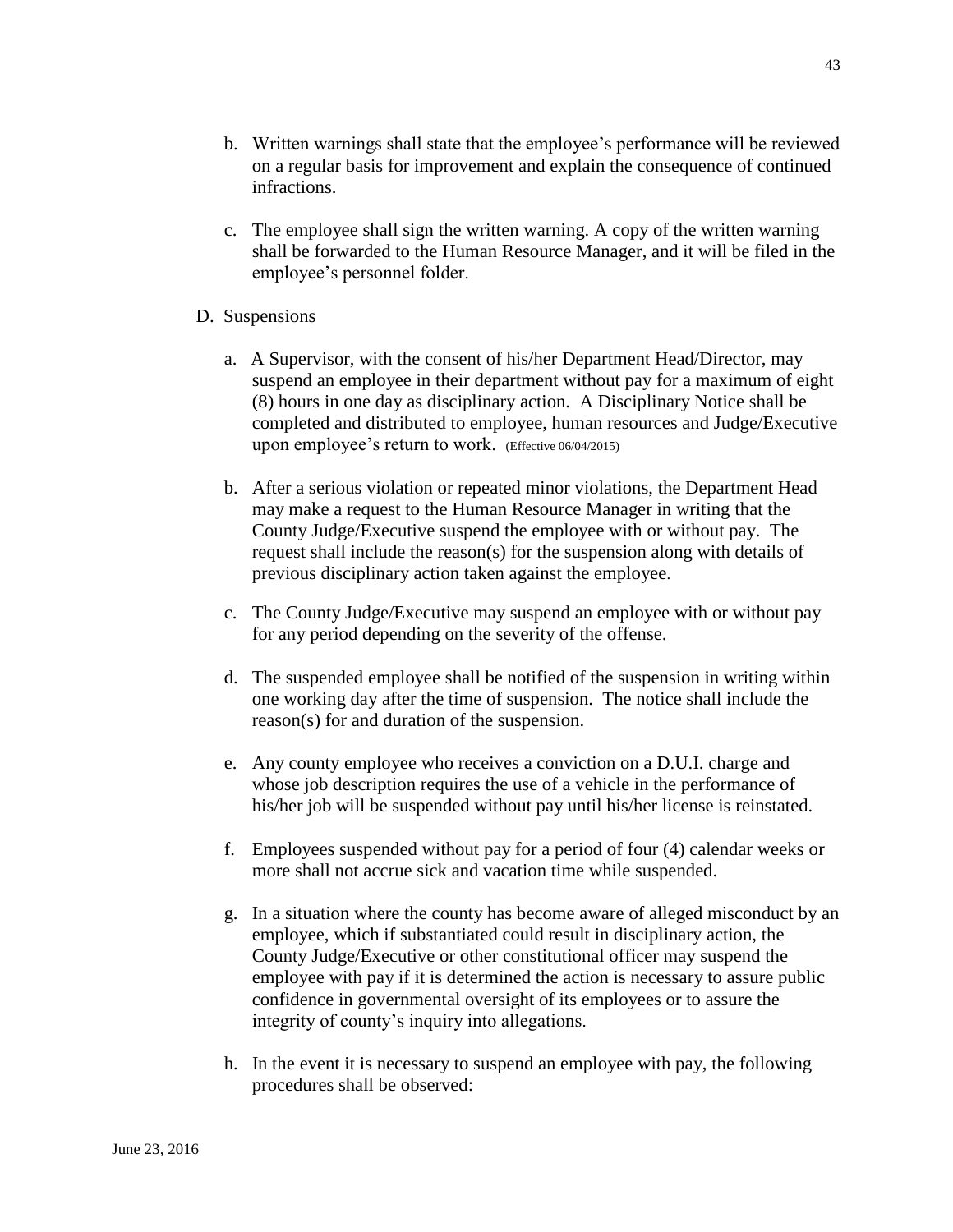- 1. The County shall, if possible, immediately provide verbal notification to the employee followed by written notification within three (3) working days informing him/her of the suspension and the nature of the allegations being investigated.
- 2. Consistent with existing personnel procedures, the County shall immediately begin an investigation into the allegations against the employee. This investigation shall be carried out expeditiously, and in no instance shall it be delayed beyond what is considered reasonable and necessary to conduct a complete investigation.
- 3. Upon reaching a determination as to the culpability of the employee, the appointing authority shall take action, as follows:
	- a. In the event the allegations against the employee are valid, the appointing authority shall invoke disciplinary action deemed appropriate. These actions shall not include payment of wages in the event the suspension is extended beyond the investigative period; or
	- b. In the event the allegations against the employee are proven to be false, the employee shall immediately be reinstated to his/her position.
- i. During the time an employee is on suspension with pay, he/she is considered to be performing services for the county. Therefore, the employee must remain available to return to work within 24 hours of receiving written or verbal confirmation of his/her reinstatement from the appointing authority. In the event the employee is notified of this reinstatement verbally, the county shall provide written verification within one (1) working day.
- j. Nothing in this policy or procedure should be construed as limiting the authority of the local government to suspend an employee without pay in those instances where such action is deemed appropriate.
- k. Vacation/sick leave pay shall not be granted while on suspension. (Effective 10/2/2012)
- 4. Dismissal

Where an offense is continually repeated, or misconduct is serious enough for discharge on the first offense, the Department Head may recommend to the Human Resource Manager dismissal of an employee. The recommendation shall include the reason(s) for dismissal, if any, details of previous discipline taken against the employee, if any, and the recommended effective date and time of discharge.

Upon review of the supervisor or department head's recommendation to dismiss, the County Judge/Executive shall provide the employee with a Letter of Intent to Dismiss containing: (a) the reason(s) for dismissal, if any; (b) the details of previous disciplinary action(s) taken against the employee, if any; and (c) the recommended effective date and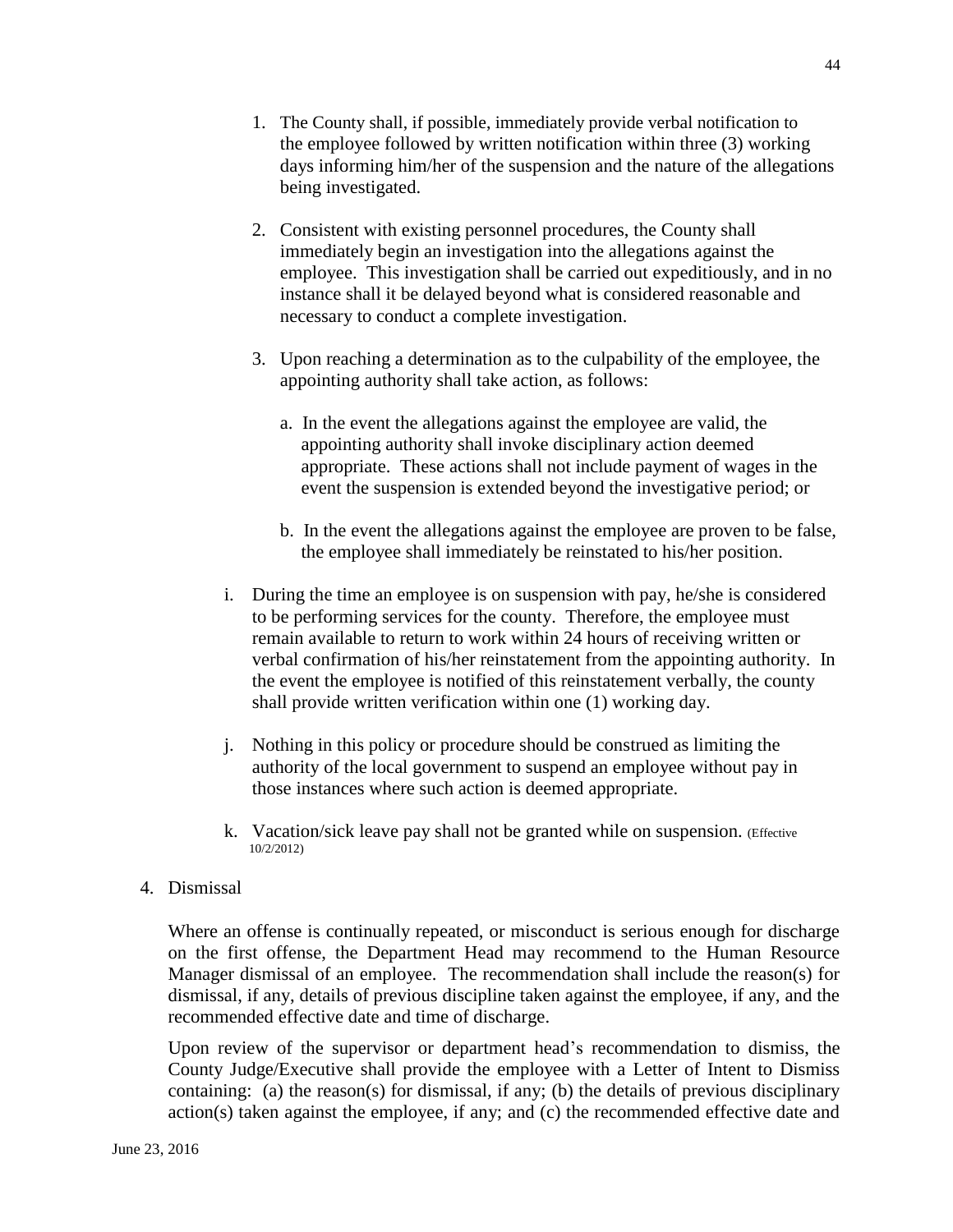time of the intended discharge. Other Constitutional Officers operating under these policies shall serve as the hearing authority under this policy.

- 5. Right to Respond
	- A. An employee who has been notified of the intent to dismiss him/her has the right to appear personally or with counsel before the Personnel Committee to respond to the Letter of Intent to Dismiss. The Personnel Committee for general county government shall be comprised of the County Judge/Executive, the Human Resource Manager, and one (1) county commissioner. Other constitutional officers operating under these policies shall serve as the hearing authority under this policy.
	- B. The request to respond must be made within five (5) working days of the employee's receipt of the Letter of Intent to Dismiss, excluding the day it was received. If the employee does not submit such a request within five (5) working days, it will be deemed that the employee has waived his/her right to respond.
	- C. The employee's meeting with the personnel committee shall be held within five (5) working days after receipt of the employee's request, excluding the day it was received.
	- D. The meeting is informal. It gives the employee the opportunity to respond to charges contained in the Letter of Intent to Dismiss.
	- E. Within five (5) working days, or the next regularly scheduled fiscal court meeting, excluding the day of the employee's meeting, the Personnel Committee shall make a recommendation to the Fiscal Court, which shall make a final determination on the termination. The employee will be notified, in writing, of the fiscal courts' decision by the County Judge/Executive. The decision of the fiscal court is final.
	- F. Such action shall be recorded in the employee's personnel file.

### **Section 2. Reasons for Disciplinary Actions**

Below are some reasons, which are cause for disciplinary action referred to in Section 1 of this chapter. Disciplinary action is not limited to the offenses listed:

- A. Being convicted of a felony or of a misdemeanor
- B. Excessive lost time
- C. Being absent without leave
- D. Unauthorized tardiness or abuse of sick leave
- E. Inefficiency or ineffectiveness
- F. Abuse of county property
- G. Willfully giving false statements to supervisors, officials, the public or the Fiscal **Court**
- H. Violation of county administrative regulations or departmental rules
- I. Drinking of alcoholic beverages while working or being intoxicated on the job and/or use of non-prescription drugs while working
- J. Discovery of a false statement in an application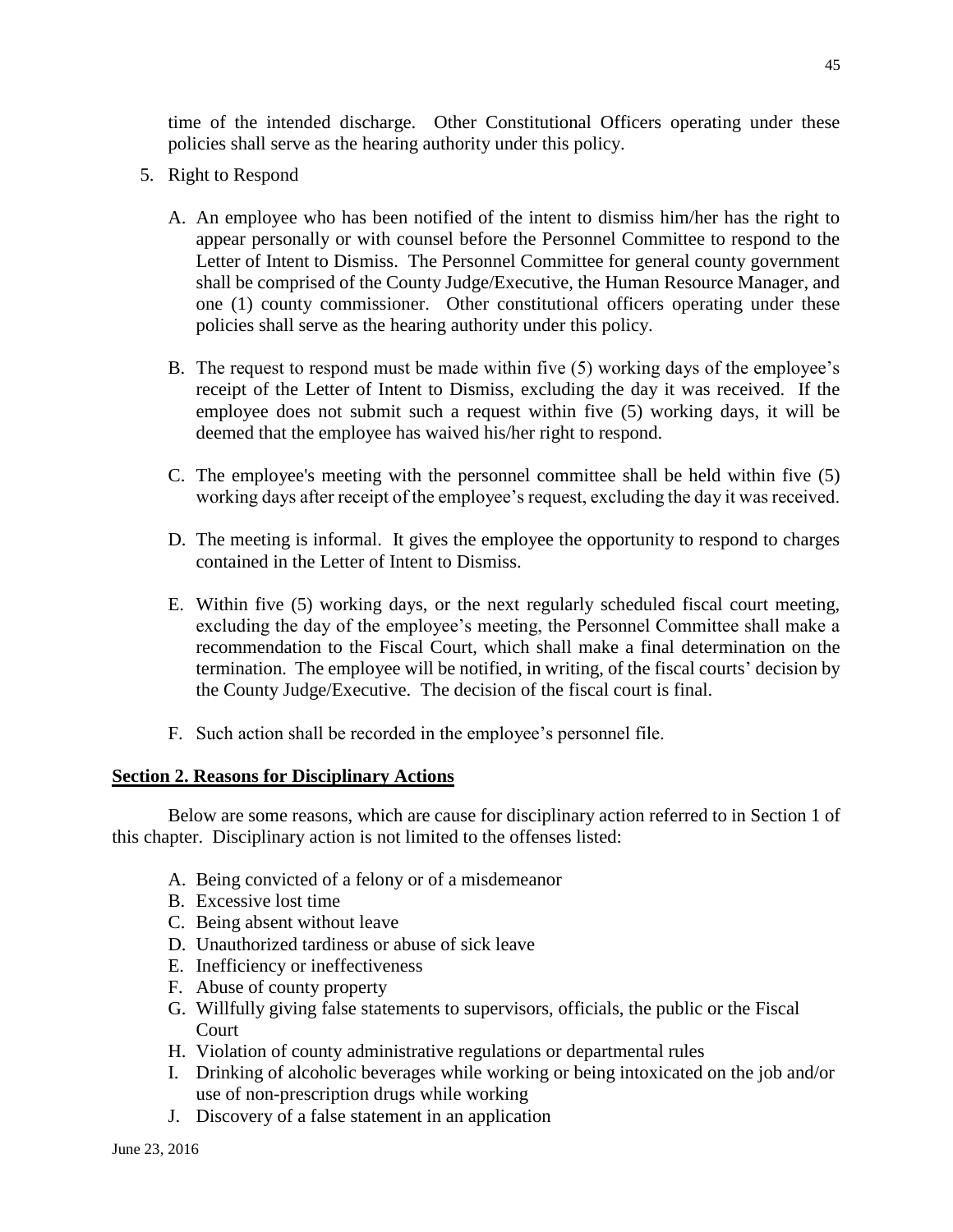- K. Acceptance of gratuities in conflict with the policy outlined in Chapter 12
- L. Refusal to submit to drug or alcohol testing in accordance with adopted policy
- M. Conduct on the job unbecoming to a county employee or conduct which brings discredit to the county if the employee is provided with written specific incidents upon which the charge is based
- N. Insubordination
- O. Falsification of documents including purchase orders
- P. Theft of county-owned property or property of another county employee
- Q. Committing or threatening to commit an act of violence against another county employee
- R. Employee should inform their supervisor as soon as they know of the need to be absent from work; however, if emergency conditions exist, this notification should take place no more than one (1) hour past the start of their scheduled shift. Failure to comply with the requirement may result in loss of pay for the period of absence as well as possible disciplinary action in compliance with the policy.
- S. Personal use of county property

# **Section 3. Appeal Rights**

Any employee who has received disciplinary action and who has completed his or her probationary period shall have the right to appeal in accordance with guidelines established in Chapter 14.

# **Section 4. Notice of Disciplinary Action**

In all cases, the Human Resource Manager shall notify the employee of the action taken and a copy of such notice shall be retained in the employee's personnel file.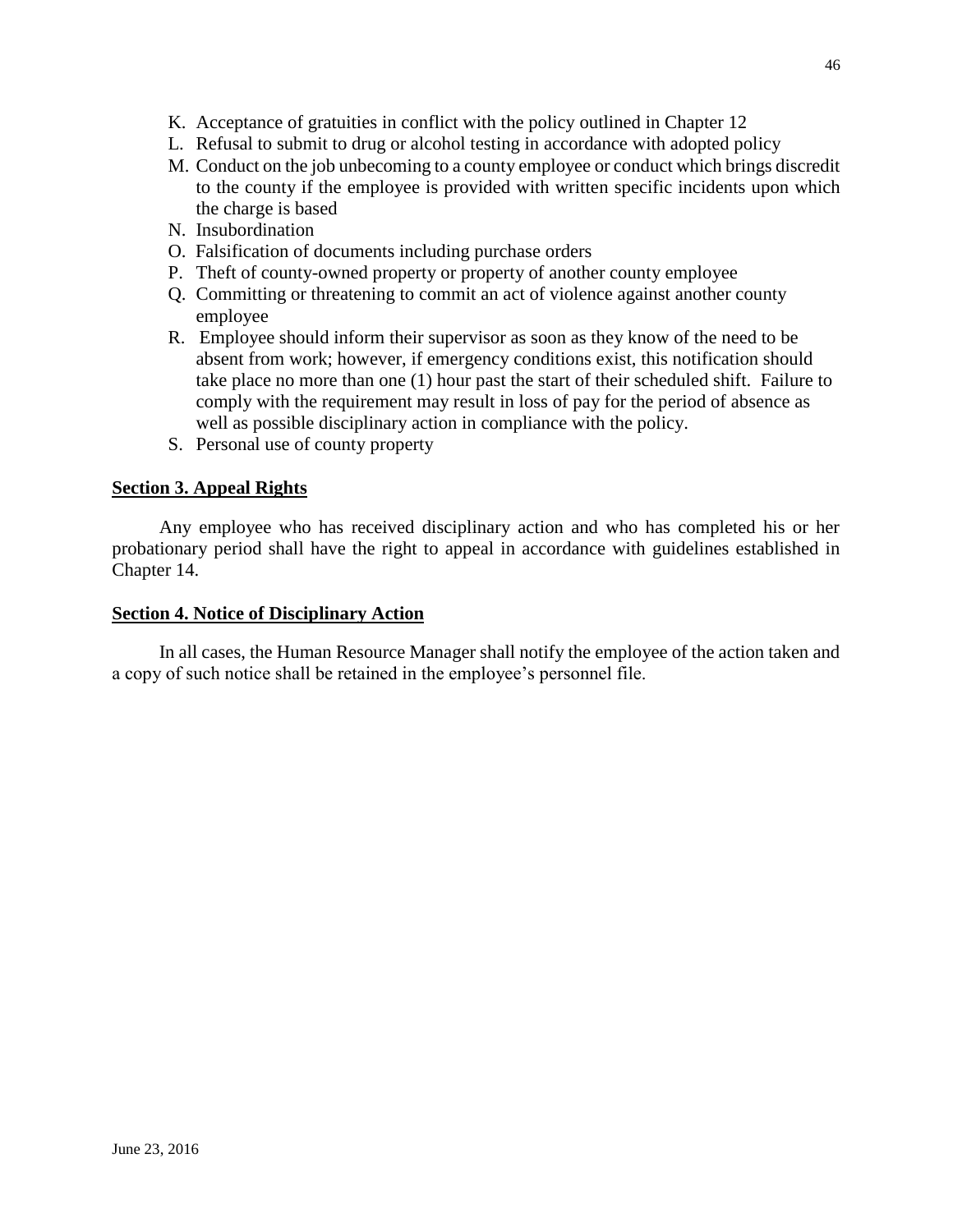### **PERSONNEL POLICIES CHAPTER 9 SEPARATIONS**

An employee may be separated from the service of the county by any one of the methods described below:

### **Section 1. Resignation**

To resign in good standing, employees should give the Human Resource Manager a minimum of fourteen (14) calendar days written notice.

### **Section 2. Lay-Offs**

- A. When for any reason it becomes necessary to reduce the workforce of the county, employees may be laid off by the county giving consideration to four factors: length of service in classification, length of service with the county, the needs of the county, and the skills and demonstrated ability of the personnel.
- B. Full-time employees to be laid off shall be notified in writing by the Human Resource Manager at least ten (10) calendar days prior to the effective date of the lay-off.
- C. Full-time employees who are laid off and are recalled, even though not necessarily into the same department, position, or wages, will retain their original hire date, thereby not losing seniority. Unused accrued sick leave will be reinstated.

#### **Section 3. Retirement**

The Fiscal Court has no set retirement age for its employees and feels that an employee may work as long as they are capable of performing their duties. Retirement benefits information may be received from the Kentucky Retirement Systems and the Social Security Administration.

### **Section 4. Death**

When a full-time employee dies while in the service of the county, the employee's estate shall be eligible to receive payment for any accumulated annual leave and earned income.

#### **Section 5. Code of Ethics**

County employees are subject to KOC C.3, An Ordinance of the Daviess County Fiscal Court and City of Owensboro Jointly Authorizing Creation of an Intracounty Code of Ethics, as may be amended from time to time, while employed and upon separation of employment with the County. The provisions of this ordinance include, among other requirements, that no public official, as defined in the ordinance, currently serving or within one (1) year after leaving their position shall represent any private interest in any action, litigation or proceeding before or against the interest of the County for which they serve.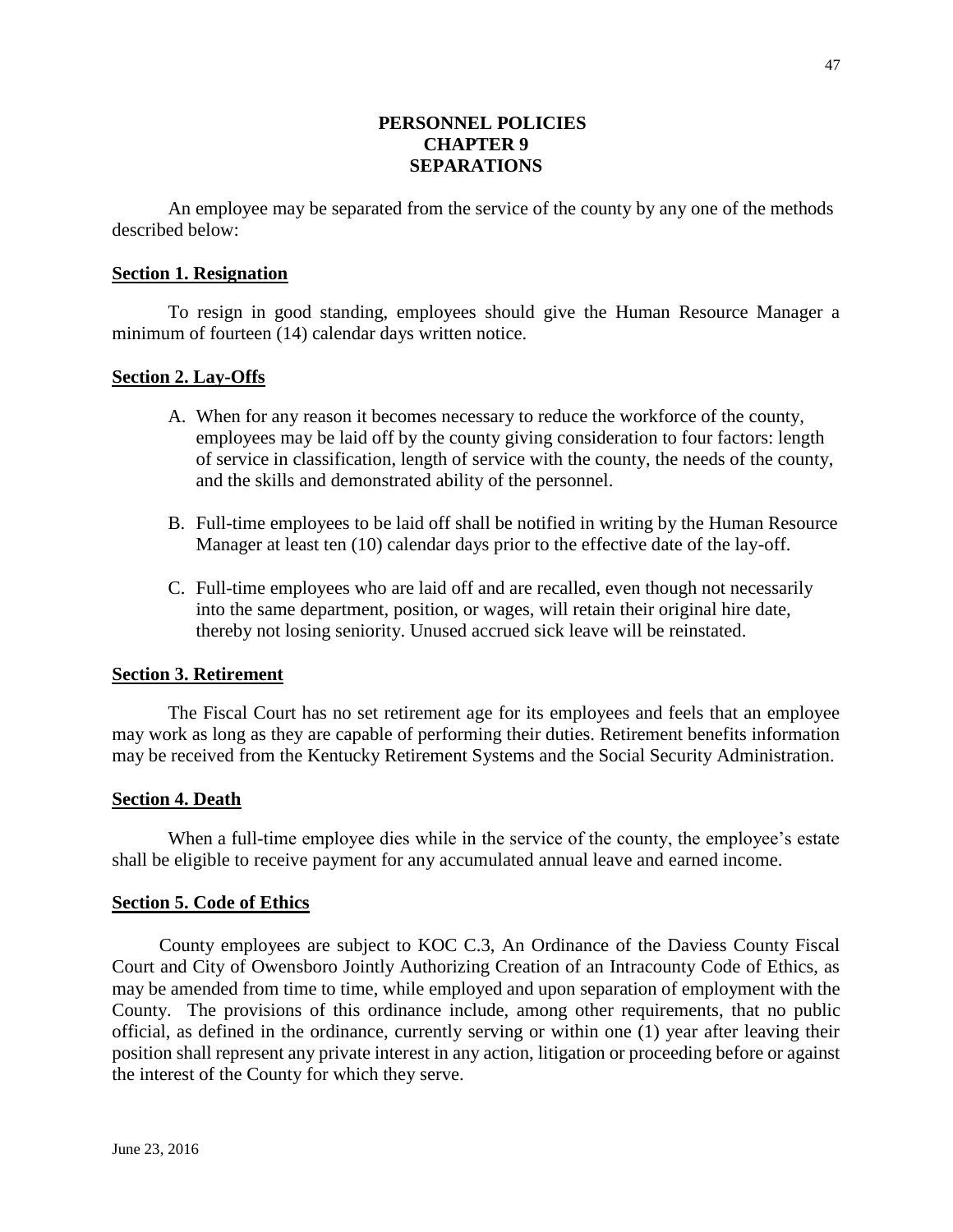### **PERSONNEL POLICIES CHAPTER 10 RECORD RETENTION**

### **Section 1. Personnel Records**

The Human Resource Manager shall maintain a personnel file for each county employee. All changes in the status of employees shall be recorded in these files, which shall be retained and maintained in accordance with applicable state and federal laws. The file shall contain:

- A. Employee's name, address and telephone number where the employee may be reached;
- B. Position title;
- C. Hiring date;
- D. Department assignment;
- E. Application;
- F. Salary;
- G. Commendations;
- H. Disciplinary action;
- I. All changes in status as a county employee.

### **Section 2. Public Inspection**

All personnel records of employees shall be considered confidential and the property of the county. Information which is obtained in the course of official duties shall not be released by anyone except the Human Resource Manager or upon orders of the County Judge/Executive. The only information relative to employees and former employees which is available for public inspection in accordance with open records procedures established herein is name, classification and salary.

#### **Section 3. Employee Inspection**

Employees are entitled to view the contents of their individual personnel files by contacting the Human Resource Manager. The Human Resource Manager will be present to answer any questions.

#### **Section 4. Personnel File Location**

Official Personnel Files shall be located in the Daviess County Courthouse in the Human Resource Manager's Office.

#### **Section 5. Retention of Personnel Files**

Personnel files shall be kept after termination of employment as required by law. Such records may be kept in their original form or in any other duplicate form that the Human Resource Manager deems appropriate and is required by law.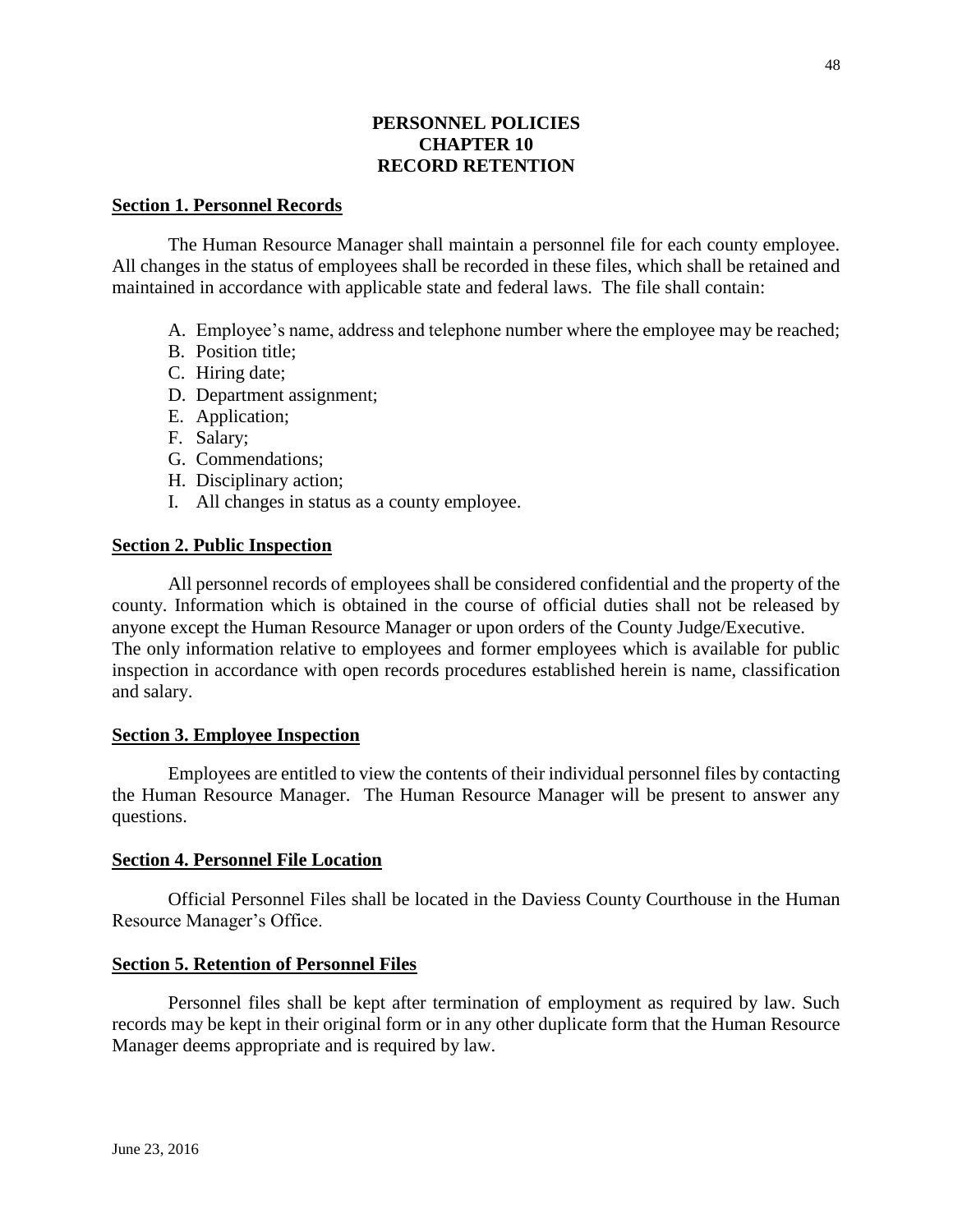### **PERSONNEL POLICIES CHAPTER 11 ATTENDANCE AND LEAVE**

### **Section 1. Hours of Work**

Scheduling work hours shall be practical, uniform within occupational groups and shall be made to meet the reasonable needs of the public. The work schedule for each department shall be established by the Department Head with the approval of the County Judge/Executive. The County/Judge Executive may approve flexible schedules when necessary to promote efficiency or provide reasonable accommodation. If a 4 day, 10 hour work schedule is approved, and an official holiday falls within a given week, that work week shall revert to a 5 day, 8 hour work schedule. (Effective 10/2/2012 last sentence added)

#### **Section 2. Breaks and Lunch Periods**

Each Department Head is responsible for scheduling employee breaks and lunch periods. Lunch periods shall be scheduled in a manner to best serve the public. Schedules should be arranged so that no office shall be completely closed for lunch.

### **Section 3. Time Sheets**

All hourly employees, with the exception of those on a bi-weekly salary, document hours daily on time sheets. The completed time sheets are signed by the employee, verified by the Department Head and shall be sent to the Human Resource Manager by 9:00 a.m. on Monday preceding the payroll. Falsifying time sheets is subject to disciplinary action up to or including termination.

#### **Section 4. Exempt Employees**

Exempt employees are exempt from overtime provisions of the wage and hours laws. The Human Resource Manager shall designate all employees as either exempt or non-exempt.

#### **Section 5. Holidays**

The following holidays are designated as official holidays for all County employees:

| January 1                     | New Year's Day          |
|-------------------------------|-------------------------|
| Martin Luther King, Jr. Day   |                         |
| Friday before Easter at Noon  | Good Friday             |
| Last Monday in May            | <b>Memorial Day</b>     |
| July 4                        | <b>Independence Day</b> |
| First Monday in September     | Labor Day               |
| Fourth Thursday in November   | Thanksgiving Day        |
| Friday following Thanksgiving |                         |
| December 24                   | Christmas Eve           |
| December 25                   | Christmas Day           |
| December 31                   | New Years Eve           |
|                               |                         |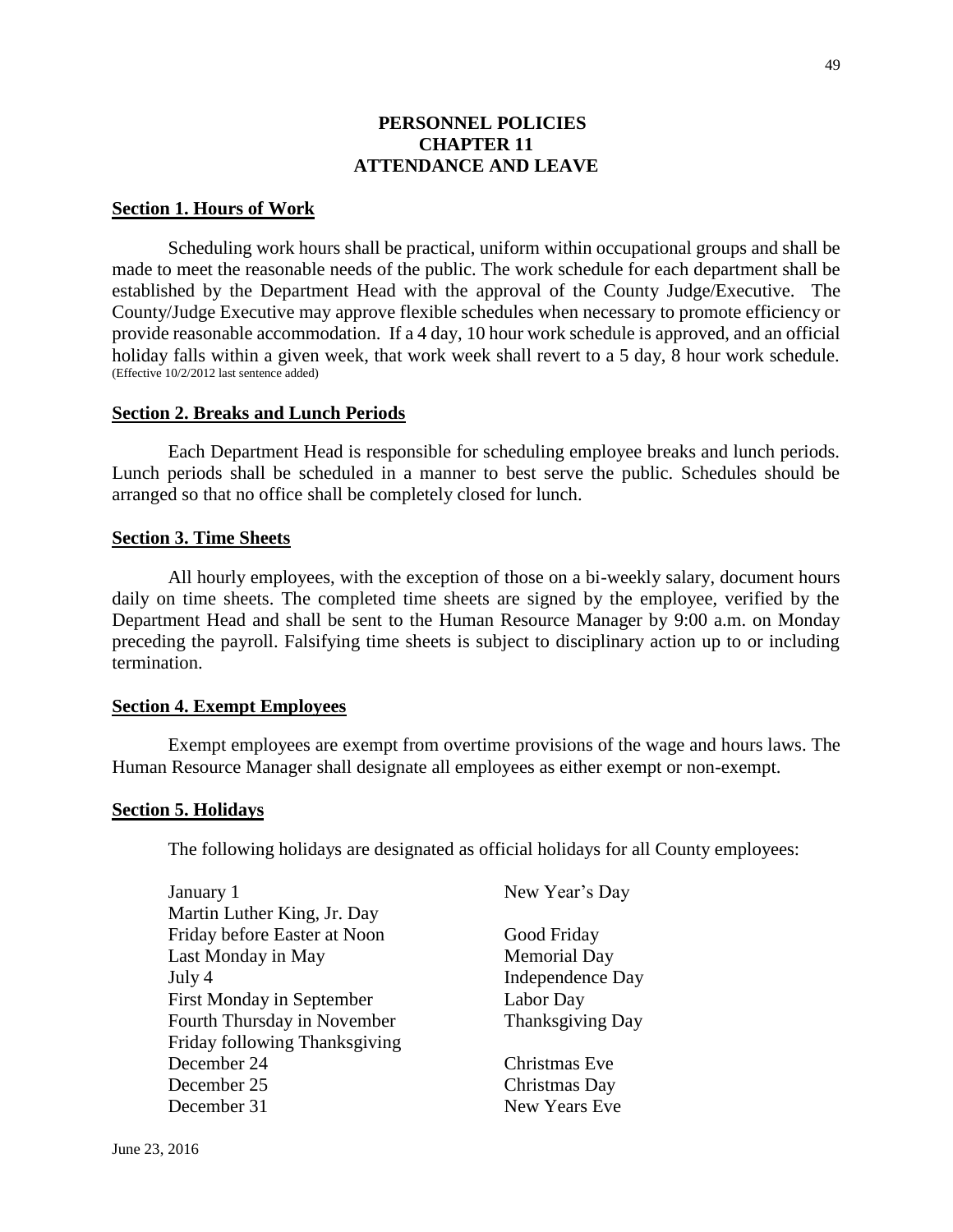When any holiday listed above falls on Saturday, the preceding business day shall be considered the holiday. When any holiday listed above falls on Sunday, the following business day shall be considered a holiday. Any day may be designated as a holiday by proclamation of Daviess County Judge/Executive.

No flexible work schedule is permitted during the week of an official holiday. (Eff. 10/2/12)

# **Section 6. Vacation Leave**

### **Regular Full-Time Positions**

A. All employees in regular, full-time positions (excluding Fire Department employees, but including the Fire Chief and Fire Inspector) are entitled to vacation with pay. The vacation accumulation shall be as follows:

| <b>Years of Service</b> | Hours Per Pay Period | <b>Total Accumulated Days Per Year</b> |
|-------------------------|----------------------|----------------------------------------|
| $0 - 2$ years           | 3 Hours              | 9 days and 6 hours                     |
| $2$ years - 10 years    | 5 Hours              | 16 days and 2 hours                    |
| Over 10 Years           | 6.5 Hours            | 21 days and 1 hour                     |

# **Fire Department Employees**

B. All full-time Fire Department employees (excluding the Fire Chief, Fire Inspector and Assistant Fire Chiefs) are entitled to vacation with pay. The vacation accumulation shall be as follows:

| <b>Years of Service</b> | Hours Per Year |
|-------------------------|----------------|
| $0 - 2$ years           | 96 Hours       |
| 2 years - 10 years      | 168 Hours      |
| Over 10 Years           | 240 Hours      |

C. All Assistant Fire Chiefs are entitled to vacation with pay. The vacation accumulation shall be as follows:

| <b>Years of Service</b> | Hours Per Year |
|-------------------------|----------------|
| $0 - 2$ years           | 168 Hours      |
| 2 years - 10 years      | 240 Hours      |
| Over 10 Years           | 312 Hours      |

- D. Vacation leave should be requested at least two (2) weeks in advance. Vacation leave may be disapproved if the employee's services are required at the requested time. Exceptions can be made in the event of an emergency with approval of department head.
- E. Vacation leave for a fraction or part of a day that is chargeable to vacation leave shall be charged in one-half (1/2) hours. Vacation leave must not be taken in more than 40 hour increments (5 days) unless a separate written request is made and approved by the department head.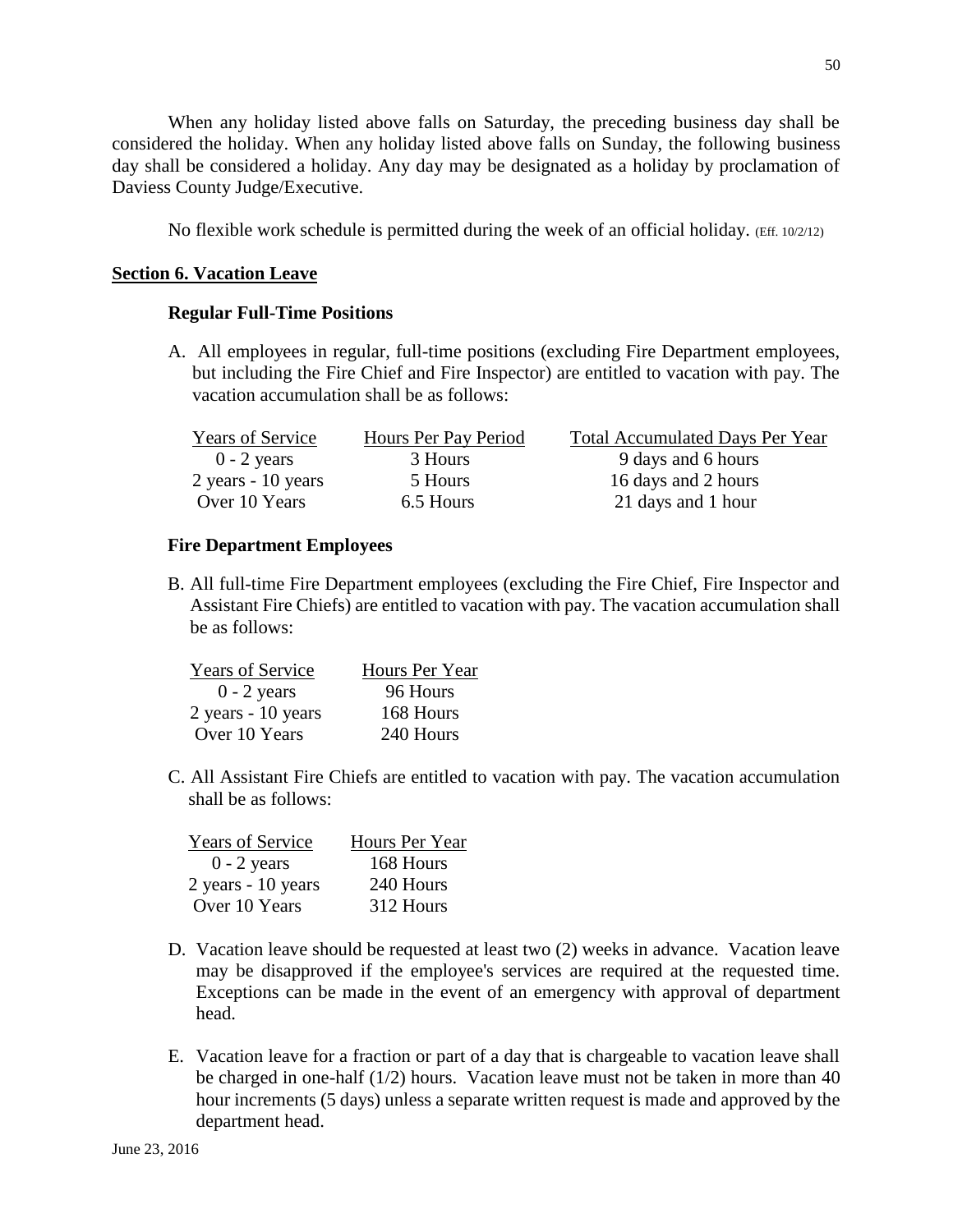- F. Vacation leave may be accumulated and may be carried forward from one year to the next. Leave in excess of 240 hours for regular, full-time employees may not be carried forward. Leave in excess of 336 hours for Fire Department employees (excluding Fire Chief and Fire Inspector for they are considered regular, full-time employees) may not be carried forward. The Department Head may file a written justification requesting an additional six months for the employee to use the excess hours. The written request is made to the Human Resource Manager and will be forwarded to the County Judge/Executive for approval.
- G. Vacation hours may be used for absence due to sickness, injury, or disability at the request of the employee and with the discretion of the Department Head.
- H. Accumulated leave shall be granted in accordance with operating requirements and insofar as practical with the requests of employees.
- I. Employees are charged with vacation leave for absence only on days which they would otherwise work and receive pay.
- J. 1. Employees shall be paid in lump sum for accumulated vacation leave not to exceed 240 hours when separated by resignation in good standing, lay off, or retirement. Vacation leave shall be prorated when an employee separates in good standing in the middle of a pay period.
	- 2. Fiscal Court may purchase from an employee excess vacation hours only under the following conditions:
		- a. Employee has ten (10) or more years of continuous service to County, and
		- b. Employee has not received a previous lump sum payment from Fiscal Court for accumulated vacation leave for resignation, layoff, retirement or excess purchase, and
		- c. Employee has not "borrowed" vacation from one calendar year to another within the three calendar years before the proposed year of purchase, and
		- d. Employee accumulated at least one hundred twenty (120) hours of vacation within the calendar year of the proposed purchase; and
		- e. Employee's total accumulated vacation, at time of requested purchase, exceeds three hundred sixty (360) hours; and
		- f. Employee requested an extension for an additional six (6) months in which to use the additional vacation time; and
		- g. Employee's Department Head requested an extension in writing and the Human Resources Manager or Judge Executive denied the request because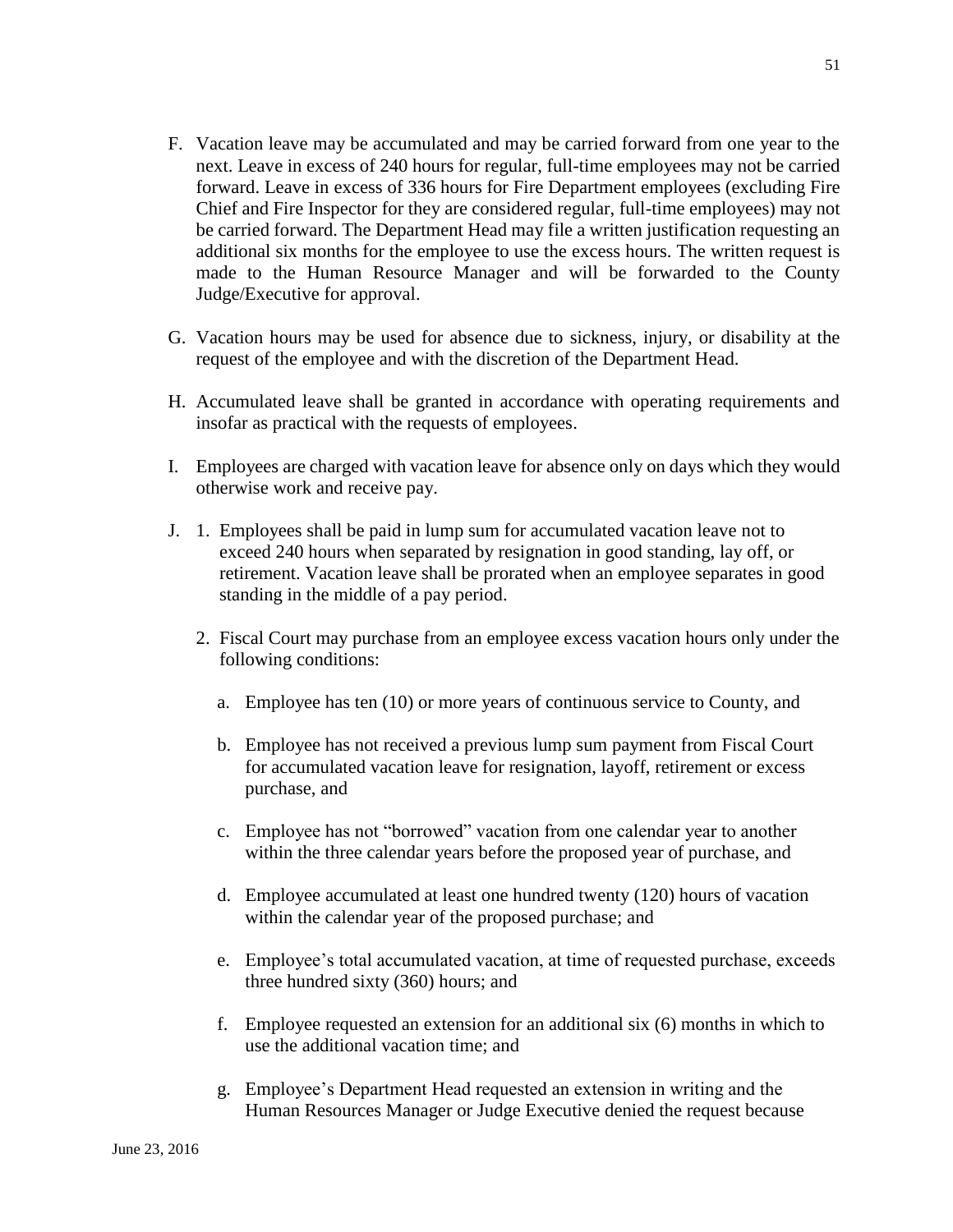employee's continued service to the County was necessary or critical to the operations or services of the county required to maintain public health, safety, or welfare; or after granting such an extension the employee could not take the additional time because employee's Department Head and the Judge-Executive determined that the employee's continued service to the County was necessary or critical to the operations or services of the county required to maintain public health, safety, or welfare; and

- h. Employee could not take excess vacation time during the time allowed due to a declared emergency requiring the employee's service to the County; and
- i. County Treasurer verifies there are sufficient county resources available to fund the unbudgeted payment of excess vacation hours.
- 3. Fiscal Court may purchase from an employee a maximum of one hundred twenty (120) hours of excess vacation during the employee's service to the County.
- K. Upon the death of an employee, the estate shall be entitled to the unused portion of the employee's accumulated vacation leave.
- L. The Human Resource Manager shall keep records of vacation leave taken for individual employees. An employee fraudulently obtaining vacation leave or a department head falsely certifying vacation for absence from work will be subject to disciplinary action up to or including termination.
- M. The Human Resource Manager's office shall be notified by 12:00 noon the Friday preceding payroll of vacation hours taken by employees.

# **Section 7. Sick Leave**

A. Sick leave with pay is provided to employees. Sick leave is not to be regarded in the same manner as vacation leave. Sick leave abuse can be cause for disciplinary action up to or including termination.

All regular full-time employees (excluding Fire Department employees, but including the Fire Chief and Fire Inspector) earn 4 hours per pay period or 104 hours of sick leave per year.

All Fire Department employees (excluding the Fire Chief and Fire Inspector) earn 120 hours of sick leave per year.

- B. Part-time or temporary employees are not entitled to sick leave with pay.
- C. Sick leave shall accrue only when an employee is working or on authorized leave with pay.
- D. Absence for a fraction or part of a day that is chargeable to sick leave shall be charged in one-half (1/2) hours.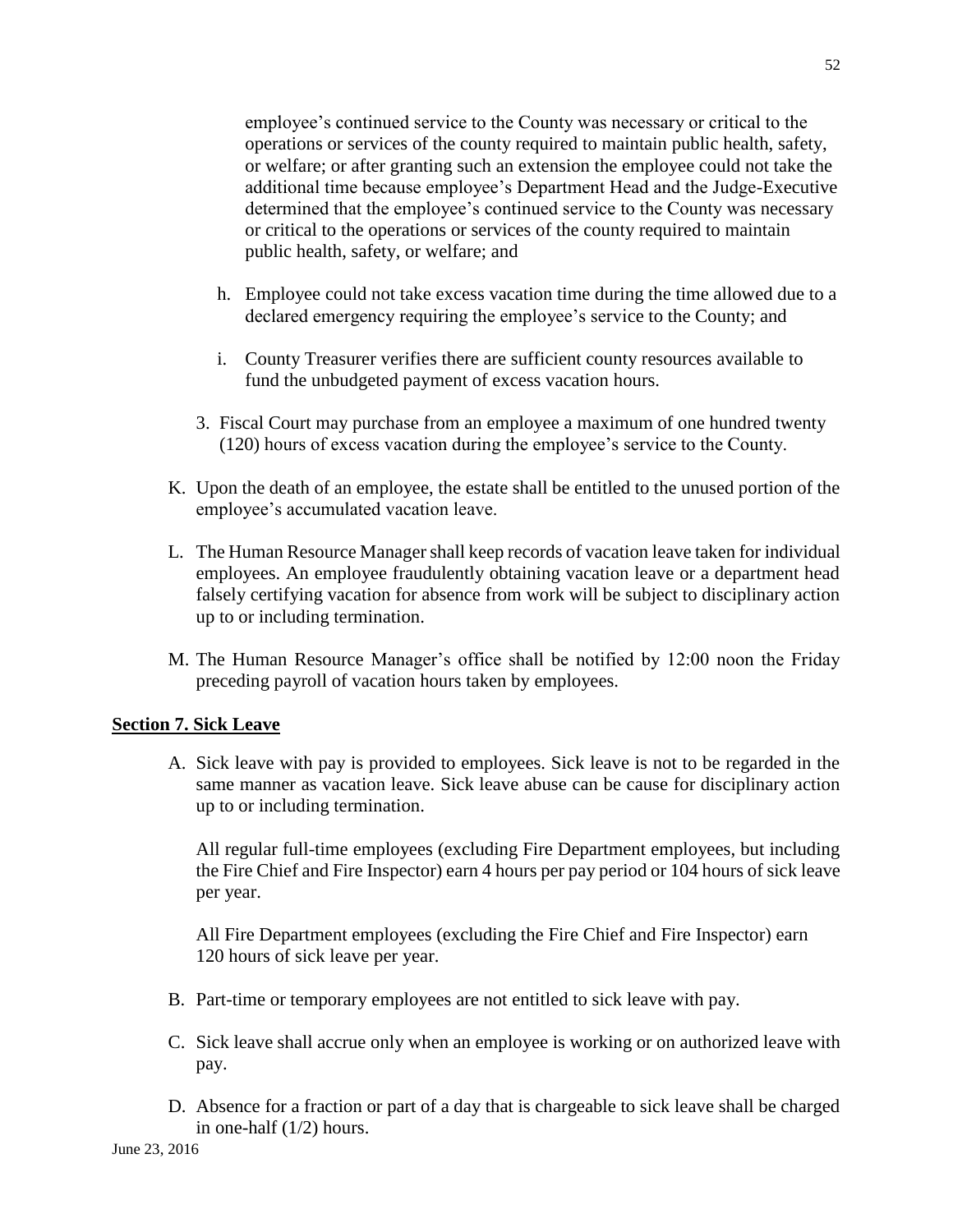- E. An employee shall request sick leave with pay within a reasonable time. Except in case of emergency illness, an employee shall request advance approval for sick leave for medical, dental, or optical examination and for sick leave without pay. In all cases of illness, an employee is obligated to notify the immediate supervisor or other designated person. Failure to do so in a reasonable period of time may be cause for denial of sick leave for the period of absence.
- F. Accrued sick leave with pay may be used under the following circumstances:
	- 1. Medical, dental, or optical examinations or treatments.
	- 2. Disability by sickness or injury.
	- 3. Pregnancy and/or confinement limited to what is medically necessary.
	- 4. Caring for a sick or injured member of the immediate family for a reasonable period of time.
	- 5. Jeopardizing the health of other employees.

For the purposes of sick leave, immediate family is defined as:

- 1. The employee's spouse, mother, father, grandparent, son or daughter; or
- 2. A person of similarly close relationship;
	- a. Who has resided with the employee for at least thirty (30) days prior to application; or
	- b. For whom the employee is legally responsible
- G. A Department Head may request a doctor's excuse from an employee who misses more than three (3) consecutive working days.
- H. Employees shall not be paid for unused sick leave upon separation of employment.
- I. The Human Resource Manager shall keep records of sick leave taken for individual employees. An employee fraudulently obtaining sick leave or a Department Head falsely certifying sick leave allowance for absence from work may be suspended or dismissed.
- J. The Human Resource Manager's office shall be notified by 12:00 noon the Friday preceding payroll of sick hours taken by employees.

# **Section 8. Family and Medical Leave**

- A. Eligible employees receive up to 12 weeks of unpaid leave for the birth, adoption, or serious illness of a child, parent, spouse, or the employee under the following circumstances.
	- 1. The birth of a child or the placement of a child for adoption or foster care within 52 weeks of that birth or placement.
	- 2. Parents who are both employees of the County and who are eligible to take Family and Medical Leave are entitled to take a combined 12 weeks of Family and Medical Leave for child care purposes.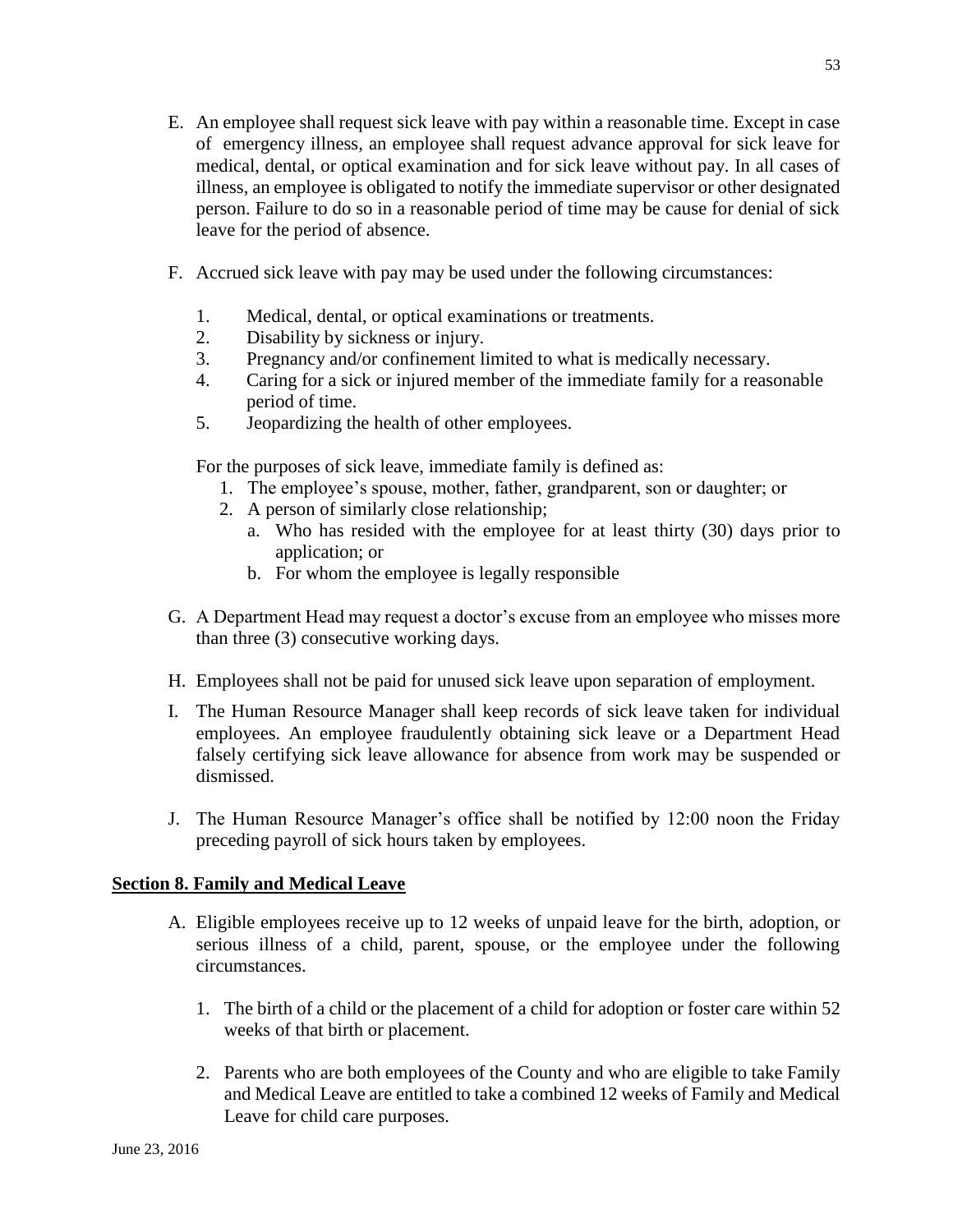- 3. To provide care for a spouse, a child, a dependent son or daughter over the age of 18, or a parent who has a serious health condition.
	- a. A serious condition is one that requires inpatient treatment, or causes an absence from work, school or normal activity for more than three (3) days and requires treatment by or under the direction or supervision of a health care provider on two or more occasions.
	- b. An employee requesting leave under this paragraph must present a certification from a health care provider containing the date on which the serious health condition commenced, the probable duration of the condition, the appropriate medical facts regarding the condition, a statement that the employee is needed to care for the family member, and an estimate of the amount of time such care will be required.
- 4. A serious health condition that renders the employee unable to perform the functions of the employee's position.
	- a. A serious condition is one that requires inpatient treatment or causes an absence from work, school, or normal activities for more than three (3) days and requires treatment by or under the direction or supervision of a health care provider
	- b. An employee requesting leave under this paragraph must present a certification from a health care provider containing the date on which the serious health condition commenced, the probable duration of the condition, and a statement that the employee is unable to perform the essential functions of the position. Employees seeking the certification must provide the health care provider with the department's written job description.
- B. Eligible employees will continue to receive health insurance benefits and be permitted to return to the same or equivalent position upon returning from leave.
- C. Eligible employees must provide at least thirty (30) days notice of his/her request for Family and Medical Leave if the reason is for an anticipated birth, child placement or planned medical treatment. In addition, the employee must make reasonable efforts to schedule leave in a manner that does not unduly disrupt the County's operations. However, these requirements may be waived if a medical emergency or other unforeseen event occurs that make it impossible for the employee to comply with the advance notice requirements.
- D. Applicable paid leave (sick/vacation) taken for a FMLA-qualifying reason will count toward an employee's 12-week FMLA entitlement. This applicable leave will run concurrently with and count toward an employee's 12-week FMLA entitlement.
- E. No accrual of seniority, privileges or benefits (except health insurance) are allowed for an employee on Family and Medical Leave.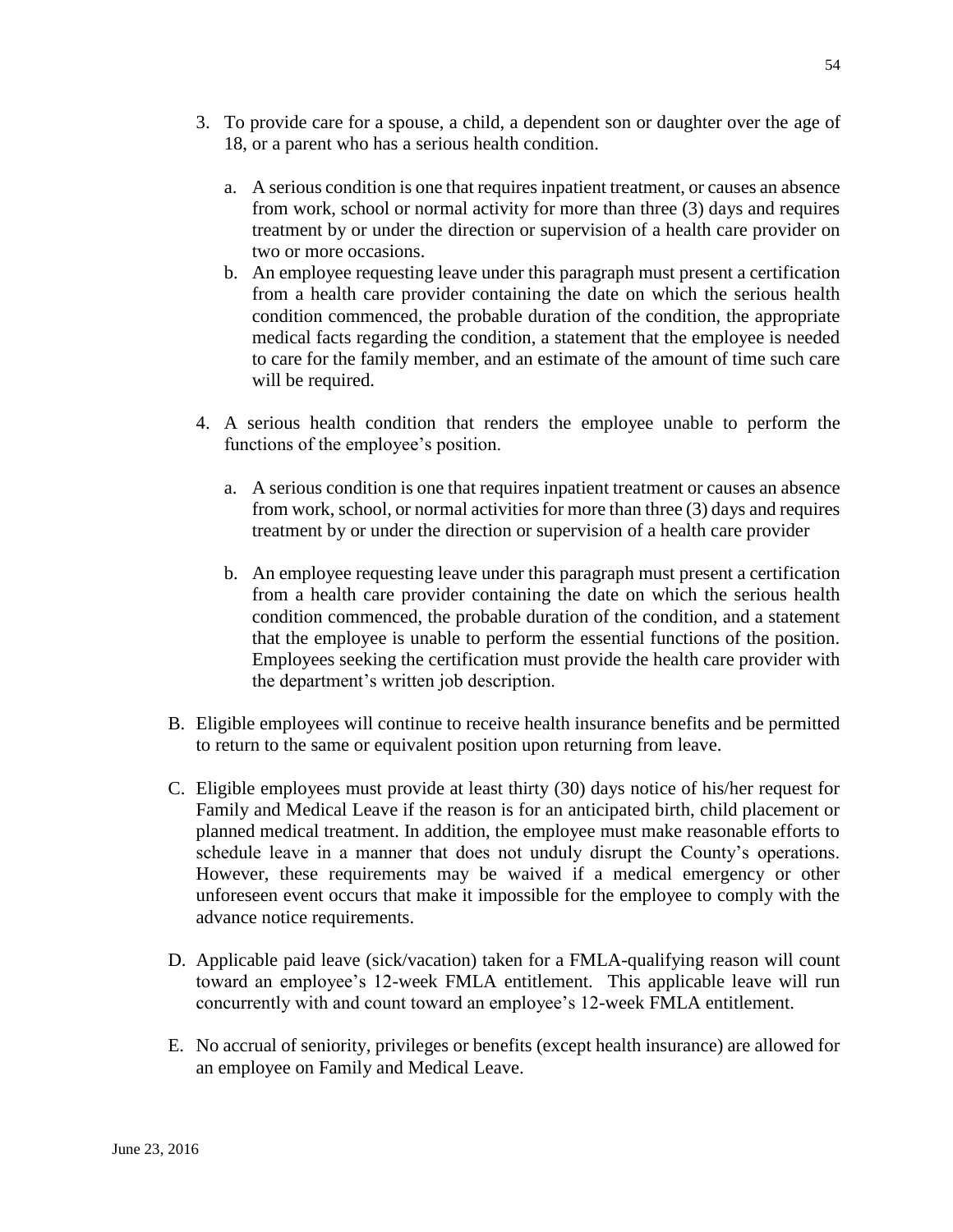- 1. Employees who normally make a contribution toward their health insurance must continue to do so.
- 2. An employee who does not return to duty from Family and Medical Leave under this policy for at least thirty (30) calendar days will be liable for the County's group health insurance premium contribution and any part of the employees share paid by the County, unless the failure to return to duty is caused by continuation, recurrence, or onset of a serious health condition that would entitle the employee to Family and Medical Leave under this policy or for circumstances beyond the employee's control.
- 3. Where recovery of premiums is permitted, the County shall be entitled to set off the amount against any final pay or monetary benefit to which the employee would otherwise be entitled.
- F. An employee who has taken Family and Medical Leave for himself/herself (self-care) will be required to present a certificate of fitness for duty from a health care provider prior to commencement of work. Failure to provide the certification may cause denial of reinstatement.
- G. Eligible employees are those who have worked for the Fiscal Court in a regular, fulltime position for at least 52 weeks and worked for at least 1,250 hours during the 52 week period prior to the commencement of the leave.
- H. The 12-month period is determined under FMLA as the 12-month period measured forward from the date of any eligible employee's first FMLA leave begins.
- I. An employee's 12-week FMLA leave entitlement runs concurrently with all other applicable leave including, but not limited to, workers compensation leave.

# **Section 9. Maternity Leave**

- A. The Fiscal Court, under its fringe benefits plan, allows women on maternity leave to take two (2) weeks off with pay. They may use accumulated vacation and sick leave in addition to this leave.
- B. The reinstatement rights of women on leave for pregnancy-related reasons including accrued retirement benefits and accumulated seniority are preserved.

### **Section 10. Civil Leave**

The County encourages service as a juror and compliance with other subpoenas to be a witness in legal proceedings. If an employee needs to be absent, a copy of the summons or other proof of service must be submitted to the Department Head or Human Resource Manager immediately upon receipt. If called for jury duty and released before 2:00 p.m., the employee must return to work for the remainder of the scheduled shift. If an employee must report for jury duty by 9:00 a.m., the employee does not have to report to work prior to jury duty. The employee will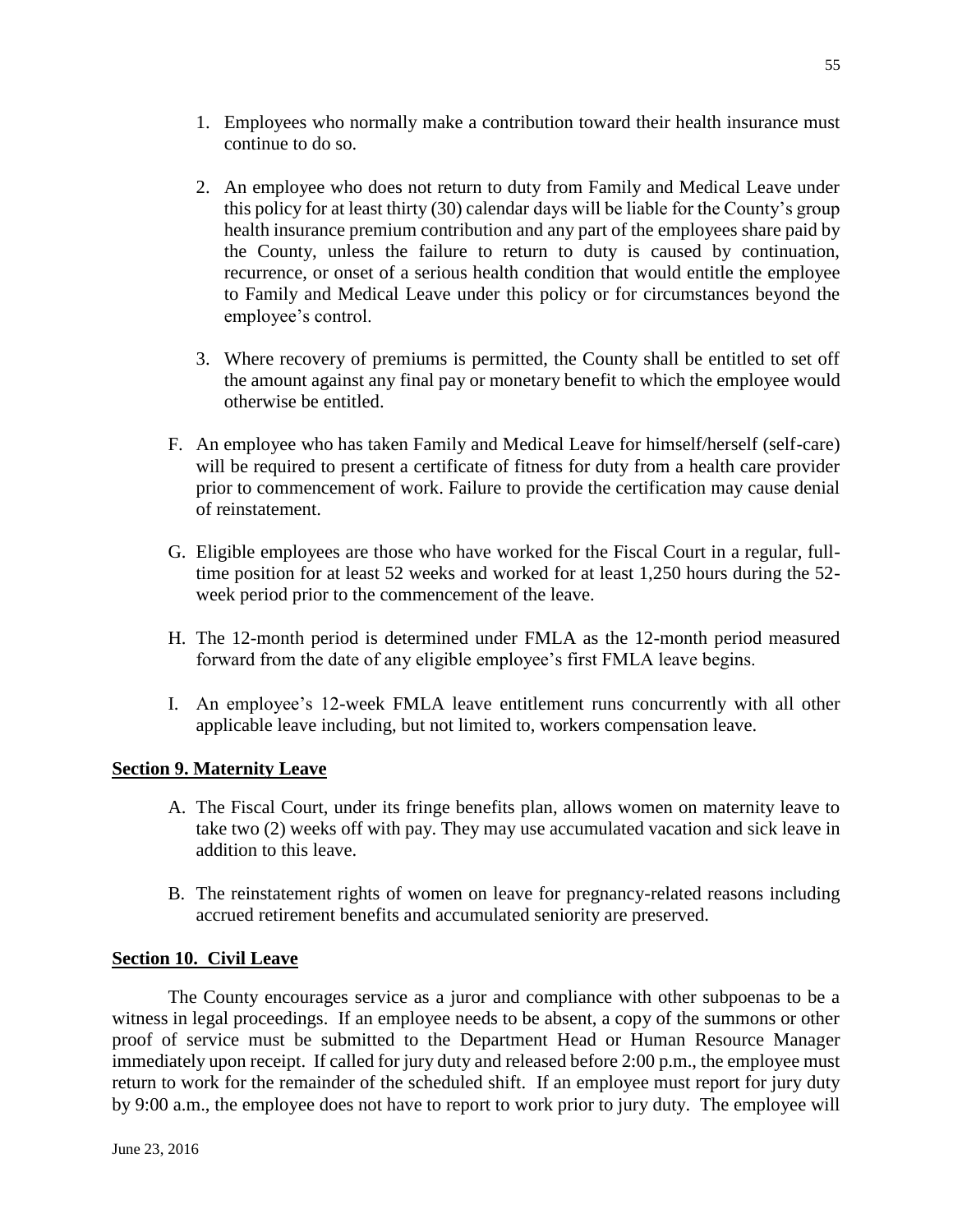receive regular pay. The pay received for jury duty or being a witness shall be turned into the Finance Officer upon receipt.

### **Section11. Worker's Compensation Leave**

The Fiscal Court provides Workers' Compensation Insurance for any employee who is injured or disabled while performing as a Fiscal Court employee.

- A. An employee injured on the job must report any accident to his/her supervisor immediately. Department Heads shall document accidents on appropriate claim forms and send paper work to the Human Resource Manager within 24 hours. If the injury requires medical attention, the Department Head assures that the employee is cared for by a gatekeeper physician. The employee is responsible for assuring that appropriate documentation from the gatekeeper physician is sent to the Human Resource Manager.
- B. Employee will not be permitted to return to work until he/she presents a Return to Work Form signed by the gatekeeper physician.
- C. Employee injured on the job and unable to work, the Fiscal Court will pay the employee's regular pay for a period of two (2) weeks. After two (2) weeks, the Worker's Compensation Provider Coverage activates provided that the employee has followed appropriate procedures. Employees receive 66% of gross pay. No taxes are withheld.
- D. Employees are authorized to take Worker's Compensation leave provided that the gatekeeper physician certifies that time off work is necessary.
- E. During workers compensation leave, the employee is required to pay their portion of benefits.
- F. During workers compensation leave, the employee shall not earn sick or vacation leave. (Effective 12/1/2011)
- G. When an employee has been released to return to work, the employee must use sick leave/vacation leave for any doctor visits, physical therapy, etc. (Effective 10/2/2012)

### **Section 12. Funeral (Bereavement) Leave**

When an employee's immediate family member dies, the Fiscal Court allows up to three (3) days off with pay. Immediate family member, as defined for bereavement, is defined as parents, grandparents, spouse, brothers, sisters, children, grandchildren, daughter-in-law, son-in-law, parent of spouse (step), step parent, step child, foster parent, and foster child.

When an employee's extended family member dies, the Fiscal Court allows up to eight (8) hours off with pay for the day of the funeral. If the funeral service falls on a weekend or holiday, the employee shall be allowed to take the 8 hours off with pay on the day preceding or the day following the weekend or holiday. No additional compensation will be provided if the employee does not take the funeral (bereavement) leave. Extended family member is defined as brother-in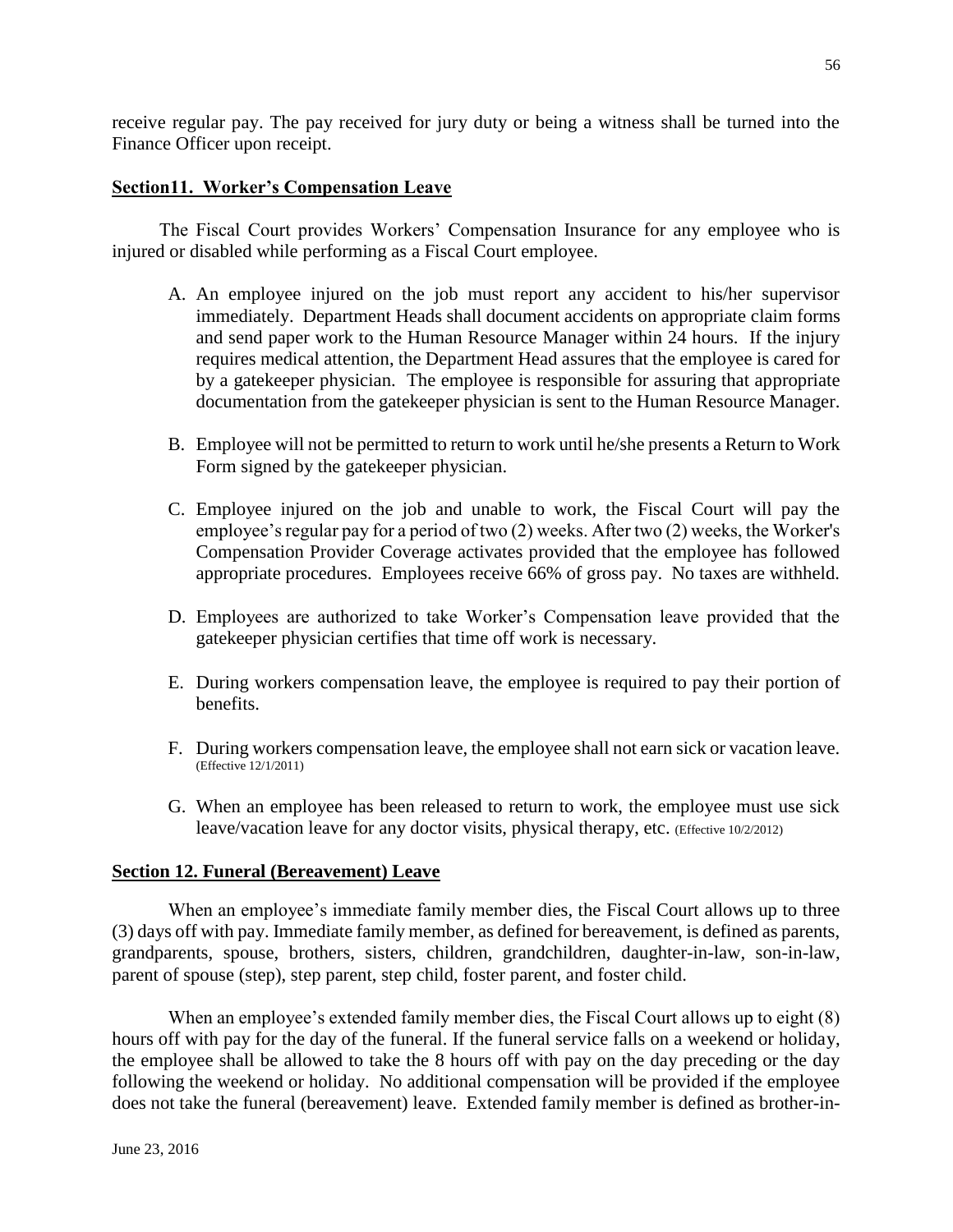law or sister-in-law, niece, nephew, grandparent of spouse, great grandparent, aunt or uncle of employee or spouse. (included brother-in-law and sister-in-law 5/6/10) (included great grandparent 10/2/2012)

In the event an employee desires to extend leave beyond the days set out above due to a death in the immediate or extended family, the employee may use sick leave, vacation leave or time without pay upon receiving approval from the executive authority.

In order that the Fiscal Court is aware and may send their condolences regarding deaths of employee's family members, the Directors and/or Supervisors should immediately notify the Human Resources Dept. when one of the employees in your department has a death in their family.

The Fiscal Court will send a bereavement gift not to exceed \$50 when an employee's immediate family member passes away. For this purpose, immediate family member is defined as the employee's spouse, mother, father, grandparent, brother, sister, son or daughter. This condolence will be sent through the Fiscal Court receptionist's office. Any gift sent from the individual department shall be at the expense of the employee(s). (added bereavement gift 11/21/2013)

#### **Section 13. Military Leave**

Any employee occupying a full-time regular position with the County who is a member of the National Guard or any reserve component of the Armed Forces of the United States or of the Reserve Corps of the United States Public Health Service, shall be entitled to leave of absence from their respective duties, without loss of time, pay, regular leave, impairment of efficiency rating, or of any other rights or benefits to which they are entitled, while in the performance of duty or training in the service of this state or of the United States under competent orders. In any one (1) federal fiscal year (October-September) officers or employees, while on military leave, shall be paid their salaries or compensations for a period or periods not exceeding twenty-one (21) calendar days. Any unused military leave in a federal fiscal year shall be carried over to the next year. Any unused military leave shall expire two (2) years after it has accrued.

A request in writing for military leave must be presented to the Personnel Officer not less than (2) weeks prior to the beginning of the leave period.

County employee's attached to the Military Reserve Units which are called up to active duty will follow the provisions set forth in the Uniformed Services Employment and Reemployment Rights Act, 38 U.S.C. Section 4301, et seq., Enacted October 1994.

#### **Section 14. Voting Leave**

Department Heads shall allow employees ample time to vote. At no time should voting leave exceed a period of two hours. Employees shall request voting leave two (2) days prior to election day. In order to be paid for voting leave, employees must use accumulated vacation time. (Effective 06/04/2015)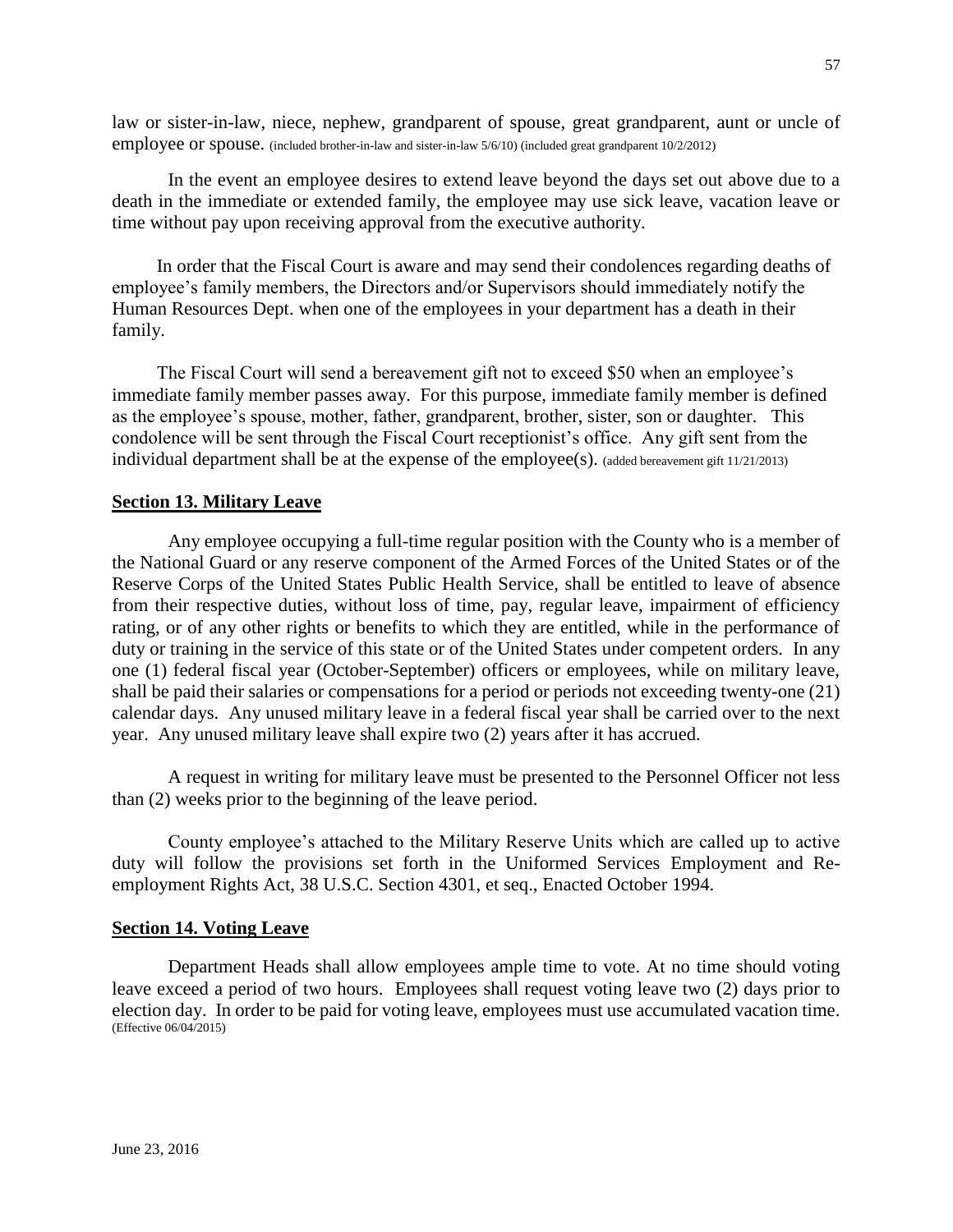### **Section 15. Blood Donation Leave**

Employees may take up to two (2) hours off to donate blood not to exceed four (4) times in a fiscal year.

Employees must request leave from their Department Head in advance. This granting of leave shall be subject to the operating needs of the department as determined by the Department Head.

Upon returning to work, the employee must provide to the Department Head documented proof that the employee donated blood during the time off. If the employee fails to provide documented proof that blood was donated during the time off, the Department Head shall deduct the time off from the employee's salary or accrued vacation or sick leave, whichever the employee chooses.

### **Section 16. Administrative Leave**

The County Judge/Executive may grant administrative leave in the event of a major disaster. When an employee is required to work during administrative leave, the employee may be granted leave to be used at a later date equal to the time of administrative leave granted.

### **Section 17. Holiday Pay**

All full-time non-exempt employees shall receive holiday pay. Employees who work on a holiday shall be compensated at one and one-half times regular rate, in addition to their regular rate for the total hours worked during that holiday period. Exempt employees required by the County Judge/Executive to work on a holiday at the Transfer Station and/or West DC Landfill shall earn compensating time on an hour for hour basis. Exempt employees called out to work on a holiday for emergency purposes only, and with approval of the County Judge/Executive, shall earn compensating time on an hour for hour basis.

### **Section 18. Overtime Pay**

- A. When operating requirements or other needs cannot be met during regular working hours, employees may be scheduled to work overtime hours. When possible, advance notification of these mandatory assignments will be provided. However, in some situations, prior notification is impossible. All overtime work must receive the Department Head's prior authorization. Overtime assignments will be distributed as equitably as practical to all employees qualified to perform the required work.
- B. Overtime compensation is paid to all nonexempt employees in accordance with federal and state wage and hour restrictions.
- C. Overtime is defined as time worked beyond: (1) eight (8) consecutive regular hours in a work day [excluding the fire department] AND for all hours worked outside an employee's NORMAL work day; (2) forty (40) regular hours in a work week. Overtime hours are paid at one and one half times their hourly rate.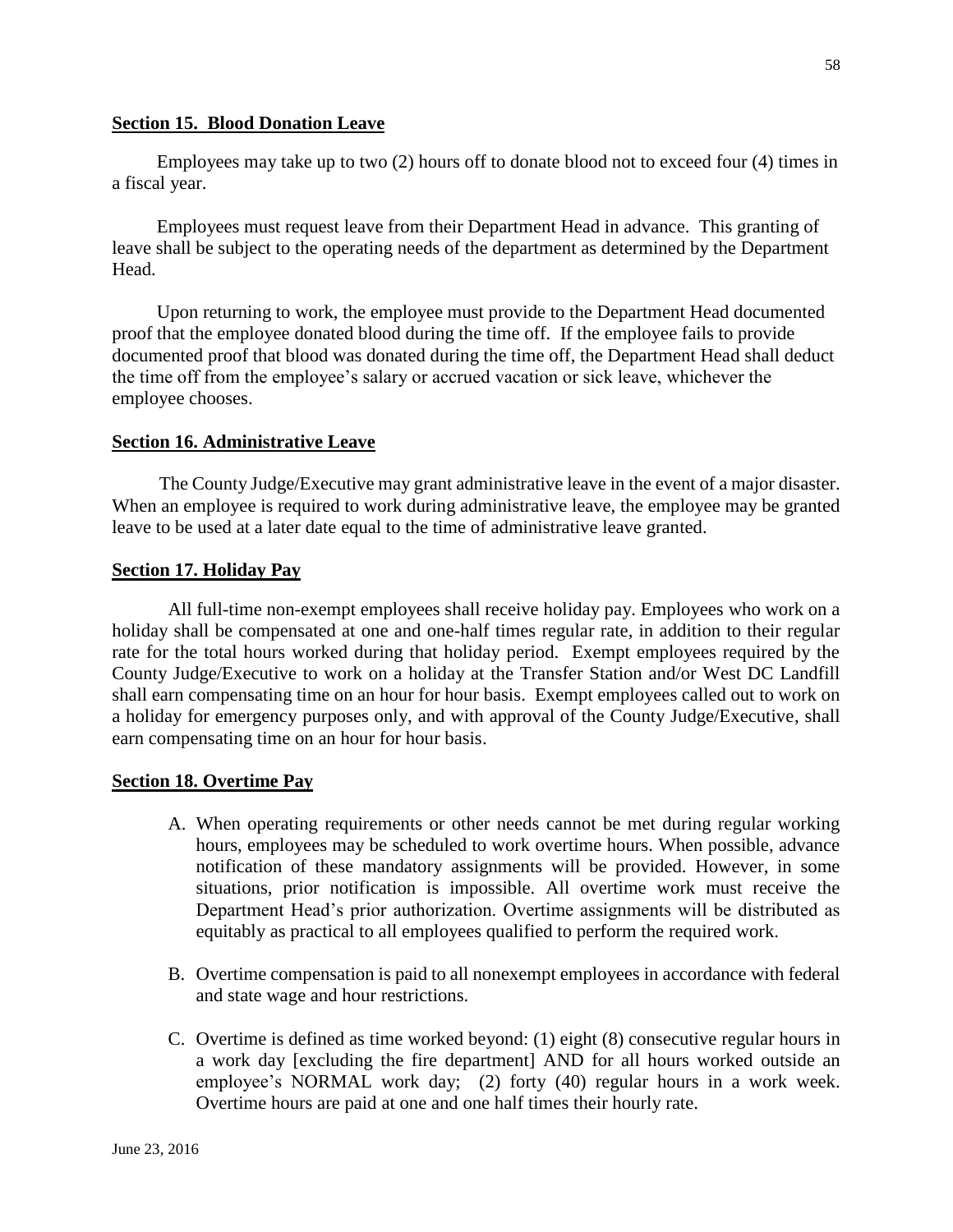- D. The Daviess County Fiscal Court workweek begins at 12:01 a.m. on Sunday morning and ends at 12:00 a.m. on Saturday night.
- E. Each week in a two (2) week pay period stands alone for the purpose of overtime calculations.
- F. Wages for overtime work will be paid to employees on the payday for the pay period in which the time was worked.
- G. Failure to work scheduled overtime or overtime worked without prior authorization from the Department Head may result in disciplinary actions, up to and including possible termination of employment. Employees will be compensated for the overtime precipitating the disciplinary procedure.
- H. The nature of emergencies requires employees to be called to duty at any time during the nights, on weekends and on holidays. It is imperative to public safety that employees are available to work during emergencies. For these reasons, employees will be compensated at one and one half times their hourly rate when they are working on emergency call-outs, unless a holiday, then holiday pay will be paid accordingly. Employees accrue pay the moment they report to the work site. The work site is defined as the initial site to which the employee reports after called out. Emergency call-out compensation ends when normal working hours begin. If an employee is called out, a minimum of two (2) hours will be allowed within each 24-hour period.
- I. Employees who are called into work on a scheduled vacation day shall be compensated at regular time and/or overtime, as applicable, but shall not receive vacation pay.

### **Section 19. Working Elsewhere While on Leave**

Any employee who shall perform work for any employer other than Daviess County while on Leave, other than vacation leave, may be disqualified from receiving further Leave, and disciplinary action may be sought in accordance with this policy and FMLA (if applicable). This provision shall also apply to employees who are self-employed and perform work in their private occupations.

### **Section 20. Pay Periods and Pay Days**

Employees shall be compensated every two weeks on Thursday. Checks are available in the Human Resource Manager's Office to Department Heads. Department Heads must obtain checks through the Human Resource Manager. Checks may be obtained after 9:00 a.m. on Thursday morning; however, special circumstances may determine otherwise.

The County Treasurer, with the County Judge/Executive's approval may designate another person to approve outgoing checks, including payroll.

If a payroll falls on a holiday, another day may be approved for payroll.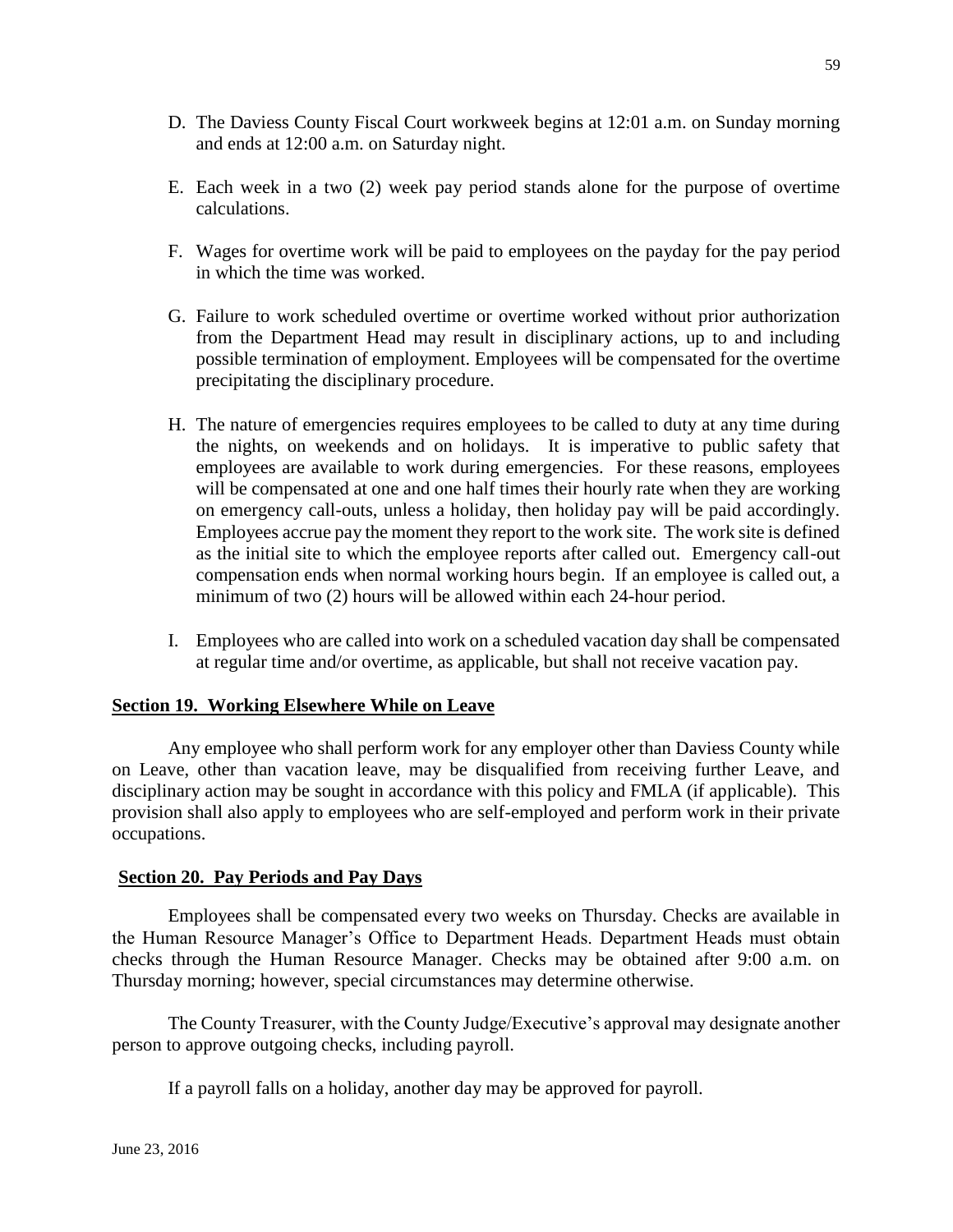Automatic deposits are available to full-time employees through the Human Resource Manager's Office.

### **Section 21. Sick Leave Bank**

The Daviess County Fiscal Court has established a Sick Leave Bank by accepting days to be donated to an employee when conditions are met as defined by the County Judge/Executive. Participating in the Sick Leave Bank is voluntary, and those days donated by the employee shall be deducted from their accumulated sick leave and shall not be refunded. Upon separation in good standing, an employee may donate a maximum of 40 hours of their excessive accumulated sick leave to the sick bank.

A sick leave bank may provide eligible, voluntary participating employees who have exhausted all of their accumulated sick and vacation leave the means of obtaining additional sick leave days because of catastrophic incidents of illness defined as: (1) serious accidents; (2) serious illness; (3) extended hospitalization; (4) or other serious extenuating circumstances.

The process of requesting sick leave bank hours is as follows:

- (1) Employee shall request in writing to their department head sick leave hours from the sick bank.
- (2) Department Head shall submit request to the Judge/Executive for approval.
- (3) Judge/Executive shall notify department head and human resources department of final determination.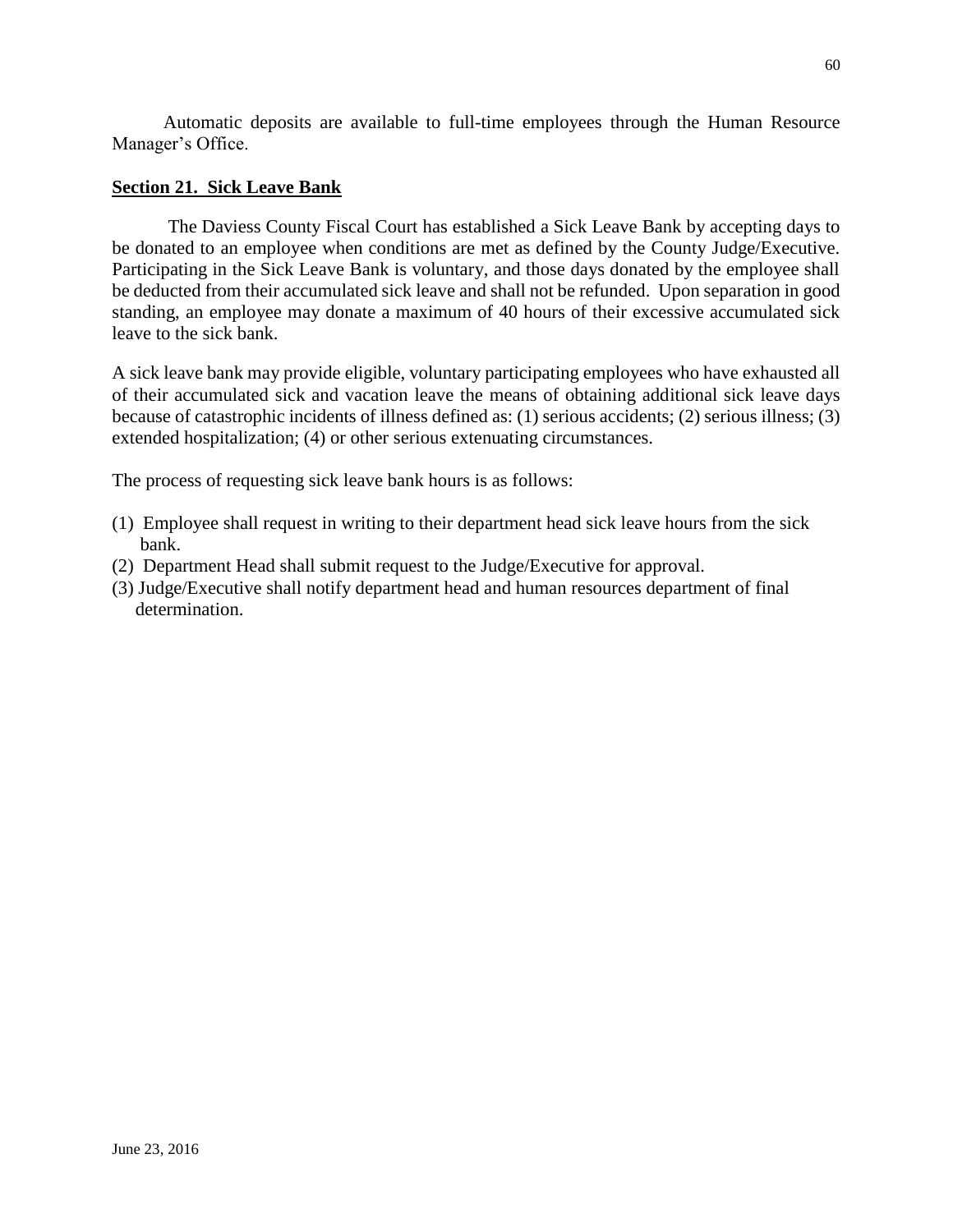### **PERSONNEL POLICIES CHAPTER 12 ACCEPTANCE OF GIFTS AND GRATUITIES**

### **Section 1. Policy**

An employee shall not accept gifts, gratuities, or loans from organizations, business concerns, or individuals with whom they have official relationships on business of the county. These limitations are not intended to prohibit the acceptance of articles of negligible value which are distributed generally, nor to prohibit employees from accepting social courtesies that promote good public relations, nor to prohibit employees from obtaining loans from regular lending institutions. It is particularly important that county employees guard against relationships which might be construed as evidence of favoritism, coercion, or unfair advantage of collusion.

Negligible value as stated herein is defined as \$50 or less in any calendar year.

Violations of this policy will result in disciplinary action as outlined in Chapter 8.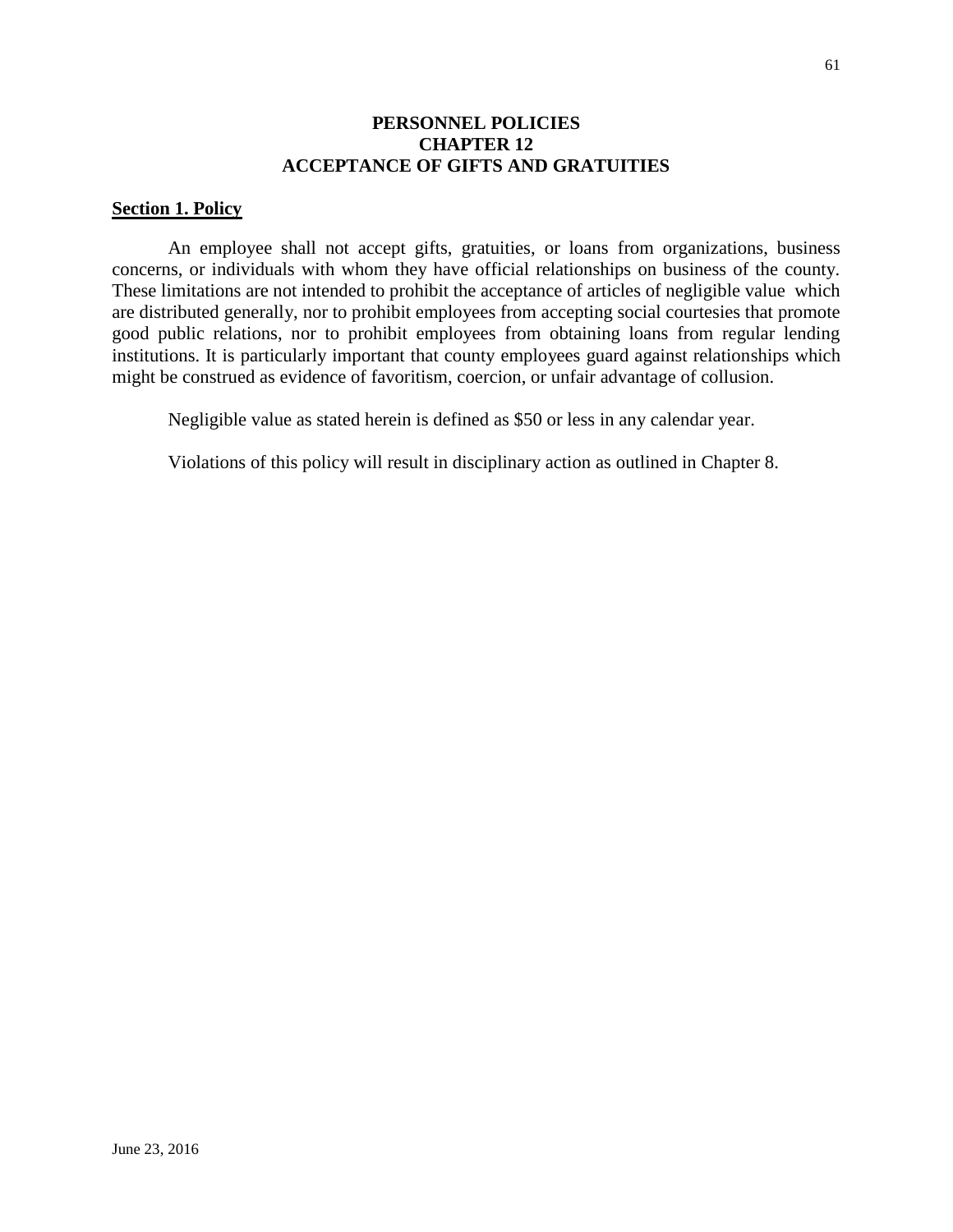# **PERSONNEL POLICIES CHAPTER 13 PROFIT OF KNOWLEDGE BASED ON COUNTY EMPLOYMENT**

An employee shall not use the confidential knowledge gained while on official duty for the county for his/her own profit. An example of this would be a situation in which an employee by virtue of his/her position in the county gains knowledge of a development of a particular piece of property, buys that property and turns a profit in selling it. Violation of this policy will result in disciplinary action as outlined in Chapter 8.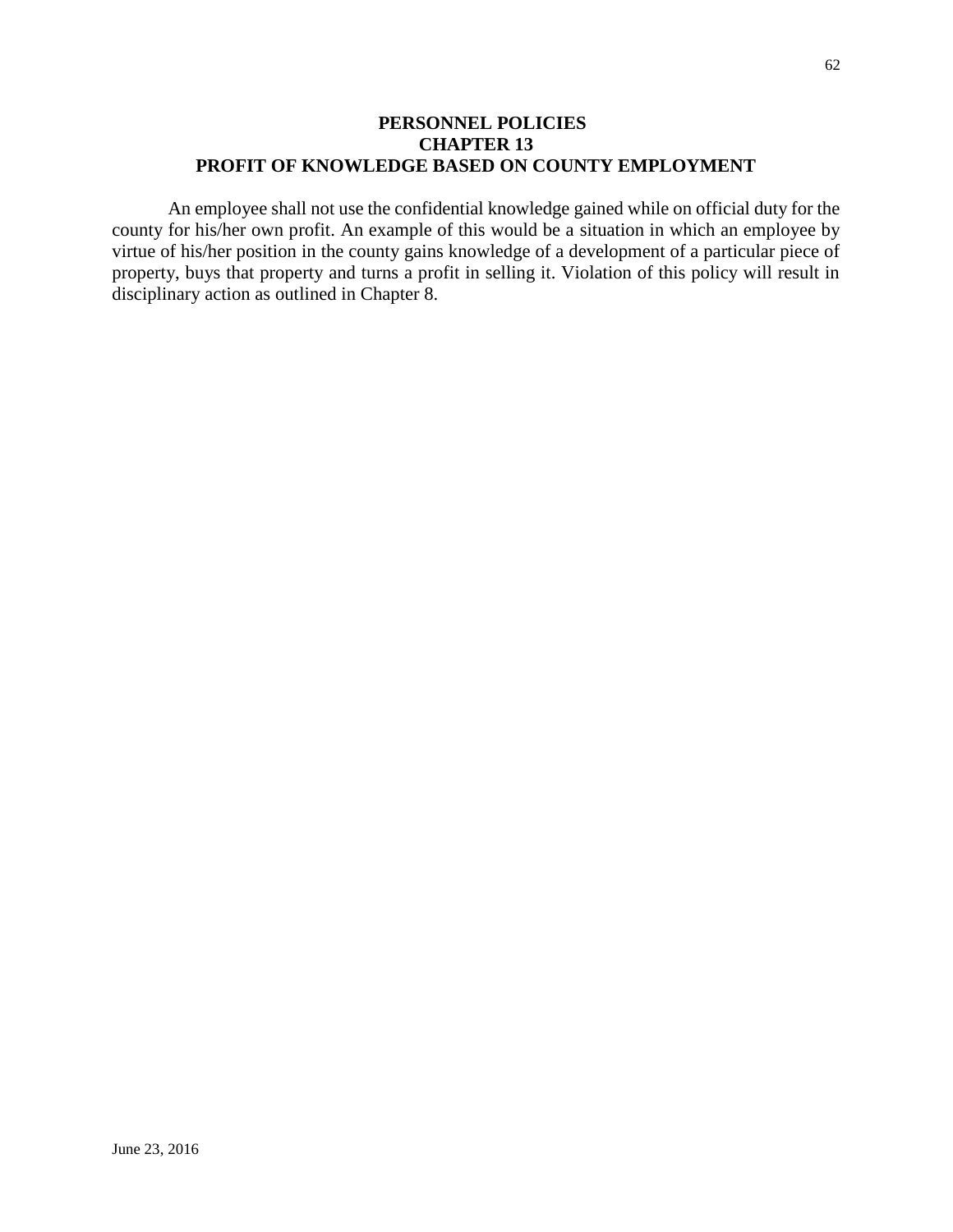### **PERSONNEL POLICIES CHAPTER 14 APPEAL AND GRIEVANCE PROCEDURE**

### **Section 1. Policy**

The Daviess County Fiscal Court believes employee grievances should be settled as quickly as possible. Both managers and employees are expected to make every effort to resolve problems. However, it is recognized that there may be grievances which will be resolved only after appeal and review.

The purpose of this rule is to insure that all employees are afforded fair, equitable and expeditious review of their grievances without fear of recrimination, coercion or discrimination.

#### **Section 2. Grievance Procedure**

A grievance is a disagreement without resolve within the workplace. Employees and supervisors shall work together informally to resolve any grievance which arises. If the grievance cannot be resolved informally, it shall be settled in the following manner:

- A. The aggrieved employee must first discuss the issue with the immediate supervisor. If an agreement is not reached or if there is no immediate supervisor other than a Department Head, the employee should discuss the problem or complaint with the Department Head.
- B. If the employee is not satisfied with the decision of the Department Head, the employee should submit a written complaint or grievance to the Human Resource Manager within five (5) working days after becoming aware of the Department Head's decision.
- C. The Human Resource Manager shall write a decision within five (5) working days of receipt of the grievance. The decision shall include a fact outline and decision justification.
- D. If the employee is not satisfied with the decision of the Human Resource Manager, he/she may appeal the decision to the County Judge/Executive within five (5) working days from the date of receipt.
- E. If the employee is not satisfied with the decision of the County Judge/Executive, the employee may write an appeal including all pertinent information and prior decisions to the Fiscal Court within ten (10) days after the response of the Judge/Executive.
- F. Upon approval, the Fiscal Court shall conduct a hearing on all issues involved in the grievance. The Fiscal Court shall present a written decision to the employee, the immediate supervisor, if applicable, the Department Head, and the County Judge/Executive within five (5) working days from the hearing date. A member of the Fiscal Court other than the Judge/Executive shall be responsible for writing the decision.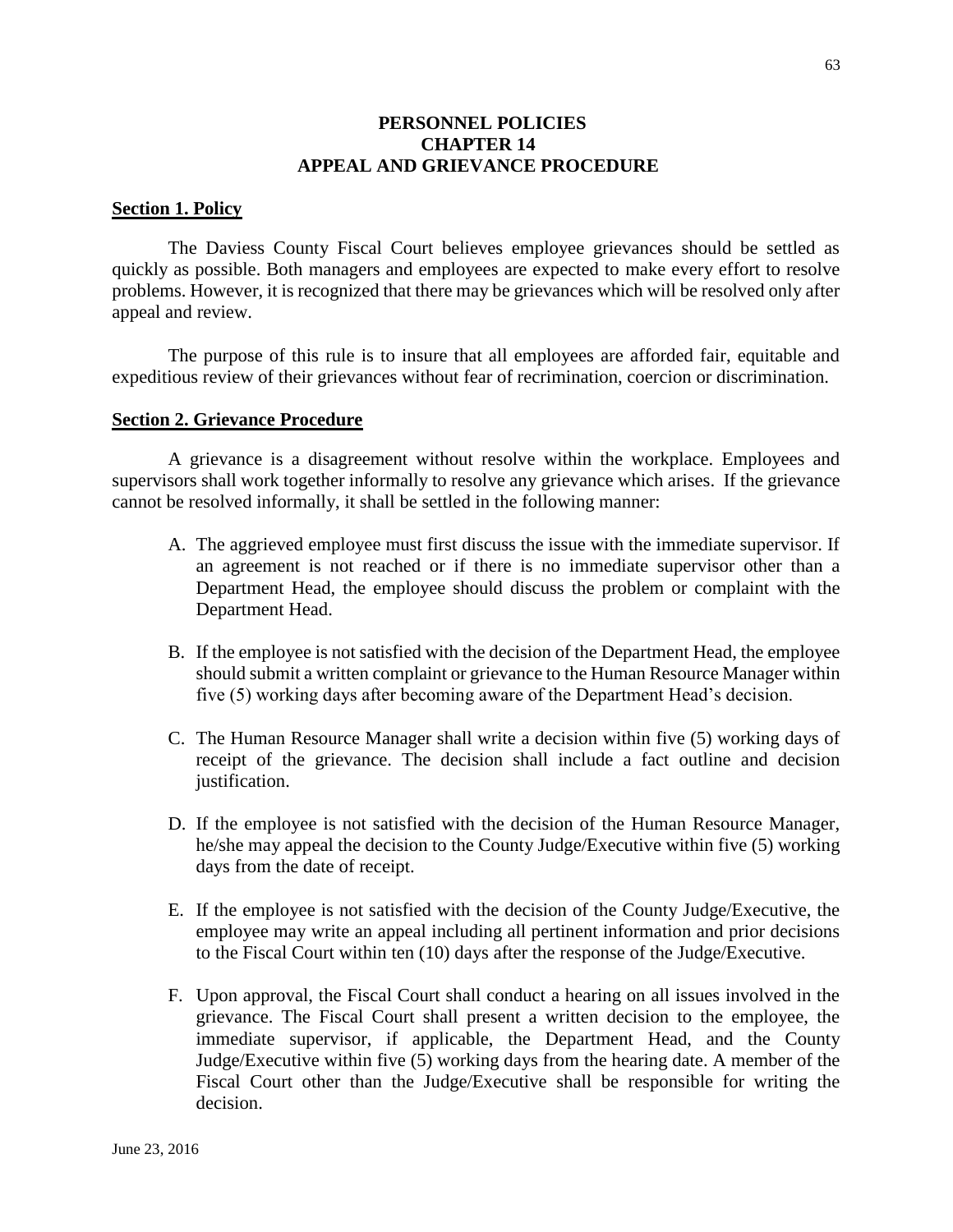G. All parties to the grievance shall be given an opportunity to be present during the conclusive and final review by the Fiscal Court.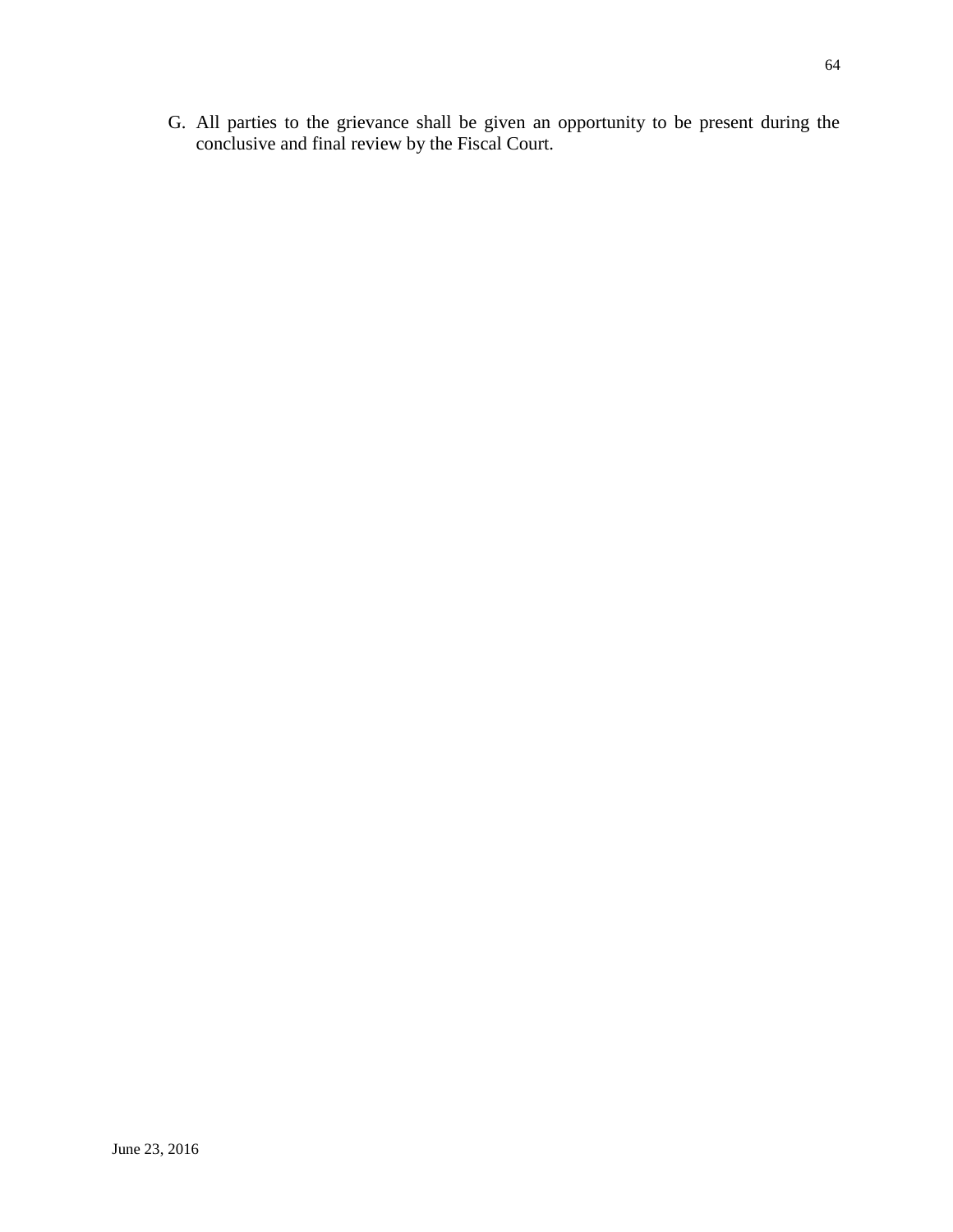# **PERSONNEL POLICIES CHAPTER 15 OUTSIDE EMPLOYMENT**

# **Section 1. Policy**

Outside employment is defined as any paid employment performed by an employee in addition to employment with the county. The following criteria applies to outside employment:

- A. Such employment shall not interfere with the efficient performance of the employee's duties
- B. Such employment shall not involve a conflict of interest
- C. Such employment shall not occur during the employee's regular or assigned working hours unless the employee is on vacation leave
- D. Any employee accepting outside employment under the terms of this rule shall make arrangements with the outside employer to be relieved from outside duties if called for emergency service by the county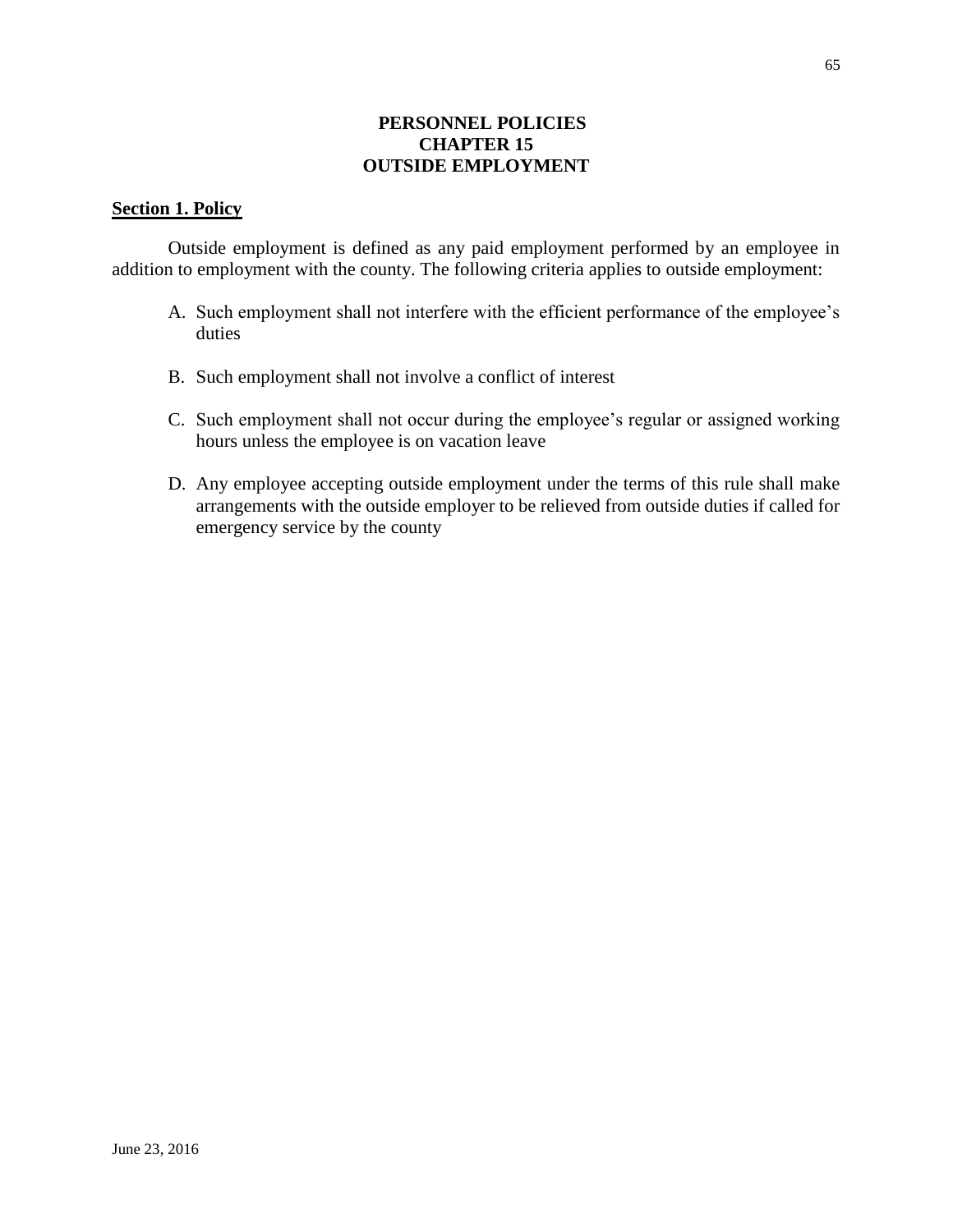### **PERSONNEL POLICIES CHAPTER 16 DRUG AND ALCOHOL POLICY**

#### **Section 1. Policy Statement**

It shall be the policy of the Daviess County Fiscal Court that its workplace shall be drug free in compliance with the Drug-Free Workplace Act of 1988 (PL 100-690, Title V, Subtitle D), including any future amendments. This publication provides details of this policy, a statement on dangers of drugs in the workplace, sources of information and assistance and is the basis of the Drug Free Workplace Certification form each employee is required to sign assuring compliance.

It is the policy of the Daviess County Fiscal Court that no employee shall engage in unlawful manufacture, distribution, dispensing, possession or use of a controlled substance in the workplace of the Daviess County Fiscal Court. Controlled substances are those described in KRS 218A.020-KRS 218.140 or in regulations of the Cabinet for Human Resources, including any future additions or amendments.

The purpose of this policy is to avoid the dangers of drugs in the workplace as described further in this publication. Another purpose is to advise employees of available sources of counseling, rehabilitation and employee assistance.

Each employee is notified hereby that they shall notify the Personnel Director within five (5) days of any criminal drug statute conviction for a violation in the workplace. Within thirty (30) days, Daviess County Fiscal Court must take appropriate action.

Any employee violating the terms of this policy statement is subject to immediate dismissal.

Employees found to be abusing drugs but not convicted of any drug statute violation, will be subject to appropriate personnel action up to and including termination or be required to participate satisfactorily in a drug abuse assistance or rehabilitation program approved for such purposes. The employer is not required to pay for this rehabilitation.

Drug abuse has many effects on the workplace including absenteeism, decreased productivity, increased health and accident claims, low morale, and employee turnover.

### **Drugs with Potential for Abuse:**

The following are drugs which have the potential for abuse. This list, however, is not intended to be all-inclusive.

### **Barbiturates** (Nembutal, Seconal, Ainytal, Tuinal, etc.)

These are central nervous system depressants that are highly mentally and physically addictive. They have a high potential for causing overdose reactions and severe and dangerous withdrawal complications.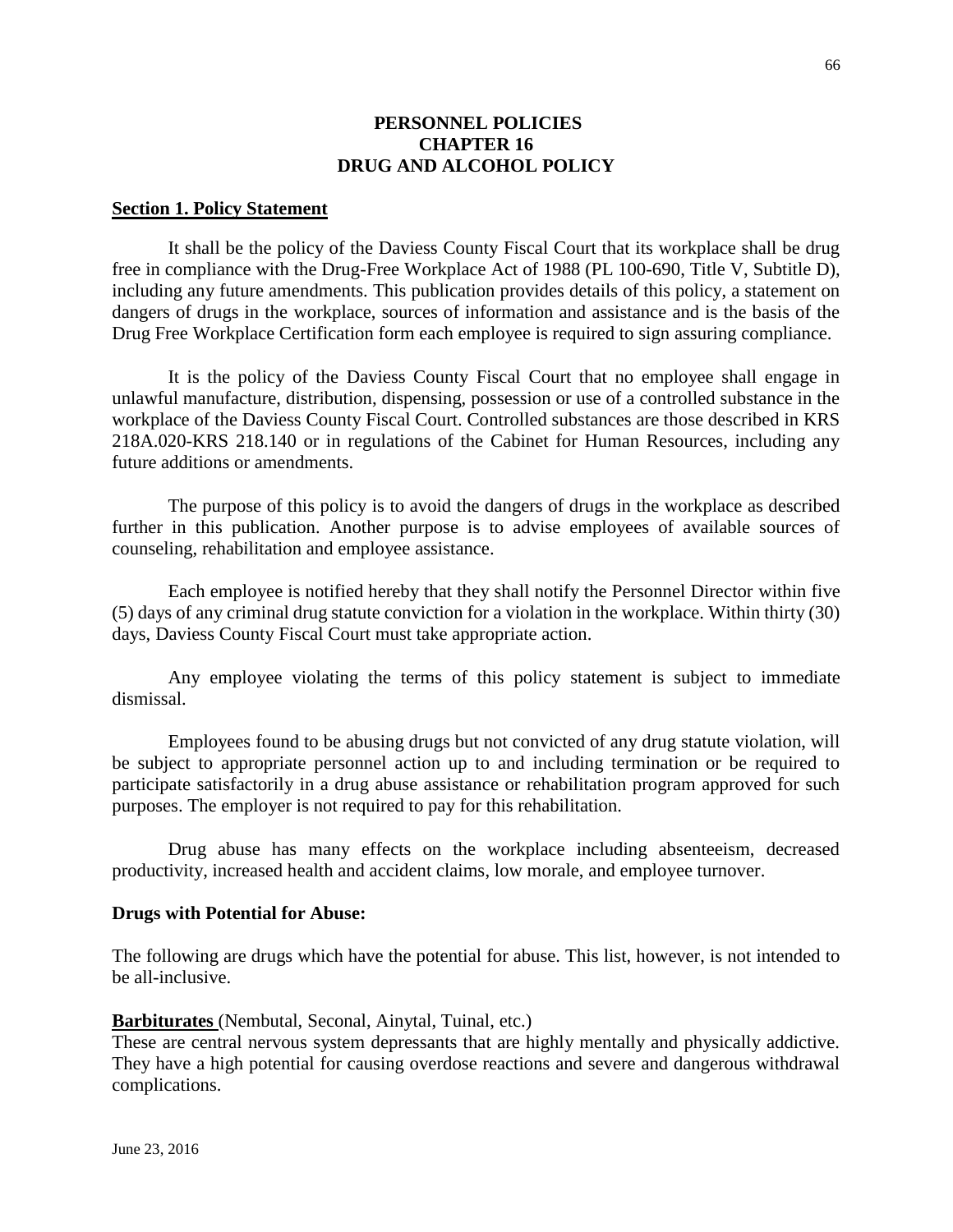### **Minor Tranquilizers** (Librium, Valium, etc.)

These have an effect similar to barbiturates and alcohol but are less powerful in their effect and less likely to produce physical and psychological dependency; although, psychological dependency is still very common among users.

# **Narcotics** (Opium, morphine, heroin, etc.)

These are drugs that act upon the central nervous system and parasympathetic nervous system to reduce pain, induce sleep and give a general calming effect. They are highly physically and psychologically addictive. Because of the haphazard manner in which they are manufactured and sold, frequently are used to excess.

# **Stimulants** (Amphetamines, cocaine, etc.)

These are drugs that affect the central nervous system, causing increased alertness and activity and bringing on a feeling of confidence and well-being. They cause psychological dependency, but their ability to cause actual physical dependency is not clear. They can have negative psychological effects when overused.

# **Hallucinogens** (LSD, mescaline, psilocybine, PCP, etc.)

These drugs act upon the central nervous system and produce changes in perception with accompanying excitement to the user. They are not likely to cause psychological or physical dependency. They are somewhat unreliable in their effect and may cause extreme anxiety reactions or panic states in some users.

### **Marijuana**

The active ingredient in marijuana is THC, which is sometimes classified as a hallucinogen. The actual amount of this chemical in marijuana is quite low, however, and hallucinations are rare. It generally has an intoxicating effect and may heighten sensory perception, especially auditory perception. There are almost no observable physical effects due to marijuana use. It can produce a psychological dependence somewhat similar to caffeine and has no potential for physical dependence.

### **Volatile substances** (Gasoline, paint thinner, lighter fluid, airplane glues, etc.)

These substances act on the central nervous system and produce an intoxicating effect. They can be extremely dangerous, causing either brain damage or death from overdose.

### **Section 2. Drug & Alcohol Free Workplace Policy**

### **1. POLICY - PURPOSE AND GOALS**

Realizing and accepting the legal, ethical and moral responsibilities associated with maintaining and running a county-wide government for all citizens of Daviess County, Kentucky; as well as running and maintaining a safe and healthful workplace for its employees; and understanding the potential for physical as well as monetary damage associated with the abuse of illicit substances, illegal drugs and alcohol to its employees, to the County as a place of employment and in turn, to the citizens of Daviess County, Kentucky as a whole; and with the intention to ensure that employees of the Daviess County Fiscal Court (the County) understand that compliance with the stipulations set forth in this policy are conditions of employment with the County; Daviess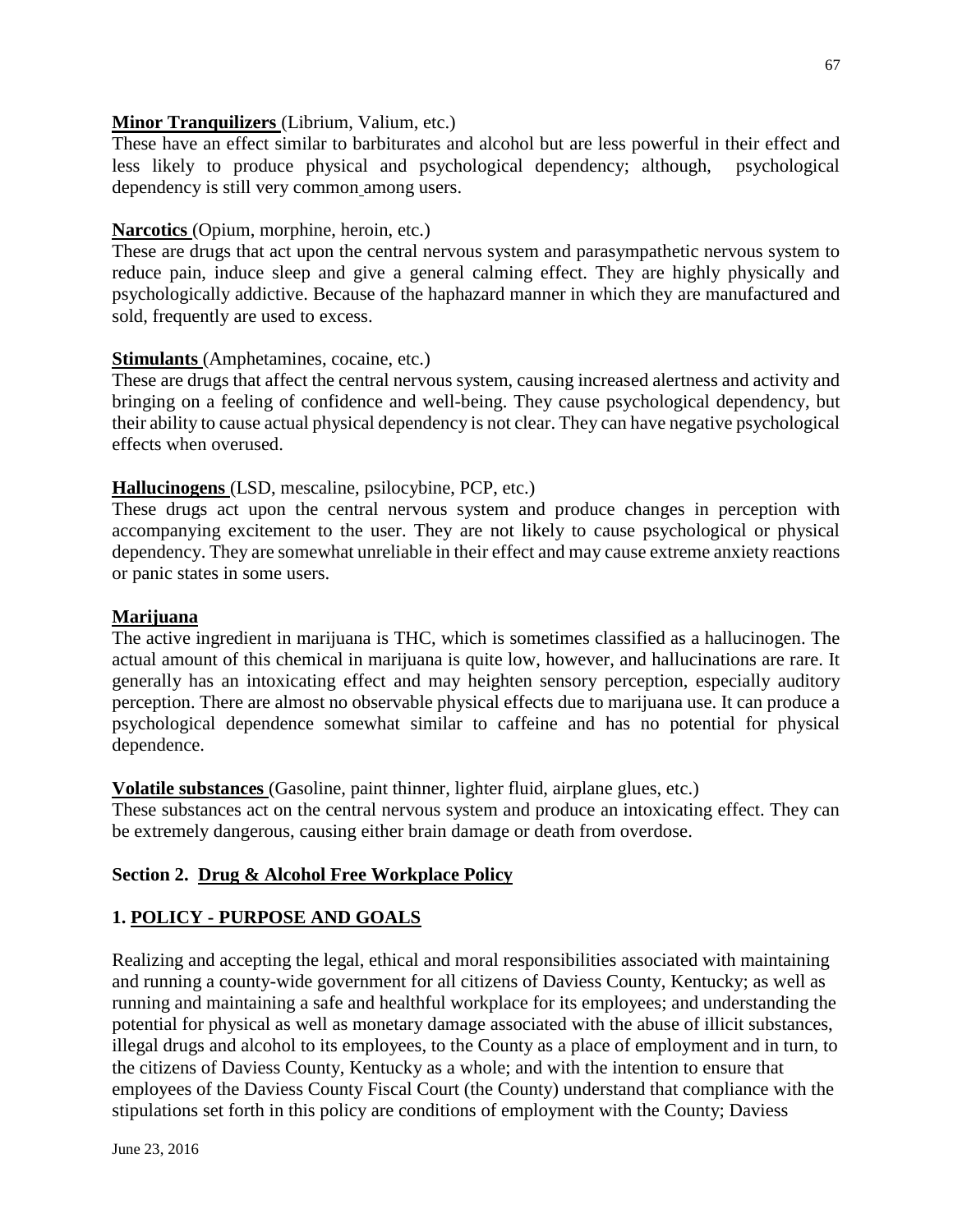County Fiscal Court is fully committed to doing its best to protect the safety, health and well being of all employees of the County, to the overall citizenry of Daviess County, Kentucky and to other individuals who make use of the County's facilities.

Likewise, it is the County's additional purpose(s) and intent to accomplish the following with the establishment of this policy:

- As a recipient of Federal Funds, to comply with the Drug Free Workplace Act of 1988 (PL100-690. Title V, Schedule D).
- To comply with Federal Department of Transportation regulations regarding employees holding Commercial Drivers Licenses (CDL).
- To reduce the number of accidents and injuries to employees, other persons and property.
- To reduce absenteeism and tardiness, and to increase the productivity of all employees of the Court.
- To help ensure the reputation of the Fiscal Court, of Daviess County, Kentucky as a whole and of the County's employees throughout the community.
- In line with the County's stated goals and objectives, to provide leadership in helping to stem the tide of the abuse of alcohol, illicit substances and illegal drugs throughout Daviess County and the Commonwealth of Kentucky as a whole.

It is with these stated goals in mind that the Daviess County Fiscal Court issues this policy, declaring itself a *Drug and Alcohol Free Workplace* and hereby issues these accompanying rules regarding drug and alcohol use in the workplace for Daviess County Fiscal Court.

# *The unlawful manufacture, distribution, dispensation, possession, or use of alcohol or a controlled or illicit substance is prohibited in the workplace.*

# **2. DEFINITIONS**

Accident – an unexpected and undesirable event resulting in damage or harm. For the purposes of this policy, the resulting damage or harm may constitute an injury which requires off-site medical attention be given to a person or damage to a vehicle or other property.

Alcohol –means any intoxicating agent in beverage alcohol, ethyl alcohol, or other low molecular weight alcohols, including methyl or isopropyl alcohol. This includes over-the-counter and prescribed medications which contain more than one-half (1/2) of one percent (1%) of alcohol by volume.

Alcohol Testing - the testing for alcohol content by an Evidential Breath-Testing Device (EBT) or other Department of Transportation (DOT) approved device. DOT approved devices and procedures will also be used for non-DOT alcohol tests.

Drug – means a controlled substance as defined in KRS 218A.010(6) and as established in 902 KAR Chapter 55, including:

- 1. Amphetamines
- 2. Cannabanoids (THC)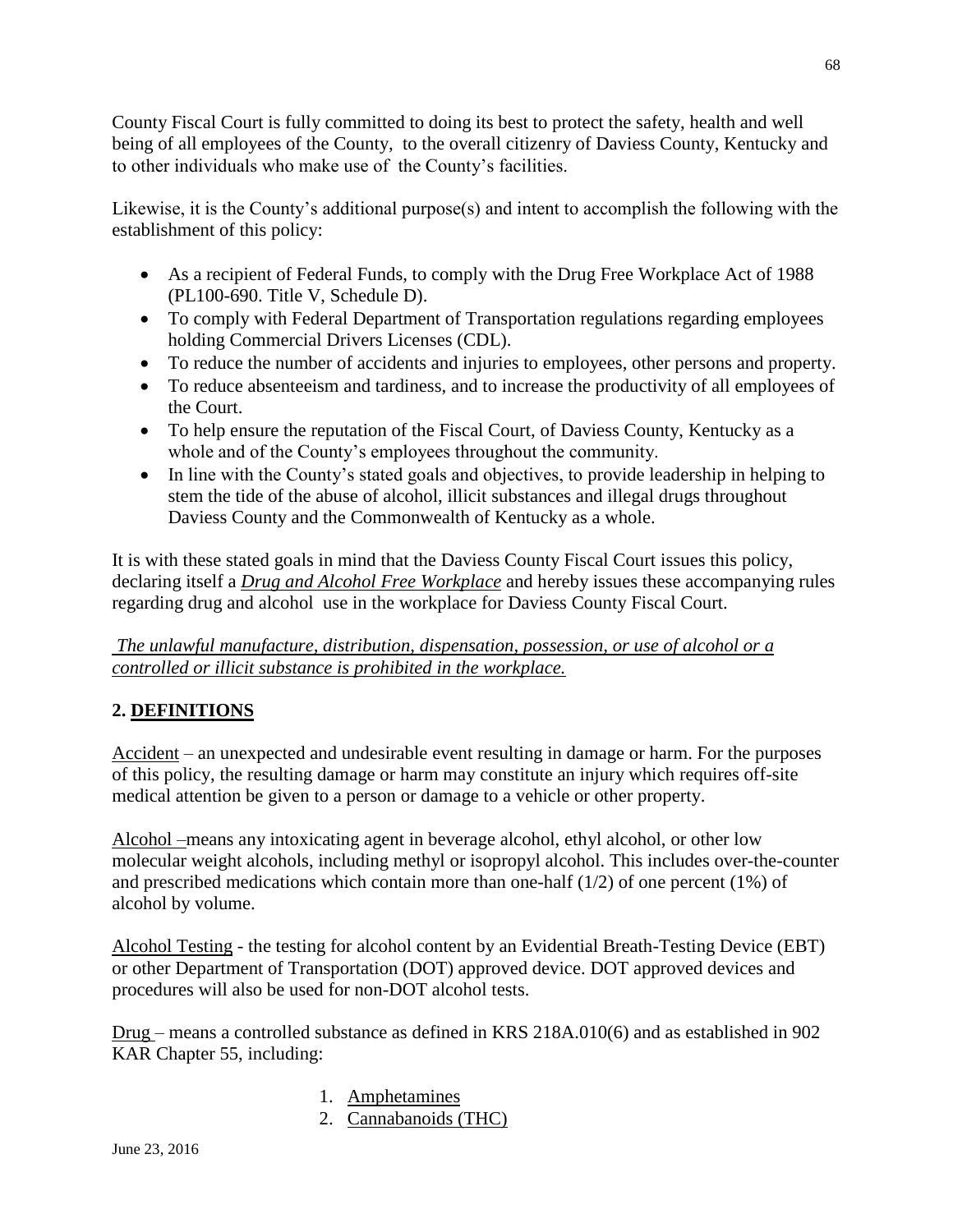- 3. Cocaine
- 4. Opiates
- 5. Phencyclidine (PCP)
- 6. Benzodiazepines
- 7. Proproxyphene
- 8. Methaqualone
- 9. Methadone
- 10. Barbiturates
- 11. Synthetic Narcotics
- 12. Illicit Substances as defined in KRS 351.010
- 13. Volatile Substances as defined in KRS 217.900(1)

Drug or Alcohol Rehabilitation Program – means a service provider that provides confidential, timely, and expert identification, assessment, treatment and resolution of employee drug or alcohol abuse.

Drug Test – means a chemical, biological, or physical instrumental analysis administered by a qualified laboratory, for the purpose of determining the presence or absence of a drug or its metabolites or alcohol pursuant to standards, procedures, and protocols established by the U.S. Department of Health and Human Services Substance Abuse and Mental Health Services Administration (SAMHSA).

Employee Assistance Program (EAP) – means an established program providing:

- 1. Professional assessment of employee personal concerns.
- 2. Confidential and timely services to identify employee alcohol or drug abuse.
- 3. Referrals of employees with alcohol or drug abuse issues for appropriate diagnosis, treatment, and assistance.
- 4. Follow-up services for employees who participate in a drug or alcohol rehabilitation program and are recommended for monitoring after returning to work.

Illicit Substance – means those prescription drugs used illegally or in excess of therapeutic levels as well as illegal drugs.

Medical Review Officer (MRO) – means a licensed physician with knowledge of substance abuse disorders, laboratory testing, and chain of custody collection procedures, and who has the ability to verify positive, confirmed test results. The MRO shall possess the necessary medical training to interpret and evaluate a positive test result in relation to the person's medical history or any other relevant biomedical information.

Qualified Laboratory – means a laboratory certified in accordance with the National Laboratory Certification Program (NLCP) by the United States Department of Health and Human Services' Substance Abuse and Mental Health Services Administration (SAMHSA).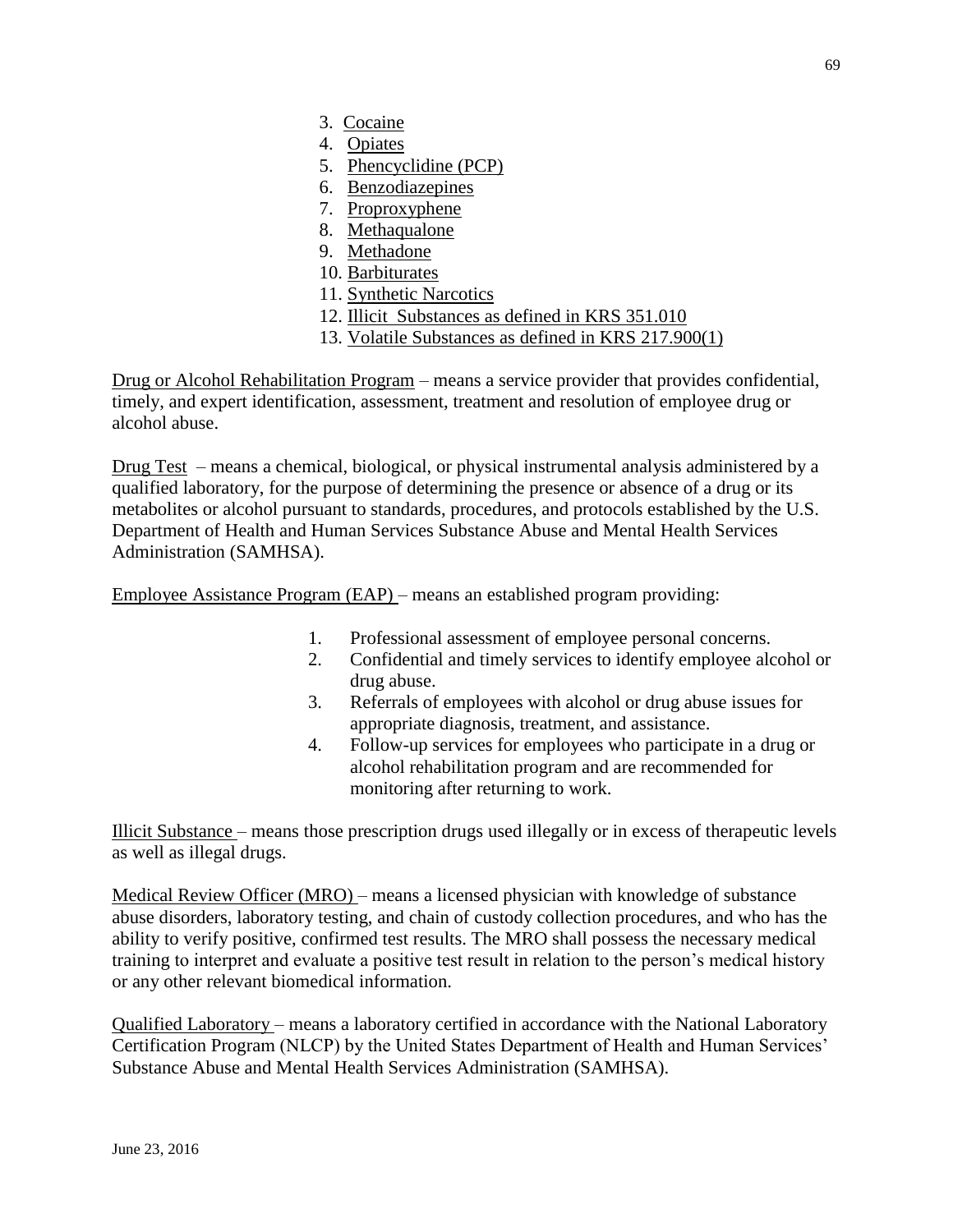Reasonable Suspicion – as used in this policy, the term reasonable suspicion means, a belief that an employee is using or has used drugs or alcohol in violation of this policy, drawn from specific, objective and articulable facts and reasonable inferences drawn from those facts in light of experience, training, or education.

Refusal to Submit – means the failure to provide adequate breath for testing without a valid medical explanation after the employee has received notice of the requirement for breath testing; or, the failure to provide adequate urine for controlled substances testing without a valid medical explanation after the employee receives notice of the requirement of urine testing; and/or engaging in conduct that clearly obstructs the testing process.

Safety Sensitive Position(s) - those jobs which require the employee to exercise exceptional care and due diligence; may result in disastrous consequences if the employee has even a momentary lapse of attention, and involve areas of Public Safety to the County's citizenry and to all employees of the Daviess County Fiscal Court.

Substance Abuse Professional – A licensed or certified psychologist, social worker, employee assistance professional or addiction counselor with knowledge of and clinical experience in the diagnosis and treatment of alcohol and controlled substance-related disorders.

Volatile Substance – means any glue, cement, paint or other substance as described in KRS 217.900(1).

# **3. APPLICABILITY**

This policy is intended to apply whenever anyone is representing or conducting business for the County and applies to all employees for whom the Fiscal Court pays Workers Compensation Insurance Premiums including all employees of all duly elected Officers of the County. This policy applies during all working hours, while on call or paid standby and while performing work on behalf of the County while on or off County property. The policy applies to all County employees with special provisions designated to those employees identified as holding Safety Sensitive positions. These positions are ones in which their performance requires an extra degree of care and diligence in the area of Safety to the community.

Those positions identified as Safety Sensitive include, but may not be limited to:

- Employees of the County Jailer
- Animal Control Officers
- Code Enforcement Officers
- Paramedics
- Emergency dispatchers & dispatch supervisors
- Firefighters
- Emergency Medical Technicians (EMT)
- Heavy equipment operators
- Personnel operating CDL regulated vehicles
- Mechanics who work on these regulated vehicles
- Personnel operating county vehicles and/or equipment on a regular basis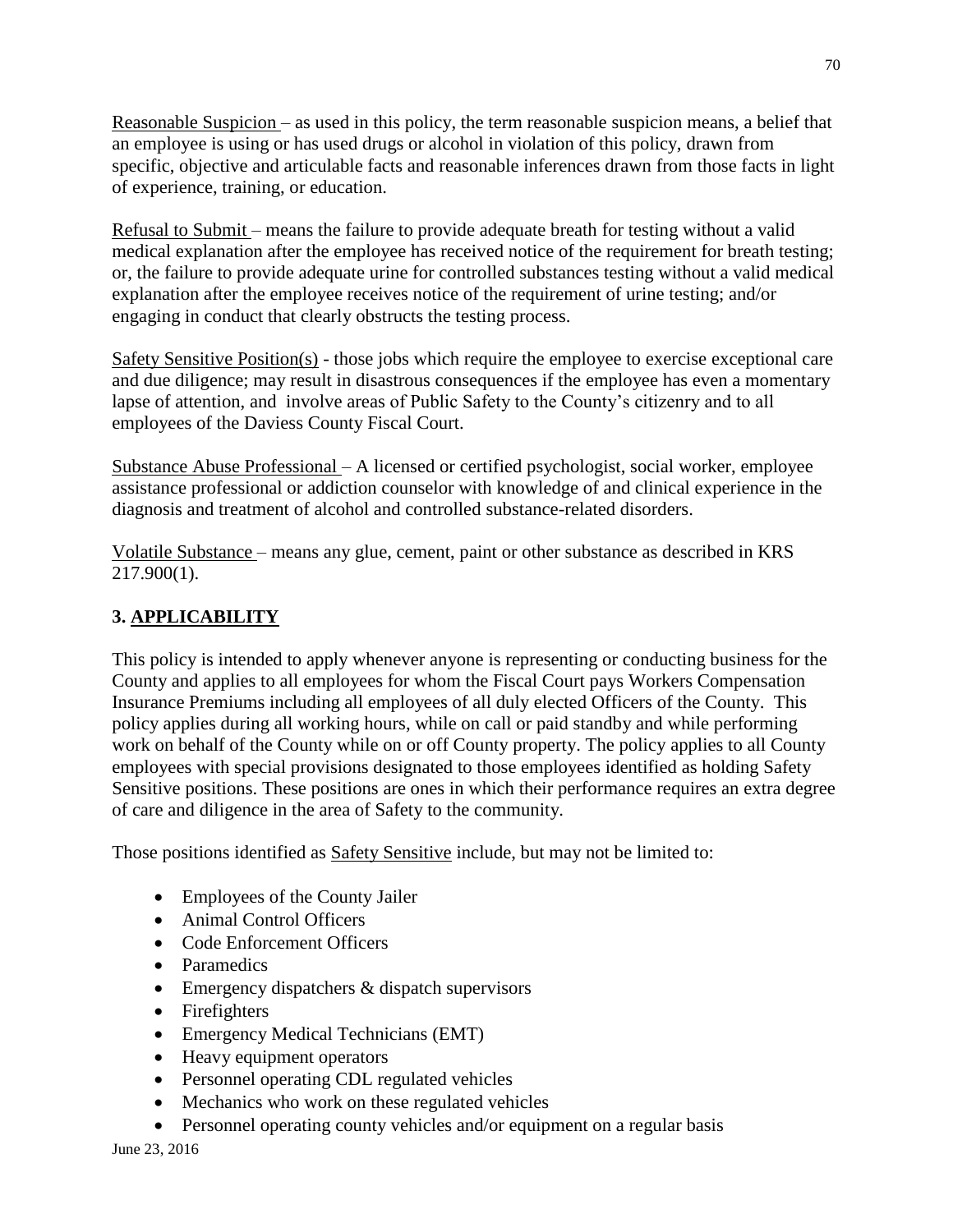# **4. POLICY REQUIREMENTS**

### 4.1 Training

The Daviess County Fiscal Court shall conduct substance abuse awareness training for all employees. This substance abuse awareness training shall consist of the following minimum requirements:

- Upon a conditional offer of employment with the County, each applicant shall be provided a copy of and will be asked to read the County's Drug & Alcohol-Free Workplace policy. All current employees will also be asked to read and sign the *Certification of Acknowledgement – Drug & Alcohol-Free Workplace Policies and Procedures Form* (Appendix A)
- Initial training shall consist of at least 1-hour for all employees.
- Annual refresher training shall be conducted for all employees in substance abuse awareness and shall consist of no less than thirty- (30) minutes.
- All alcohol and substance abuse awareness training shall include, at a minimum, information concerning:
	- 1. Alcohol and drug testing policy and procedures;
	- 2. The effects of alcohol and drug use on an individual's health, work and personal life;
	- 3. The disease of alcohol or drug addiction;
	- 4. Signs & symptoms of an alcohol and drug problem;
	- 5. The role of co-workers and supervisors in addressing alcohol or substance abuse; and
	- 6. Referrals to an employee assistance program.
- In addition to all of the above training, all supervisory personnel shall receive an additional thirty (30) minutes each year of alcohol and substance abuse education and awareness training. This additional supervisory training will be documented using, the *Supervisory Training Certification Certificate.* This additional supervisory training shall consist of at least, all of the following:
	- 1. Recognizing the signs of alcohol and substance abuse in the workplace.
	- *2.* How to document signs of employee alcohol or substance abuse.
	- *3.* How to refer employees to an employee assistance program or other alcohol and substance abuse treatment program; and
	- *4.* Legal and practical aspects of reasonable suspicion testing for the presence of drugs and alcohol.

*NOTE: The County's Drug & Alcohol-Free Workplace Program shall include controlled-access maintenance in the Human Resources Department, of business records including the names and position titles of all employees and supervisory personnel trained under the program as described above, and the names of all persons who presented alcohol and substance abuse awareness training, for review by the Office of Worker's Claims.*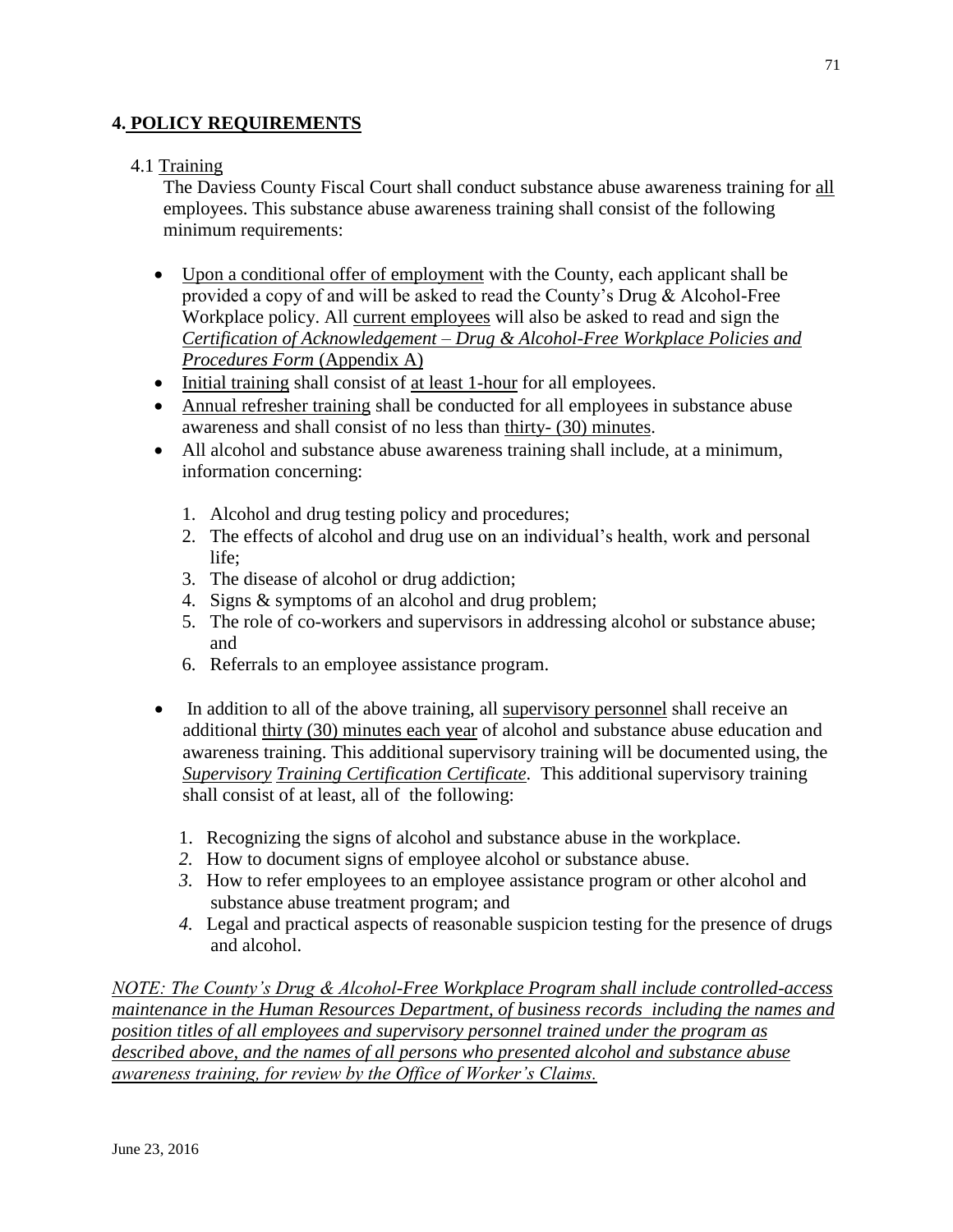*NOTE*: *Should any portion of this policy dealing with the actual administration of this policy be amended, employees shall be provided with copies of any administrative change or modification and given an opportunity to ask questions and obtain answers regarding any administrative change(s) in this policy. However, changes may not be made to the policy that would circumvent any requirements associated with 803 KAR 25:280.*

# 4.2 Drug and Alcohol Testing

The Fiscal Court currently utilizes *Springs Urgent Care located at 2200 Parrish Avenue – Bldg. C, Owensboro, Kentucky* as its laboratory of choice for the collection of urine samples in the case of testing for controlled substances, and for the administration of breathalyzer tests for alcohol concentration. Premier Integrity Solutions is the County's third-party administrator of choice for the random selection category of testing. Employees are selected by Premier Integrity Solutions using a statistically valid method of selection of specific employee codes. This random testing will be reasonably spaced over a twelve (12) month period. Because of the random nature of the selection process, any employee may be tested more than once, or not at all. Once collected, all urine samples are forwarded for analyzation to *MedTox Laboratories, St. Paul, Minnesota* which is a laboratory approved by the National Laboratory Certification Program (NLCP) under the United States Department of Health and Mental Services Substance Abuse and Mental Health Services Administration (SAMHSA).

The County shall administer alcohol and drug tests in circumstances which include but may not be limited to the following:

4.2(a) Pre-Employment Testing – Breath alcohol and urine drug testing shall be required of all new hire applicants after their receipt of a conditional offer of employment. After receiving the conditional offer of employment, applicants will have 48-hours in which to submit to testing at a testing facility of the County's choosing. The Daviess County Fiscal Court requires that every newly hired employee test free of controlled substances and have a breath alcohol concentration of not more than 0.02. Each offer of employment by the County shall be conditional upon the passing of controlled substance and alcohol tests.

Refusal by any applicant for employment with the County to take the controlled substance test will result in the conditional offer of employment being withdrawn. All testing under this policy will be in accordance with Testing Protocols described elsewhere in this policy.

- a) An applicant with a confirmed positive test for controlled substances and/or alcohol in a concentration of 0.02 or greater, which is not legitimately explained to and accepted by a Medical Review Officer of the County's choosing, will not be considered for employment.
- b) Any applicant who fails a controlled substance test will not be considered for future employment with the County.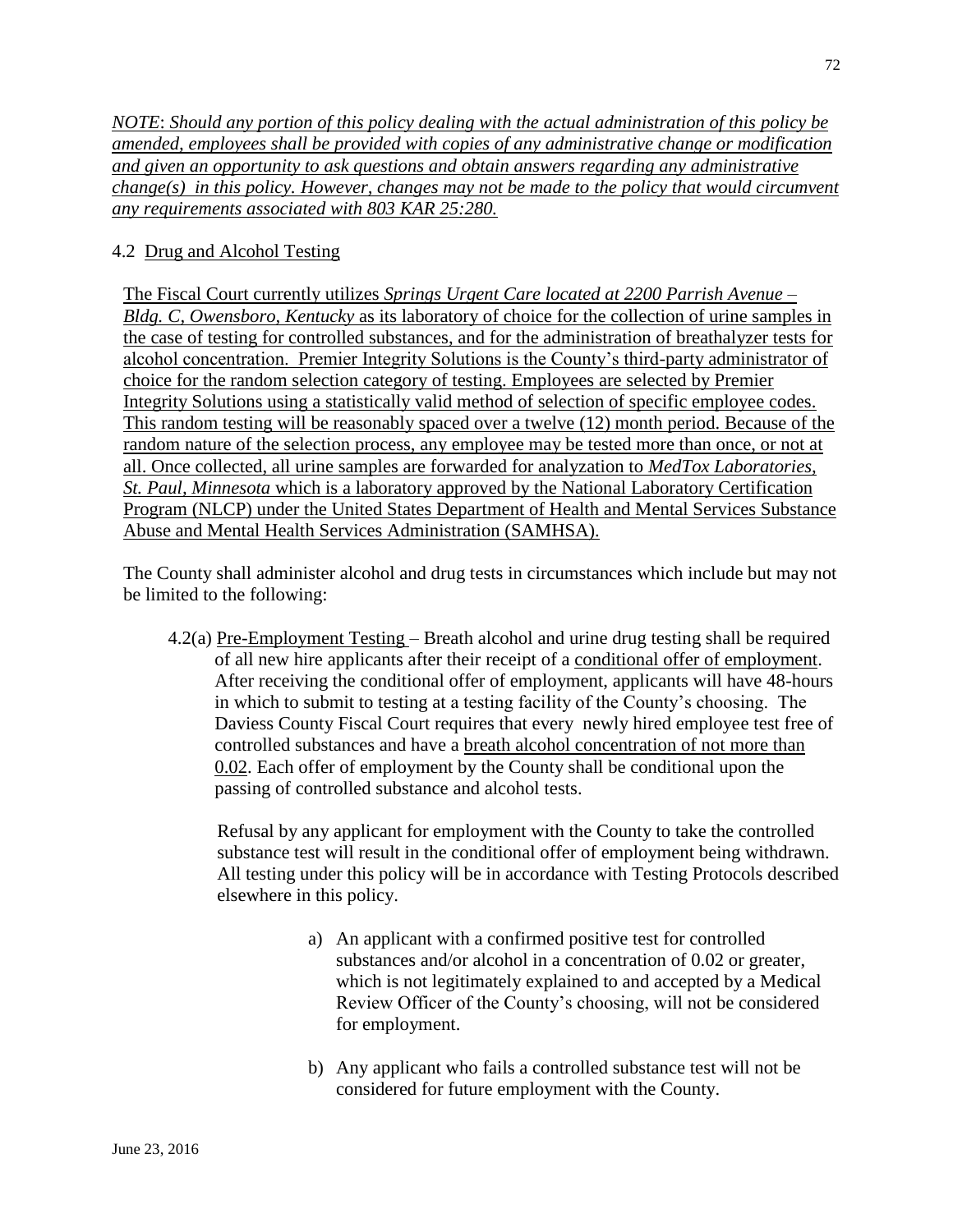- c) Any applicant who refuses to take a controlled substance test will be disqualified from future consideration for employment.
- d) Any applicant who tampers with, or attempts to tamper with, a urine specimen in any manner will be disqualified from current and future consideration of employment with the County.
- e) An applicant whose positive test is confirmed and upheld by the Medical Review Officer (MRO) may request that the same sample be retested at his/her own expense at a County approved laboratory.

Individuals undergoing pre-employment testing shall not begin official employment with the County until after all test results are received and shown to be negative. Upon receipt of the test result, positive or negative, the Human Resources Manager or her/his designee shall inform the appropriate Department Head of the results.

4.2(b) Random Testing – Employees in a Safety Sensitive position will be required to participate in a statistically valid, unannounced random selection process, which will subject them to mandatory drug and/or alcohol testing. This category of testing will conduct random tests for alcohol at a rate of no more than ten percent (10%) for non-federally regulated Safety Sensitive positions. Employees holding positions in which a Commercial Drivers License (CDL) is required, must also be tested at a minimum rate of ten per cent (10%) for alcohol annually to satisfy Department of Transportation (DOT) requirements. In the case of random testing for drug use, employees holding non-federally regulated Safety Sensitive positions will be tested at a rate of no more than twenty percent (20%). Employees holding positions in which a CDL is required, must be tested for drugs at a rate fifty percent (50%) annually to satisfy DOT requirements. All employees in federally regulated Sensitive positions shall be selected from a pool that is separate from the random selection pool for other non-federally regulated Safety Sensitive positions. The Human Resources Manager shall utilize a third party to conduct the random selection of Safety Sensitive employees, including employees holding a CDL, to be tested. This random testing shall be unannounced and will take place throughout each calendar year. Safety Sensitive employees are selected by a third party administrator using a statistically valid, random method of selection using specific employee codes. Because of the random nature of this testing process, Safety Sensitive employees may be selected for testing more than once or not at all. Once an employee is notified that he/she has been selected for testing, the employee must proceed immediately to the testing site of the County's choosing.

*NOTE: Employees in non-Safety Sensitive positions will not be included in the random selection pool. However, non-Safety Sensitive employees may be subject to testing for other reasons. Procedures and protocols for "Reasonable Suspicion", "Post Accident", "Return-to-Duty"and "Follow-up" testing are described elsewhere in this policy will apply in their case.*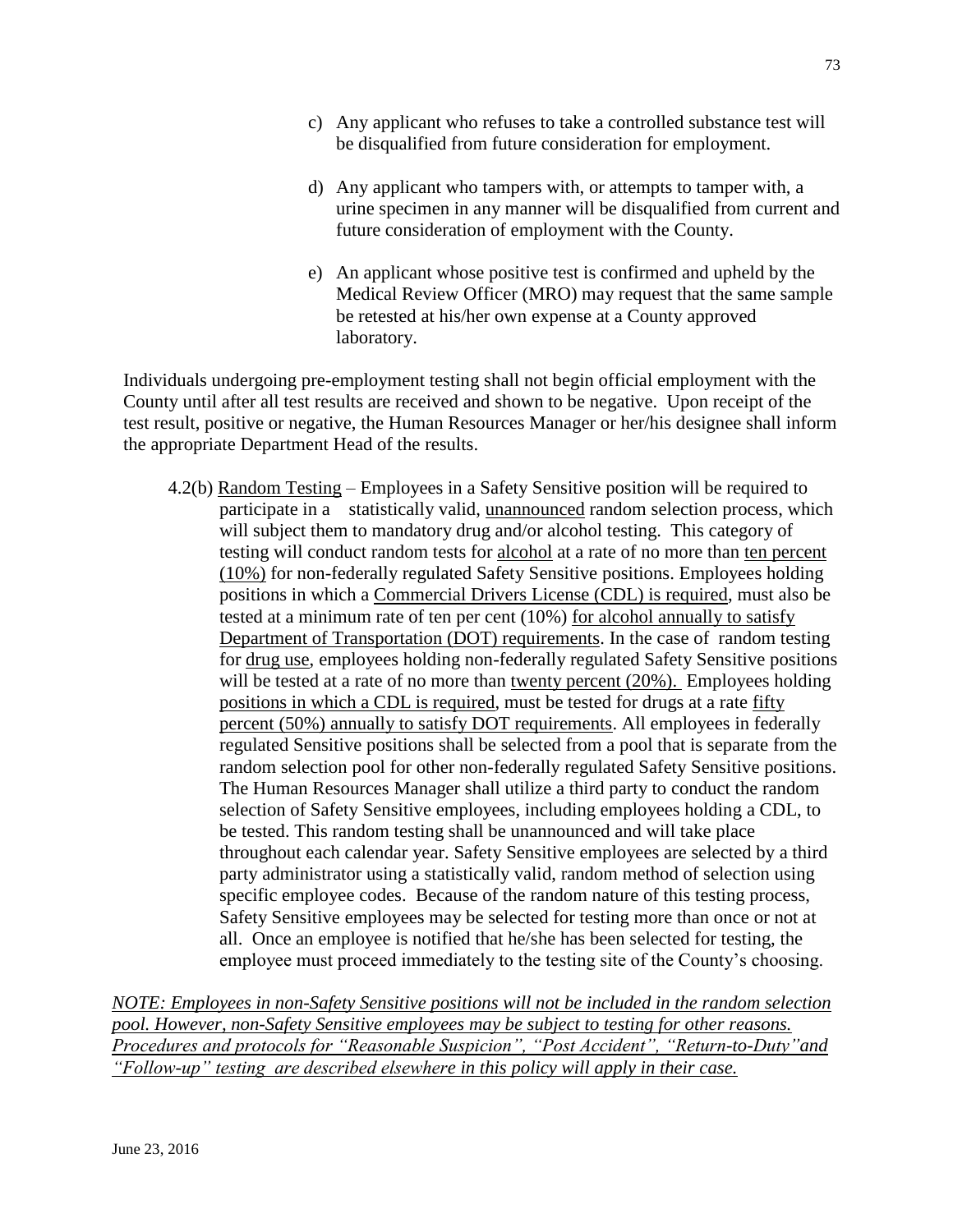- 4.2(c) Reasonable Suspicion Testing A reasonable suspicion test shall be based on a belief that an employee is using or has used drugs or alcohol in violation of this policy, drawn from specific objective facts and reasonable inferences drawn from those facts in light of experience, training or education. The reasonable suspicion testing shall be based upon:
	- a) While at work, direct observation of drug or alcohol use or of the physical symptoms or manifestations of being under the influence of a drug or alcohol;
	- b) While at work, abnormal conduct, erratic behavior, or a significant deterioration in work performance;
	- c) A report of drug or alcohol use provided by a reliable and credible source;
	- d) Evidence that an individual has tampered with a drug or alcohol test during employment with the County;
	- e) Information that an employee has caused, contributed to, or been involved in an accident while at work;
	- f) Evidence that an employee has used, possessed, sold, solicited, or transferred illegal or illicit drugs or used alcohol while on the County's premises or while operating the County's vehicle, machinery or equipment.

The Human Resources Manager or her/his designee shall be notified immediately of any indication of reasonable suspicion. Both the observing department supervisor and the Human Resources Manager or her/his representative will review the policies and procedures herein and if necessary make arrangements with a testing facility of the County's choosing to conduct reasonable suspicion drug and/or alcohol testing as soon as possible. If a representative from the Office of Human Resources Manager is not available the supervisor shall obtain the assistance of another County supervisor or other credible and reliable source and together they shall complete the *Reasonable Suspicion Form*, and forward it to the Human Resources Manager. If after completing the form, it is determined that there is in fact, reasonable suspicion that the employee is under the influence of drugs and/or alcohol, the observing supervisor or his/her designee will notify the employee and accompany him/her to the testing site.

When a reasonable suspicion test is ordered, the employee must submit to testing within 45 minutes of being notified that he/she will be tested. The observing supervisor and/or designee shall remain at the testing site with the employee being tested, until the collection process is completed. Any employee who is tested for reasonable suspicion shall be placed on leave with pay until the results of the test are known. After submitting to the drug/alcohol test, the employee may not return to work until the results of the test are known and only then if the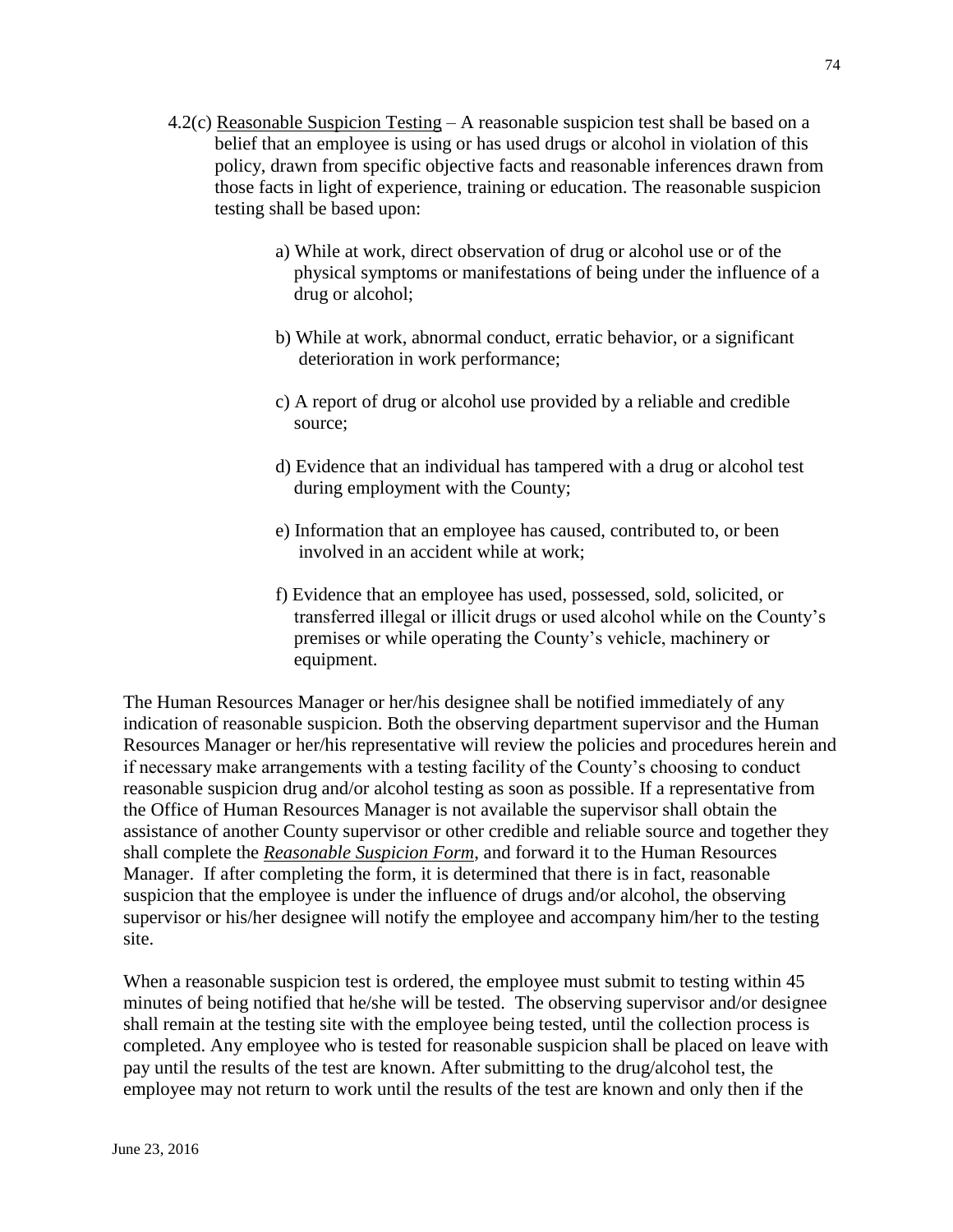results are negative. Only the Human Resources Manager or her/his authorized designee may order a reasonable suspicion test.

4.2(d) Post Accident Testing – Drug and alcohol testing will be conducted following an employee's involvement in an accident on or off the County's premises while on duty, or in the course of employment for the County, which requires off-site medical attention be administered to a person. An accident not necessarily requiring that off site medical attention be given to a person but which results in property damage of five hundred dollars (\$500.00) or more may be deemed a "qualifying event" for requiring post-accident testing. Drug and alcohol testing may be required of the employee(s) who were actively involved in the "qualifying event". The determination of the necessity of postaccident testing when off-site medical attention is not administered to a person shall be made solely at the discretion of the Human Resources Manager or her/his designee.

 *Qualifying Event Exception:* Due to varying types of accident cause, all accidents categorized as a "qualifying event" may not require post-accident testing. Exceptions to the "qualifying event" for requiring post-accident drug and alcohol testing will include, but may not be limited to the following types of accidents:

- 1. Injuries whose onset is cumulative or gradual such as carpel tunnel syndrome, progressive hearing loss, mental disorders, dermatitis, respiratory diseases, skin disorders, etc.
- 2. Injuries where the employee can be completely discounted as the contributing factor (i.e. injuries caused by a third party or some other uncontrollable force or event such as weather, insects, toxic plants, etc.)
- 3. Injuries where the employee can be completely discounted as the major contributing factor or those injuries occurring during physical fitness or a training event in which the employee did everything within reason to avoid the injury, accident, i.e. was performing training as instructed.

In each case, the Human Resources Manager or her/his designee shall determine the necessity of drug and alcohol testing and shall communicate such testing with the involved employee and the employee's respective department head. The Human Resources Manager or her/his designee shall coordinate all required tests with the appropriate medical facilities.

An employee involved in an accident while on an out-of-town assignment, shall notify their Department Director or the Director's designee as soon as possible but no later than two (2) hours after the accident occurred. The Department Director shall notify the Human Resources Manager or her/his designee to discuss possible drug/alcohol testing requirements.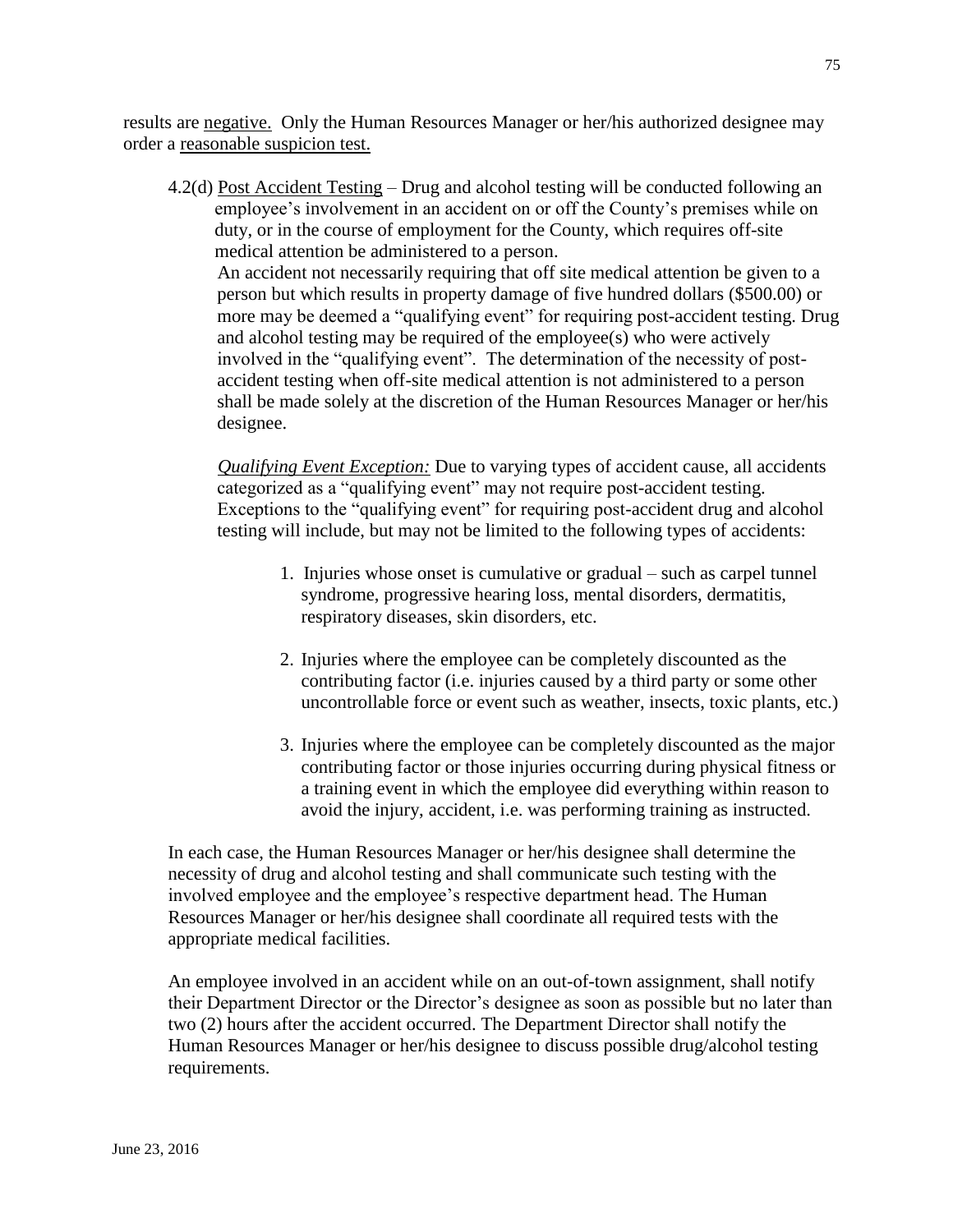*Other Qualifying Event:* The Department Director or his/her designee may request controlled substance/alcohol testing when an employee caused or cannot be completely discounted from causing a vehicular or any other type of accident in which a safety violation occurs and death, serious bodily injury or major property damage did result or could have resulted. The Human Resources Manager or her/his authorized designee along with the employee's supervisor, will be responsible for determining whether a safety violation has occurred. In each case, the Human Resources Manager or her/his designee shall determine the necessity of drug and alcohol testing and shall communicate such testing with the involved employee and the employee's department head. If a post accident controlled substance/alcohol test is required, a confirmed positive test result will result in the employee's immediate termination.

4.2(e) Return-To Duty Testing – In all cases, it shall be at the discretion of the Daviess County Judge/Executive, subject to all applicable laws and regulations, as to whether to allow an employee who has violated any provision of this policy to continue in the County's employment. In view of the fact that the use of illegal drugs is a violation of established law, employees who test positive for drugs without a valid medical or biomedical reason as verified by a Medical Review Officer of the County's choosing, may be immediately terminated.

In the event that an employee who has tested positive for alcohol without a valid medical reason for a positive test, as confirmed by a Medical Review officer of the County's choosing, is allowed to enter a controlled substance/alcohol abuse rehabilitation program, the employee may be allowed to return to work only under the following circumstances:

- a) The employee may resume regular duties only after the employee tests negative in an alcohol and/or controlled substance test administered by the County-approved laboratory and can provide a release to return to work from an appropriate substance abuse treatment facility or confirmation of continued and on-going participation in a County recognized substance abuse assistance program. An employee must test negative within a reasonable period of time from receipt of the initial test results not to exceed forty-five (45) days. Any repeat occurrence of substance abuse or violation of any other aspect of the County's Drug Free Workplace Policy will result in immediate termination.
- b) Prior to returning to work, the employee shall be required to meet with the Human Resources Manager or her/his authorized designee to receive an explanation of the terms of continued employment; and to sign a written *Return-to-Work Agreement*, detailing the terms under which the employee will be allowed to return to work.
- c) Such agreement shall stipulate that the employee, at the County's request, may be required at any time, to submit to interviews and/or evaluation by the professional staff at an appropriate chemical dependency treatment facility approved by the County's Employee Assistance Program (EAP). The return-to-work agreement will also stipulate that the employee be required to submit to unannounced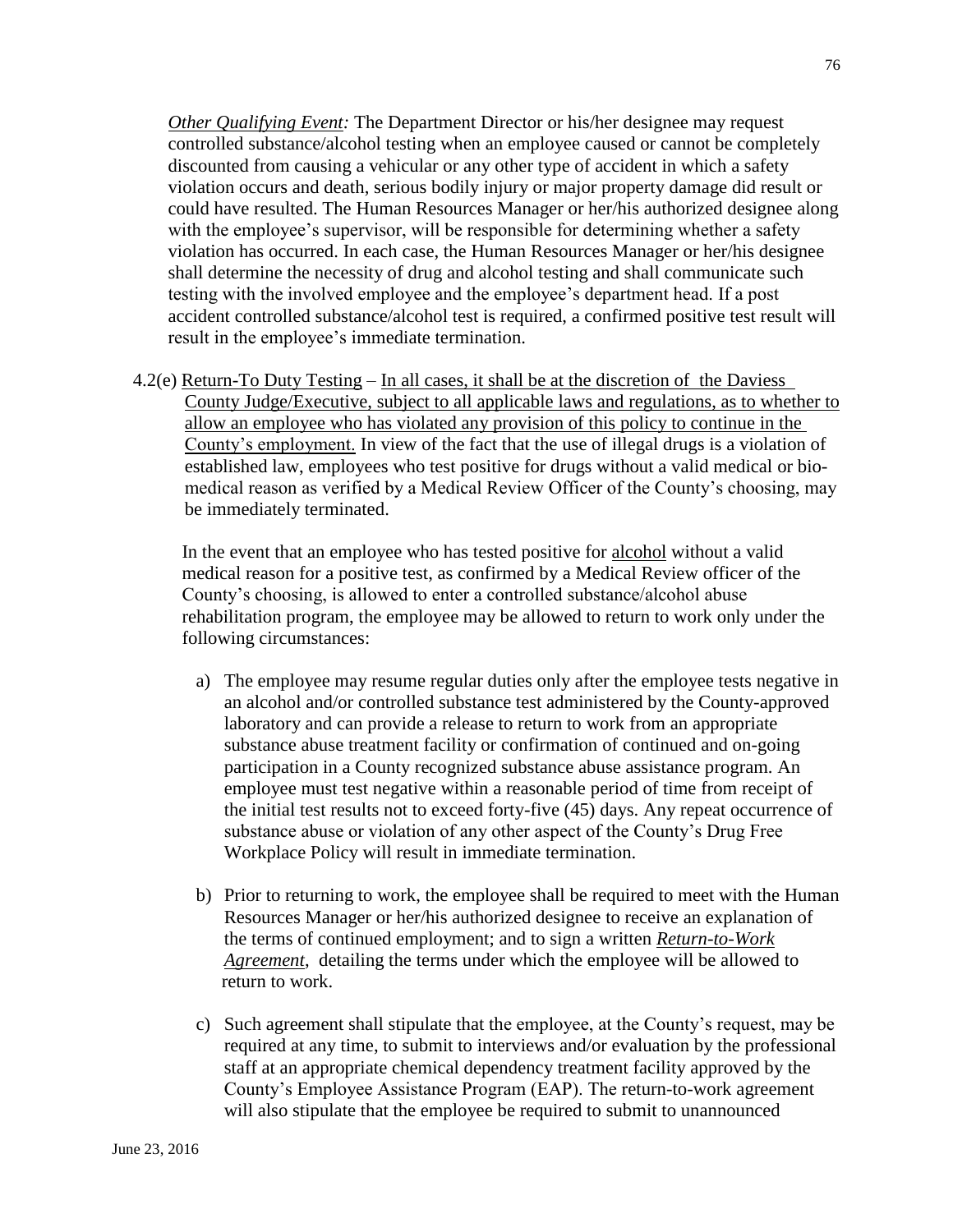controlled substance and/or alcohol testing for up to twelve (12) months after resuming duties.

4.2(f) Follow-up Testing – Any employee returning to work from successful completion of an Employee Assistance Program (EAP) treatment program for alcohol-related problems, or an alcohol rehabilitation program, shall be required to undergo one (1) year of quarterly drug and alcohol testing. The frequency of the follow-up testing shall consider recommendations of any involved Substance Abuse Professional (SAP) but shall be not less than once per quarter (every three months) for at least one (1) year. All follow-up testing may be requested at any time and shall be unannounced.

### 4.3 Testing Protocol

The collection of samples and administration of drug and alcohol tests shall follow all standards, procedures and protocols set forth by the U.S. Department of Health and Human Services Substance Abuse and Mental Health Administration (SAMHSA). Test results will be obtained by a qualified laboratory as defined elsewhere in this policy and results shall undergo a medical review as follows:

- 1) All test results shall be submitted for medical review by a Medical Review Officer (MRO) of the County's choosing, who shall consider the medical history of the employee or applicant, as well as relevant biomedical information.
- 2) If there is a positive test result, the employee or applicant will be given an opportunity to report to the MRO the use of any prescription or over-the-counter medication.
- 3) If the MRO determines that there is a legitimate medical explanation for a positive test result, the MRO may certify that the test results do not indicate the unauthorized use of alcohol or a controlled substance.
- 4) If the MRO determines, after appropriate review, that there is not a medical explanation for the positive test result other than the unauthorized use of alcohol or a prohibited drug, the MRO shall refer the individual tested to the Human Resources Manager or her/his authorized representative for further proceedings in accordance with the County's Drug Free Workplace Policy.

*Note: MRO determinations concerning the use of alcohol or a controlled or illicit substance shall comply with all procedures outlined in the U. S. Department of Health and Human Services (SAMHSA) "Medical Review Officer Manual for Federal Drug Testing Programs."*

### 4.4 Testing Process

 Any employee who has been ordered to undergo testing for drugs and/or alcohol shall receive an *Alcohol and/or Drug Testing Notification Form*.

Employees shall report to the collection site of the County's choosing immediately after being provided the notification to test. In the case of reasonable suspicion testing, a supervisor or designee shall escort the employee to the collection site. Drug testing will be conducted by urine sample while alcohol testing will be performed using a breath alcohol testing/screening device. Drug and alcohol analysis will be performed by a trained technician. All testing shall follow the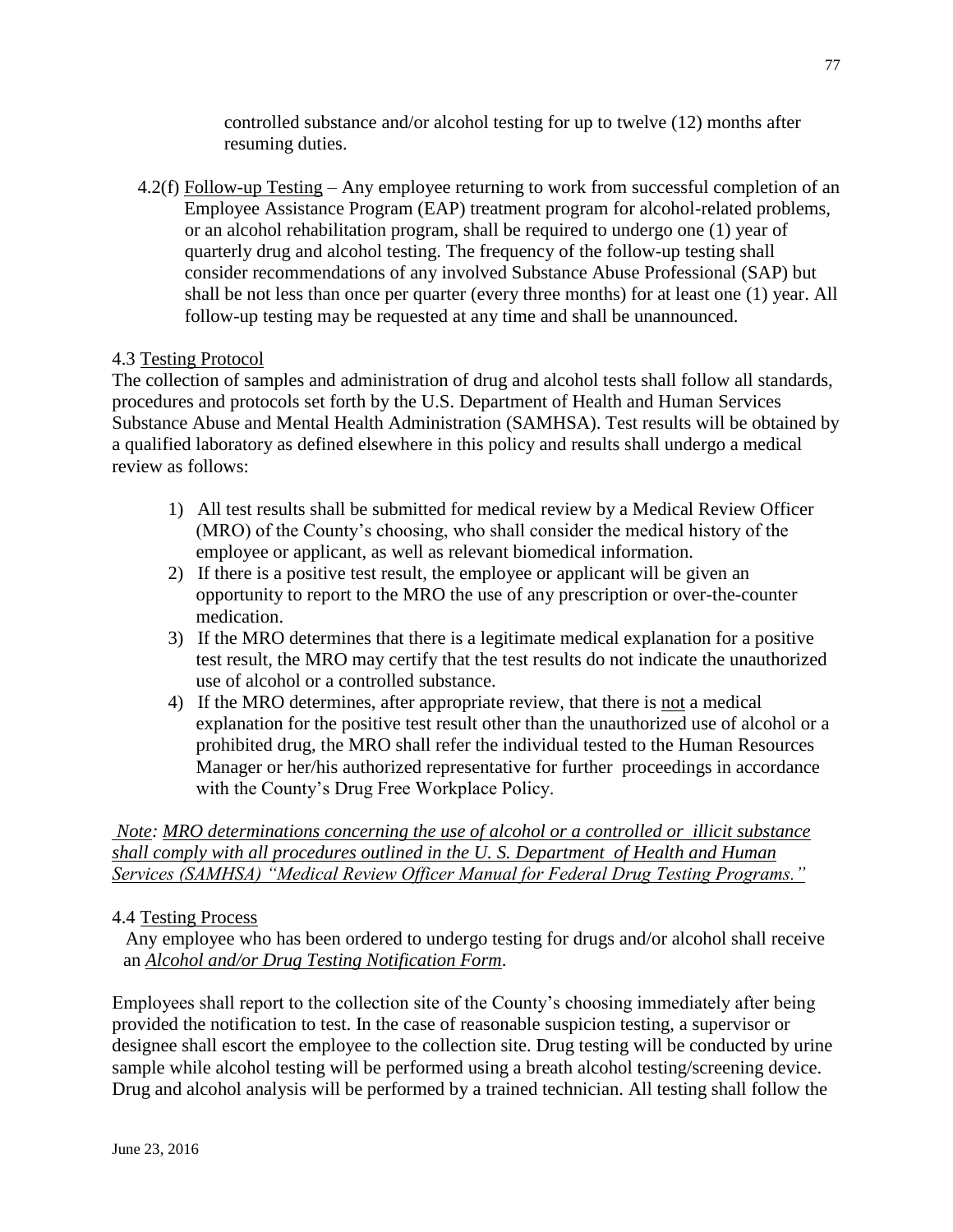prescribed standards, procedures and protocols set forth by the U.S. Department of Health and Human Services' Substance Abuse and Mental Health Administration (SAMHSA).

To ensure that the test specimen is actually that of the donor, collection site staff will require positive identification of the test subject.

### Alcohol

The County shall require all tests for alcohol to be performed by a Certified Breath Alcohol Technician (BAT).

### Drugs

An eleven (11) panel urine test will be conducted and shall include analysis for the following substances:

- 1) Amphetamines;
- 2) Cannabanoids/THC;
- 3) Cocaine;
- 4) Opiates;
- 5) Phencyclidine (PCP)
- 6) Benzodiazepines;
- 7) Propoxyphene;
- 8) Methaqualone;
- 9) Methadone;
- 10) Barbiturates;
- 11) Synthetic Narcotics

# **5. PROHIBITED ACTIVITY**

Prohibited activities involving the use of alcohol or controlled substances are listed in the following

paragraphs.

### *The Daviess County Fiscal Court reserves the right to define and interpret prohibited activities that specifically include, but may not be limited to:*

### 5.1 Alcohol

Prohibited conduct involving the use of alcohol includes the following:

- The performance of or being immediately available to perform work duties while having an alcohol concentration greater than 0.02.
- The consumption of alcohol or products containing alcohol during the performance of or being immediately available to perform work responsibilities.
- The performance of, or being immediately available to perform those responsibilities designated as Safety Sensitive, within four hours after using alcohol.
- The transportation of alcoholic beverages within County owned vehicles or equipment is strictly prohibited.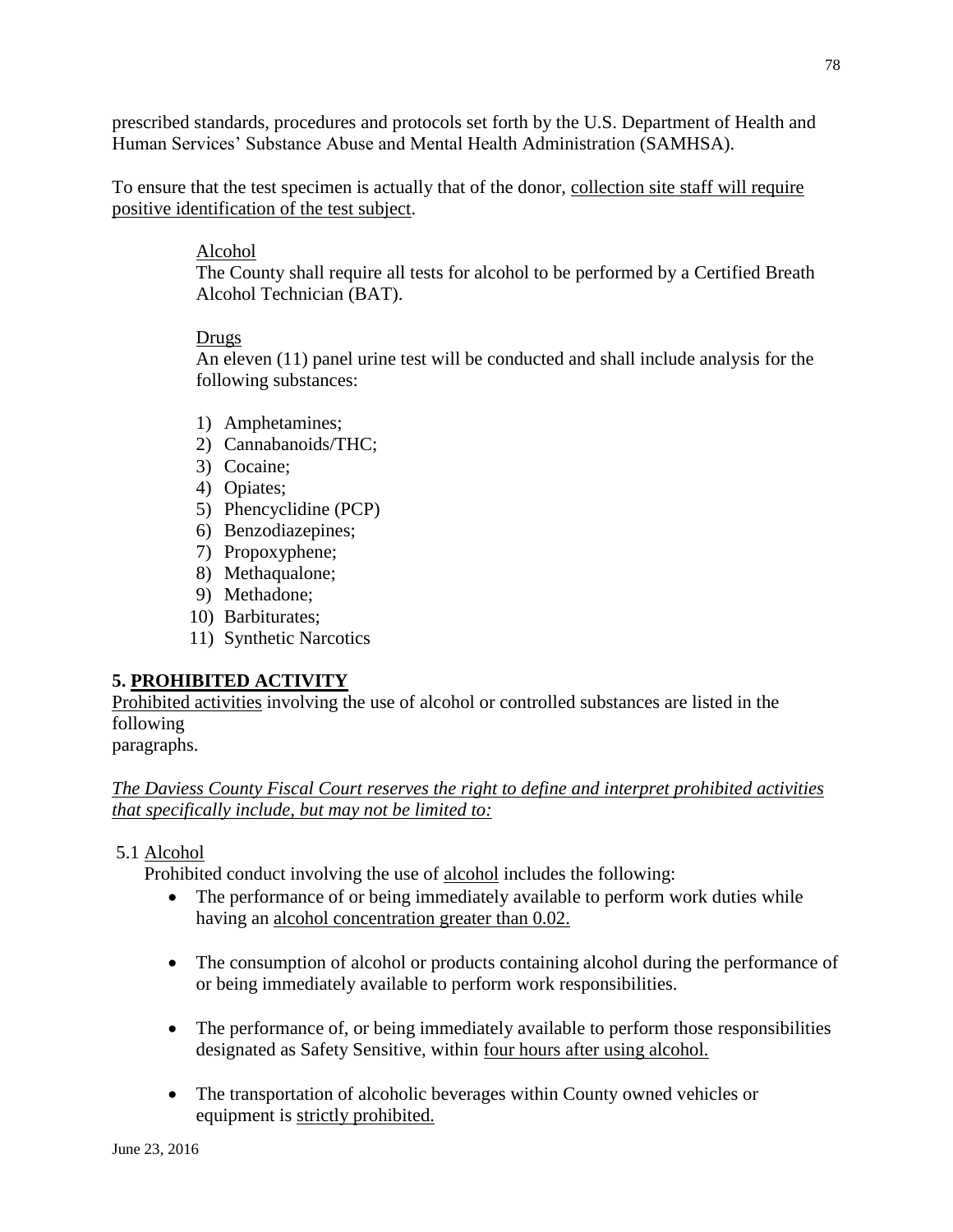- The use of alcohol for eight hours immediately following an accident requiring a post-accident alcohol test or until a post-accident test is administered, whichever occurs first.
- Refusal (which is defined elsewhere in this policy), to submit or cooperate with any of the required testing types.
- The operation of a County-owned vehicle following consumption of alcoholic beverages shall be considered a violation of this policy and shall result in disciplinary action up to and including termination of employment.
- Alcoholic beverages in open or closed containers are strictly prohibited in Countyowned vehicles and equipment.

*NOTE: Employees attending training programs and/or conferences related to their employment with the County may participate in social functions associated with the program or conference. If alcoholic beverages are present at the social function and the employee chooses to engage in consumption of said beverage(s), they shall do so at their own discretion. Employees who choose to engage in the consumption of alcoholic beverages as part of a work related social function shall do so in a responsible manner, maintaining a conduct that would not reflect adversely upon the County. Any unbecoming conduct by an employee who has chosen to consume alcohol at such conference or training program that has an adverse effect upon the County will be subject to disciplinary action which may include termination of employment.*

*Note: Alcohol includes any intoxicating agent in beverage alcohol, methyl, and isopropyl alcohol whether used for medicinal purposes or not. Many over-the-counter and prescription medications contain high percentages of alcohol.*

*Note: Employees are hereby notified that they shall inform the Human Resources Manager or her/his authorized designee, of any drug or alcohol related criminal charge or conviction within five (5) days of said charge or conviction. The County Judge/Executive shall take appropriate action within thirty (30) days.*

### 5.2 Drugs or Controlled Substances

 Prohibited conduct involving the use of drugs or controlled substances includes, but may not be limited to:

 The illegal or unauthorized use of prescription drugs is strictly prohibited. It is a violation of the County's Drug Free Workplace Policy to intentionally misuse and/or abuse prescription medications. Appropriate disciplinary action which may include termination of employment will be taken if job performance deterioration and/or other accidents occur as the result of the intentional misuse and/or abuse of prescription medication. All doctors' statements and related medical information shall be confidential and maintained in a separate medical file in the Human Resources Department.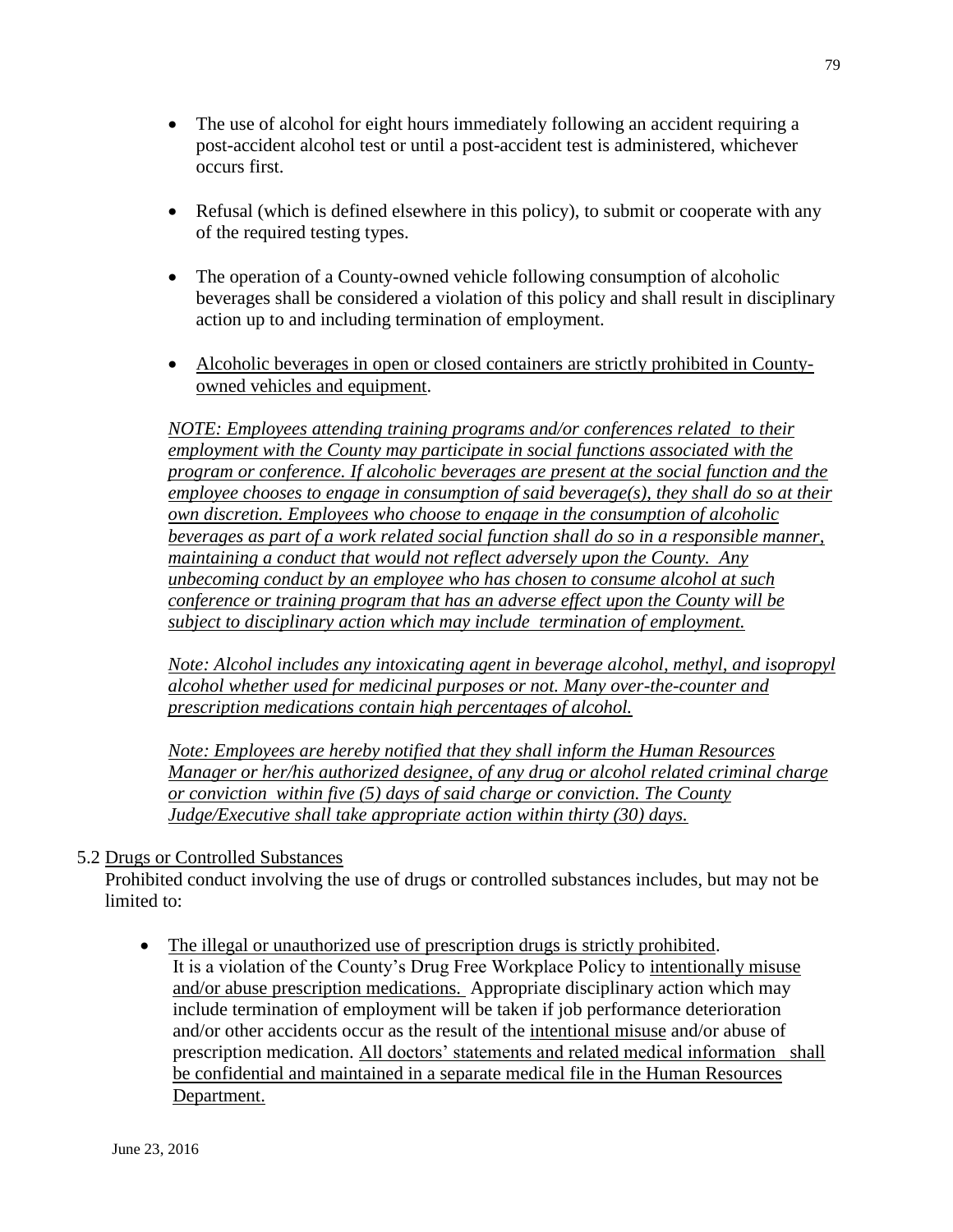- Testing positive for any of the prohibited substances during the performance of or upon being immediately available to perform work responsibilities.
- Refusal (as defined elsewhere in this policy) to cooperate with any of the requested testing types.
- Tampering with or attempting to alter, or actual altering of a test specimen is strictly prohibited and is grounds for immediate termination from employment with the Daviess County Fiscal Court.

# 5.3 Volatile Substances

The intentional misuse, manufacture, sale, distribution, dispensation, or possession of a volatile substance as defined in KRS 217.900 which includes any glue, cement, paint or other substance containing a solvent or chemical having the property of releasing toxic vapors or fumes which when intentionally inhaled may cause a condition of intoxication, inebriation, stupefaction, dulling of the brain or nervous system, or distortion or disturbance of auditory, visual, or mental processes while at work, while on County property, or while conducting County business while off County property, is strictly prohibited and is considered cause for immediate discipline, which may include termination. Such misuse shall also be reported to law enforcement officials.

# **6. SEARCHES**

When reasonable cause exists, the County reserves the right to conduct unannounced searches for controlled substances or alcohol anywhere on County property, including but not necessarily limited to:

- Lockers
- Desks
- File Cabinets
- County Vehicles and Equipment
- Stationary Container

*All searches must be authorized and conducted under the direction of the Daviess County Sheriff's Office*. Searches will be limited to a search that would be sufficient to locate the item(s) being sought.

Employees who refuse to cooperate during such unannounced searches of County property shall be subject to disciplinary action, which may include termination.

### **7. CONSEQUENCES OF ENGAGING IN PROHIBITED CONDUCT - ALCOHOL**

The first time an employee, as a result of a random, reasonable suspicion, follow-up or postaccident test is found to have an alcohol concentration above 0.02, disciplinary action up to and including termination will be administered, depending upon the circumstances, including the employee's willingness to voluntarily resolve any medical or psychological condition relating to the employee's conduct and to seek evaluation, counseling and possible treatment or rehabilitation for alcohol related abuse.

Any second offense, in which the employee's test for alcohol indicates a concentration above 0.02, is considered grounds for immediate termination.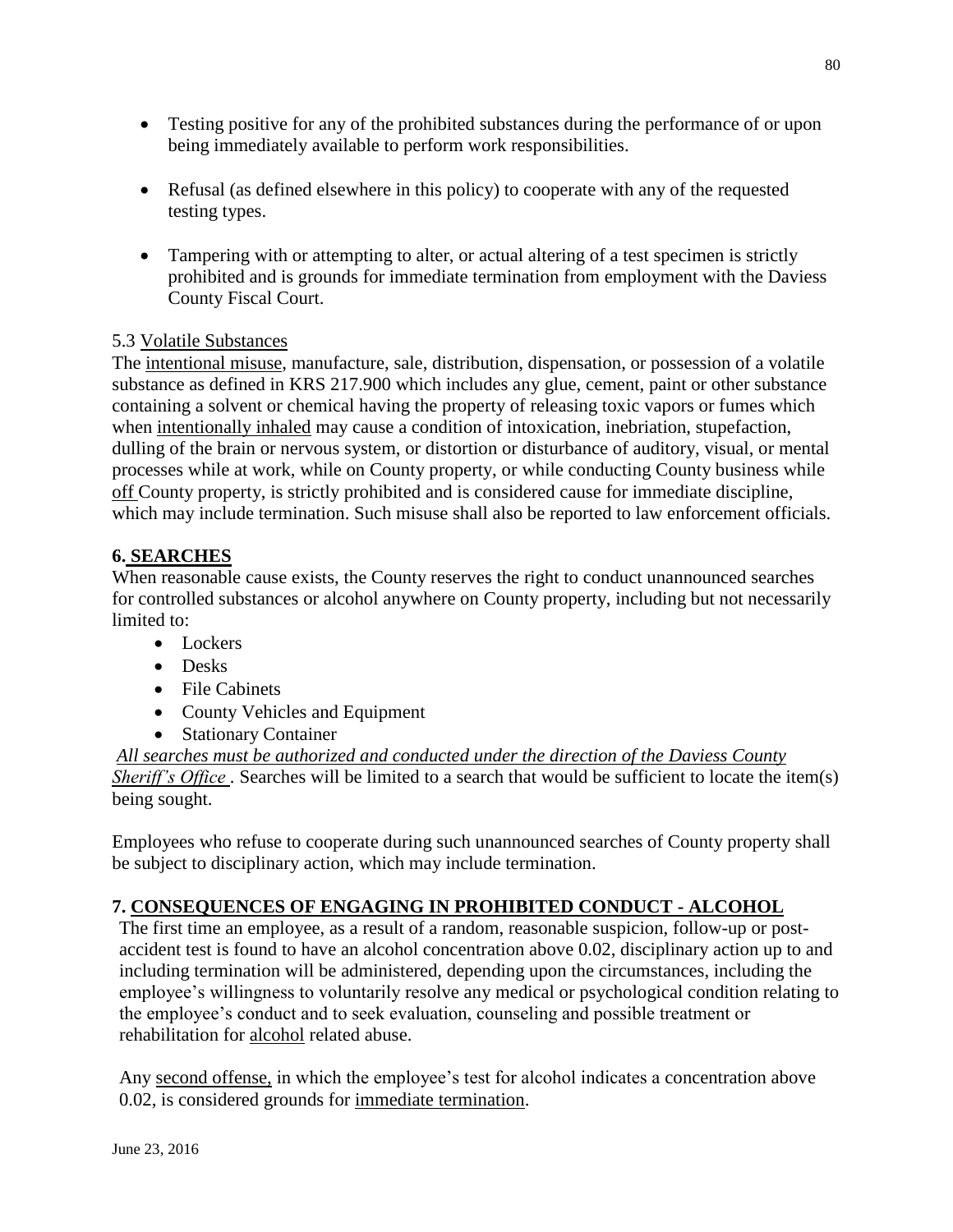# **8. CONSEQUENCES OF ENGAGING IN PROHIBITED CONDUCT – DRUGS**

In view of the fact that the use of illicit substances is illegal, any employee who engages in prohibited conduct for drugs or controlled substances and whose random, reasonable suspicion, post-accident, or follow-up test result indicates a non-medical, or biomedical explanation for the positive result as confirmed by the MRO, may be immediately terminated.

# **9. CONSEQUENCES OF ENGAGING IN PROHIBITED CONDUCT – VOLATILE SUBSTANCES**

Any employee who engages in prohibited conduct for volatile substances as described elsewhere in this policy may be subject to immediate termination.

# **10. CONSEQUENCES OF REFUSAL TO SUBMIT TO AN ALCOHOL OR CONTROLLED SUBSTANCE TEST**

An employee is considered to have refused to submit to testing when he or she:

- Fails to appear for any test within a reasonable time.
- Engages in conduct that clearly obstructs the testing process.
- Fails to provide a urine specimen for drug testing or a breath specimen for alcohol
- Fails to provide enough urine for drug testing or an adequate amount of breath for alcohol testing and there is no medical explanation for the failure to produce.
- In the case of directly observed or monitored drug test collection, the employee submitting the specimen fails to permit the observation or monitoring of his or her provision of the specimen.
- Fails to or declines to take a second drug test when directed by an employer or collector.
- Fails to undergo a medical examination or evaluation as directed by the MRO as part of the verification process.
- Fails to cooperate with any part of the testing process.

Failure to submit to an alcohol or controlled substance test as described above will result in immediate termination.

A judgment of "refusal to submit" will not apply to pre-employment testing, unless the applicant has begun the testing process and leaves or engages in conduct that clearly obstructs the testing process.

# **11. OFF DUTY ALCOHOL, DRUG USE AND/OR VOLATILE SUBSTANCE INTENTIONAL MISUSE AND CALL BACK**

*In no way, is it the County's intent to interfere in the private lives of its employees.* However, all employees should be aware that an employee's off-duty use of alcohol, illegal use of controlled substances, intentional misuse of prescription drugs or intentional misuse of volatile substances as described in this policy which result in excessive absenteeism, tardiness, or poor work performance will be subject to discipline, up to and including termination of employment. In the case of alcohol abuse, such employees may be subject to counseling or treatment through the County's Employee Assistance Program.

The drug, alcohol, intentional misuse of prescription drugs and the intentional misuse of volatile substance prohibitions apply to employees who are on call for any special operation exhibiting a likelihood of requiring an employee to report to work (i.e. snow and ice removal). An employee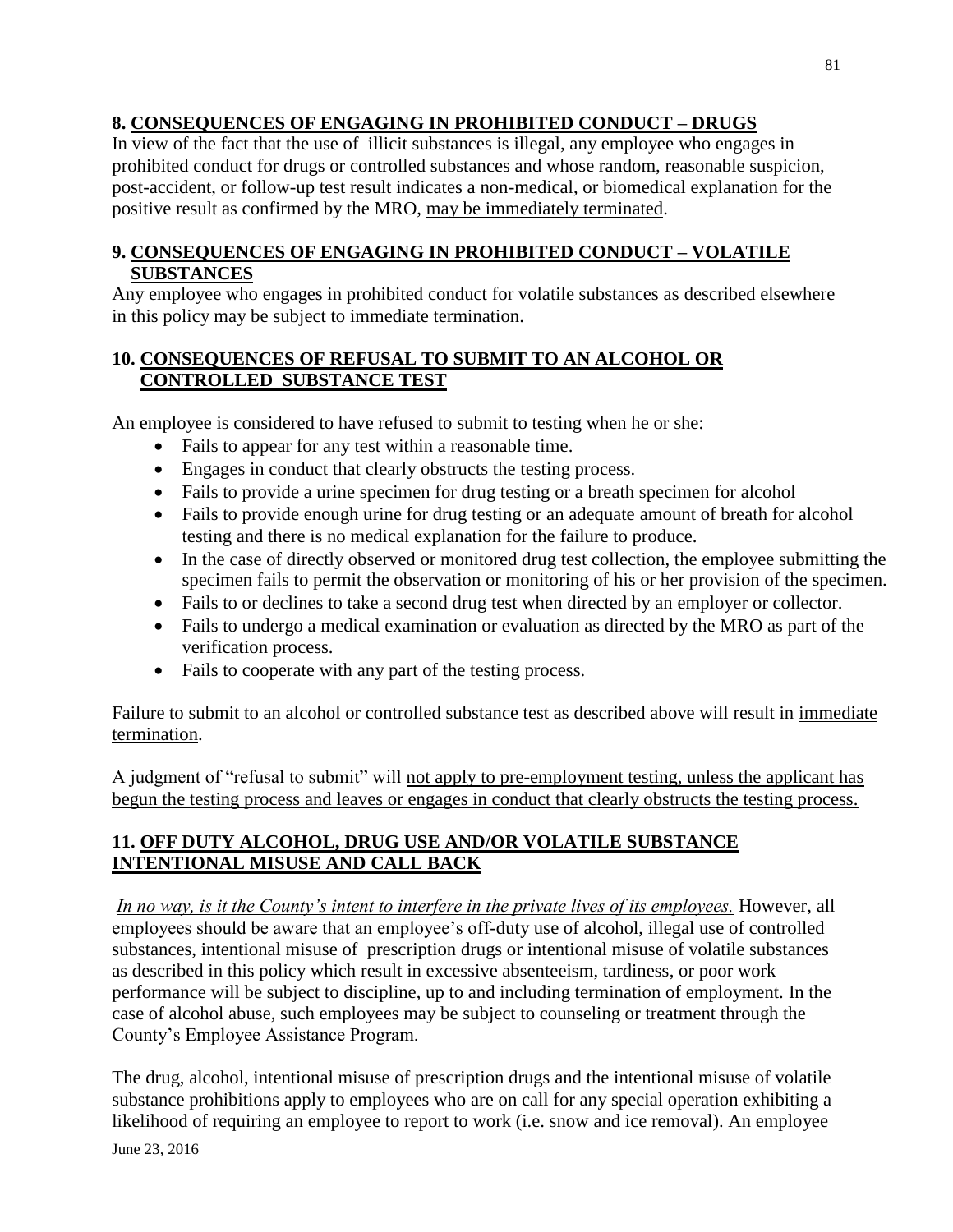who is called back to work to perform duties involving a higher level of ability and concentration regarding safety must report any:

- Off duty use of alcohol in the prior four hours
- Medically prescribed use of a controlled substance

An employee who is aware of a possible callback situation that may be reasonably expected, who engages in the off-duty use of alcohol will be subject to disciplinary action up to and including termination of employment. The illegal use of controlled substances or the intentional misuse of volatile substances will result in immediate termination if an employee was made aware of a possible call back situation.

# **12. EMPLOYEE ASSISTANCE PROGRAM**

Alcoholism and controlled substance addiction are recognized as diseases responsive to proper treatment. The Daviess County Fiscal Court provides a level of care through its Employee Assistance Program (EAP) provided by *Owensboro Medical Health Systems*. Any employee wishing to voluntarily seek assistance with drug/alcohol problems, may contact the EAP at:

### 1-270-688-4811

All employees of the County are strongly encouraged to voluntarily contact the Employee Assistance Program if they believe they might have a problem with drug or alcohol abuse. Other resources for information:

|  | 1 800 527-5344  American Council on Alcoholism |
|--|------------------------------------------------|
|  |                                                |
|  |                                                |

If an employee covered by this policy has been identified by a Substance Abuse Professional (SAP) as needing assistance in resolving problems associated with alcohol or controlled substances, the employee will be subject to follow-up testing as prescribed elsewhere in this policy. The SAP shall be either a licensed physician, certified psychologist, social worker, employee assistance professional or addiction counselor.

Employees who voluntarily report a substance abuse problem prior to being required to take a controlled substance or alcohol test as defined in this policy, may not be subject to immediate termination as described elsewhere in this policy if they have voluntarily and conscientiously sought substance abuse assistance and have agreed to a treatment plan. However, if such an employee is allowed to stay on the payroll, he/she must understand that if the problem is not corrected and satisfactory job performance is not maintained, he/she will be subject to disciplinary action up to and including termination of employment. Failure to seek such assistance, or failure to abide by the terms of the treatment plan, shall be grounds for termination. Upon voluntarily reporting a substance abuse problem, the employee will be required to sign a *Substance Abuse Treatment Plan Form* that will further define conditions of continued employment.

*The Owensboro Medical Health System Employee Assistance Program provides services to employees of the Daviess County Fiscal Court regardless of race, color, religion, national origin, disability, sex or age.*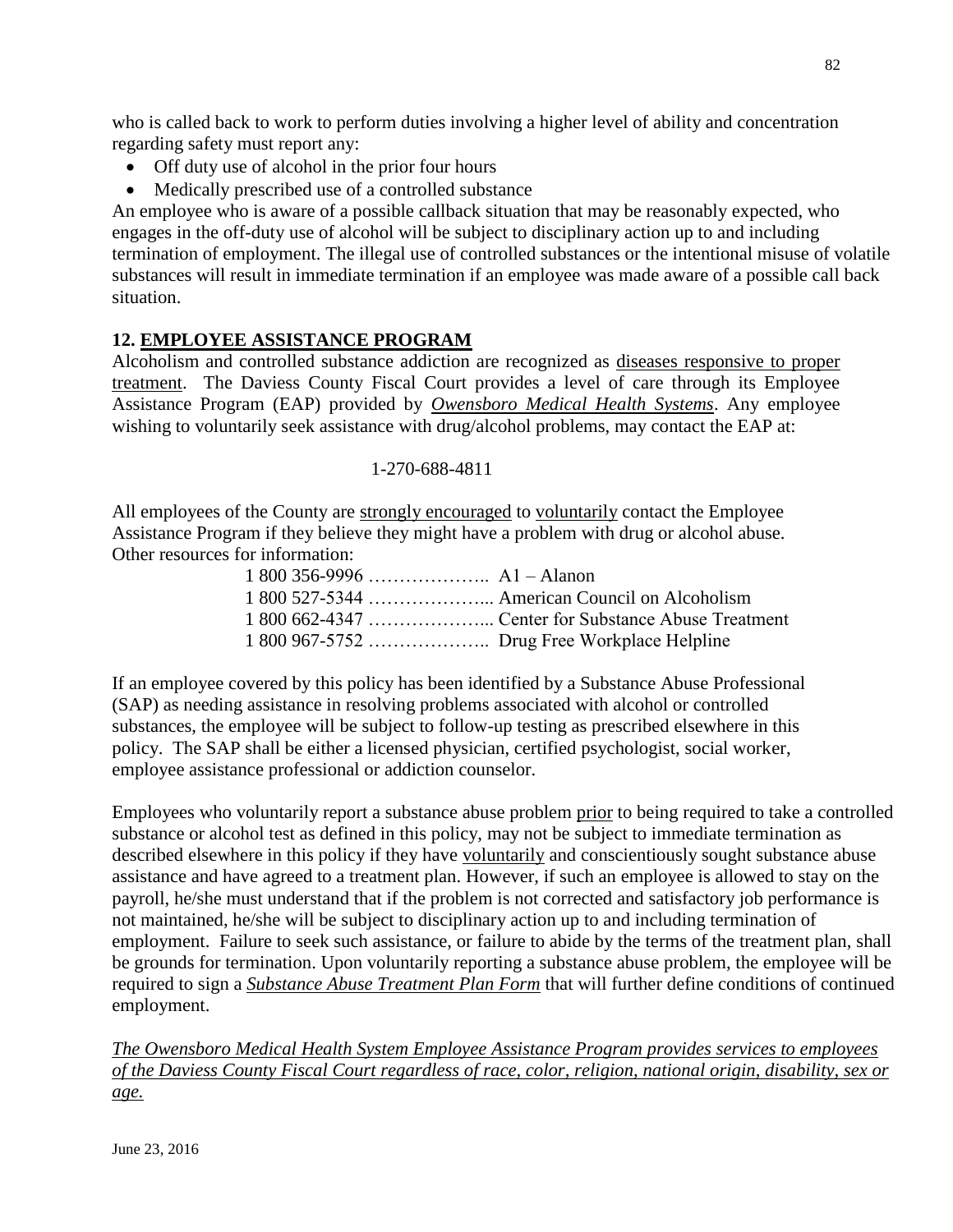# **13. RECORDS RETENTION, RELEASE AND CONFIDENTIALITY**

The County shall maintain records of activities related to these Drug Free Workplace policies and procedures. All employee records regarding drug or alcohol testing are considered confidential and will be kept under controlled access, separate and apart from the employees standard personnel file. Employee records may not be released except upon written request or release by the employee, the release is ordered by a court or tribunal of competent jurisdiction or the release is to be used in a proceeding related to a benefit sought by the employee, such as worker's compensation or unemployment insurance.

The County shall maintain records and documents of all alcohol and drug test results, schedules for follow-up tests and records relating to evaluation and referrals. These records shall be maintained for a period of at least five (5) years. The Human Resources Manager or her/his authorized designee shall provide test result information or other pertinent information relating to an applicant or existing employee alcohol or controlled substance tests upon the applicant or existing employee's written request, and shall do so within five (5) working days of being notified of the applicant or employee's request.

# **14. COUNTY FINANCIAL ASSISTANCE**

The County will pay for all conducted tests as described in this policy except for a second controlled substance test (if requested by the employee) when that test confirms the initial test to be positive. Employees may utilize all service benefits available through the County's Employee Assistance Program (EAP) as described elsewhere in this policy. However, any other services that may be required by a Substance Abuse Professional which are not covered through the EAP will be at the expense of the employee being treated.

### **15. DRUG FREE WORKPLACE POLICY ADMINISTRATION AND ENFORCEMENT**

It shall be the responsibility of the Daviess County Human Resources Manager or her/his authorized designee to administer and enforce this policy. This policy and its programs are not to be interpreted or modified by any other County supervisor or director.

### **16. RESPONSIBILITY**

While it is ultimately the County's legal, ethical and moral responsibility to create and maintain a safe and healthful workplace for its employees, for others who make use of the County's facilities, and for the general citizenry of Daviess County, Kentucky who may have business with the County; it is also true that safety is *everyone's responsibility*. Accordingly, every employee has an obligation to report violations of this policy to their immediate Supervisors, Department Directors or to the County Judge-Executive or his/her authorized designee in order to maintain a safe and healthful work environment for themselves, for their fellow employees and for the Publicat-Large. All Supervisors and Department Directors are responsible for the drug and alcohol-free operation of their respective Departments.

*NOTE: The Daviess County Fiscal Court may change, modify, amend or rescind any part of this policy at any time that deals directly with the actual administration of the policy itself. However, changes may not be to the policy that would circumvent any requirements associated with 803 KAR 25:28.*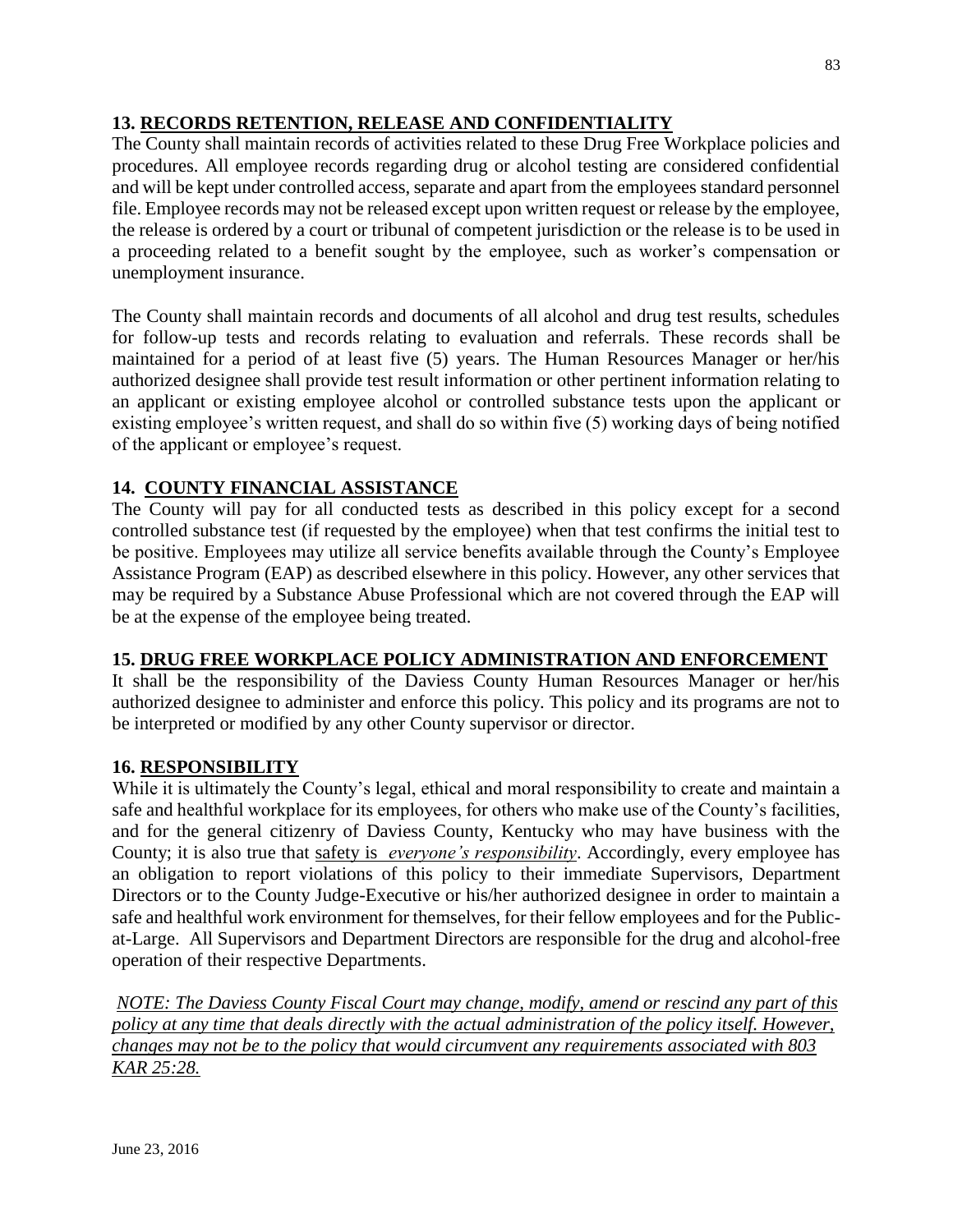#### **PERSONNEL POLICIES CHAPTER 17 INSURANCE**

The Fiscal Court has a health insurance program available to all regular, full-time employees. The premium may vary on an annual basis; therefore, the employee contribution will also vary. The employee's coverage will begin on their first date of full-time employment.

Upon termination, employees have the option of continuing health insurance through the Consolidated Omnibus Budget Reconciliation Act of 1985 by paying the insurance premium in full to the Human Resource Manager's Office. If an employee resigns, he/she may continue COBRA for up to 18 months. If he/she is terminated for insubordination, no COBRA coverage is available.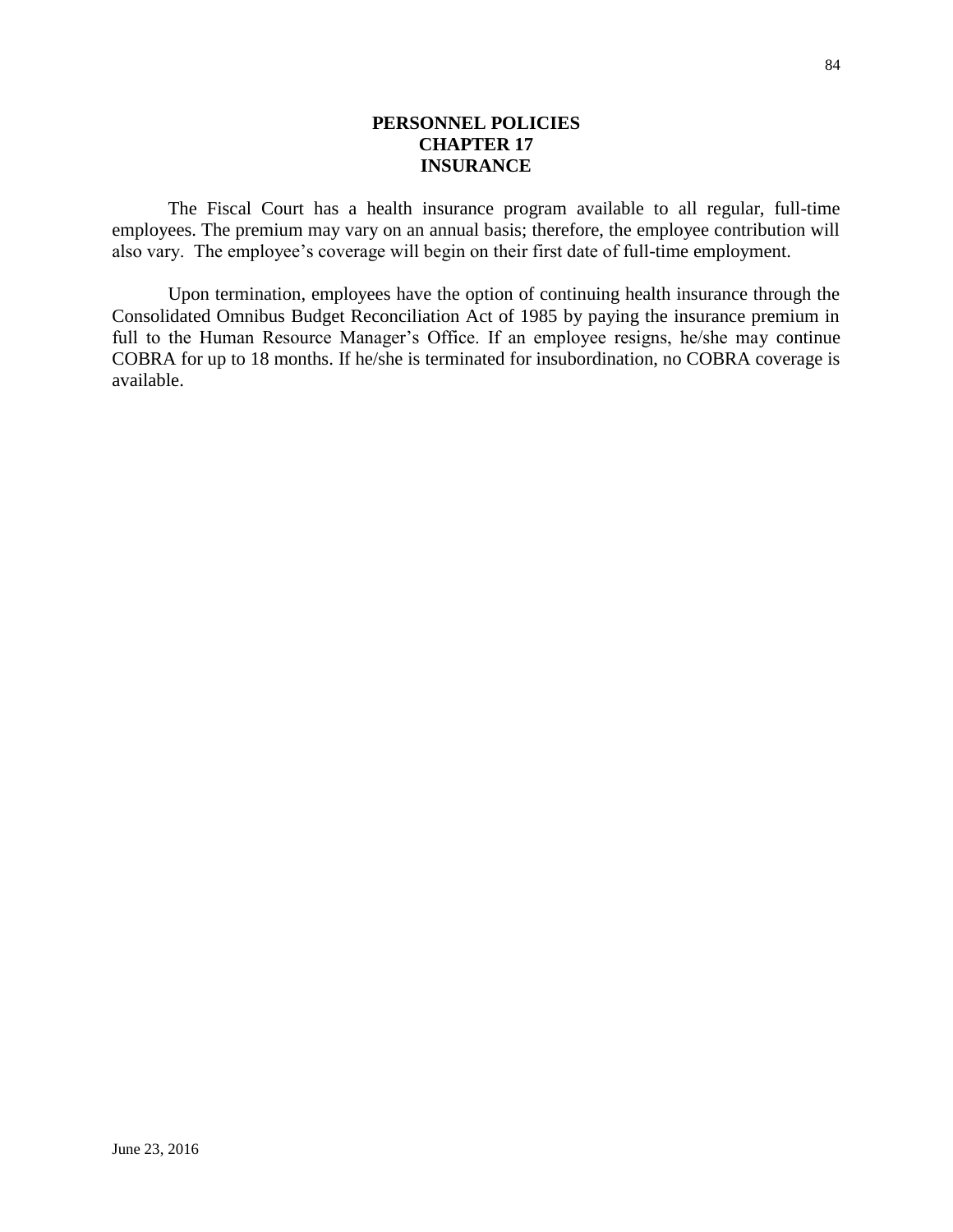### **PERSONNEL POLICIES CHAPTER 18 RETIREMENT PLAN**

#### **Section 1. General Information**

All regular employees who work an average of over 100 hours per month throughout the year are eligible to participate in the County Employee Retirement System (CERS). The Daviess County Fiscal Court and the employees contribute in accordance with plan schedules which are periodically modified by the Kentucky General Assembly. Employees are vested members in the CERS after five (5) years of service. For information regarding retirement, employees may contact the Human Resource Manager (685-8424) or the Kentucky Retirement Systems (1-800-928-4646).

#### **Section 2. Sick Benefits at Retirement**

The Daviess County Fiscal Court adopted the Kentucky County Employee Retirement System's Standard Unused Sick Leave Program, KRS 78.616 (1)(2)(3)(4) on November 11, 1998. This program entitles employees who are eligible for retirement or whose position has been eliminated to use their accrued sick time as a service credit for retirement purposes. The employee may receive no more than six (6) months service credit towards retirement. This policy is not offered to employees who are terminated for disciplinary reasons or employees who are not eligible to retire.

An employee can receive credit for the entire month of service if he/she has accumulated at least eleven (11) days or more of sick leave. An accumulation of ten (10) sick days or fewer will be rounded downward and may not be used for service credit. The following conversion table, as approved by the CERS, will be used to determine the number of days/months which an employee may be credited.

| <b>Number of Sick Days</b> | <b>Months Service Credit</b> |
|----------------------------|------------------------------|
| $11 - 21$                  |                              |
| $32 - 42$                  |                              |
| 53-63                      | 3                            |
| 74-84                      |                              |
| 95-105                     | 5                            |
| 116-126                    |                              |

At the time an employee retires, the Human Resource Manager shall certify the number of sick days which the employee has accumulated as per records currently maintained by the Human Resource Manager. The Fiscal Court shall pay the cost for participation.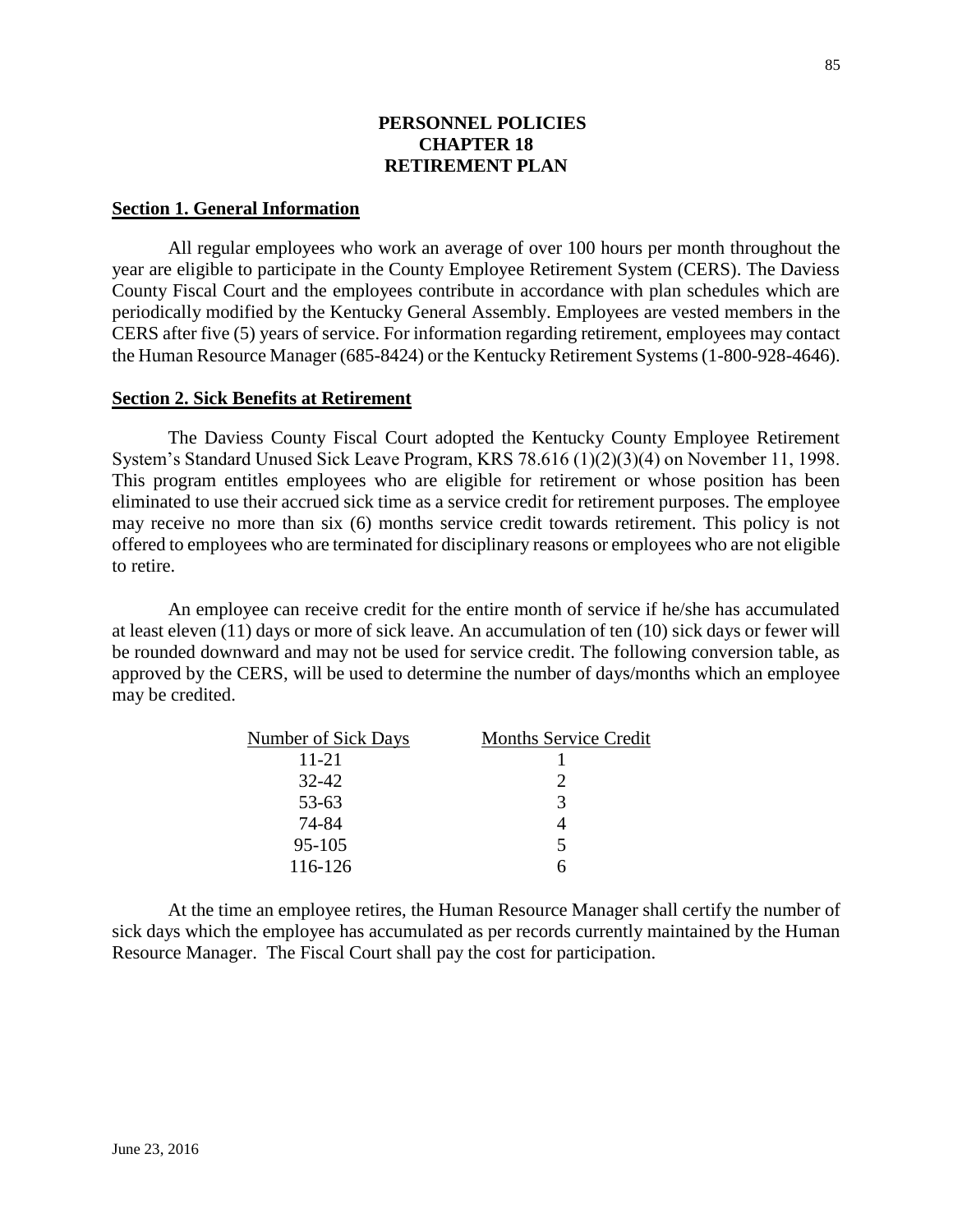### **PERSONNEL POLICIES CHAPTER 19 EMPLOYEE ASSISTANCE PROGRAM**

This program allows full time employees and their families to receive free counseling sessions, as defined in the contract, for many types of concerns. Counseling programs include, but are not limited to, stress management and various personal issues.

For further information, please contact the Human Resource Manager.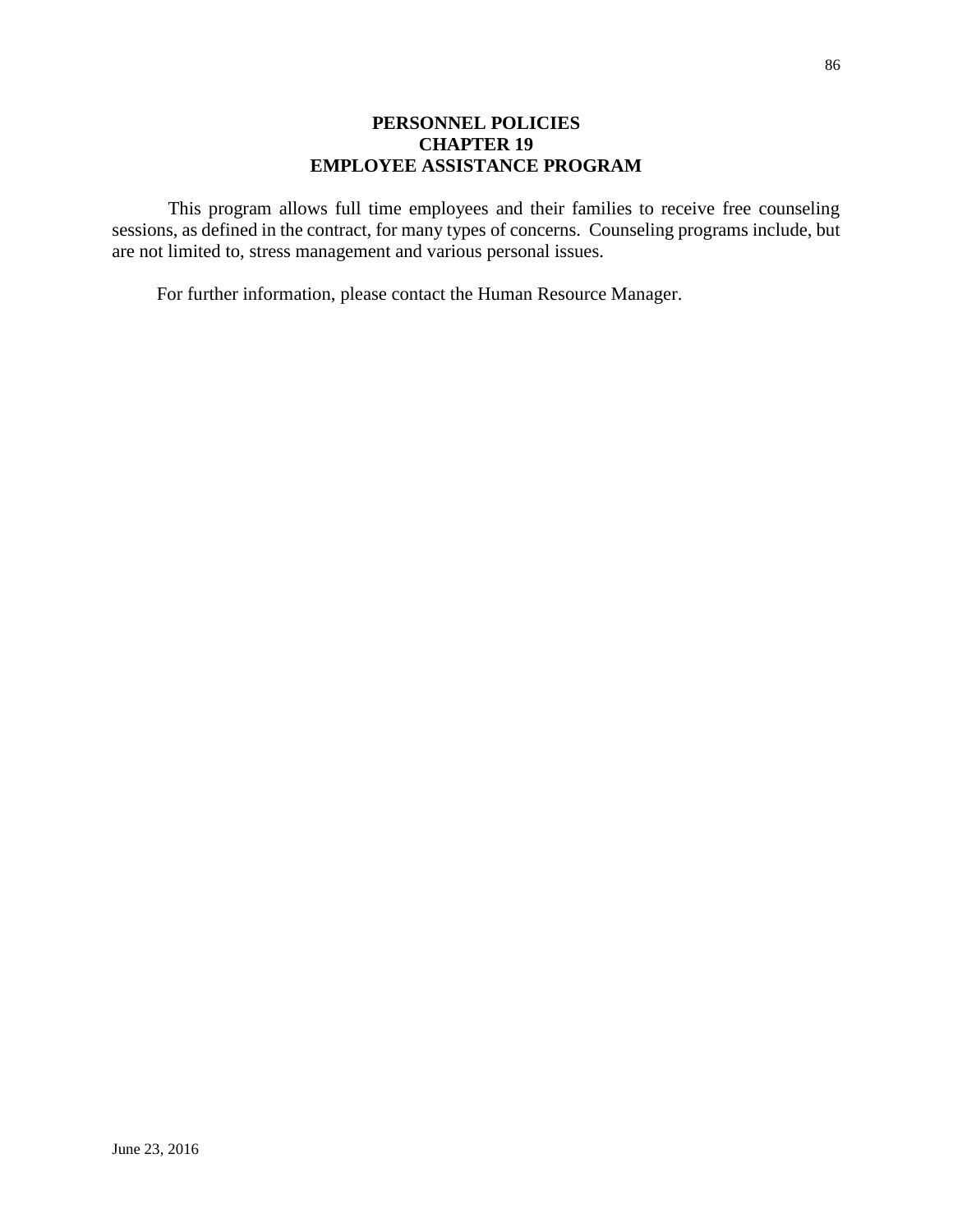#### **PERSONNEL POLICIES CHAPTER 20 EDUCATIONAL ASSISTANCE PROGRAM**

#### **Section 1. Purpose**

Daviess County recognizes that the skills and knowledge of its employees are critical to the success of the organization. The educational assistance program encourages personal development through formal education so that employees can maintain and improve job-related skills or enhance their ability to compete for reasonably attainable jobs within the County.

While educational assistance is expected to enhance employee performance and professional abilities, the County cannot guarantee that participation in formal education will entitle the employee to automatic advancement, a different job assignment, or pay increases.

#### **Section 2. Eligibility**

Daviess County will provide educational assistance to all regular full time employees. To maintain eligibility, employees must remain on the active payroll and be performing their job satisfactorily through completion of each course.

#### **Section 3. Utilization of Benefit**

To be considered for approval by the Department Head and County/Judge Executive, the course must be provided by an accredited technical school, 2 or 4 year college, or university and the course must be work related.

Daviess County Fiscal Court will reimburse 70% of the tuition cost up to \$1,500 per calendar year, per employee upon successful completion of the course(s).

Cost of books, materials, travel, and other expenses related to taking a class shall not be reimbursed. Prior to taking a course, an employee shall complete and submit the necessary paperwork to their Department Head for approval. The Department Head, after assuring availability of budgeted funds, shall obtain the Judge/Executive's authorization and then submit to Human Resource Department. Within 60 days of successful completion of the course, the employee shall complete and submit the necessary paperwork and verification of grade and payment to the Human Resource Department to request reimbursement. Employees will not be reimbursed retroactively for courses from previous semesters. For further information, contact the Human Resource Department.

#### **Section 4. Employee Reimbursement**

Daviess County Fiscal Court invests in educational assistance to employees with the expectation that the investment be returned through enhanced job performance. However, if an employee voluntarily separates from the County employment within one year of any educational assistance payment, the amount of the tuition payment will be considered a loan. Accordingly, the employee will be required to repay up to 100% of the original educational assistance payment.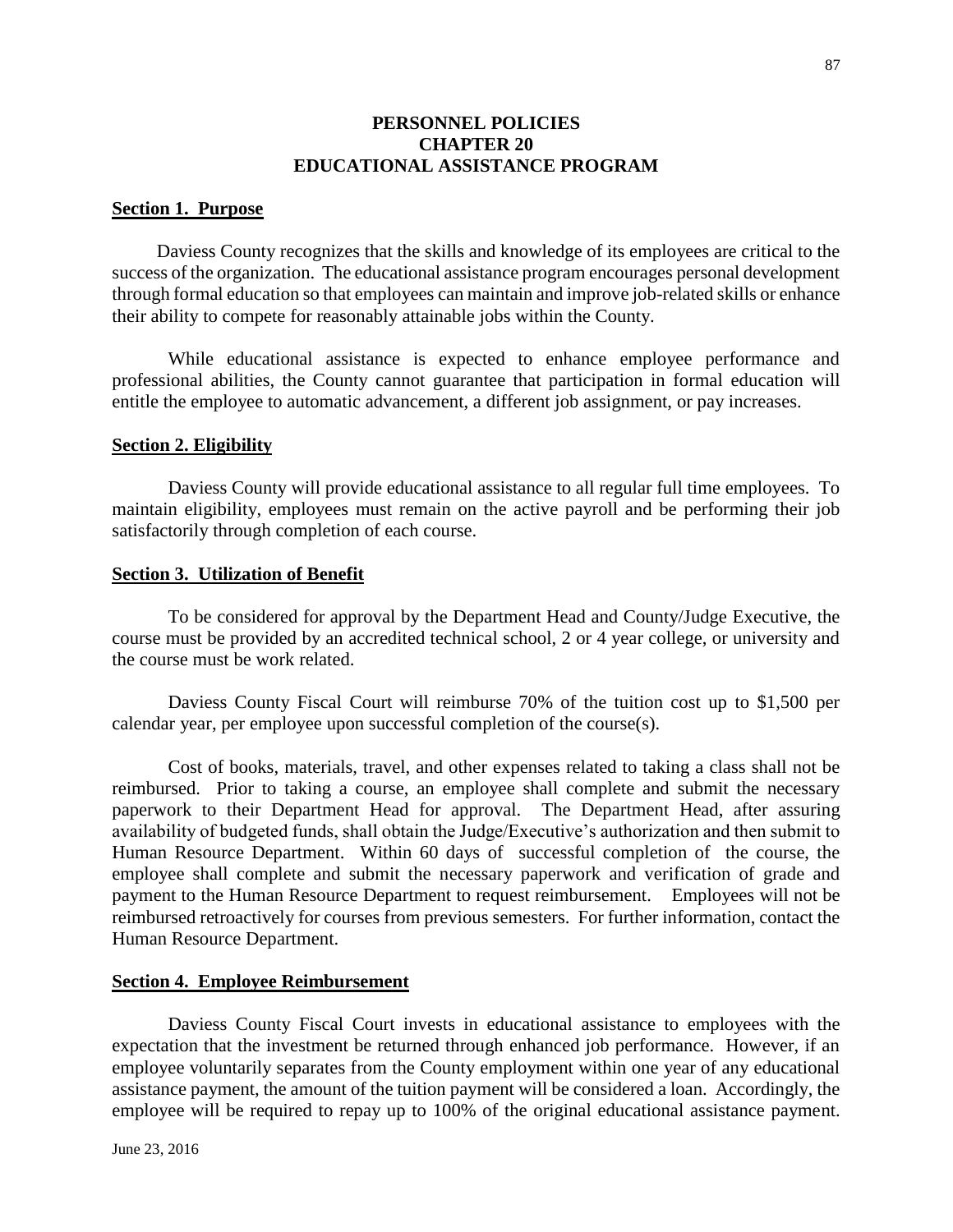Upon enrolling for this benefit, an employee will be required to sign a contract giving the County the right to payroll deduct such cost, if possible, in accordance with wage and hour laws.

### **Section 5. Certification Reimbursement**

- A. The County will reimburse annual registration or licensing fees required to maintain state, regulatory certification such as the certified public accountant, professional engineer, etc. With their supervisors approval, employees are allowed paid time off to sit for professional certificate and/or licensing examinations. Any time taken in excess of the allowed time shall be reported as vacation.
- B. The County will reimburse the Commercial Drivers license (CDL) portion if required as a condition of the employee's position. Employees requiring a CDL must obtain their medical certification at the medical facility designated by the County. The County will reimburse the required periodic medical certification fee if required as a condition of the employee's position. Employees are allowed paid time off to obtain their CDL and medical certification. (Effective 10/2/2012)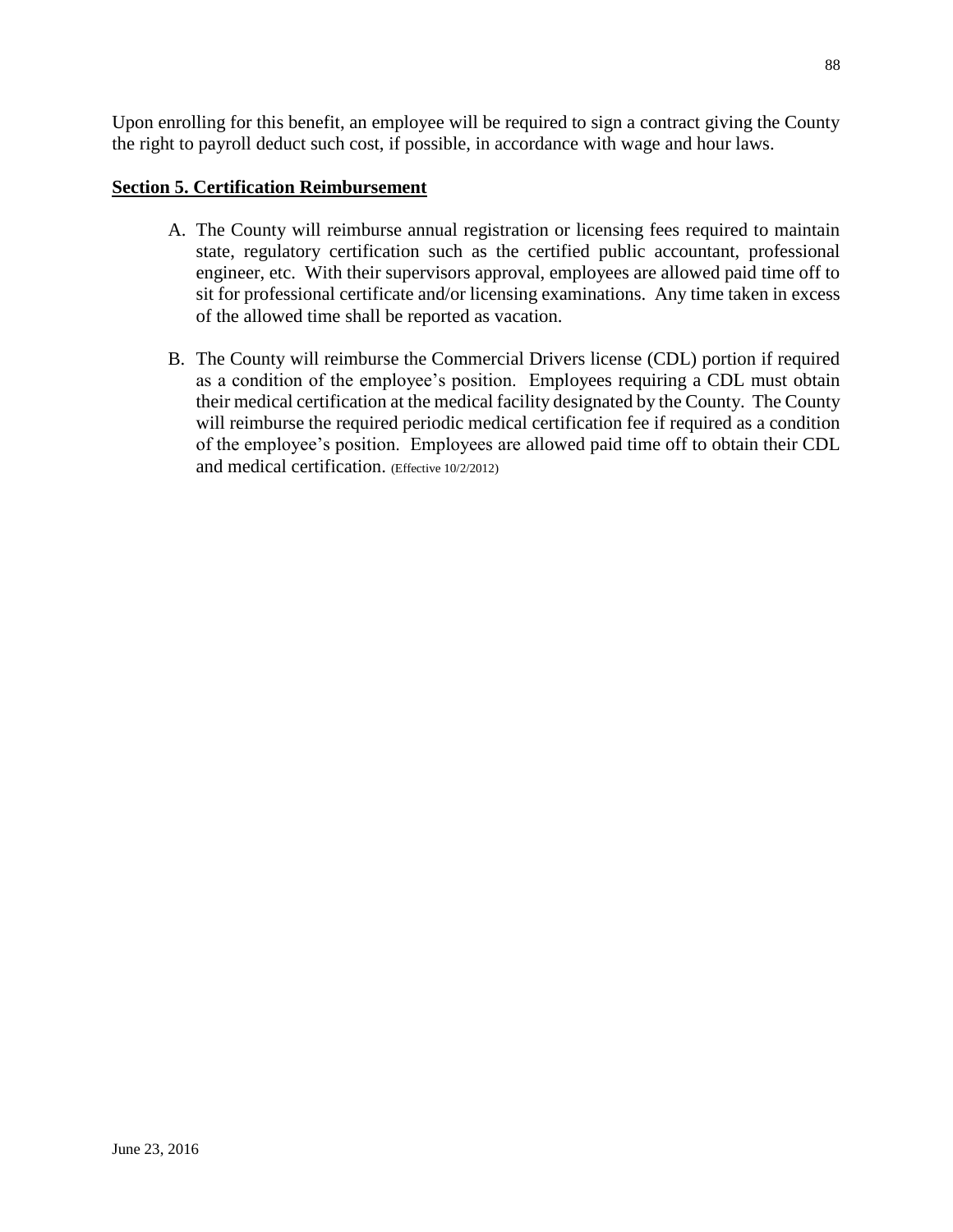#### **PERSONNEL POLICIES CHAPTER 21 EXERCISE AND PHYSICAL FITNESS CENTER MEMBERSHIP**

To promote wellness and assist employees in maintaining a healthy lifestyle, the County will reimburse the employee for a regular single membership at an approved local fitness center or reimburse the employee the sum of \$40 per month towards said membership, whichever amount is less. The County will not pay for additional costs, such as initiation fees, fitness center privileges, lockers, etc.

Employees can sign up for this benefit during annual benefit enrollment, which will be effective January the following year, or employees may sign up in June, which will be effective July 1st. This benefit will not be pro-rated for periods of less than a month. Employees who drop their membership will not be allowed to enroll again until the next enrollment period.

All employees who take advantage of the fitness center membership are required to attend the fitness center eight (8) times per month. The County must receive confirmation that the employee attended 8 times/month. Absent a reasonable excuse, the employees' membership dues may not be reimbursed if the employee fails to attend the fitness center eight (8) times/month. If special circumstances arise during a given month, the employee may request a waiver of the eight (8) times/month minimum requirement and still be reimbursed.

After an employee attends an approved local fitness center eight (8) times per month for six consecutive months, the employee may request reimbursement of 50% of any initiation or joining fee.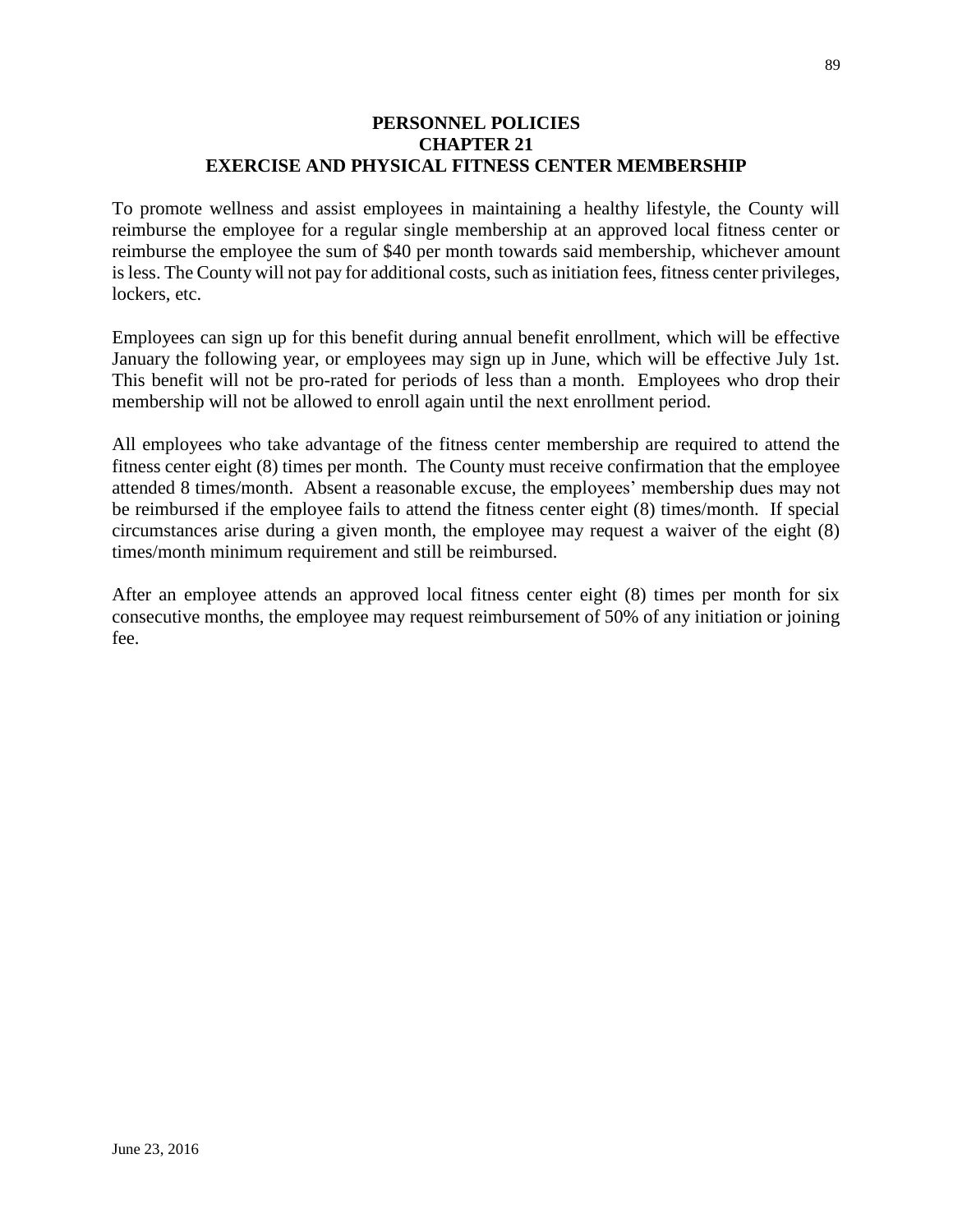### **PERSONNEL POLICIES CHAPTER 22 SAFETY REGULATIONS**

#### **Section 1. Introduction and Scope**

Daviess County Fiscal Court recognizes that our people are an integral part of County Government and its operation. As the most critical resource, employees will be safeguarded through training, provision of appropriate work surroundings, and procedures that foster protection of health and safety. All work conducted by Daviess County Fiscal Court's employees will take into account the intent of this policy. No duty, no matter what its perceived result, will be deemed more important than employee health and safety.

Daviess County Fiscal Court is firmly committed to the safety of our employees. We will work diligently to prevent workplace accidents, and we are committed to providing a safe working environment for all employees.

We value our employees as human beings, critical to the success of their family, the local community, and Daviess County Fiscal Court.

Employees are encouraged to report any unsafe work practices or safety hazards encountered on the job. All accidents/incidents (no matter how slight) are to be immediately reported to the supervisor on duty.

A key factor in implementing this policy will be the strict compliance to all applicable federal, state, local, and company policies and procedures. Failure to comply with these policies may result in disciplinary actions.

Respecting this, Daviess County Fiscal Court will make every reasonable effort to provide a safe and healthful workplace that is free from any recognized or known potential hazards. Additionally, Daviess County Fiscal Court subscribes to these principles:

- A. All accidents are preventable through implementation of effective Safety and Health Control policies and programs.
- B. Safety and Health controls are a major part of our work every day.
- C. Accident prevention is good business. It minimizes human suffering, promotes better working conditions for everyone, holds Daviess County Fiscal Court in higher regard with customers, and increases productivity. This is why Daviess County Fiscal Court will comply with all safety and health regulations which apply to the course and scope of operations.
- D. Management is responsible for providing the safest possible workplace for employees. Consequently, management of Daviess County Fiscal Court is committed to allocating and providing all of the resources needed to promote and effectively implement this safety policy.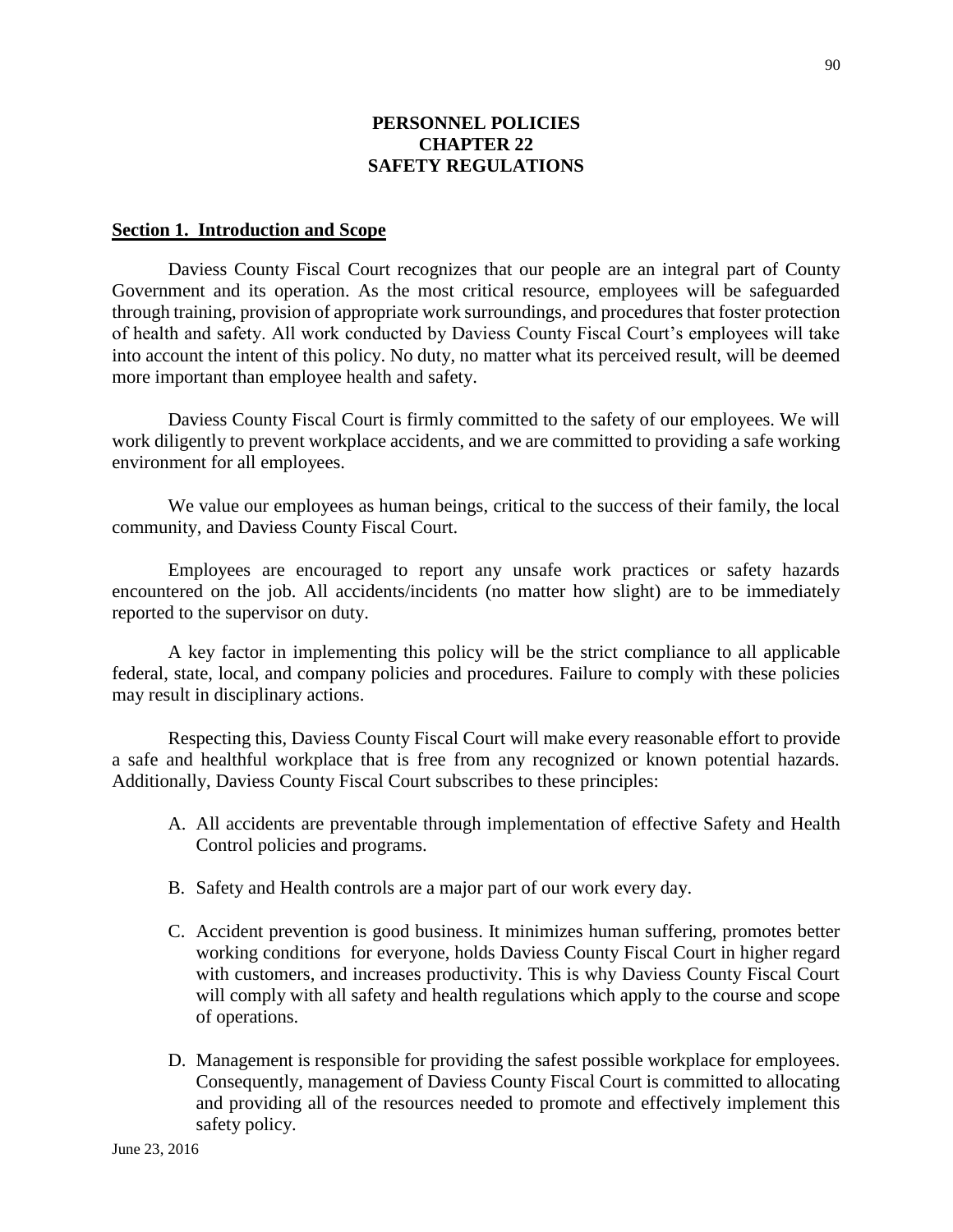- E. Employees are responsible for following safe work practices and company rules, and for preventing accidents and injuries. Management will establish lines of communication to solicit and receive comments, information, suggestions and assistance from employees where safety and health are concerned.
- F. Management and supervisors of Daviess County Fiscal Court will set an exemplary example with good attitudes and strong commitment to safety and health in the workplace. Toward this end, Management must monitor company safety and health performance, working environment and conditions to ensure that program objectives are achieved.
- G. Our safety program applies to all employees and persons affected or associated in any way by the scope of this business. Everyone's goal must be to constantly improve safety awareness and to prevent accidents and injuries.

 Everyone at Daviess County Fiscal Court must be involved and committed to safety. This must be a team effort. Together, we can prevent accidents and injuries. Together, we can keep each other safe and healthy in the work that provides our livelihood.

### **Section 2. Employee Safety Responsibilities**

The primary responsibility of the employees of Daviess County Fiscal Court is to perform his or her duties in a safe manner in order to prevent injury to themselves and others.

As a condition of employment, employees MUST become familiar with, observe, and obey Daviess County Fiscal Court's rules and established policies for health, safety, and preventing injuries while at work. Additionally, employees MUST learn the approved safe practices and procedures that apply to their work.

Before beginning special work or new assignments, an employee should review applicable and appropriate safety rules.

If an employee has any questions about how a task should be done safely, he or she is under instruction *NOT* to begin the task until he or she discusses the situation with his or her supervisor. Together, they will determine the safe way to do the job.

If, after discussing a safety situation with his or her supervisor, an employee still has questions or concerns, he or she is required to contact the Safety Coordinator in the Human Resources Department.

*NO EMPLOYEE IS EVER REQUIRED* to perform work that he or she believes is unsafe or that he or she thinks is likely to cause injury or a health risk to themselves or others.

### **Section 3. Employee Safety Rules**

A. Conduct: Horseplay, 'practical jokes,' etc. is forbidden. Employees are required to work in an injury free manner displaying accepted levels of behavior. Conduct which places the employee or others at risk, or which threatens or intimidates others is forbidden.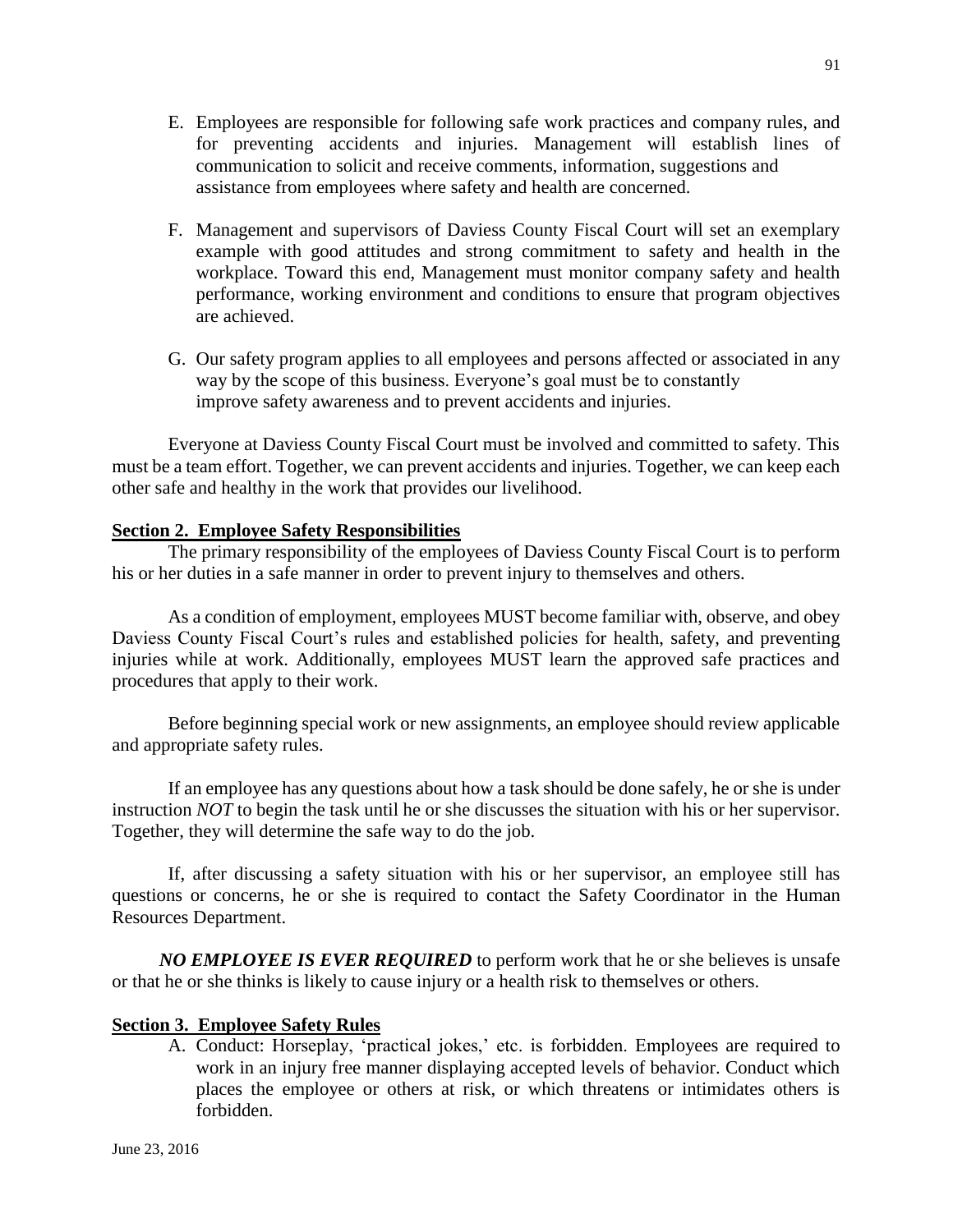- B. Drugs and Alcohol: Use and/or possession of illegal drugs or alcohol on company property or on company time are forbidden. Reporting for work while under the influence of illegal drugs or alcohol is forbidden.
- C. Housekeeping: The following areas must remain clear of obstructions:
	- 1. Aisles/exits
	- 2. Fire extinguishers and emergency equipment
	- 3. All electrical breakers, controls, and switches
	- 4. Eye wash/safety showers

You are responsible to keep your work area clean and safe. Clean-up several times throughout the day disposing of trash and waste in approved containers, wiping up any drips/spills immediately, and putting equipment and tools away as you are finished with them.

D. Injury Reporting: All work related injuries must be reported to your supervisor immediately. Failure to immediately report injuries can result in loss of Worker's Compensation benefits. After all medical appointments resulting from a work related injury, you must contact your supervisor to discuss your progress. You must also give your supervisor any paperwork that you received at the appointment.

Daviess County Fiscal Court provides Transitional Return to Work (light duty) jobs for persons injured at work. Transitional work is meant to allow the injured employee to heal under a doctor's care while she/he remains productive. Employees are required to return to work immediately upon release.

- E. Personal Protective Equipment (PPE): Inspect PPE prior to each use. Do not use damaged PPE. You are required to maintain and keep PPE clean.
	- 1. Safety Glasses must be worn at all times in designated areas in this facility.
	- 2. Hard Hats must be worn at all times in designated areas.
	- 3. Gloves work gloves must be worn at all times when handling sharp or rough stock, welding, or performing other jobs, which could cause hand injuries. Synthetic gloves must be worn when handling chemicals.
	- 4. Welding appropriate filter lens, welding helmet, gloves, and sleeves are required for welders at all times.
	- 5. Respirators only employees trained and authorized to use respirators are allowed to do so.
	- 6. Hearing Protection is required in areas where noise exposure is more than 90dBA. (85dBA if you already have experienced a hearing loss).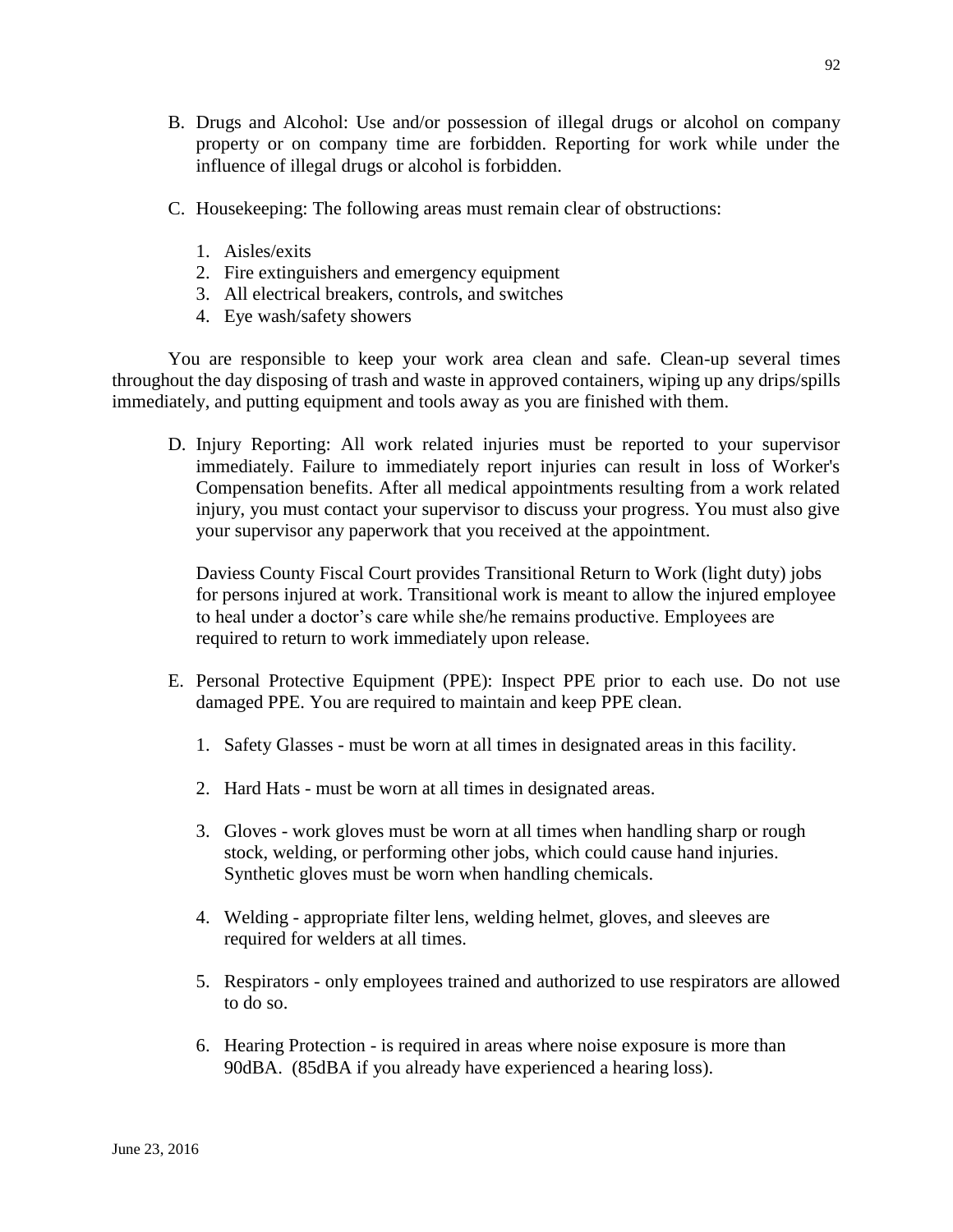- F. Equipment Operation**:** You must specifically be trained and authorized by your supervisor to operate the following:
	- 1. Company vehicles,
	- 2. Forklifts,
	- 3. Machine and power tools,
	- 4. Paint sprayers,
	- 5. Welders, and
	- 6. Cranes/hoists.

When operating machines, do not wear loose clothing, long hair should be tied up and back, remove jewelry, and sleeves should either be rolled all the way up or all the way down.

Never operate damaged or defective equipment. Turn the machine off and report it to your supervisor immediately.

Never tamper with, remove, or deactivate machine guards or controls designed to ensure safe operations.

Never reach into an operating machine or moving machine part.

- 1. Ladders:
	- a. Inspect all ladders prior to each use;
	- b. Ladders must be placed on secure footing;
	- c. Only one person is allowed on a ladder at one time;
	- d. Never stand on the top two steps of a stepladder;
	- e. Always maintain 3 point contact when working on ladders;
	- f. Never reach beyond arm length when working off of a ladder; and
	- g. Never use metal ladders when working on or around electrical equipment.
- 2. Cranes/Hoists/Lifting Devices:
	- h. Inspect all cranes, hoists and lifting devices (slings, hooks, etc.) prior to each use. Never use damaged equipment.
	- i. Never walk under a load suspended from a hoist or crane.
	- j. Keep all personnel clear of the 'fall zone' of the crane/hoist.
	- k. Know the weight of material being lifted. Never overload a crane/hoist.
- G. Lockout/Tagout prior to working on any machinery when guards are removed, every energy source (electrical, hydraulic, chemical, mechanical, etc.) must be deactivated, stored energy dissipated, and the control locked in the off (safe) position. Never remove or tamper with a lockout performed by another employee or contractor. A lockout could consist of a lock applied to a control such as a switch, breaker, or valve. A tag containing words such as "DANGER DO NOT OPERATE" may also be used for lockout. If you see the lock, the tag, or both applied to an energy control device it means, "keep your hands off."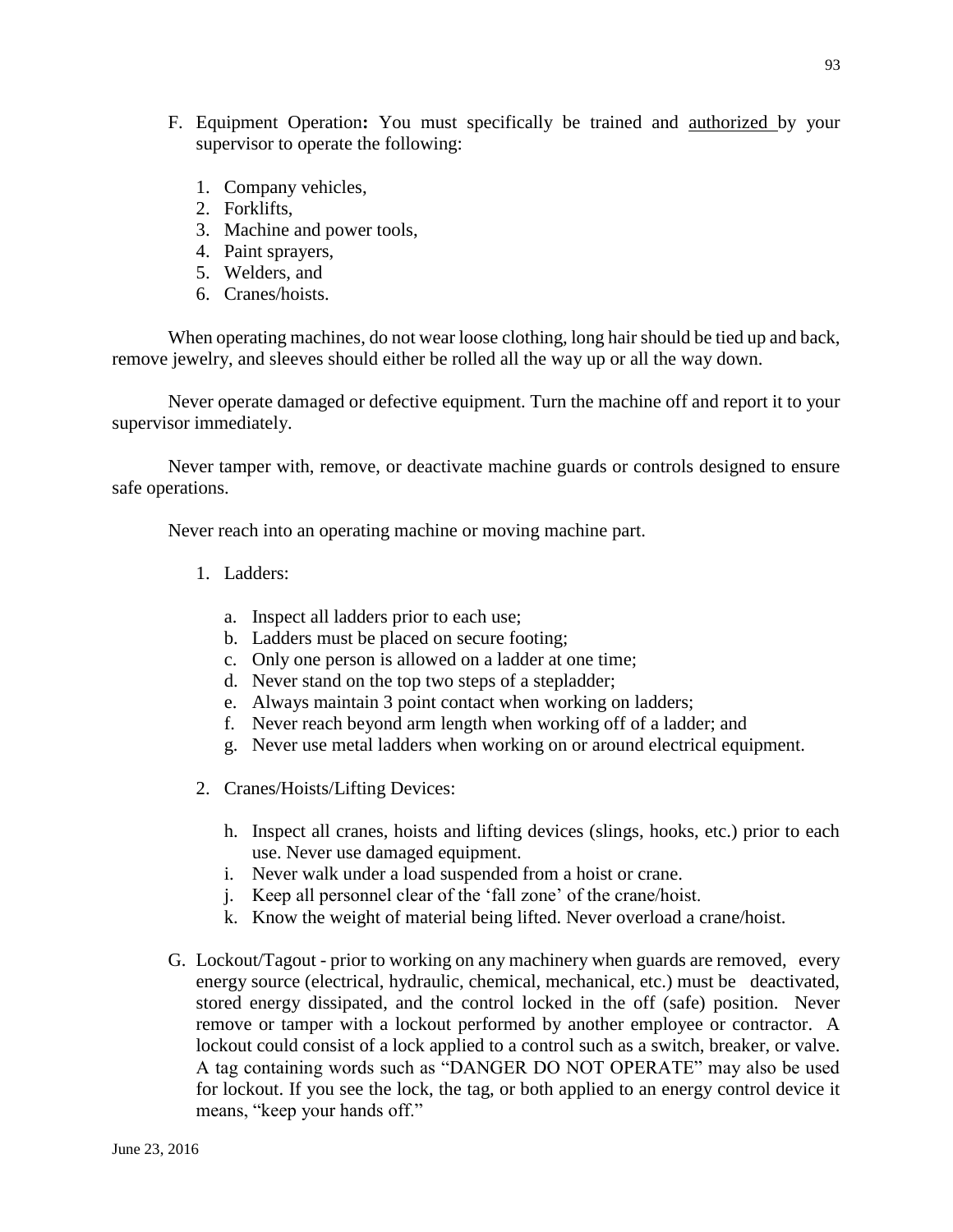- H. Hazard Communication:
	- 1. All chemical containers must be labeled to identify contents and hazards. Most labels use numbers to rank the hazard level in three important areas:
		- FIRE (red background color) will the material burn?
		- HEALTH (blue background) is the material dangerous to my body?
		- REACTIVITY (yellow background) is the material dangerously unstable?

After each hazard (Fire, Health, Reactivity) a number from 1-4 will be assigned. The numbers reflects the degree (or amount) of hazard:

- -0 Minimal
- -1 Slight
- -2 Moderate
- -3 Serious
- -4 Severe
- 2. A Material Safety Data Sheet (MSDS) must be secured for all chemicals purchased or brought on site. You have a right to access MSDSs - ask your supervisor.
- 3. Follow all label and MSDS instructions including amount instructions.
- 4. Do not mix chemicals unless authorized to do so.
- 5. Keep all chemicals in closed containers.
- 6. Store all flammable liquids in safety cabinets or safety cans. Never use flammable chemicals around ignition sources such as smokers, pilot lights, or arcing/sparking electrical equipment.
- 7. Wear required Personal Protective Equipment and minimize contact with the chemical.
- 8. Do not eat, drink, or smoke while using chemicals. Always wash your hands after handling chemicals.
- I. Confined Space Entry only trained and authorized employees are permitted to enter confined spaces. If you believe that your job requires confined space entry, contact your supervisor prior to undertaking the work. (Confined spaces are areas not meant for human occupancy, have limited means of entry/exit, and have electrical, chemical, thermal, atmosphere, or entrapment hazards).
- J. Emergencies:
	- 1. In the event of any serious injury or fire, call 911. Send someone to the facility entrance to meet the Fire Department. If in doubt, call 911.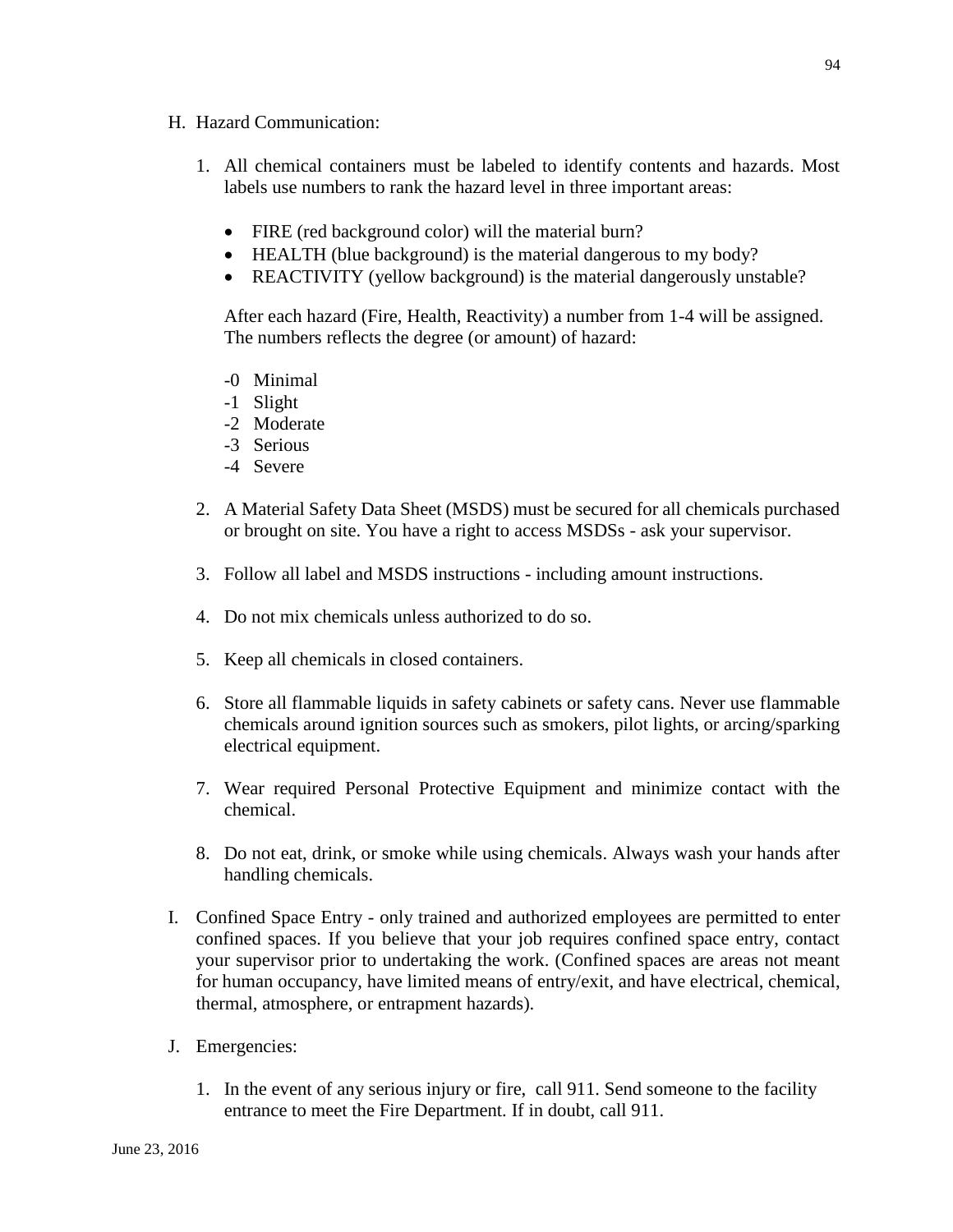2. Upon discovering a fire, alert others in immediate danger and initiate facility wide fire alarm.

3. When the evacuation signal is given, all employees should immediately turn off equipment, close doors, and evacuate to their designated evacuation areas. Attendance will be taken to account for all personnel. Stay together in the group until further instructions are received.

- 4. Do not attempt to fight any fire which is uncontained, too hot, too smoky, or if you are too frightened.
- 5. To use a fire extinguisher, remember PASS:
	- $P =$  Pull (the safety pin)
	- $\bullet$  A = Aim (at the base of the fire)
	- $S = \text{Squeeze}$  (the lever)
	- $\bullet$  S = Sweep (side to side)

If you use a fire extinguisher, remember:

- Stay low,
- Keep yourself between the fire and an exit,
- Do not turn your back on a fire, and
- Immediately report the use to your supervisor.

Do not touch blood or any other bodily fluid during or following an incident. If you are trained to administer first aid, gloves and other barriers are located with the first aid equipment. If you think that you have been exposed to bodily fluid, notify your supervisor immediately.

- K. Company Vehicles and Driver Safety:
	- 1. Only employees authorized by Daviess County Fiscal Court are permitted to operate Daviess County Fiscal Court vehicles.
	- 2. No 'side trips' or personal use of company vehicles are permitted.
	- 3. Seat belts/shoulder harnesses must be worn whenever the vehicle is in motion.
	- 4. All local and state traffic regulations and signs must be followed.
	- 5. No unauthorized riders (hitchhikers, etc.) are allowed.
	- 6. All moving violations resulting in points being assigned to your license must be reported to your supervisor.
	- 7. Driving while under the influence of alcohol or other drugs is forbidden.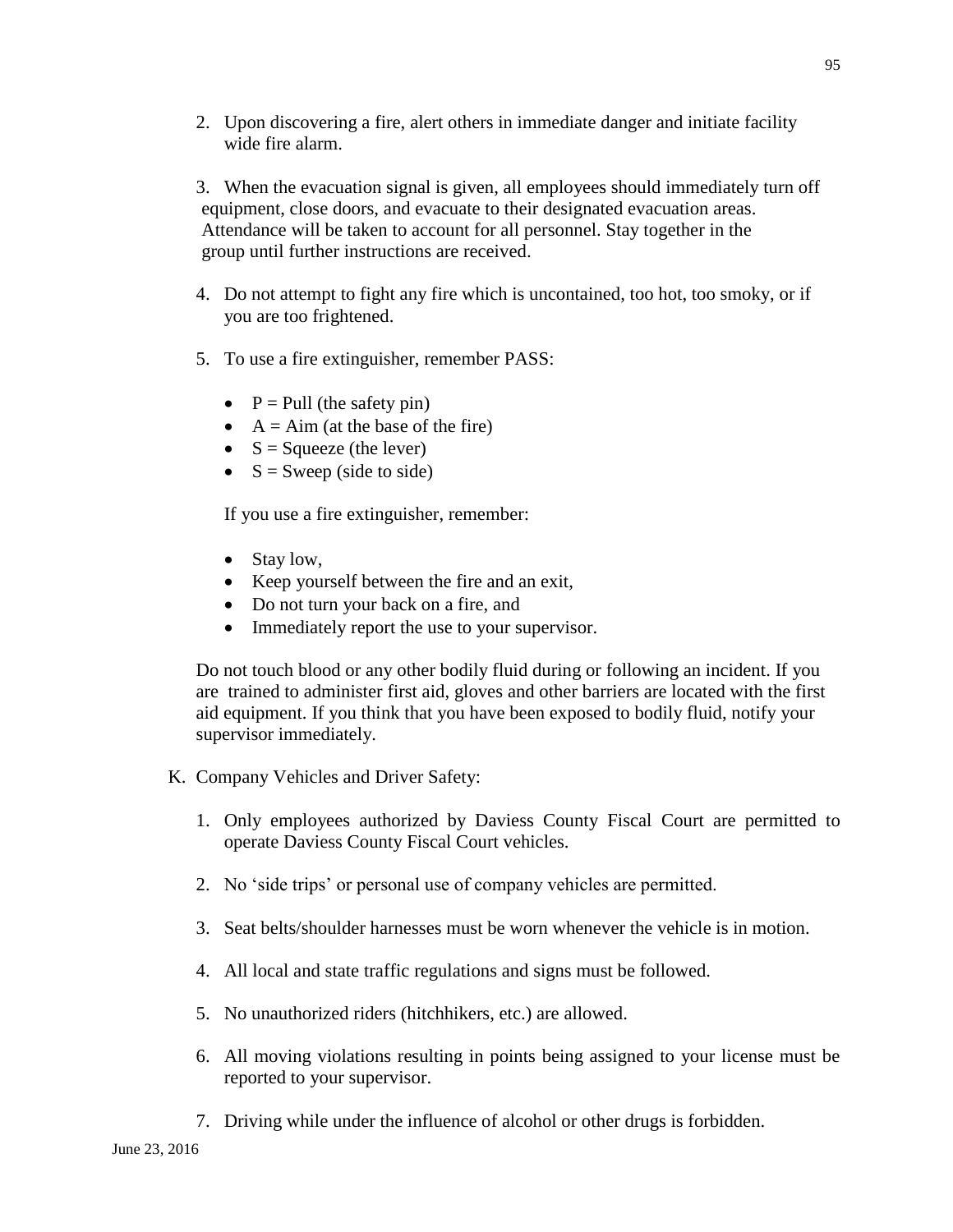8. No driver shall use a hand-held mobile telephone while driving a commercial motor vehicle.

# L. Electrical Safety:

- 1. Never operate or tamper with the electrical main switch or breakers. You are authorized only to operate switches/disconnects on/for individual machines.
- 2. Report all electrical problems and suspected problems to your supervisor.
- 3. All junction boxes, control boxes, connections, and other wiring must have covers securely installed to prevent accidental contact.
- 4. Inspect all plugs, cords, and portable equipment prior to use.
- 5. Report any damaged electrical equipment to your supervisor. Only authorized personnel are permitted to make repairs.
- 6. Extension cords are to be used only for temporary applications. Never stretch cords across aisles or areas where others may trip over them. Do not attach extension cords to the building or run them under rugs/mats or through walls.
- 7. Any personal electrical devices must be approved by Daviess County Fiscal Court prior to use.

### M. Lifting:

- 1. If you need help moving material, ask for it.
- 2. When you lift, use your leg muscles by squatting close to the load, preserving the curve in your back, spreading your feet, and lifting with your legs, keeping the load close to your body.
- 3. When you turn holding an object, move your feet, do not twist.
- N. Staying Safe Report any unsafe conditions or situations to your supervisor. If you have suggestions on improving any aspect of safety in the facility, discuss it. If you are ever unsure of how to operate a piece of equipment or complete an assignment, ask for help. Asking for help when you are unsure reduces the chance of being injured.

These rules have been established to help you stay safe and injury free. Violation of the above rules, or conduct that does not meet minimum accepted work standards, will result in discipline up to and including discharge.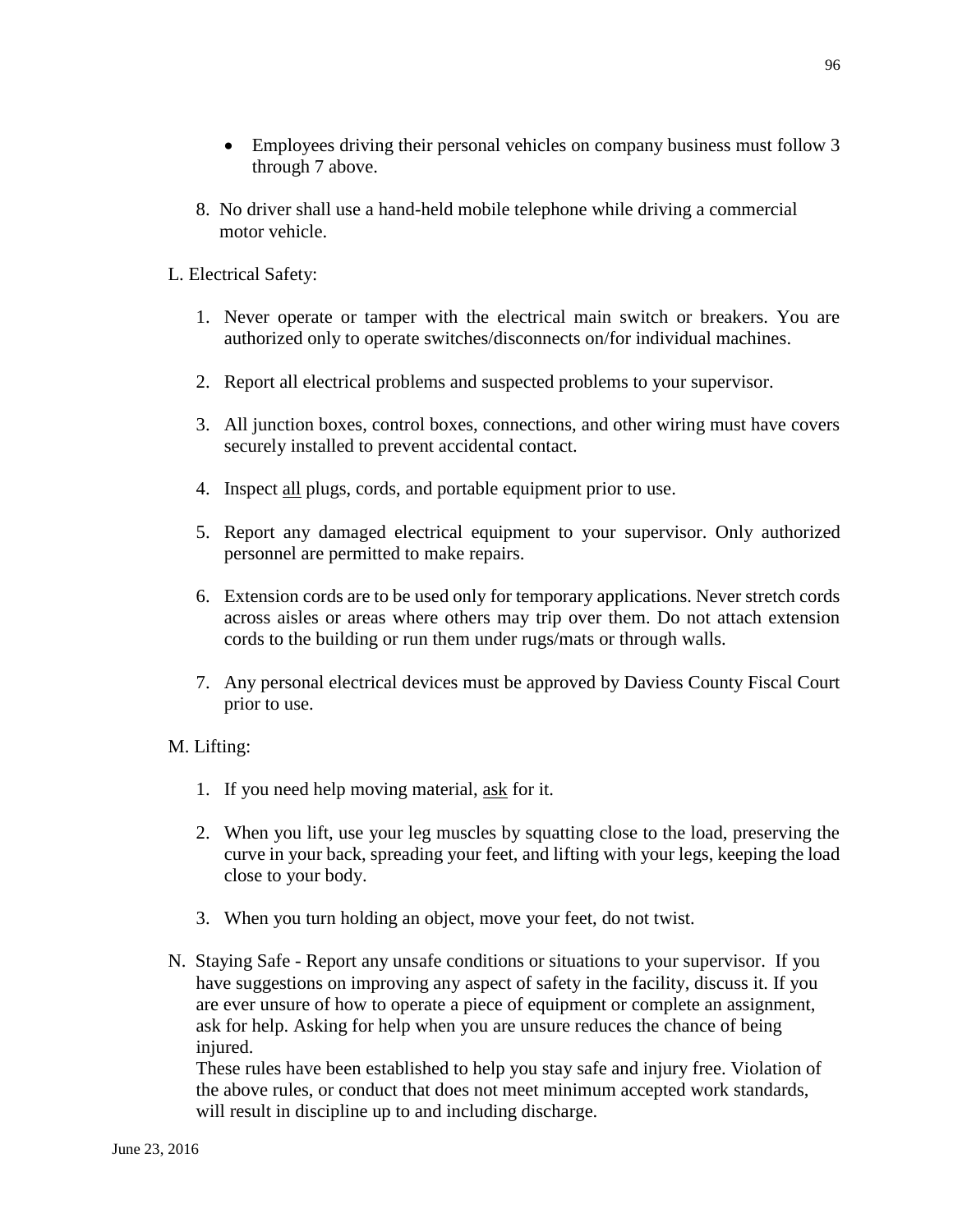When working at a customer location, employees are required to follow the above rules as well as all customer rules and procedures and work in a manner which reflects positively on the Court. Before operating any equipment at a customer location, permission must be secured from the customer contact.

### **Section 4. Reporting Injuries**

- A. Any work related injury or suspected injury must be reported immediately to your supervisor and to Human Resources. A Report of Injury form must be completed. Failure to promptly report an injury can result in disciplinary actions.
- B. Human Resources will issue a form for the injured employee to take to the treating medical practitioner. The employee must return this form to Human Resources by the next business day.
- C. After each appointment, the employee must report to his/her supervisor and Human Resources to review progress.
- D. Daviess County Fiscal Court may provide light duty work, if available, for employees recovering from work related injury. If light duty work is available, employees are required to return to light duty work immediately upon release.
- E. An accident investigation will be conducted to determine the root cause of the accident. The injured employee will be asked to participate in the investigation.
- F. Employees are urged to report hazardous conditions and "near miss" incidents to their supervisors before injuries result.
- G. Any attempt to defraud Daviess County Fiscal Court with a false workers' compensation claim will result in disciplinary action. The case can also be referred to the district attorney for possible prosecution.

#### **Section 5. Return to Work Program**

It is our goal to prevent work-related injuries from happening. We are always concerned when one of our employees is injured or ill due to a work-related condition. We believe that such absences cost both Daviess County Fiscal Court and its employee. We want our injured employees to get the best possible medical treatment immediately to assure the earliest possible recovery and return to work.

Daviess County Fiscal Court has a workers' compensation program available for employees who have suffered work-related injuries. The program's administrator will determine, based upon their guidelines, whether you are eligible for wage loss or medical expenses under that program.

Daviess County Fiscal Court wants to provide meaningful work activity for eligible employees who become unable to perform all or portions of their regular work assignment. Thus, we have implemented a Transitional Duty program (light duty). Transitional Duty, when available, is a temporary program, not to exceed six months.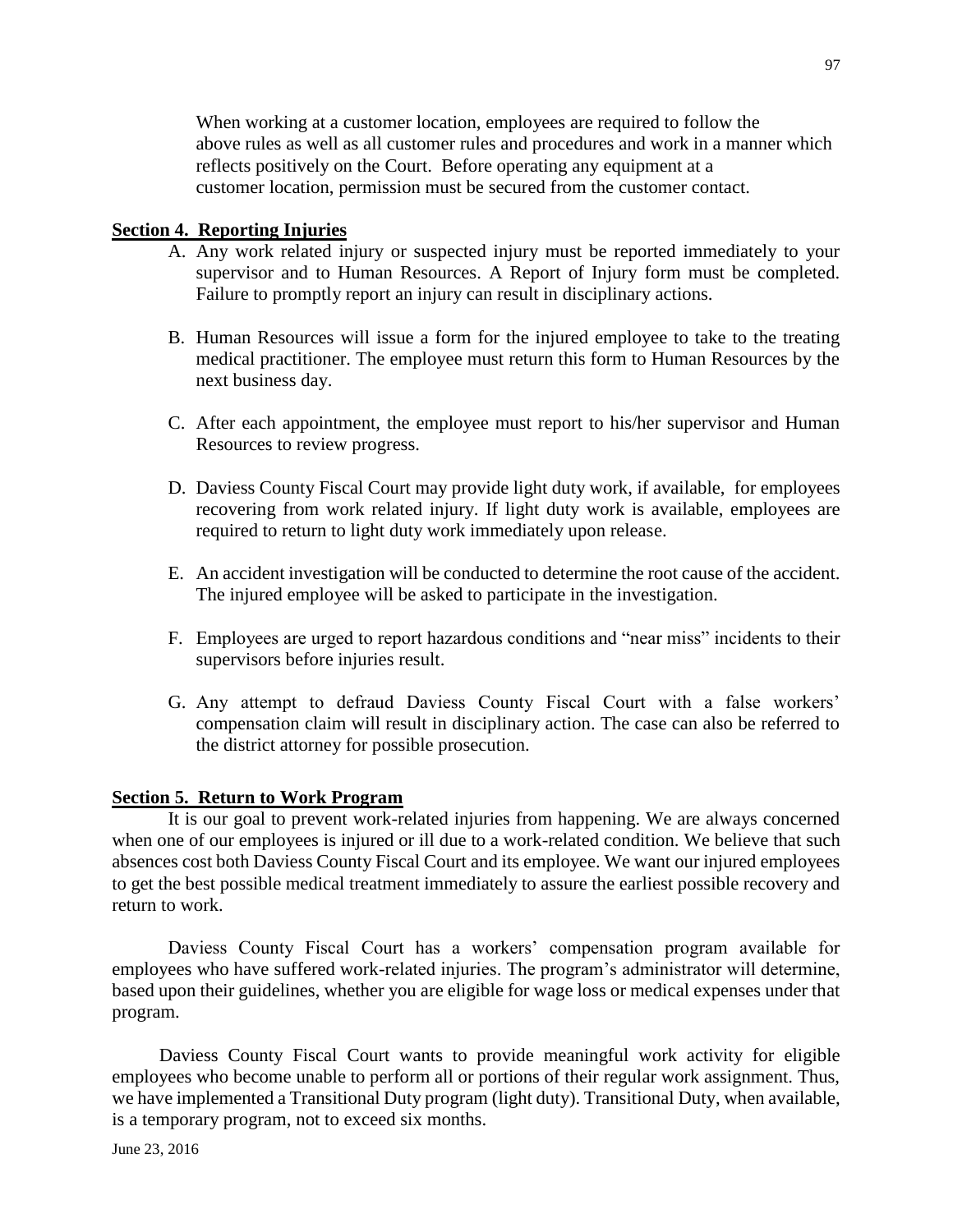#### **Section 6. Employee Procedures**

- A. All work-related injuries should always be reported immediately to your supervisor no later than the end of the shift on which the injury occurs.
- B. If a post accident drug screen is not performed the same day as the injury, the employee will only be paid up to one hour while taking time out to have the drug screen sample collected.
- C. You must complete and sign an Injury Report.
- D. When medical treatment is sought, the injured employee must advise their supervisor that they are seeking treatment and obtain a Transitional Duty Evaluation form. Regardless of their choice of physicians, the Transitional Duty Evaluation form must be completed for each practitioner visit. Daviess County Fiscal Court will not accept a general note stating that you are only to be off of work.
- E. Under this program, temporary transitional work is available for up to sixty (60) days (with a review of your progress every 30 days) while you are temporarily unable to work in your regular job capacity. Transitional duty beyond sixty (60) days, up to a maximum of six (6) months, will be evaluated on a case-by-case basis.

### **Section 7. Return to Work Procedures**

- A. If you are unable to return to your regular job, but are capable of performing transitional duty, you must return to transitional duty. Failure to do so will result in your not being eligible for full disability benefits under the worker's compensation program and may result in disqualification for certain employee benefits and in some cases be a basis for termination.
- B. Employees who are unable to work and whose absences Daviess County Fiscal Court approves must keep us informed on a weekly basis of their status. Failure to do so will result in a reduction in benefits available and discipline up to and including termination from employment.
- C. If you are unable to return to your regular job or transitional duty, your absence must be approved under the Family Medical Leave program. For this purpose, you need to complete a Family Medical Leave Request form and submit it to the Human Resources Department. You must also have your practitioner complete both the Transitional Duty Evaluation and Medical Certification form.
- D. Employees who are not eligible for leave under the Family Medical Leave Act (FMLA) must return to transitional duty or regular work if at all possible. If you are unable to return to any available work, your job position may be filled after a reasonable time. When able to do so, you will be entitled to return to a suitable position, if available and consistent with any limitations. However, you must keep us regularly informed of your status and any changes in your condition.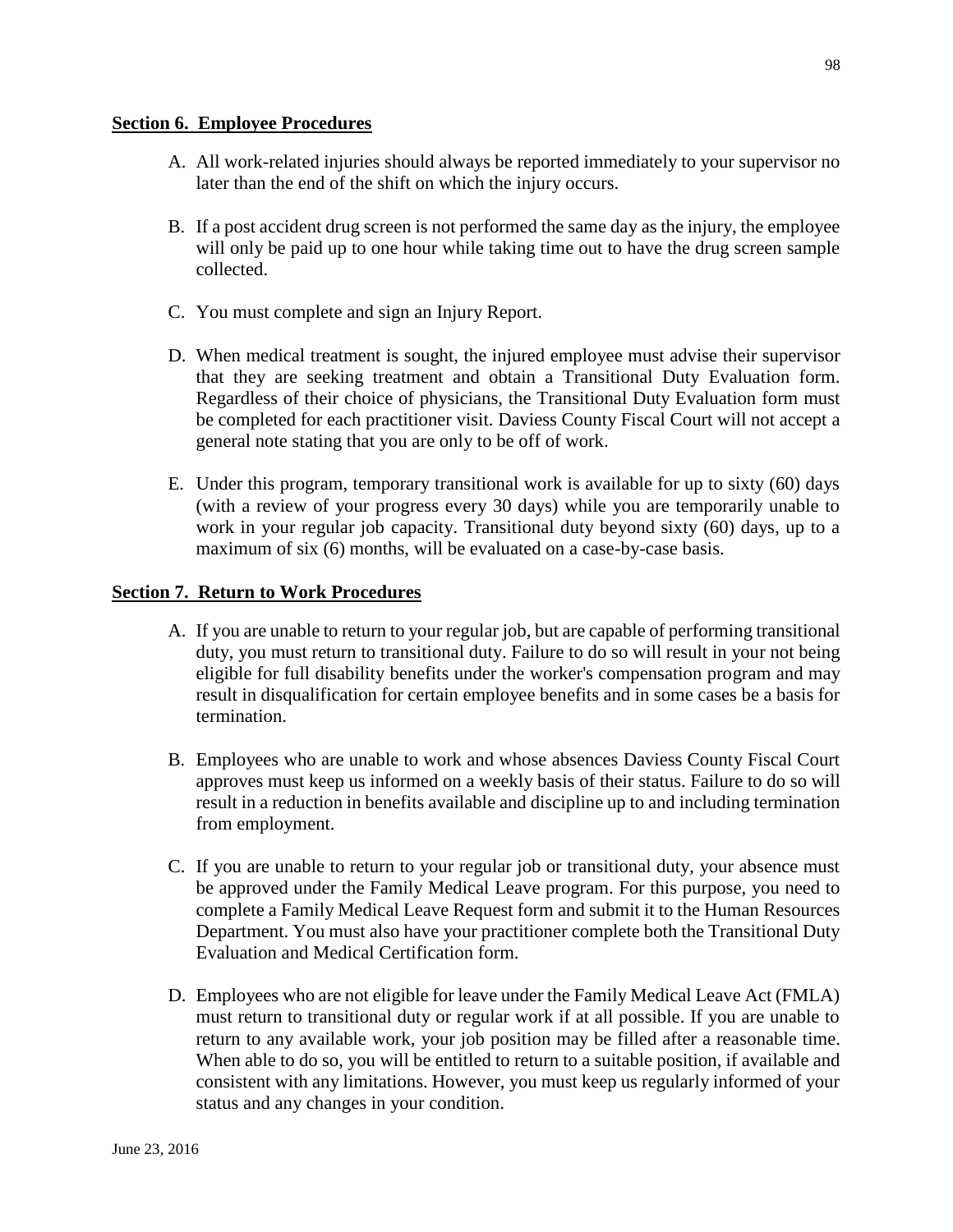- E. Employees must provide a Transitional Duty Evaluation form indicating they are capable of returning to full duty. Permanent restrictions will be evaluated on a case-bycase basis and relate to the performance of essential job functions. No permanent light duty positions will be created.
- F. Cooperate with our third party administrator and provide accurate and complete information as soon as possible so that you receive all benefits to which you are entitled. If you have problems or concerns, please contact the Human Resources Department.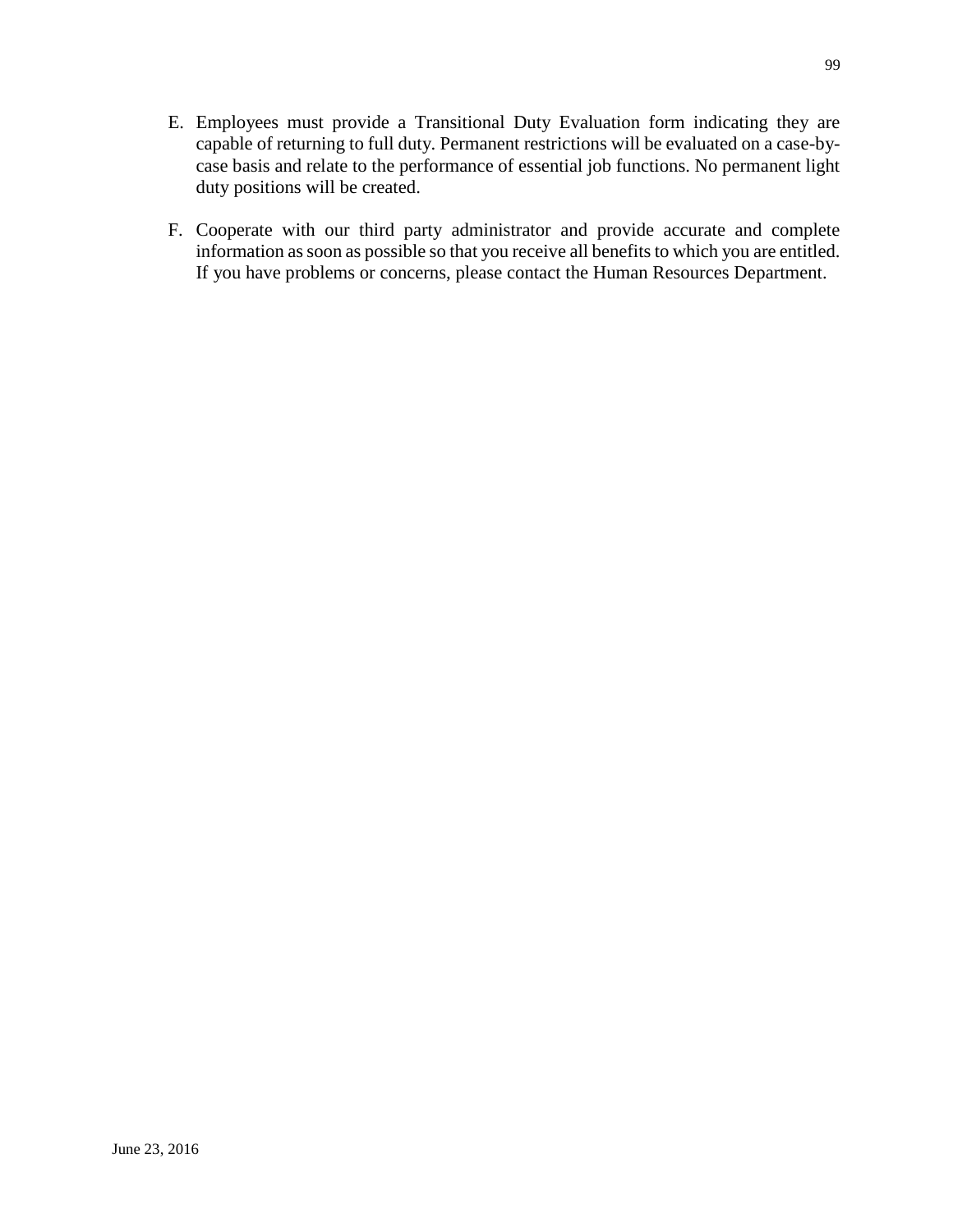### **PERSONNEL POLICIES CHAPTER 23 HARASSMENT POLICY**

It is Daviess County Fiscal Court's policy to provide and maintain a work environment which is free of discrimination and harassment. Harassing conduct that affects tangible job benefits, that interferes with an individual's work performance, or that creates an intimidating, hostile, or offensive working environment by anyone, including any supervisor, co-worker, vendor, client, or citizen will not be tolerated.

#### **Section 1. Definition of Harassment**

Harassment is defined as discrimination on the basis of race, color, religion, gender, national origin, age, or disability. It constitutes discrimination on the terms, conditions, and privileges of employment. Harassment is verbal, physical, or visual conduct that denigrates or shows hostility or aversion toward an individual because of his/her race, color, religion, gender, national origin, age, or disability, or that of his/her relatives, friends and associates and that:

- A. Has the purpose or effect of creating an intimidating, hostile or offensive work environment
- B. Has the purpose or effect of unreasonably interfering with an individual's work performance
- C. Otherwise adversely affects an individual's employment opportunities

Harassing conduct includes, but is not limited to, the following:

- A. Epithets, slurs, negative stereotyping or threatening, intimidating or hostile acts that relate to race, color, religion, gender, national origin, age or disability.
- B. Written or graphic material that denigrates or shows hostility or aversion toward an individual or group because of race, color, religion, gender, national origin, age or disability that is placed on walls, bulletin boards, or elsewhere on the employer's premises or circulated in the workplace.

#### **Section 2. Harassment Complaint Procedures**

Employees encountering harassment should tell the offending person that their actions are inappropriate and offensive. The employee shall document all incidents of harassment in order to provide the fullest basis for investigation. In addition, the employee shall notify his or her supervisor of harassment and appropriate investigative and disciplinary measures may be initiated.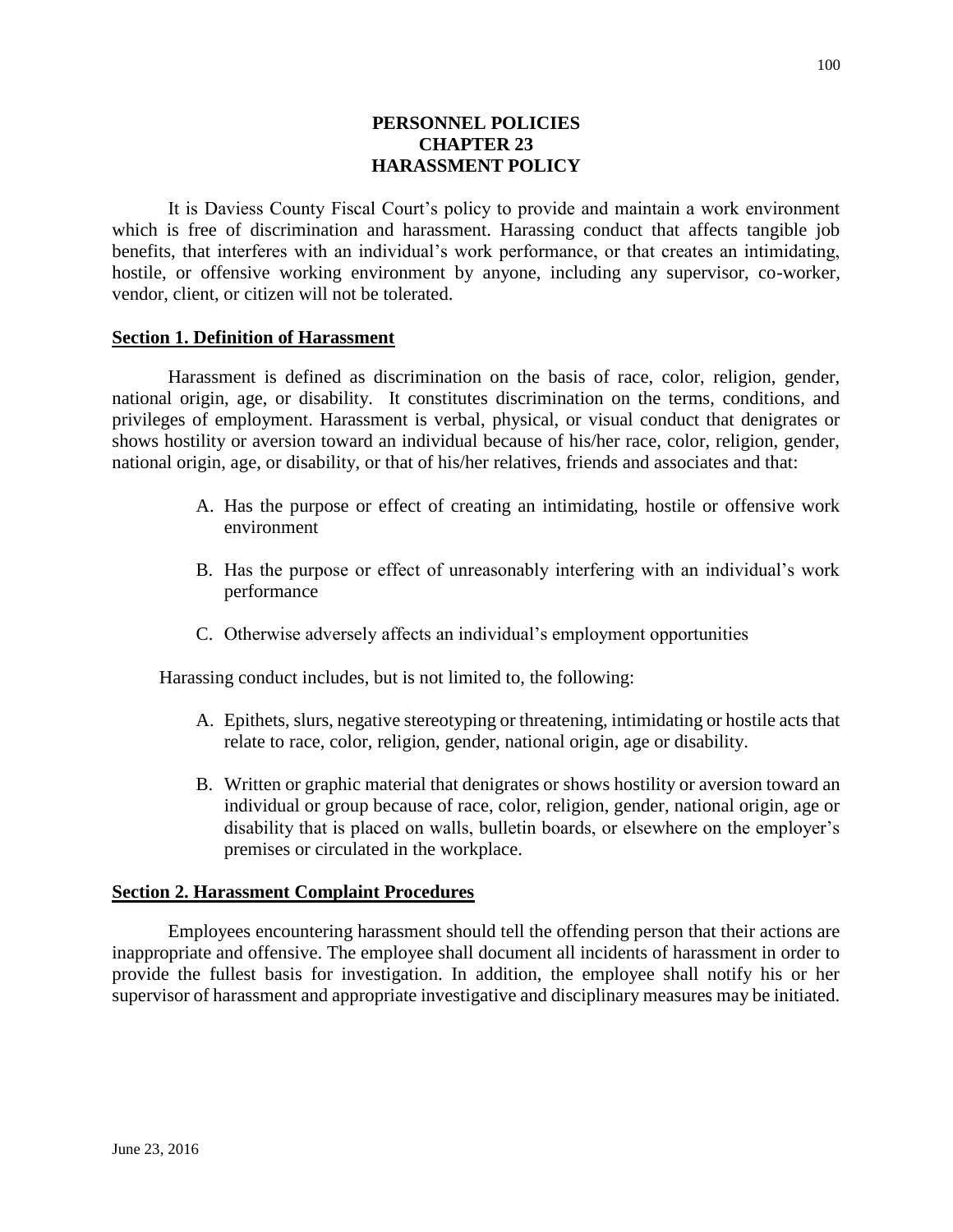#### **Section 3. Definition of Sexual Harassment**

Inappropriate sexual advances, requests for sexual favors, and other physical, verbal or visual conduct based on sex constitutes sexual harassment when:

- A. Submission to such conduct is either explicitly or implicitly made a term or condition of an individual's employment
- B. Submission to or rejection of such conduct by an individual is used as a basis for employment decisions affecting such individual

Such conduct has the purpose or effect of reasonably interfering with an individual's work performance or creating an intimidating, hostile, or offensive working environment.

Sexual harassment may include explicit sexual propositions, sexual innuendo, suggestive comments, sexual oriented kidding or teasing, practical jokes, jokes about gender specific traits, foul or obscene printed or visual material, and physical contact, such as patting, pinching, or brushing against another person's body.

#### **Section 4. Sexual Harassment Complaint Procedures**

All employees are responsible for helping to assure we avoid harassment and have the responsibility for reporting any occurrence of harassment or sexual harassment. Employees who feel that they have experienced or witnessed harassment must notify either the immediate supervisor, the Human Resource Manager or the County Judge/Executive. Reports are to be made as soon as practicable within 24 hours and preferably in writing. Oral reports, however, will also be taken in the case of unusually sensitive circumstances.

The County's policy is to investigate all such complaints. To the fullest extent practicable, the County will keep complaints and the terms of their resolution confidential. If an investigation confirms that harassment has occurred, the County will take corrective action in accordance with the nature and extent of the offense. The County also prohibits retaliation against any employee bringing a claim of sexual harassment.

The Human Resource Manager shall review the findings of the investigation with the complainant at the conclusion of the investigation. Any employee found guilty of harassing another employee will be subject to disciplinary action in accordance with Daviess County Fiscal Court's Employee Disciplinary Actions, Chapter 8.

The Daviess County Fiscal Court recognizes that false accusations of harassment and sexual harassment can have a serious effect on innocent people. Individuals falsely accusing another of harassment or sexual harassment will be disciplined in accordance with the nature and extent of his/her false accusation.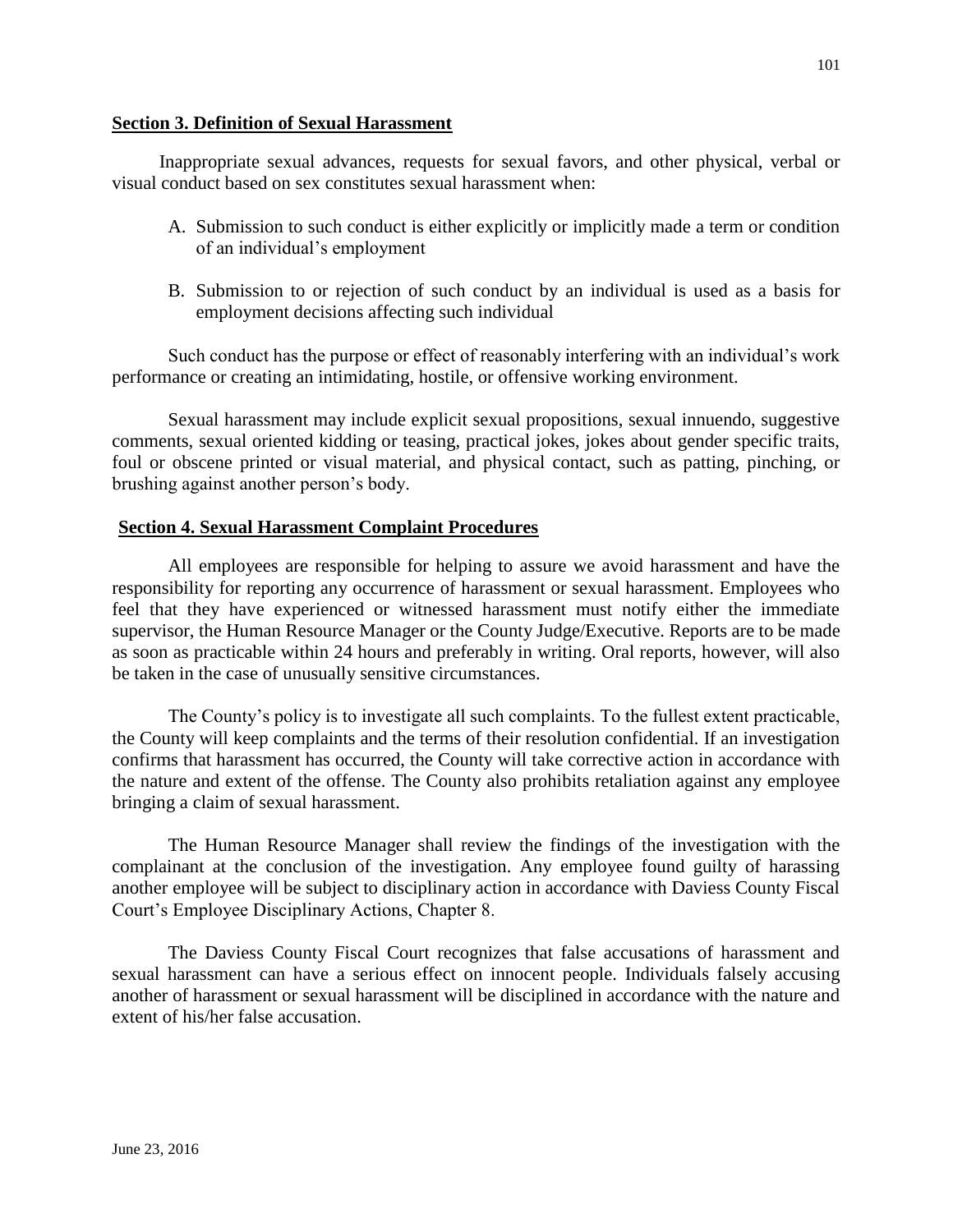### **PERSONNEL POLICIES CHAPTER 24 CREDIT UNION**

Employees of the Daviess County Fiscal Court have the privilege to become members of the Owensboro Federal Employees Credit Union. The OFECU has the capabilities to handle savings accounts, checking accounts, and to make loans of all kinds, all which can be paid through payroll deductions.

To become a member of the Credit Union or for more information, contact the Human Resource Manager or the manager of the OFECU.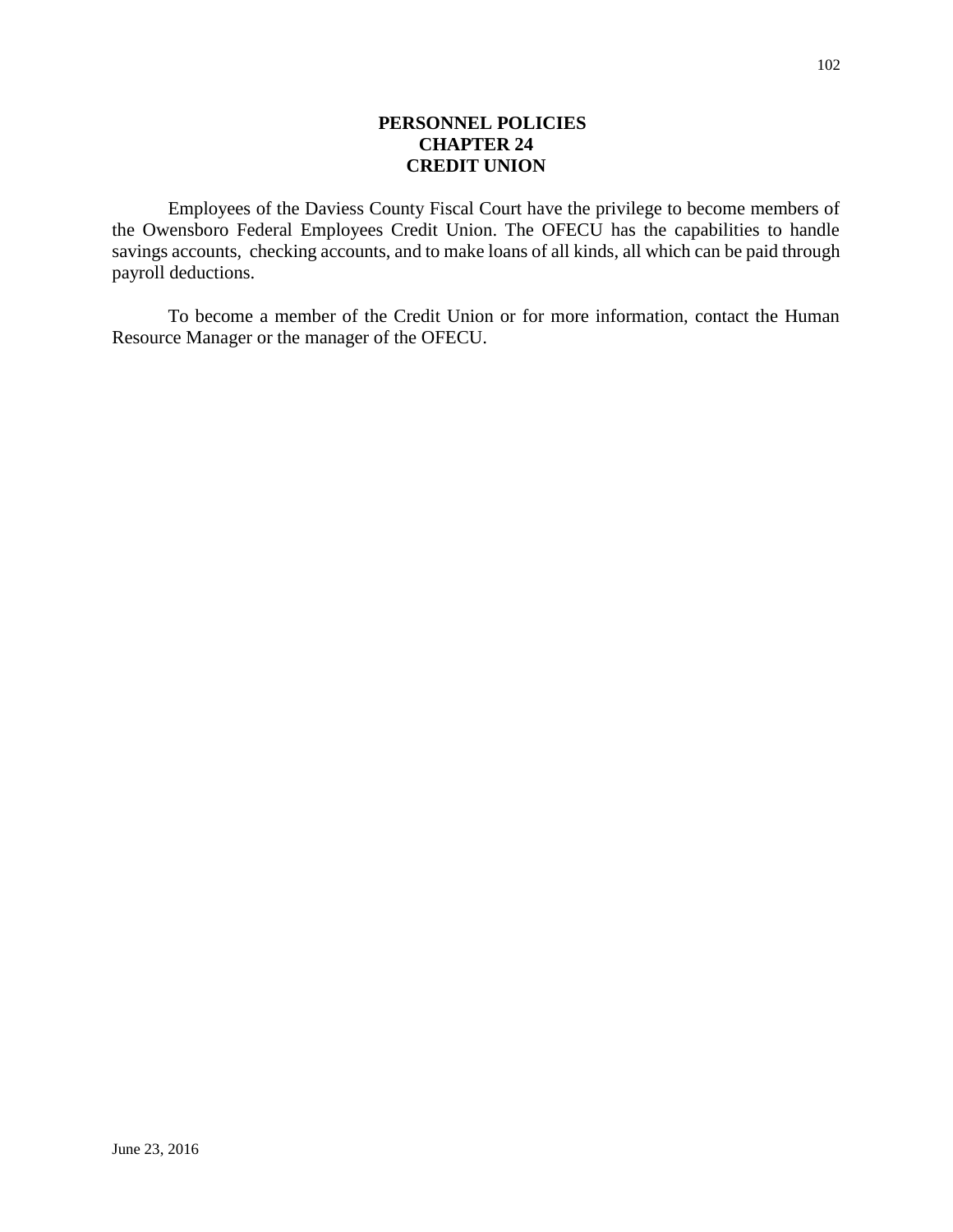### **PERSONNEL POLICIES CHAPTER 25 POLITICAL ACTIVITIES**

Employees of the Daviess County Fiscal Court and all its entities shall not be appointed or retained on the basis of their political activity.

Employees of the Daviess County Fiscal Court shall not be ordered to take part in political campaigns, to solicit votes, to levy, contribute, or solicit funds, or support for the purpose of supporting or opposing the appointment or election of candidates for any office.

No Fiscal Court employee shall actively advocate or oppose the candidacy of any individual for nomination or election to any office during working hours or performance on behalf and for the County of Daviess, but an employee may and should participate in the political affairs of our community as long as such participation does not adversely affect performance as a Fiscal Court employee. No signs or stickers advocating the political candidacy of an individual or office are to be placed on county vehicles or county property. Employees of Daviess County Fiscal Court may not park personal vehicles on county property displaying signs and other propaganda beyond bumper stickers advocating the political candidacy of an individual or office at any time nor shall any county employee drive their personal vehicle displaying signs and other propaganda beyond bumper stickers advocating the political candidacy of any individual or office while conducting county business. (Effective 06/04/2015) Employees are prohibited from wearing political buttons or any other material advocating the political candidacy of any political party or individual while on official county business or while wearing a county uniform.

Failure to comply with these provisions is grounds for disciplinary action and/or dismissal.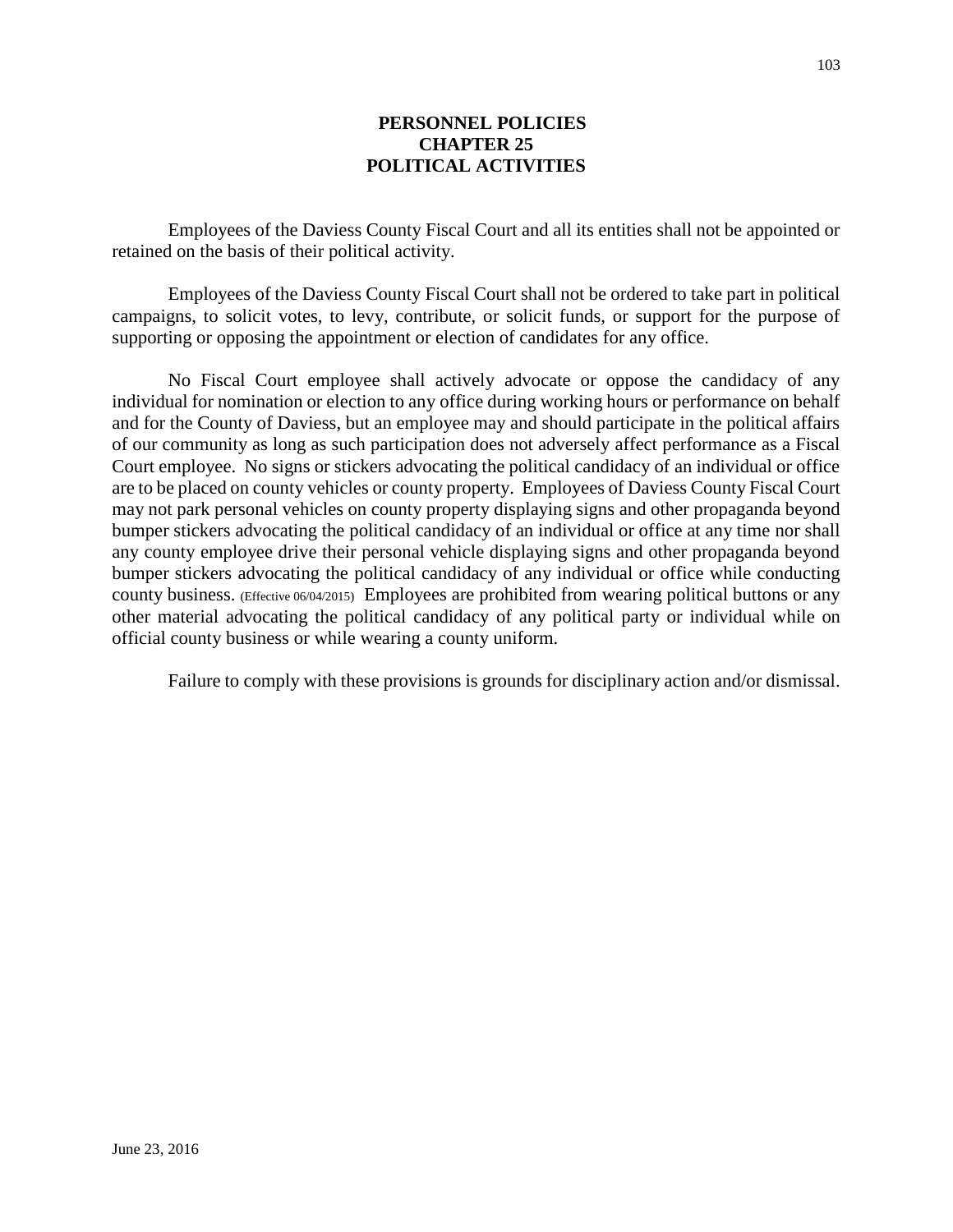#### **PERSONNEL POLICIES CHAPTER 26 CIVIL RIGHTS COMPLIANCE**

The Daviess County Fiscal Court shall operate in compliance with the regulations issued by the U.S. Department of Commerce implementing the Civil Rights Act of 1964 and all requirements attendant thereto, and designated as Part 8 of Subtitle A of Title 15 of the Code of Federal Regulations, which prohibits discrimination on the basis of race, religion, color, sex, age, national origin, or disability.

The Civil Rights Act of 1991, in terms of coverage, amended Section 1981 to provide all types of employment decisions or practices claimed to be racially biased are actionable under Section 1981. Such decisions or practices include discharges, impositions of discipline, famishing of unequal benefits, or claims of racial harassment, as well as refusals to hire or promote.

The Act of 1991 amends the coverage of Title VU to make it unlawful in connection with the selection of applicants for employment or promotion, to adjust the scores of, use different cutoff scores for, or alter the results of employment related tests based on the race, color, religion, sex, or national origin of the test taker. This outlaws the practice of treating the test scores of minority applicants differently (i.e., race naming) in order to increase the pool of minority candidates.

The 1991 Act also amends both Title VE and the Americans with Disabilities Act to cover U.S. citizens employed overseas by U.S. controlled companies, unless such coverage would violate the law of the foreign country.

The 1991 Act extends anti-discrimination protection to, and provides varying procedural remedies for employees of the U. S. House of Representatives, the U.S. Senate, various agencies set up by Congress, appointees of the President, and appointees of State or locally elected officials.

The Act also is not to be considered to affect court-ordered remedies, affirmation-native action, or conciliation agreements that are in accordance with the law.

Additionally, it is a fundamental policy of the Daviess County Fiscal Court to provide equal opportunity to all its employees and applicants for employment and to assure that there will not be discrimination against any persons on grounds of color, religion, sex, national origin, age, physical or mental disability or any other characteristic protected by law.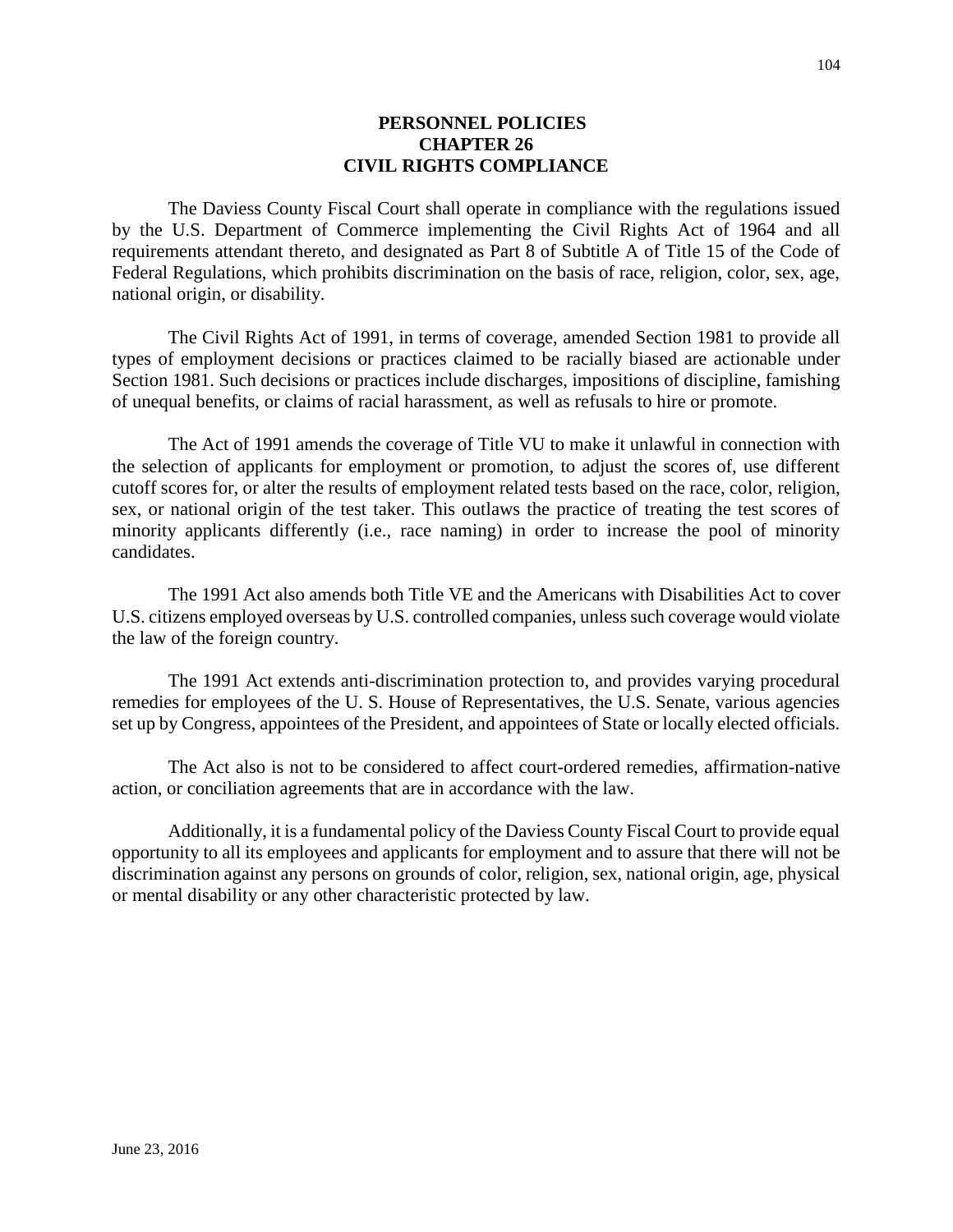### **PERSONNEL POLICIES CHAPTER 27 WEAPONS POLICY**

The Daviess County Fiscal Court wishes to maintain a safe working environment. Therefore, employees on duty (excluding law enforcement officers) are prohibited from possessing any firearm or deadly weapon on or about their person.

Employees not on duty are prohibited from possessing firearms or deadly weapons on or about their person in any building owned by Daviess County with the exception of the Daviess County Gun Club.

Violation of this policy may result in disciplinary actions up to or including dismissal.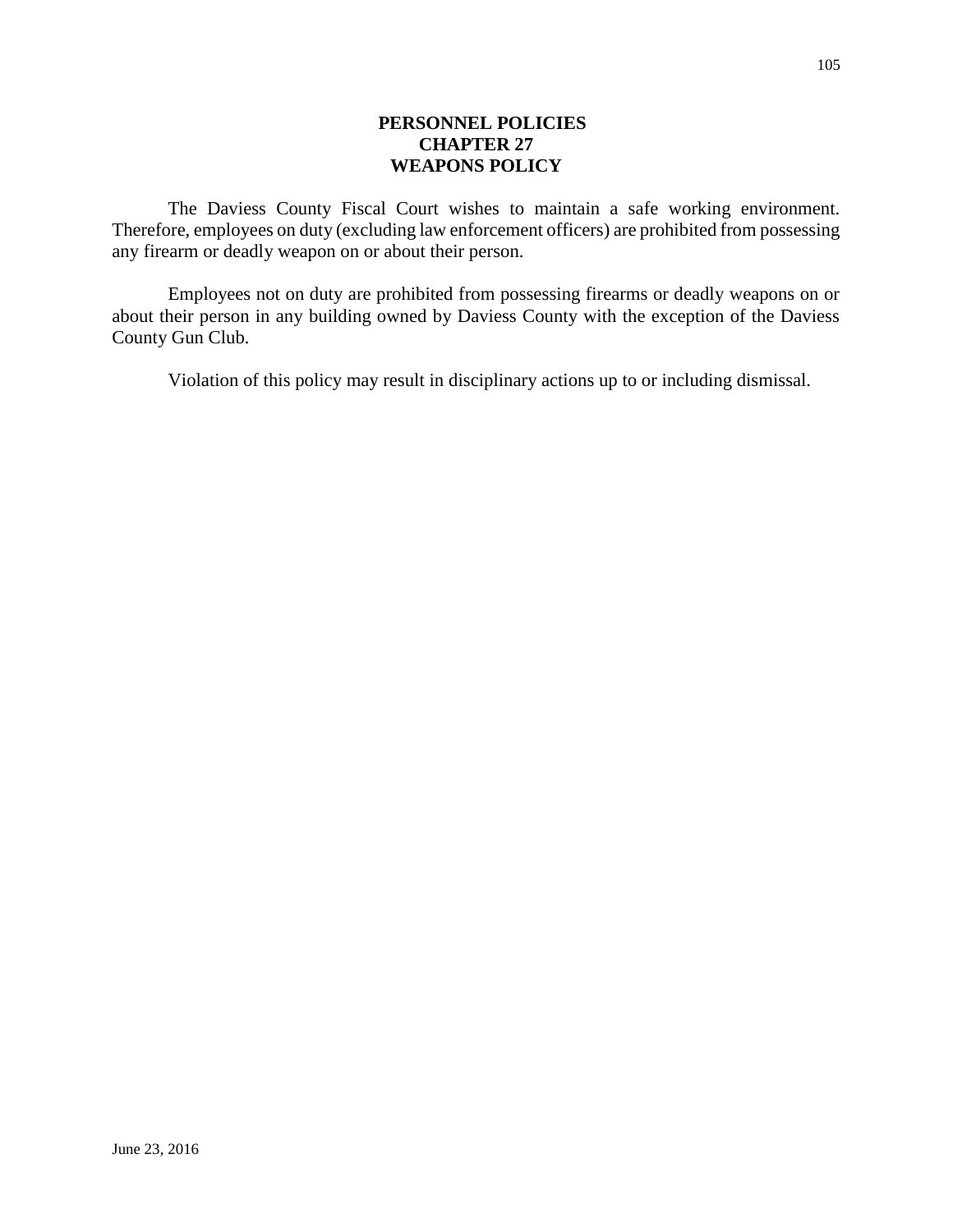### **PERSONNEL POLICIES CHAPTER 28 COMPUTER USE POLICY**

This policy establishes guidelines for the appropriate use of computer equipment, software, and networks owned or operated by the Daviess County Fiscal Court. Access to the Court's information systems is granted to all Court employees with the stipulation that they follow these guidelines and abide by local, state, and federal laws.

#### **Section 1. Using Computer Resources**

- A. Daviess County Fiscal Court resources are provided to employees for the purpose of research, service, and other work-related activities. All computer users are responsible for assuring that use of computer resources is related to the purposes established herein.
	- 1. Computer accounts, passwords, and equipment should be used only for official county business.
	- 2. Computer accounts, passwords, and equipment should be protected against unauthorized use. Employees should never share accounts. They are responsible for all activities initiated under their account. Under special circumstances, accounts may be shared with employees working on the same project. The employee's direct supervisor or the Information Services Specialist will determine such exceptions.
	- 3. Employees should not share accounts with friends or family.
	- 4. Computer users should not acquire extra accounts or other resources and should surrender any accounts or equipment when it no longer serves the purpose for which it was originally assigned.

#### **Section 2. Protecting Computer Resources and County Data**

- A. All computer users should assume the responsibility to keep the computing system running and its resources unaltered and protected from damage and illegal use.
	- 1. No employee should use knowledge of the computer system to destroy or alter accounts, files, software, hardware, obtain extra resources, or deprive others of computer resources.
	- 2. All computer users who possess this sort of knowledge or knowledge of bugs or other flaws in the system have the responsibility to share that knowledge with the Information Services Specialist.
	- 3. No employee should make copies of software for which permission to copy is not explicitly given. Employees who have been granted access to county data, reports, and data screens must maintain the appropriate confidentiality of the resulting information. Furthermore, the information should be obtained only for activities directly related to the individual's job assignments.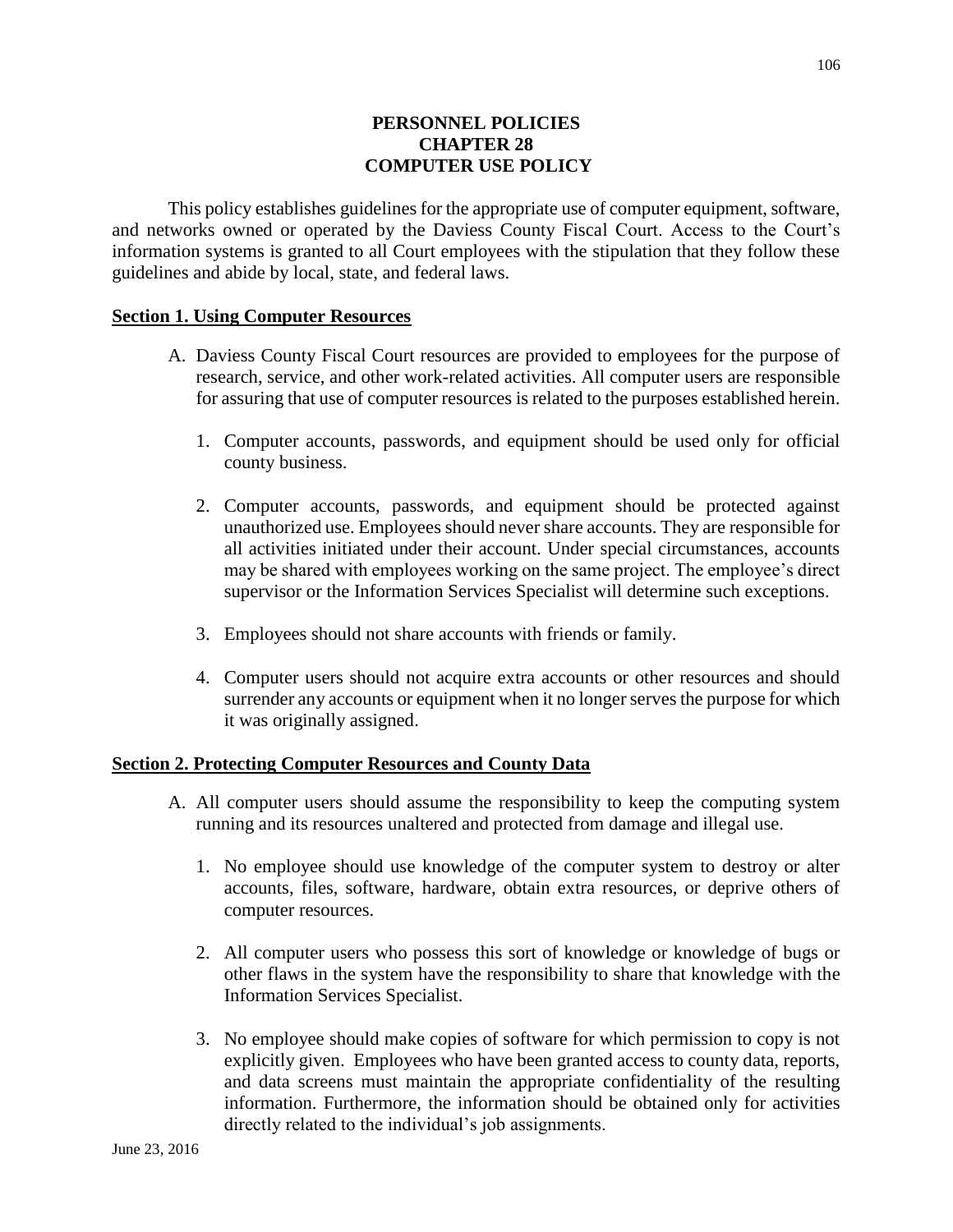#### **Section 3. Restrictions on Privacy**

- A. There are legitimate restrictions on the privacy of employee programs, data, text files, and electronic mail. The following are some legitimate reasons for accessing computer accounts and computer equipment without the employee's permission:
	- 1. Technical personnel may access accounts for the purpose of maintaining computer systems.
	- 2. Accounts may be monitored for the purpose of detecting violations of this code.
	- 3. Accounts may be monitored for the purpose of maintenance of the network.
	- 4. Some electronic documents and data may be required by the public record law to be accessible to the public.
	- 5. Other reasons as deemed appropriate by the Information Services Specialist, his/her supervisor, or the Judge/Executive.

### **Section 4. Sharing Information and Communication through Computers**

- A. Employees should not use the Daviess County Fiscal Court's computer equipment or network to do the following:
	- 1. Decode passwords or access-controlled information.
	- 2. Engage in any activity that might be harmful to systems or to any information stored therein, such as creating or propagating viruses, disrupting services, or damaging files.
	- 3. Use mail or message services to harass, intimidate, or otherwise annoy another person.
	- 4. Use mail or message services to make racially or sexually harassing remarks to groups or individuals.
	- 5. Use the EVERYONE group or any other public e-mail group for socializing, personal comments, distributing chain letters, etc. Individual addresses should be used for personal message and communications.
	- 6. Use e-mail, message services, or system resources to promote a commercial enterprise or product.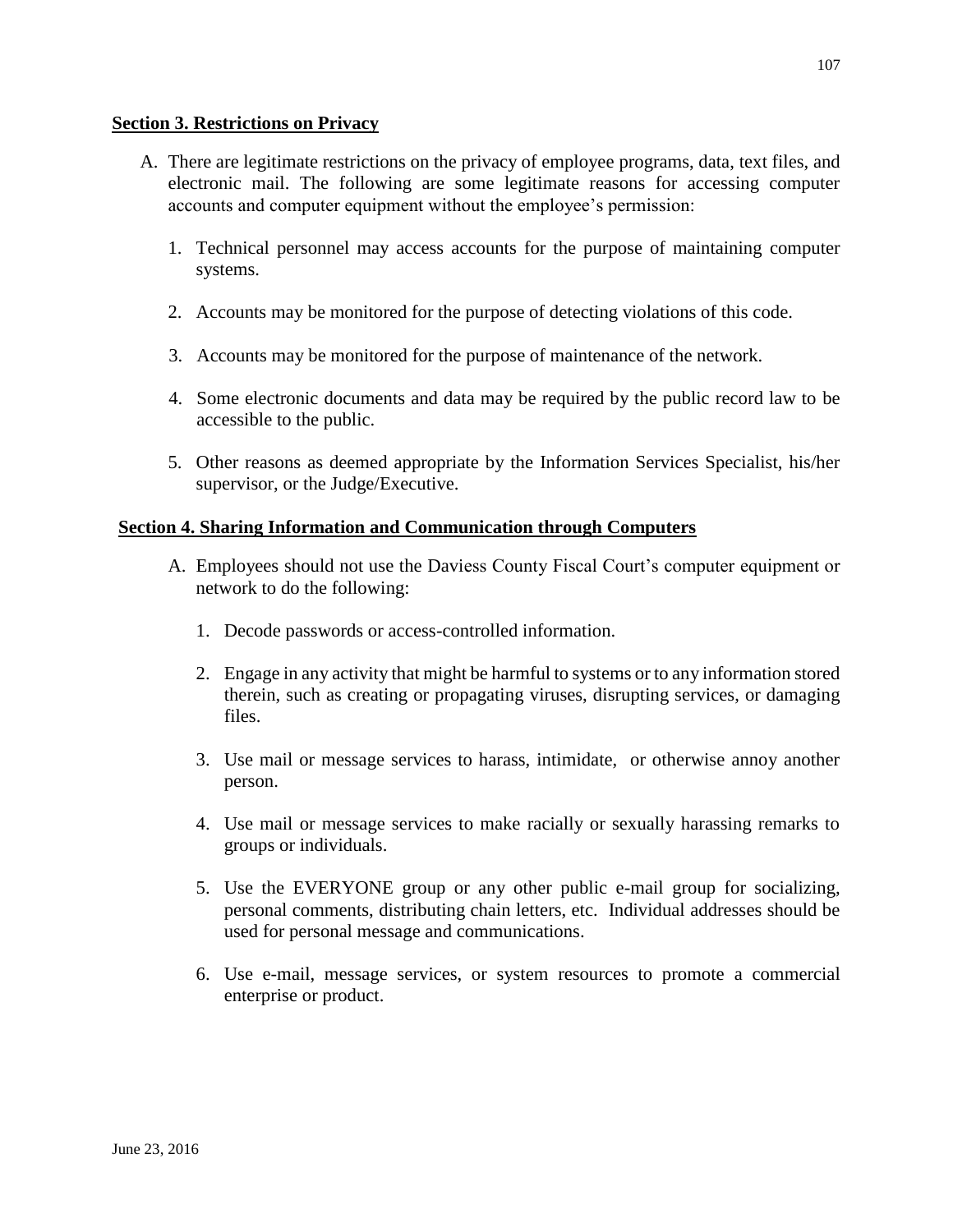#### **Section 5. Disclaimers**

The Daviess County Fiscal Court reserves the right to limit, restrict or extend computing privileges and access to its information resources. It also reserves the right to examine files allegedly related to inappropriate use.

#### **Section 6. Enforcement**

Any violation of these guidelines may result in immediate loss of e-mail, network, and computer access privileges and possible disciplinary action as outlined herein. Reviews of usage patterns will be performed if violations of this policy are suspected.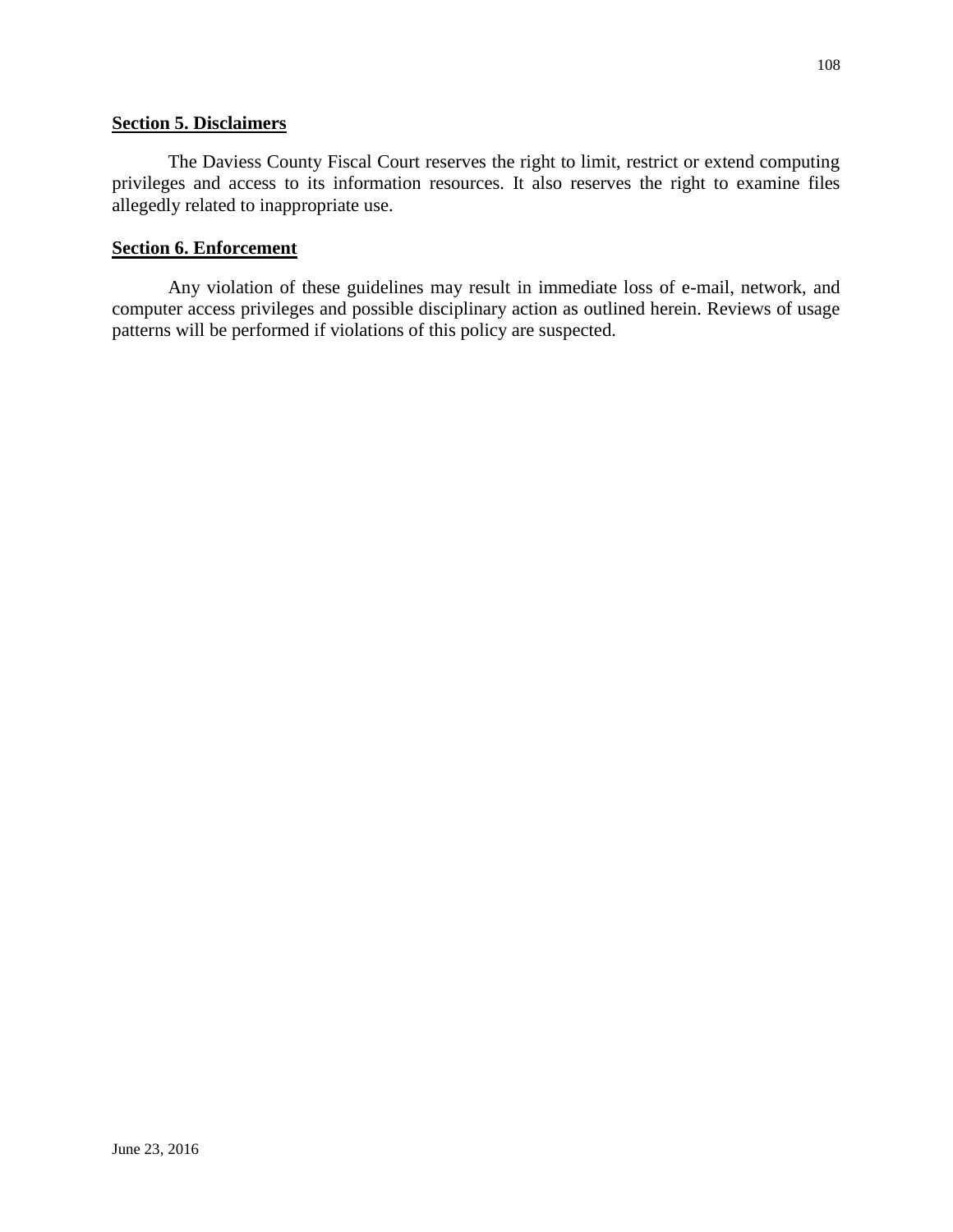# **PERSONNEL POLICIES CHAPTER 29 UNIFORM POLICY**

Daviess County Fiscal Court shall furnish uniforms for specified positions. A copy of all uniform orders will be kept on file in the Purchasing Department. It will be the responsibility of each department to provide copies of any items purchased as part of the uniform allowance.

### **Section 1. Classifications Requiring Uniforms**

Some departments within County government require uniforms. Duties of an employee who is required to wear a uniform are generally those of a nature whose work is performed outdoors and/or is of a manual nature.

Some employees in the following departments are required to wear uniforms:

- Animal Control
- Fire Rescue
- Public Works: Building & Grounds Maintenance
- Public Works: Fleet Maintenance
- Public Works: Road
- Solid Waste: Landfill
- Solid Waste: Transfer Station
- Parks & Recreation: Maintenance

#### **Section 2. Uniform allowance**

The uniform allowance schedule for employees is as follows:

| <b>DEPARTMENT</b>                                                 | <b>ALLOWANCE</b>                      |  |
|-------------------------------------------------------------------|---------------------------------------|--|
| Existing Public Works Employees (includes Engineering, Building & | \$300.00                              |  |
| Grounds Maintenance, Fleet Maintenance, Parks Maintenance and     | (\$200 uniforms / \$100 safety shoes) |  |
| Road)                                                             |                                       |  |
| New Public Works Employees                                        | \$400.00*                             |  |
|                                                                   | (\$300 uniforms / \$100 safety shoes) |  |
| <b>Existing Fire Rescue Employees</b>                             | \$400.00                              |  |
| New Fire Rescue Employees                                         | \$500.00*                             |  |
| <b>Existing Animal Control Officers</b>                           | \$200.00                              |  |
| New Animal Control Officers                                       | \$300.00*                             |  |
| Animal Control Employee                                           | \$200.00                              |  |
| <b>EMA Director &amp; Deputy</b>                                  | \$250.00                              |  |
|                                                                   | (\$150 uniforms / \$100 safety shoes) |  |
| Solid Waste: Landfill Administrative Staff                        | \$300.00                              |  |
|                                                                   | (\$200 uniforms / \$100 safety shoes) |  |
| <b>Existing Solid Waste: Transfer Station Employees</b>           | \$300.00                              |  |
|                                                                   | (\$200 uniforms / \$100 safety shoes) |  |
| New Solid Waste: Transfer Station Employees                       | \$400.00*                             |  |
|                                                                   | (\$300 uniforms / \$100 safety shoes) |  |
| Seasonal, Event & Utility Employees                               | \$50.00                               |  |
| Administrative Staff (including any department)                   | \$50.00                               |  |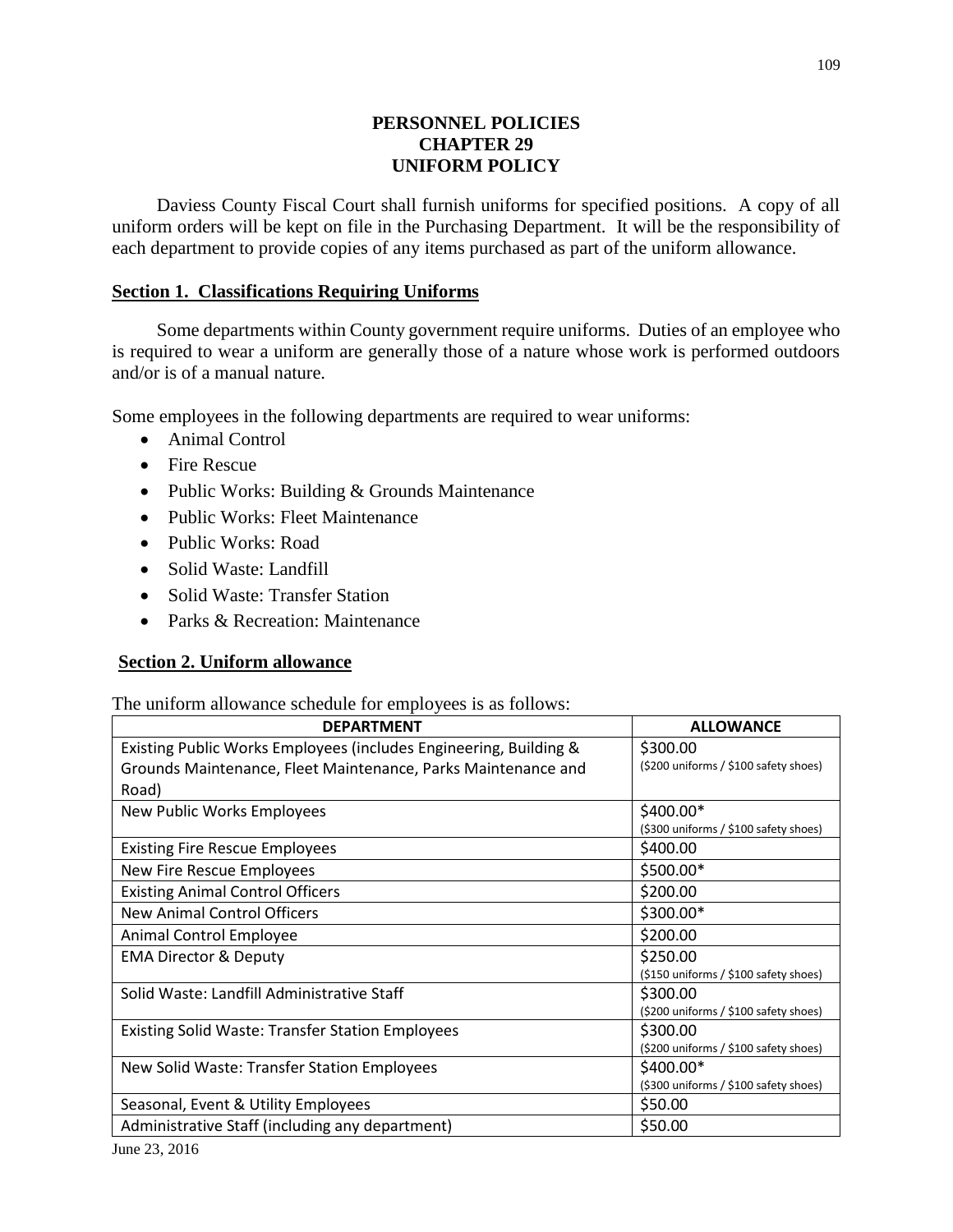\*Uniform allowance will be prorated in the second year based on the hire date of new employees in relation to the fiscal year. For example, a new employee hired in December would only receive ½ of the annual allowance in the second fiscal year.

For any employee, administrative, seasonal or otherwise, to receive a uniform whose position does not currently require a uniform requires authorization from their immediate supervisor, Department Head and the Daviess County Purchasing Manager.

### **Section 3. Uniform Guidelines**

Each employee in a classification requiring outside work will be provided with pants, shirts, sweatshirts, jacket, coat and/or overalls. The uniforms will be standard color. Uniforms, including coats and overalls, should be worn only for county-related business. Mandatory emblems or embroidery identifying the department will be applied to shirts and jackets; employee name will be optional at the employee's direct supervisor or Department Head's discretion.

All uniforms ordered shall be for the employee only. Orders will be reviewed at time of order to ensure that appropriate sizes and quantities of items have been ordered.

Employees who are furnished uniforms must wear the uniform while performing work for the County except when special circumstances or work conditions exist.

Employees who are not required to wear uniforms, but choose to wear clothing with the Daviess County or Department insignia must purchase the clothing at their own expense. The insignia must be approved by the Daviess County Purchasing Manager.

#### **Section 4. Disposition of Uniforms upon Employee's Departure**

If an employee leaves the employment during any six (6) month period after receiving a new uniform, the employee shall return the uniform. If the uniform is not returned, the cost shall be deducted from the final paycheck the employee is to receive.

### **Section 5. Safety Shoes**

Employees who are required to wear steel-toed safety shoes will receive an annual shoe voucher of up to \$100.00 issued from the Purchasing Department. Shoes purchased with these vouchers must meet the following guidelines:

- Meet OSHA Standard 1910.136
- Meet ANSI Standard 741-1991

Only those employees who are required to wear steel-toed safety shoes will be allowed to purchase any footwear as part of the uniform allowance.

Safety shoes shall only be purchased from vendors on the approved list. It is the Supervisor's responsibility to make sure that all safety shoes purchased meet all safety requirements and standards.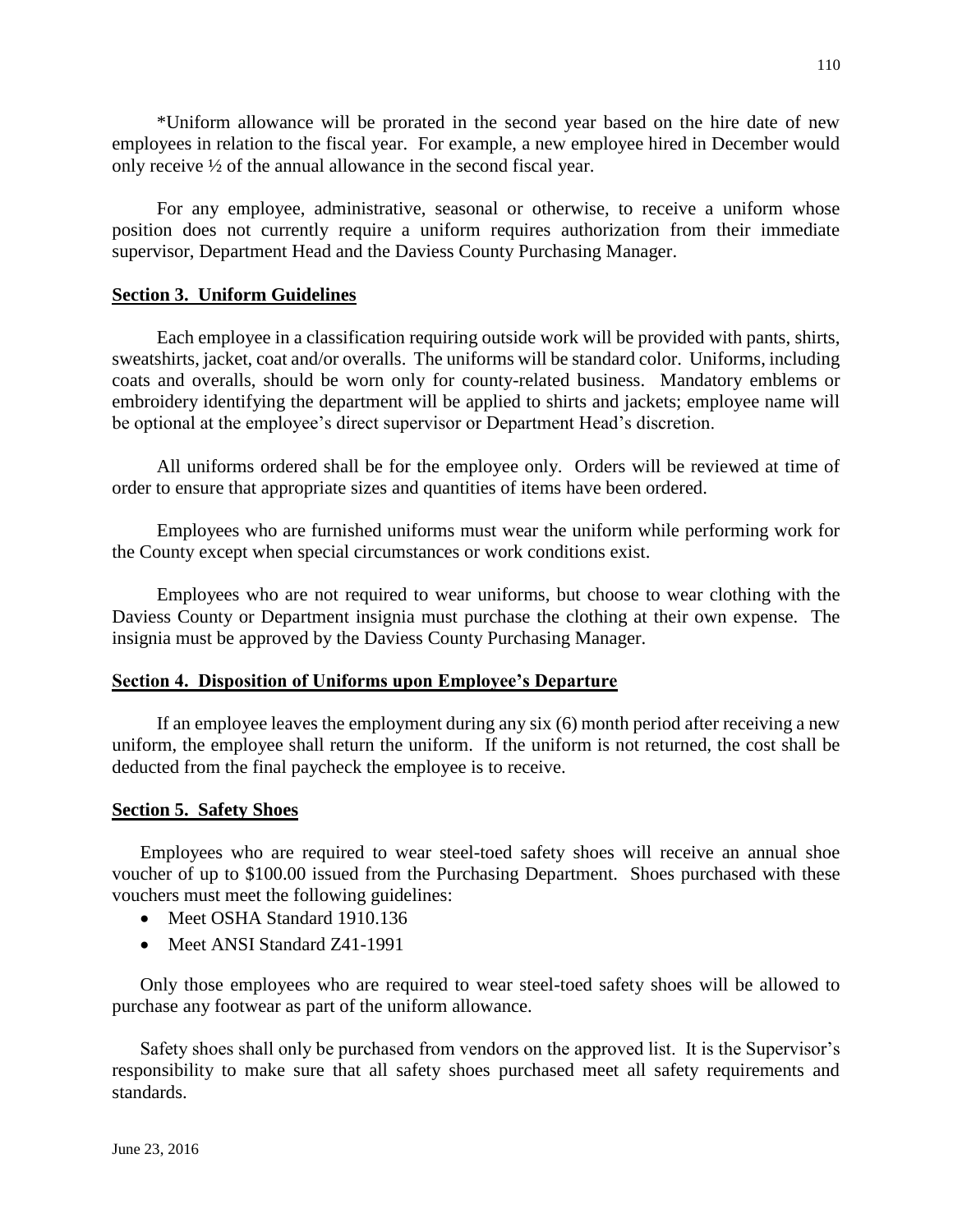It is the responsibility of each Department to keep a log containing each employee's Uniform and Safety Shoe Balance. Any amount in excess of any voucher distributed is to be collected from the employee at the time of sale.

Department Heads with temporary labor (to include inmates) requiring steel-toed boots will contact the Purchasing Department to secure vouchers for purchase. Upon completion of temporary assignment, boots shall be returned to the Department.

### **Section 6. Safety Glasses- Prescription Correction Lenses**

Employees who are required to wear safety glasses and require the use of prescription correction lenses will receive an annual reimbursement of up to \$100.00 for prescription safety glasses.

# **Section 7. Headwear**

If an employee wears a cap/hat during work hours, the cap/hat must be issued by the Daviess County Fiscal Court and the expense of which must come from the respective employee's allowance schedule.

### **Section 8. Color and Inventory of Uniforms**

All uniforms will be of standard color. The County's current acceptable colors are:

| • Animal Control:    | Officers – Tan Shirt / Brown Pants                             |
|----------------------|----------------------------------------------------------------|
|                      | Employees – Logo Shirt / Tan Pants / Jeans                     |
| • Parks Maintenance: | Blue Shirt / Tan Pants / Jeans                                 |
| • Public Works:      | Road - Light Blue Shirt / Navy Pants / Jeans                   |
|                      | Fleet Maintenance – Tan Shirt / Brown Pants                    |
|                      | Building & Grounds Maintenance – Blue Shirt / Tan Pants / Navy |
|                      | Pants / Jeans                                                  |
|                      | Supervisors – Blue Shirt / Tan Pants / Navy Pants / Jeans      |
| • Solid Waste:       | Light Blue Shirt / Navy Pants / Jeans                          |

Any alteration of combinations of acceptable colors or units for uniforms requires the authorization of both the Department Head and Purchasing Manager.

### **Section 9. Solid Waste: Landfill Employees**

Landfill employees, with exception to administrative staff, will be required to wear rented uniforms that are serviced by the vendor. The standard uniform will be: light blue shirt  $\&$  navy pants for all employees. Any employee who uses a welder will be in navy 100% cotton shirts and pants. All landfill employees will receive 12 shirts, 12 pants and 2 jackets that match the color of the pants. Supervisors at the landfill who are required to be in uniform will wear light blue oxford shirts and khaki pants, and receive 12 shirts, 12 pants and 2 jackets. Some employees may be on a six-day per week schedule – these employees will receive an additional shirt and pair of pants.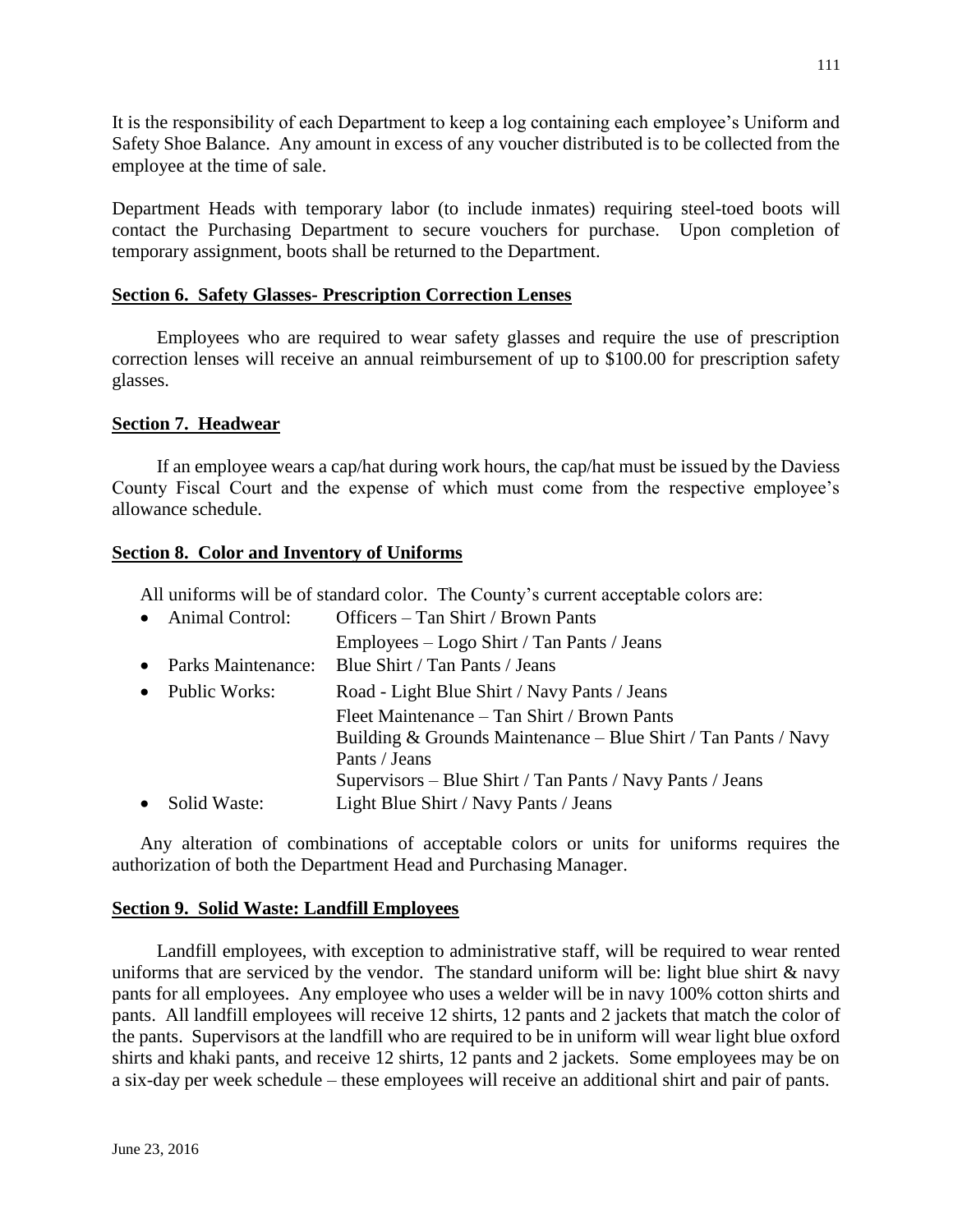### **PERSONNEL POLICIES CHAPTER 30 SOCIAL MEDIA**

#### **Section 1. Management Guidelines**

A. Social media includes all means of communicating or posting information or content of any sort on the internet, including to your own or someone else's web log or blog journal or diary, personal web site, social networking or affinity web site, web bulletin board or a chat room, whether or not associated or affiliated with Daviess County Fiscal Court, as well as any other form of electronic communication.

B. The principles contained in the Daviess County Fiscal Court Administrative Code and policies apply to employees' activities online:

- 1. Employees are responsible for what they post online.
- 2. Before creating online content, consider the risks and rewards involved.
- 3. Employee conduct adversely affecting job performance, the performance of other Daviess County Fiscal Court employees or otherwise adversely affecting the public, or others who work on behalf of or for Daviess County Fiscal Court's legitimate business interests may result in disciplinary action up to and including termination.

C. Conduct adversely affecting job performance includes harassment, as defined in this Code and includes, but is not limited to:

 1. Epithets, slurs, negative stereotyping or threatening, intimidating or hostile acts relating to race, color, religion, gender, national origin, age or disability.

 2. Written or graphic material that denigrates or shows hostility or aversion toward an individual or group because of race, color, religion, gender, national origin, age or disability.

D. Employees posting discriminatory remarks, harassment, and threats of violence or similar inappropriate or unlawful conduct are subject to disciplinary action up to and including termination.

E. Employees shall treat other employees, the public, suppliers and others fairly and courteously at all times including online postings.

F. Posting complaints or criticisms of other Daviess County Fiscal Court employees, using statements, photographs, videos, or audios reasonably viewed as malicious, obscene, threatening or intimidating, disparaging of other employees, the general public using Daviess County Fiscal Court facilities, or suppliers may constitute harassment and subject the employee to disciplinary action up to and including termination.

G. Employees shall post only honest and accurate information or news concerning Daviess County Fiscal Court, its employees, policies and business activities.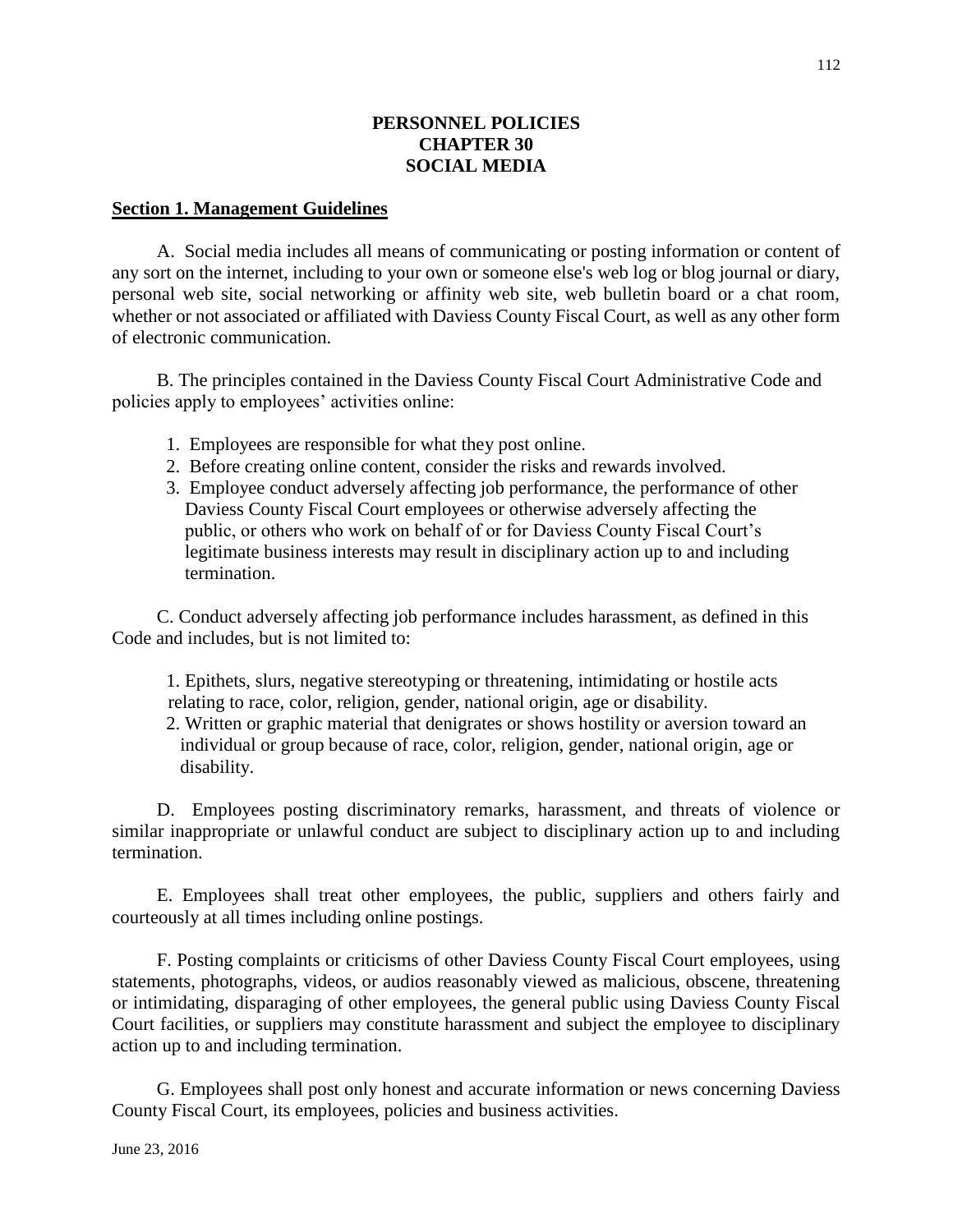H. Employees shall correct any mistaken information concerning Daviess County Fiscal Court employees, policies and business activities in an online posting immediately upon discovery.

I. Employees shall acknowledge their alteration of any previous posts.

J. Employees shall not post false information or rumors about Daviess County Fiscal Court employees, members of the public using Daviess County Fiscal Court facilities, Daviess County Fiscal Court policies or business activities.

K. Employees shall post only appropriate and respectful content.

L. Employees shall maintain the confidentiality of private or confidential information of other employees.

M. Employees shall not post internal reports, policies, procedures or other internal businessrelated confidential communication until and unless permitted by an authorized Daviess County Fiscal Court employee.

N. Employees shall not create a link from an employee's blog, website or other social networking site to a Daviess County Fiscal Court website.

O. Employees may never represent themselves as a spokesperson for Daviess County Fiscal Court.

P. If Daviess County Fiscal Court is a subject of the content employee creates, employee must clearly and openly state that they are an employee and clearly state that the views stated do not represent those of Daviess County Fiscal Court, other employees, suppliers or people working on behalf of Daviess County Fiscal Court. If an employee publishes a blog or posts online content related to the work or subjects associated with Daviess County Fiscal Court, the employee must state clearly that they are not speaking on behalf of Daviess County Fiscal Court. Employee shall include a disclaimer such as "The postings on this site are my own and do not necessarily reflect the views of Daviess County Fiscal Court."

### **Section 2. Using Social Media at Work**

A. Employees shall refrain from using social media while on work time or on equipment provided by Daviess County Fiscal Court, unless work-related and authorized by the employee's supervisor, manager or consistent with the policies contained in this code.

B. Employees shall not use Daviess County Fiscal Court email addresses to register on social networks, blogs or other online tools utilized for personal use.

### **Section 3. Retaliation is Prohibited**

A. Daviess County Fiscal Court employees shall not take negative action against any other Daviess County Fiscal Court employee for reporting a possible deviation from this policy or for cooperating in an investigation.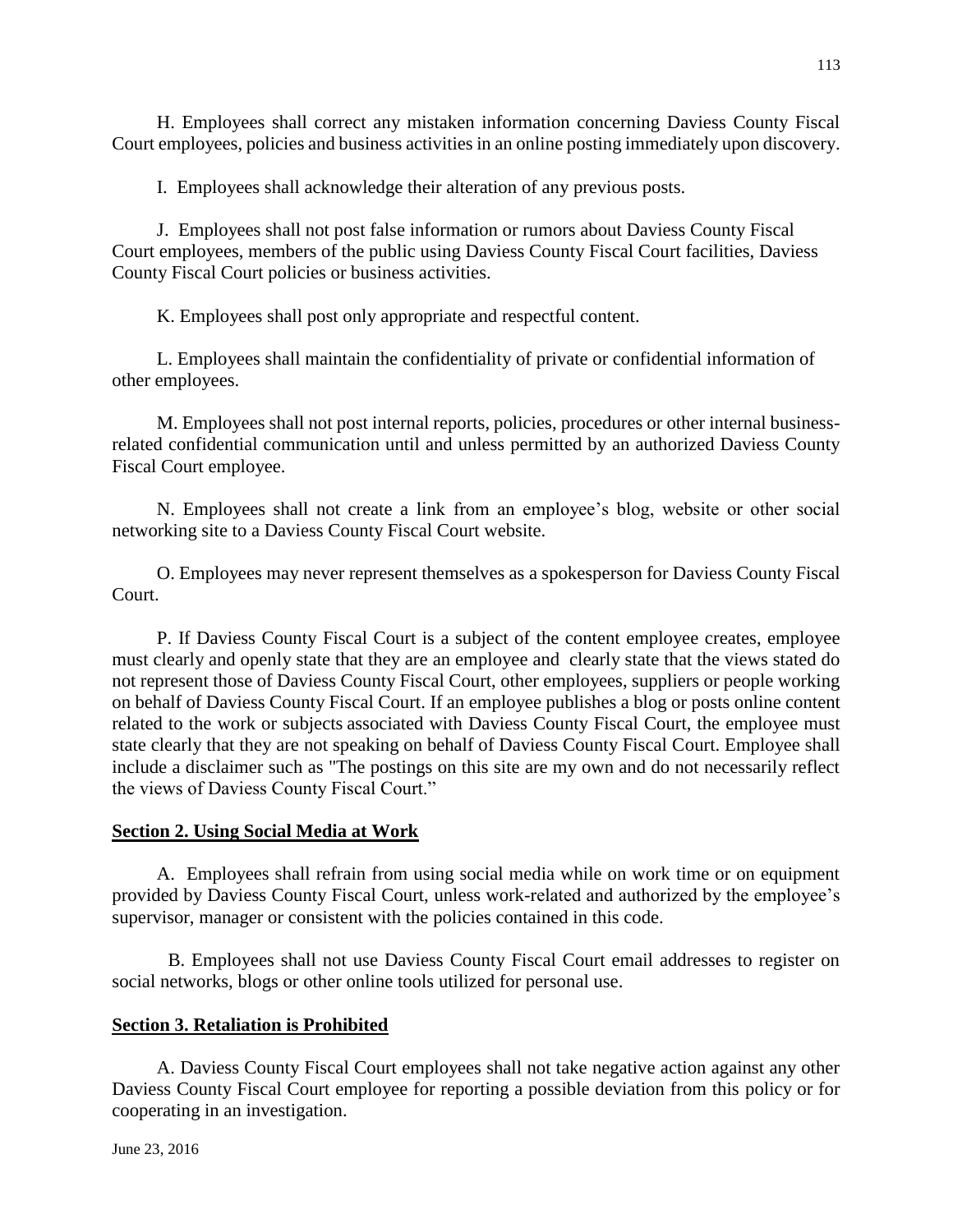B. Any employee who retaliates against another employee for reporting a possible deviation from this policy or for cooperating in an investigation will be subject to disciplinary action, up to and including termination.

# **Section 4. Media Contacts**

Employees should not speak to the media on Daviess County Fiscal Court's behalf without contacting the County Judge/Executive or designated representative.

If you have questions or need further guidance, please contact the Human Resources Department.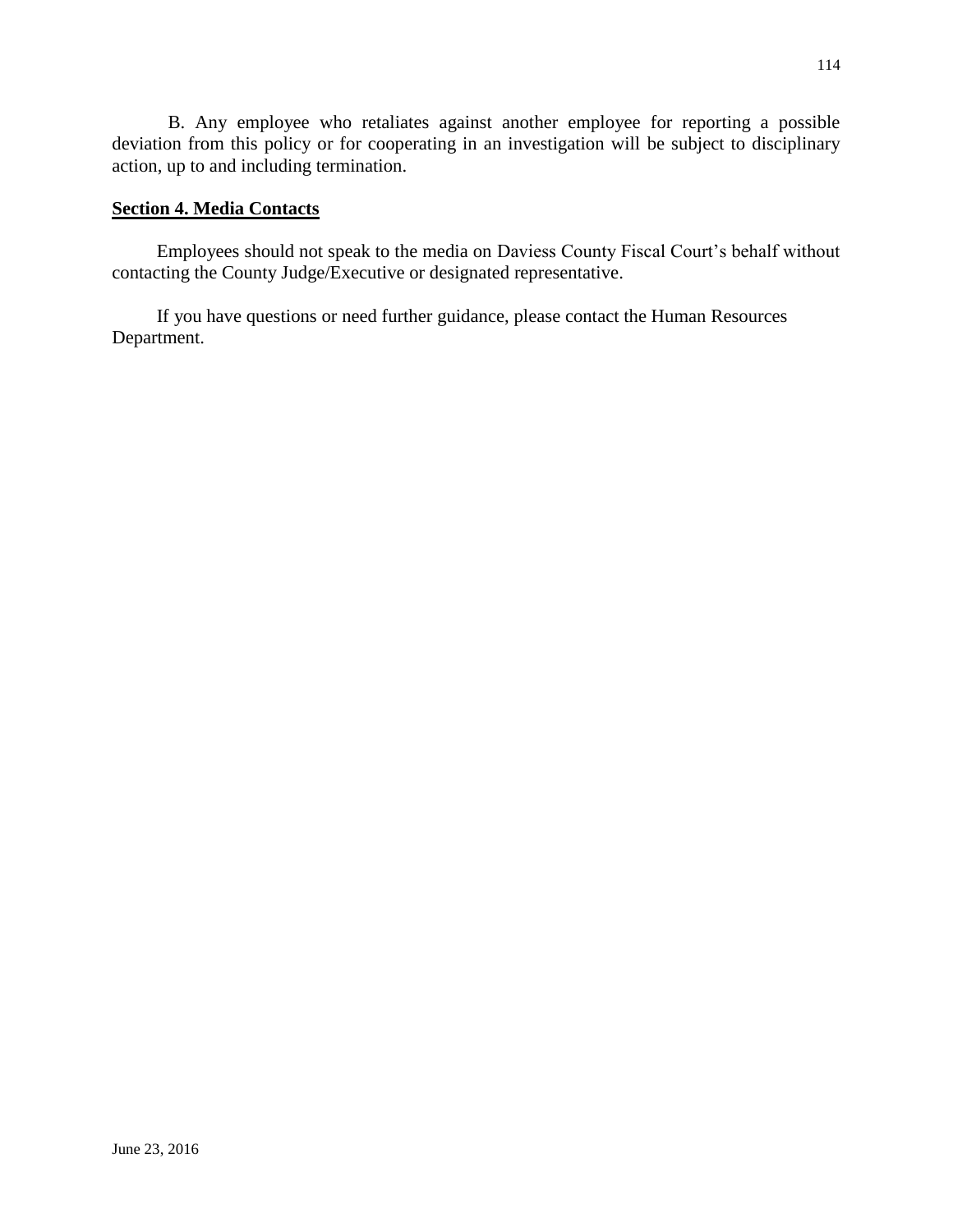### **PERSONNEL POLICIES CHAPTER 31 PROTECTION OF PERSONAL INFORMATION Security and Incident Investigation Procedures and Practices**

### **Section 1. Introduction**

#### **Definitions:**

'`Computer security incident" or "incident" means a violation or imminent threat of violation of computer security policies, acceptable use policies, or standard security practices.

"COT" means the Commonwealth Office of Technology.

"Digital media" means physical, electronic media used to store information, including, but not limited to: diskettes, magnetic tapes, desktop computers, laptops, hard drives, random access memory, read only memory, compact discs, network equipment, other forms of optical and magnetic media, and any other electronic media on which information may be stored. This definition includes forms of media existing at the time these regulations are promulgated and also any such forms or formats as may be invented.

"Nonaffiliated third party" means any person that (a) has a contract or agreement with the Daviess County Fiscal Court; and (b) receives personal information from the Daviess County Fiscal Court pursuant to the contract or agreement.

"Non-digital media" means a hard copy or physical representation of information, including, but not limited to, paper copies, printer ribbons, drums, microfilm, platens, and other forms of preserved or preservable information.

"Personal information" means an individual's first name or first initial and last name; personal mark; or unique biometric or genetic print or image, in combination with one (1) or more of the following data elements:

- (a) An account number, credit card number, or debit card number that, in combination with any required security code, access code or password would permit access to an account;
- (b) A social security number;
- © A taxpayer identification number, state identification card number, or other individual identification number issued by any agency;
- (e) A passport number or other identification number issued by the United States government; or
- (f) Individually identifiable health information as defined in 45 C.F.R. sec. 160.103 except for education records covered by the Family Educational Rights and Privacy Act.

"Portable computing device" means electronic devices on which personal information is stored, or may be stored, designed, used or intended to be used in multiple physical locations or capable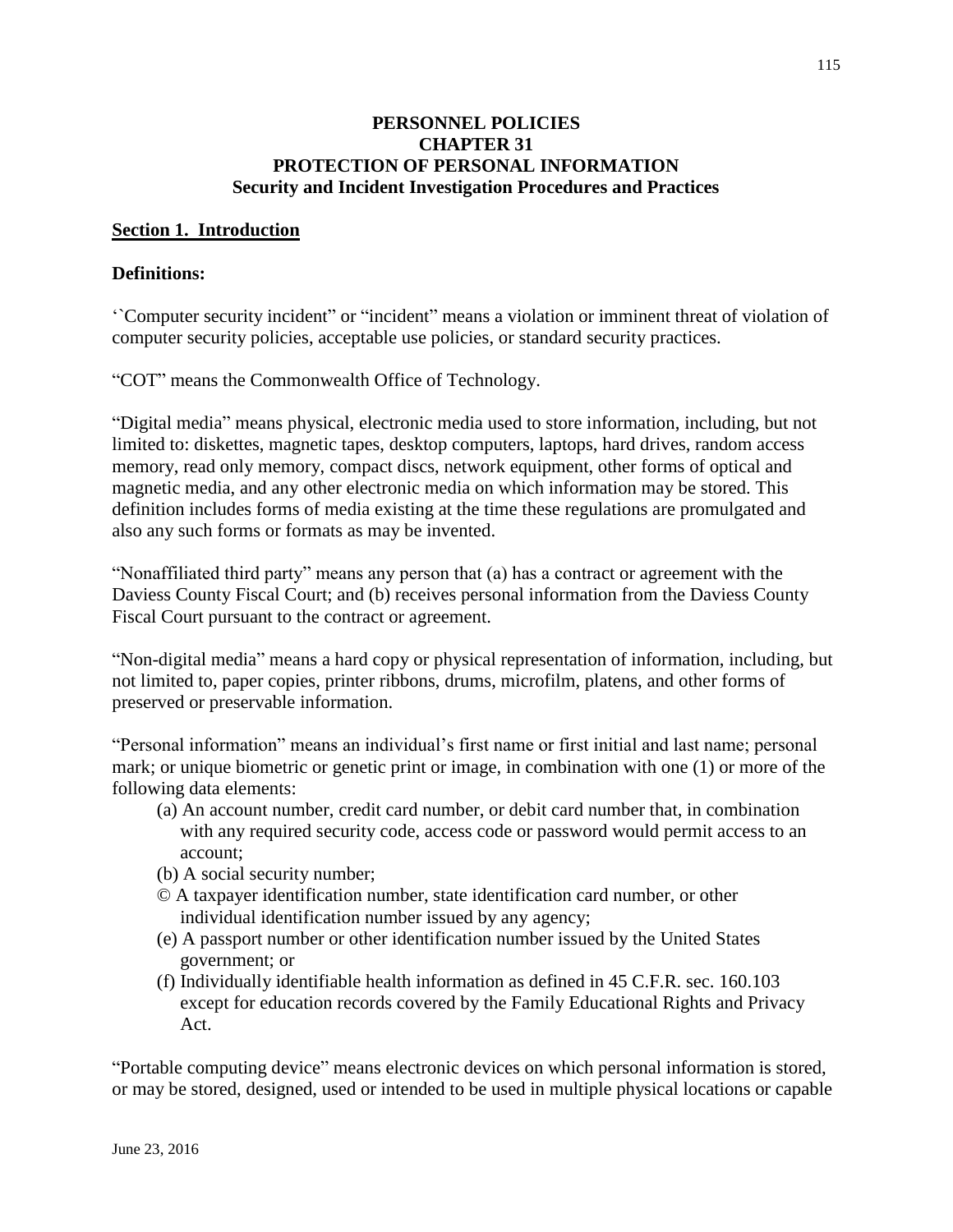of being used while traveling, such as laptops, tablet computers, personal digital assistants (PDAs), digital cameras, portable telephones, and similar devices.

For purposes of this policy, all terms not otherwise defined are used consistent with the definitions set forth in KRS 61.932.

**Policy Statement:** The purpose of this policy is to minimize the risk of disclosing personal information and setting practical guidelines for effectively responding to security incidents. This policy promotes consistent response procedures to make sure appropriate actions are taken. This policy sets forth the procedures and practices pursuant to KRS 61.932 for Daviess County Fiscal Court to follow in order to:

- 1) Identify vulnerabilities;
- 2) Eliminate or mitigate those vulnerabilities;
- 3) Recognize when an incident has occurred;
- 4) Notify appropriate personnel in the event of an incident;
- 5) Respond to information security threats; and
- 6) Recognize events that require special handling due to their potential impact or special reporting due to legal or other concerns.

In addition, this policy requires Daviess County Fiscal Court to enact appropriate measures to protect information stored on media, both digital and non-digital, during the entire term of its use, until its destruction.

**Policy Maintenance:** This policy shall be reviewed annually by Human Resources, Information Services and Treasurer's Offices.

**Applicability**: This policy shall be followed by all Daviess County Fiscal Court personnel with access to personal information and also by any and all persons or entities with access to such information in the possession or control of Daviess County Fiscal Court. Such persons or entities include, but are not limited to, employees, contractors, consultants, nonaffiliated third parties, temporary employees, volunteers and other workers with access to personal information whether printed, electronic or other format.

**Responsibility for Compliance**: The Daviess County Fiscal Court is responsible for ensuring that employees and others with permissive access to, or who may access, personal information are familiar with the policy and all such persons or entities shall be aware of what constitutes an incident. Daviess County Fiscal Court shall ensure that employees are aware that compliance with this policy is mandatory. Daviess County Fiscal Court is responsible for enforcing this policy.

### **Section 2. Policy**

Non-digital media containing personal information shall be physically controlled and securely stored in a manner meant to ensure that the media cannot be accessed by unauthorized individuals. This may require storing media in locked containers such as cabinets, drawers, rooms, or similar locations if unauthorized individuals have unescorted access to areas where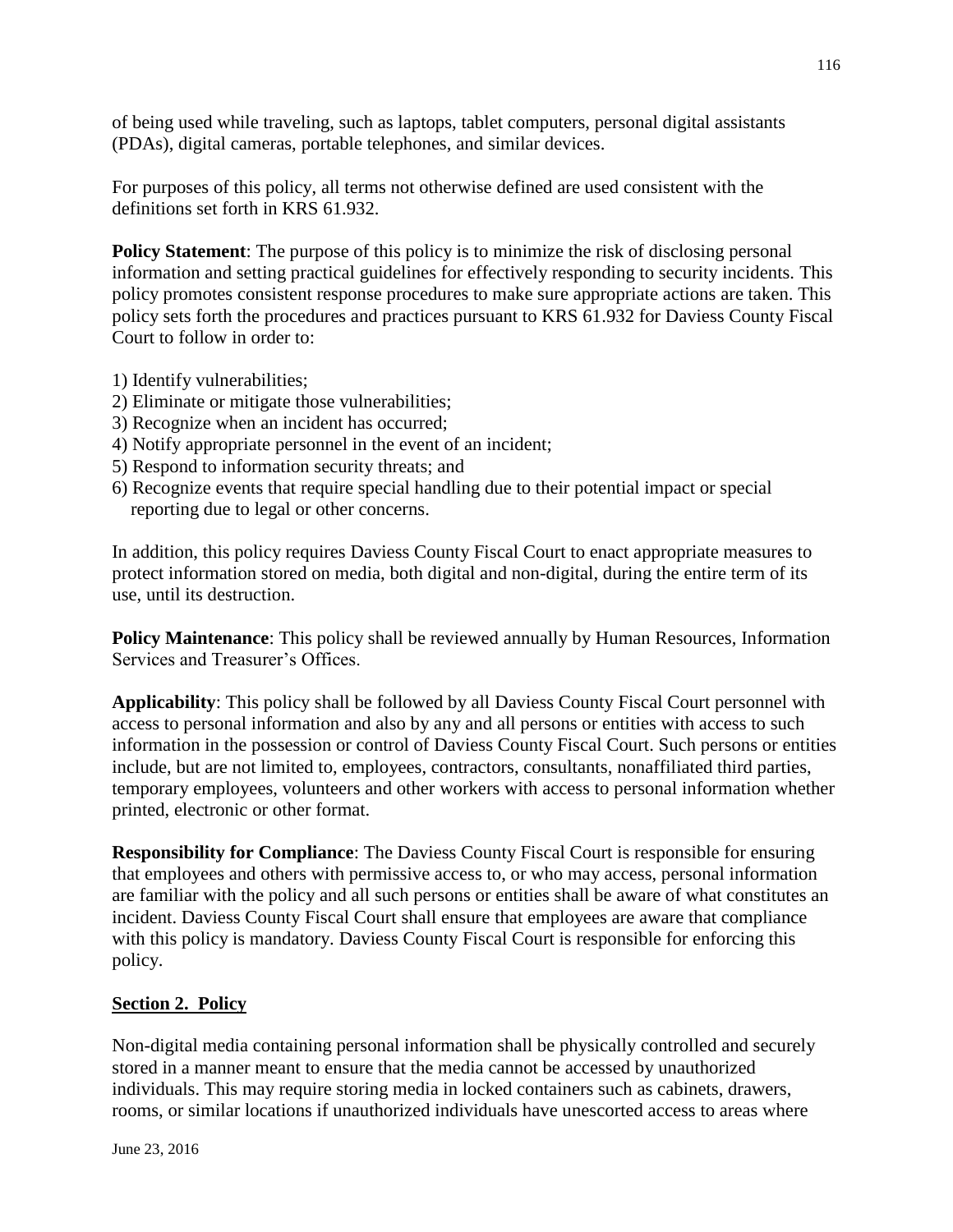personal information is stored. If personal information is stored in an electronic format, it shall be protected from access by unauthorized individuals. Such information must be protected by software that prevents unauthorized access. If personal information is transmitted via e-mail or other electronic means, it must be sent using appropriate encryption mechanisms.

# **Section 3. Point of Contact**

The Point of Contact ("POC") for this policy is the County Treasurer. The POC shall serve the following functions:

- 1) Maintain the Daviess County Fiscal Court's adopted Information Security Policy and be familiar with its requirements;
- 2) Ensure the Daviess County Fiscal Court employees and others with access to personal information are aware of and understand the Information Security Policy;
- 3) Serve as contact for inquiries from other agencies regarding its Information Security Policy and any incidents;
- 4) Be responsible for ensuring compliance with the Information Security Policy; and
- 5) Be responsible for responding to any incidents.

# **Section 4. Software**

Security software used to protect personal information must provide user identification, authentication, data access controls, integrity, and audit controls.

Security software should be adequately tested to confirm functionality and to ensure that it is minimally disruptive to all associated operating systems, communications, applications, and other associated software systems. Contractual provisions must also ensure that the supplier's software, by design or configuration, will not introduce any security exposures.

The level of protection afforded by security software should be commensurate with the sensitivity of the data. For example, if data resides in a database that is deemed highly confidential, stringent access controls to the database should be employed. The level of protection along with the methods to implement that protection should be addressed before any personal information is stored on a device.

Systems, networks and application software used to process personal information must adhere to the highest level of protection reasonably practical. Daviess County Fiscal Court shall use Intrusion Detection and Prevention software approved by COT. A list of approved software is available on the COT website. As an alternative, Daviess County Fiscal Court may use software not approved by COT, provided that such software provides comparable, or superior, protection.

# **Section 5. Encryption**

Information stored on digital media shall be encrypted in accordance with contemporary standards.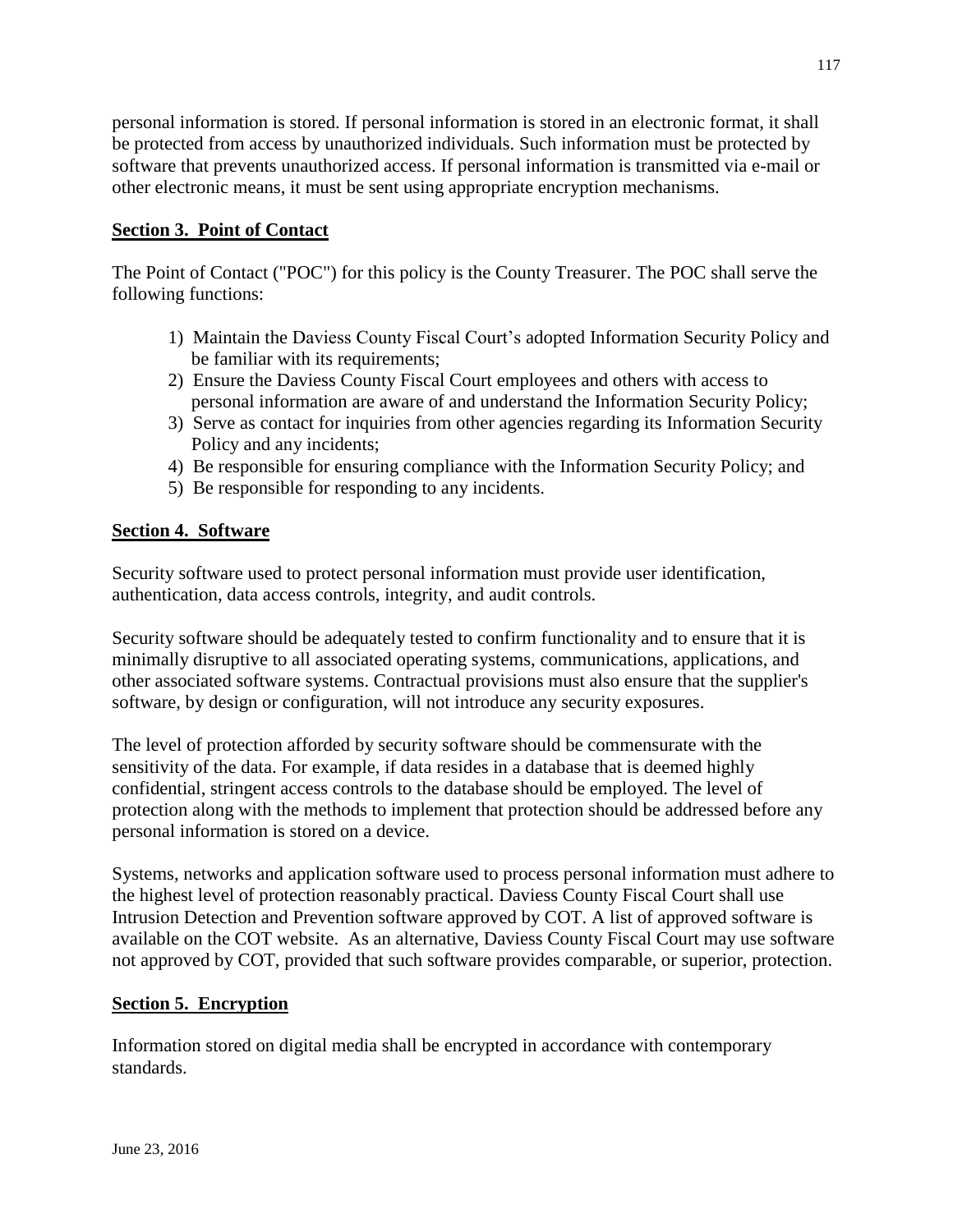# **Section 6. Access Control**

Only authorized individuals are permitted access to media containing personal information. In addition to controlling physical access, user authentication should provide audit access information. Any access must comply with applicable regulatory requirements.

# **Section 7. Portable Computing Devices**

This policy prohibits the unnecessary placement (download or input) of personal information on portable computing devices. However, users who in the course of Daviess County Fiscal Court business must place personal information on portable computing devices must be made aware of the risks involved and impact to the affected person/entities in the event of actual or suspected loss or disclosure of personal information. If personal information is placed on a portable computing device, reasonable efforts must be taken, including physical controls and encryption, to protect the information from unauthorized access. Additionally, each person using the portable computing device must sign a form approved by the Daviess County Fiscal Court indicating acceptance of the information and acknowledging his/her understanding of the responsibility to protect the information. In the event the portable computing device is lost or stolen, the Daviess County Fiscal Court should be able to accurately recreate the personal information and must be able to provide notification to all affected persons/entities.

When it is determined that personal information must be placed on a portable computing device, every effort should be taken to minimize the amount of information required. If possible, information should be abbreviated to limit exposure (e.g., last 4 digits of the social security number).

### **Section 8. Physical Security Procedures**

Given the broad variety of sizes and types of LGUs, each will have different security challenges and resources available to address those challenges. This policy does not specifically address physical security needs and threats, such as natural disasters, electrical outages, fire, or other physical threats to personnel or information resources. LGUs are responsible for establishing and maintaining their own physical security procedures.

The Information Security Policy adopted by an LGU shall include provisions calculated to ensure that its information resources are protected by physical security measures that address physical tampering, damage, theft, or unauthorized physical access. Where applicable, the Information Security Policy should address the circumstances under which identification badges must be worn and establish parameters for access to restricted areas containing information technology resources or other sources of personal information.

When feasible, information technology equipment should be marked with some form of identification that clearly indicates it is the property of the Daviess County Fiscal Court. During transport, media shall be protected and controlled outside of secured areas and activities associated with transport of such media restricted to authorized personnel. Tracking methods shall be developed and deployed to ensure media reaches its intended destination.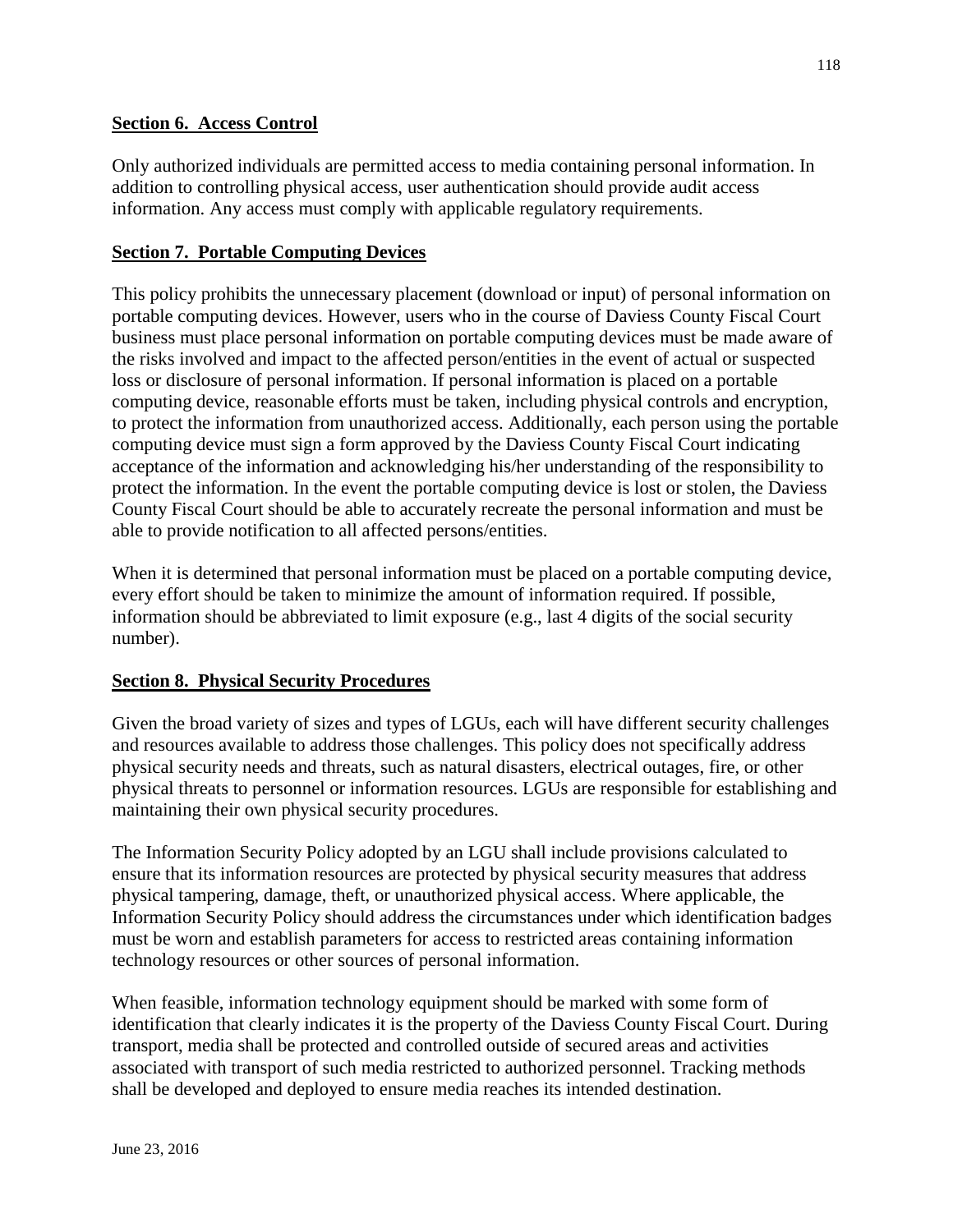# **Section 9. Protection of Personal Information**

Daviess County Fiscal Court shall secure and, when applicable, appropriately dispose of nondigital media. Non-digital media containing personal information must be properly stored and secured from view by unauthorized persons.

Secure measures must be employed by the Daviess County Fiscal Court and all permissive users to safeguard personal information contained on all Daviess County Fiscal Court technology resources.

Daviess County Fiscal Court shall ensure that all authorized personnel are familiar with and comply with the Information Security Policy. Daviess County Fiscal Court shall ensure that only authorized personnel may hold and have access to personal information.

# **Section 10. Types of Incidents**

Threats to the security of personal information arise in many different ways. Employees of Daviess County Fiscal Court are encouraged to be aware of the different types of threats and to enact reasonable measures to protect against each. Attacks on personal information may arise from:

- External/Removable Media—an attack executed from removable media (e.g. flash drive, CD) or a peripheral device.
- Attrition—An attack that employs brute force methods to compromise, degrade, or destroy systems, networks, or services.
- Web—An attack executed from a website or web-based application.
- Email—An attack executed via an email message or attachment.
- Improper usage—Any incident resulting from violation of Daviess County Fiscal Court's acceptable usage policies by an authorized user, excluding the above categories.
- Loss or Theft of Equipment—The loss or theft of a computing device or media used by the Daviess County Fiscal Court, such as a laptop or smartphone.
- Other—an attack that does not fit into any of the other categories.

# **Section 11. Destruction of Records Containing Personal Information**

A media retention schedule shall be defined for all media in accordance with regulatory requirements. Daviess County Fiscal Court adopts the retention schedule consistent with the Kentucky Department of Libraries and Archives General Records Retention

Daviess County Fiscal Court shall have a document/ information retention policy. When records containing personal or confidential information are ready for destruction, Daviess County Fiscal Court shall destroy the information completely to ensure that the information cannot be recognized or reconstructed. In addition, any personal or confidential data contained on the computer media must be obliterated and/or made indecipherable before disposing of the tape, diskette, CD-ROM, zip disk, or other type of medium.

The Daviess County Fiscal Court must provide appropriate methods and equipment to routinely destroy personal or confidential information. The methods set forth below are listed in priority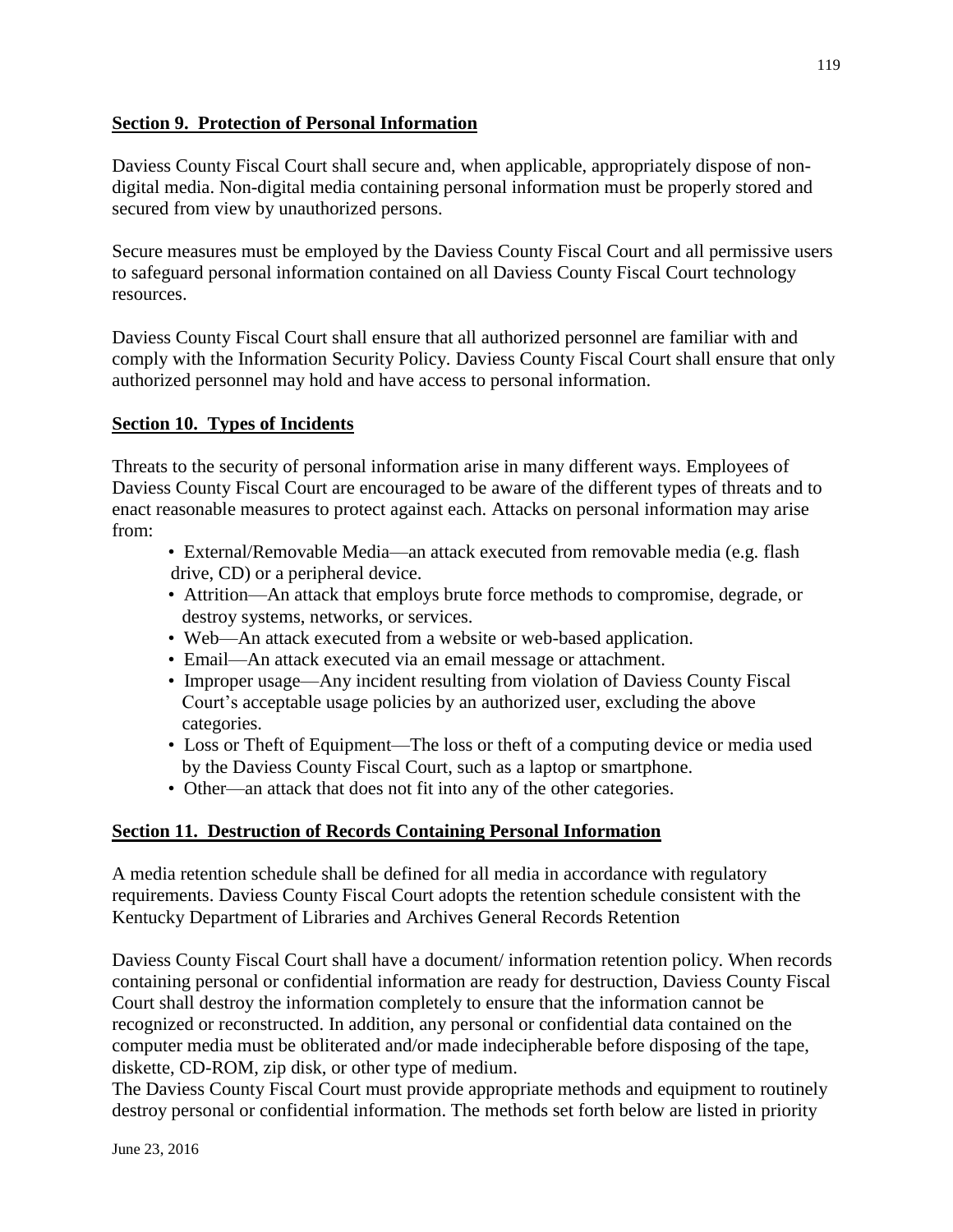order with the most highly recommended safeguard listed first. One of the following safeguards must be implemented:

- Hire a document disposal contractor to dispose of the material. The contractor should be certified by a recognized trade association and should use disk sanitizing software and/or equipment approved by the United States Department of Defense. The Daviess County Fiscal Court should review and evaluate the disposal company's information security policies and procedures. The LOU should review an independent audit of a disposal company's operations and/or its compliance with nationally recognized standards.
- Secure and utilize shredding equipment that performs cross-cut or confetti patterns.
- Secure and utilize disk sanitizing or erasing software or equipment approved by the United States Department of Defense.
- Modify the information to make it unreadable, unusable or indecipherable through any means

# **Section 12. Reporting of Incidents Involving Personal Information**

The Daviess Fiscal Court must disclose a security breach in which personal information is disclosed to, or obtained by, an unauthorized person. Notification of the incident must be made in the most prompt and expedient manner after the incident has been discovered. Within thirtyfive days, a letter notifying affected individuals of actual or suspected loss or disclosure of personal information must be sent by the Daviess County Fiscal Court describing the types of information lost and recommended actions to be taken to mitigate the potential misuse of their information.

When the Daviess County Fiscal Court identifies that a security breach has occurred in which personal information has been disclosed to, or obtained by, an unauthorized person, within three business days (72 hours) it shall notify Kentucky State Police, the Auditor of Public Accounts, the Attorney General and the Commissioner of the Department for Local Governments and complete form COT-F012. The Daviess County Fiscal Court shall document the following:

- 1) Preliminary Reporting and description of the incident;
- 2) Response, including evidence gathered;
- 3) Final Assessment and corrective action taken; and
- 4) Final Reporting

Incident Response procedures can be a reaction to security activities such as:

- 1) Unauthorized access to Personnel, Data, or Resources;
- 2) Denial of Service Attacks;
- 3) Actual or Anticipated Widespread Malware Infections;
- 4) Data Breaches;
- 5) Loss/Theft of Equipment;
- 6) Significant Disruption of Services
- 7) Significant Level of Unauthorized Scanning Activity to or from Hosts on the Network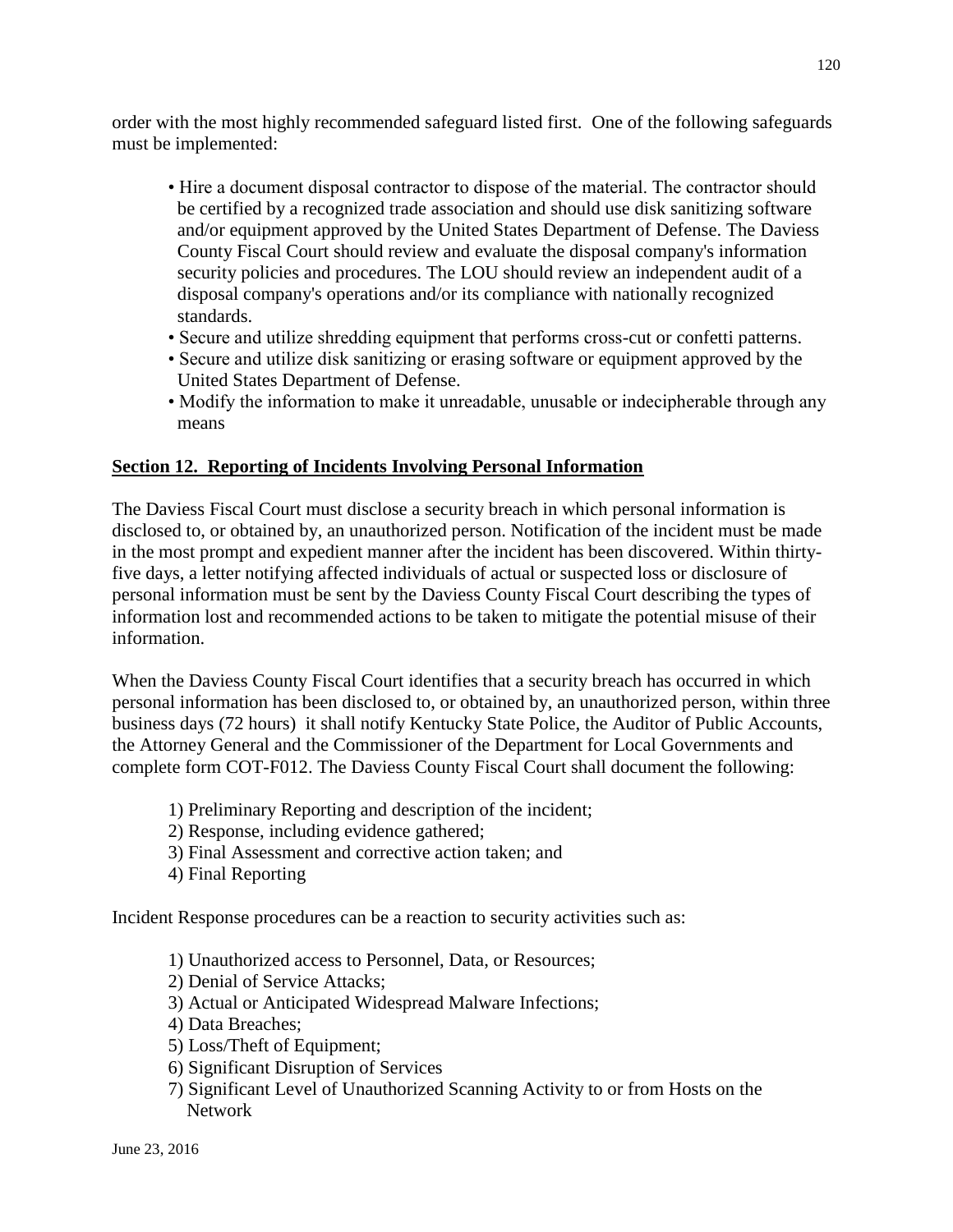**Section 13. Investigation**: Daviess County Fiscal Court shall make reasonable efforts to investigate any security breaches in which personal information is disclosed to, or obtained by, an unauthorized person and shall take appropriate corrective action.

**Section 14. Disclosure Communications**: Daviess County Fiscal Court must comply with all federal and state laws and policies for information disclosure to media or the public. In some circumstances, communication about an incident is necessary, such as contacting law enforcement. Daviess County Fiscal Court should use discretion in disclosing information about an incident. Such information includes network information, type of incident, specific infection type (if applicable), number of assets affected, specific detail about applications affected, applications used to employ corrective action/investigate, etc. Daviess County Fiscal Court may proactively share relevant incident indicator information with peers to improve detection and analysis of incidents. Within the parameters of the law, minimal disclosure regarding incidents is preferred to prevent unauthorized persons from acquiring sensitive information regarding the incident, security protocols and similar matters, in an effort to avoid additional disruption and financial loss.